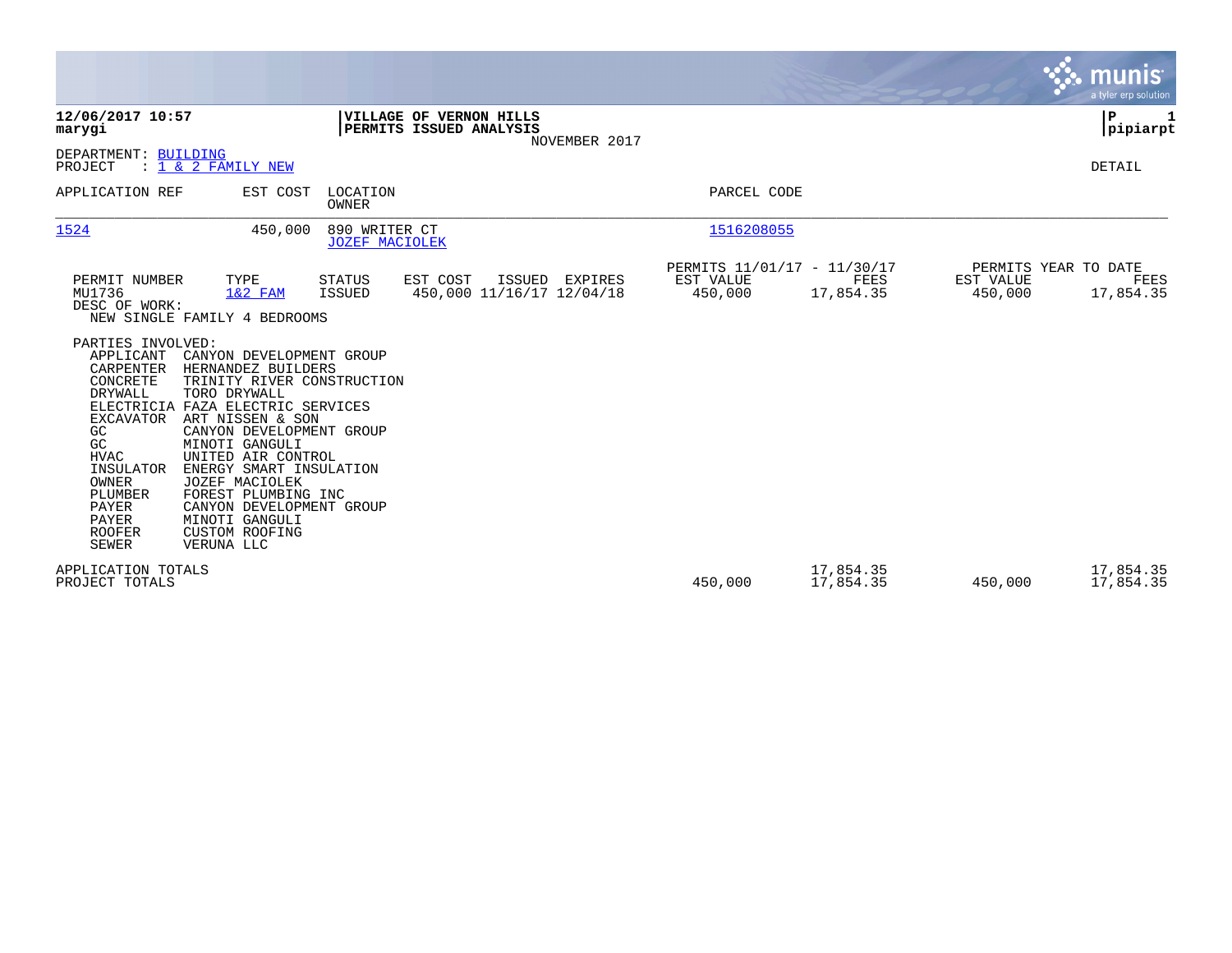|                                                                                                                                                                                                                                                           |                                                                                                                                              |                                                    |               |                                                      |             |                       | munis<br>a tyler erp solution.      |
|-----------------------------------------------------------------------------------------------------------------------------------------------------------------------------------------------------------------------------------------------------------|----------------------------------------------------------------------------------------------------------------------------------------------|----------------------------------------------------|---------------|------------------------------------------------------|-------------|-----------------------|-------------------------------------|
| 12/06/2017 10:57<br>marygi                                                                                                                                                                                                                                |                                                                                                                                              | VILLAGE OF VERNON HILLS<br>PERMITS ISSUED ANALYSIS | NOVEMBER 2017 |                                                      |             |                       | P<br>pipiarpt                       |
| DEPARTMENT: BUILDING<br>: COMMERCIAL ADDITION<br>PROJECT                                                                                                                                                                                                  |                                                                                                                                              |                                                    |               |                                                      |             |                       | DETAIL                              |
| APPLICATION REF                                                                                                                                                                                                                                           | LOCATION<br>EST COST<br>OWNER                                                                                                                |                                                    |               | PARCEL CODE                                          |             |                       |                                     |
| 462                                                                                                                                                                                                                                                       | 125,000                                                                                                                                      | 1270 SOUTH MILWAUKEE AVE<br>SHAKER APARTMENTS LLC  |               | 1515410004                                           |             |                       |                                     |
| PERMIT NUMBER<br>TYPE<br>MU1710<br>DESC OF WORK:<br>ADDITION OF STORAGE AREA                                                                                                                                                                              | STATUS<br>COMPLT<br>CO NO FEE                                                                                                                | EST COST<br>ISSUED<br>125,000 11/10/17 11/10/18    | EXPIRES       | PERMITS 11/01/17 - 11/30/17<br>EST VALUE<br>$\Omega$ | FEES<br>.00 | EST VALUE<br>$\Omega$ | PERMITS YEAR TO DATE<br>FEES<br>.00 |
| PARTIES INVOLVED:<br>CARPENTER ROSEWOOD CONSTRUCTION<br>CONCRETE<br>ELECTRICIA LINDQUIST ELECTRICAL<br>DAVE'S CONCRETE<br><b>EXCAVATOR</b><br>GC<br><b>HVAC</b><br>MASON<br>OCCUPANT<br><b>BEERHEAD</b><br>OWNER<br>PAYER<br><b>ROOFER</b><br>WBR ROOFNIG | ROSEWOOD CONSTRUCTION<br>ROSEWOOD CONSTRUCTION<br>CSL CLIMATE CONTROL<br>X-CELLENT MASONRY<br>SHAKER APARTMENTS LLC<br>ROSEWOOD CONSTRUCTION |                                                    |               |                                                      |             |                       |                                     |
| APPLICATION TOTALS<br>PROJECT TOTALS                                                                                                                                                                                                                      |                                                                                                                                              |                                                    |               | 0                                                    | .00<br>.00  | $\Omega$              | .00<br>.00                          |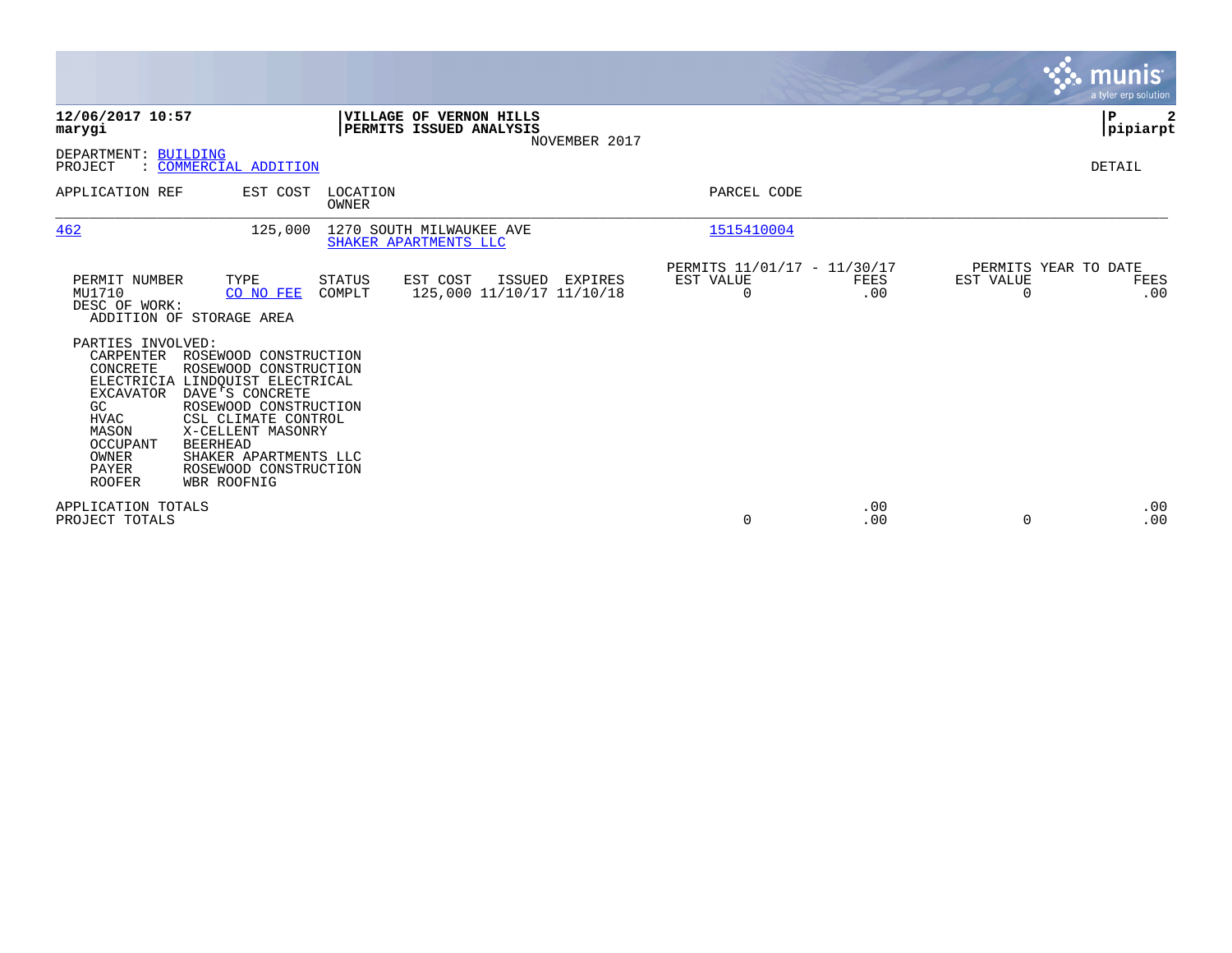|                                                                                                                                                                                                                                                                                                                                                                                                                                                                                                                             |                                                                                | munis<br>a tyler erp solution                                      |
|-----------------------------------------------------------------------------------------------------------------------------------------------------------------------------------------------------------------------------------------------------------------------------------------------------------------------------------------------------------------------------------------------------------------------------------------------------------------------------------------------------------------------------|--------------------------------------------------------------------------------|--------------------------------------------------------------------|
| 12/06/2017 10:57<br>VILLAGE OF VERNON HILLS<br>PERMITS ISSUED ANALYSIS<br>marygi<br>NOVEMBER 2017                                                                                                                                                                                                                                                                                                                                                                                                                           |                                                                                | lР<br>3<br>pipiarpt                                                |
| DEPARTMENT: BUILDING<br>: COMMERCIAL ALTERATION<br>PROJECT                                                                                                                                                                                                                                                                                                                                                                                                                                                                  |                                                                                | DETAIL                                                             |
| APPLICATION REF<br>EST COST<br>LOCATION<br>OWNER                                                                                                                                                                                                                                                                                                                                                                                                                                                                            | PARCEL CODE                                                                    |                                                                    |
| 1169<br>350,000<br>500 NORTH GREENVIEW CT<br>RICHARD M WOLDENBERG                                                                                                                                                                                                                                                                                                                                                                                                                                                           | 1504401098                                                                     |                                                                    |
| PERMIT NUMBER<br>STATUS<br>EST COST<br>ISSUED EXPIRES<br>TYPE<br>350,000 11/08/17 11/08/18<br>MU1688<br>CO NO FEE<br>COMPLT<br>DESC OF WORK:<br>OFFICE RENOVATIONS                                                                                                                                                                                                                                                                                                                                                          | PERMITS 11/01/17 - 11/30/17<br>EST VALUE<br>FEES<br>$\Omega$<br>.00            | PERMITS YEAR TO DATE<br>EST VALUE<br>FEES<br>$\overline{0}$<br>.00 |
| PARTIES INVOLVED:<br>APPLICANT MCNELLY SERVICES INC<br>PRIORITY CONSTRUCTION<br>CARPENTER<br>ELECTRICIA JTM ELECTRICAL<br>MCNELLY SERVICES INC<br>GC<br>ASSURANCE HEATING & AIR<br><b>HVAC</b><br>ETA HAND 2 MIND<br><b>OCCUPANT</b><br>OWNER<br>RICHARD M WOLDENBERG<br><b>PAYER</b><br>MCNELLY SERVICES INC                                                                                                                                                                                                               |                                                                                |                                                                    |
| APPLICATION TOTALS                                                                                                                                                                                                                                                                                                                                                                                                                                                                                                          | .00                                                                            | .00                                                                |
| 1251<br>1,856,552<br>800 WOODLANDS PKY<br>KANAFLEX CORPORATION                                                                                                                                                                                                                                                                                                                                                                                                                                                              | 1515103018                                                                     |                                                                    |
| TYPE<br><b>STATUS</b><br>EST COST<br>PERMIT NUMBER<br>ISSUED EXPIRES<br>MU1716<br>CO NO FEE<br>COMPLT<br>1,856,552 11/13/17 11/13/18<br>DESC OF WORK:<br>ADD 2 HOSE PRODUCTION LINE; (LINES 17 & 18)<br>208V POWER TO AIR FILTER SYSTEMS<br>PARTIES INVOLVED:<br>APPLICANT KANAFLEX CORPORATION<br>ELECTRICIA THE FLOLO CORPORATION<br>KANAFLEX CORPORATION<br>GC<br><b>HVAC</b><br>HASTING AIR ENERGY CONTROL<br><b>OCCUPANT</b><br>KANAFLEX CORPORATION<br>KANAFLEX CORPORATION<br>OWNER<br>PAYER<br>KANAFLEX CORPORATION | PERMITS 11/01/17 - 11/30/17<br>EST VALUE<br><b>FEES</b><br>$\mathbf 0$<br>.00  | PERMITS YEAR TO DATE<br>EST VALUE<br>FEES<br>$\mathbf 0$<br>.00    |
| APPLICATION TOTALS                                                                                                                                                                                                                                                                                                                                                                                                                                                                                                          | .00                                                                            | .00                                                                |
| 1342<br>731,000<br>515 EAST TOWNLINE RD<br><b>BANK OF AMERICA</b>                                                                                                                                                                                                                                                                                                                                                                                                                                                           | 1504201009                                                                     |                                                                    |
| PERMIT NUMBER<br>TYPE<br><b>STATUS</b><br>EST COST<br>ISSUED EXPIRES<br>MU1729<br>COM ALT<br><b>ISSUED</b><br>731,000 11/15/17 11/20/18<br>DESC OF WORK:<br>INTERIOR ALTERATION                                                                                                                                                                                                                                                                                                                                             | PERMITS 11/01/17 - 11/30/17<br>EST VALUE<br><b>FEES</b><br>731,000<br>7,510.00 | PERMITS YEAR TO DATE<br>EST VALUE<br>FEES<br>731,000<br>7,510.00   |

PARTIES INVOLVED: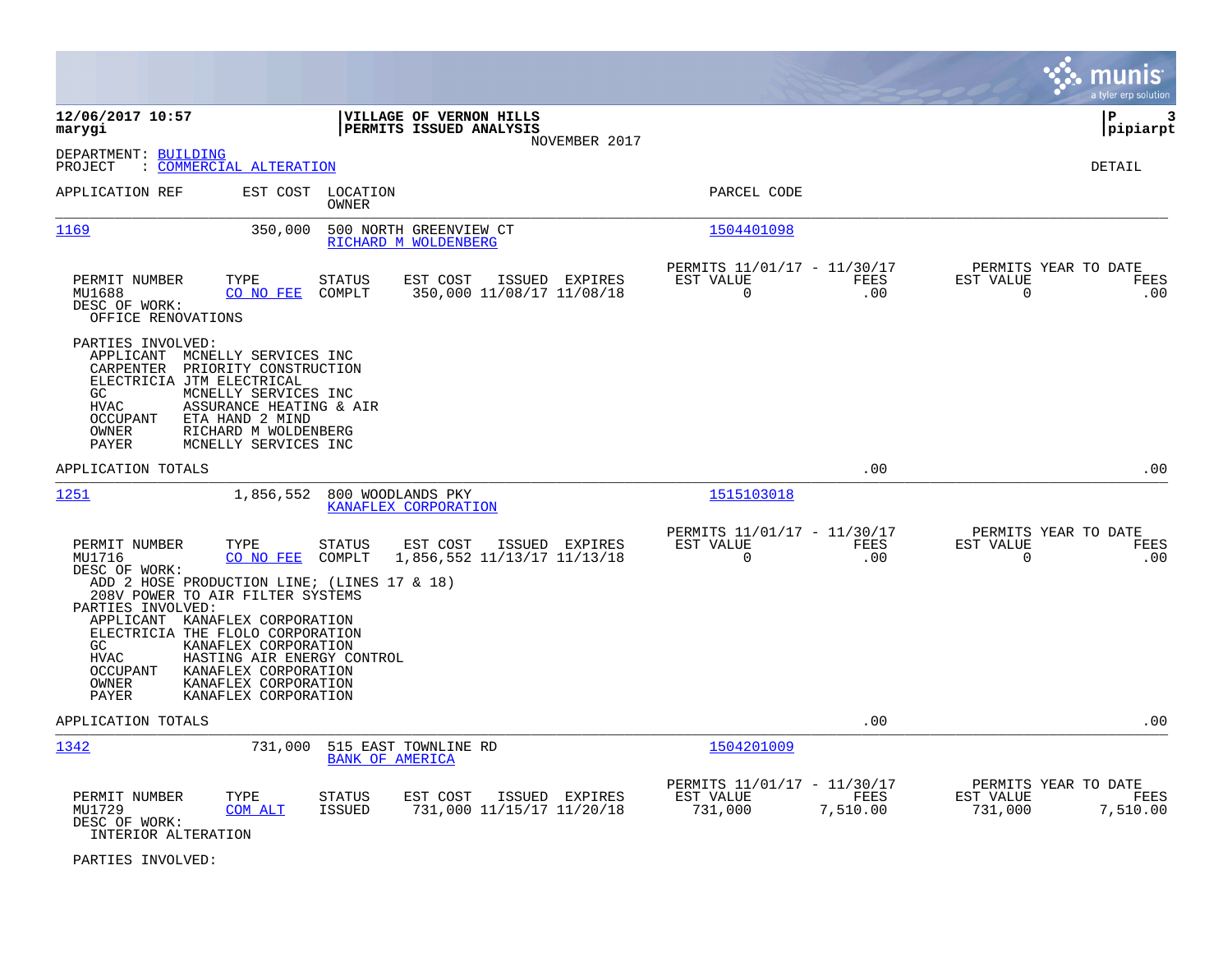|                                                                                                                                                                                                                                                                                                                                                                                                                                                                                                                                                                  |                                       |                                                                                |                                               |                   | munis<br>a tyler erp solution                                       |
|------------------------------------------------------------------------------------------------------------------------------------------------------------------------------------------------------------------------------------------------------------------------------------------------------------------------------------------------------------------------------------------------------------------------------------------------------------------------------------------------------------------------------------------------------------------|---------------------------------------|--------------------------------------------------------------------------------|-----------------------------------------------|-------------------|---------------------------------------------------------------------|
| 12/06/2017 10:57<br>marygi                                                                                                                                                                                                                                                                                                                                                                                                                                                                                                                                       |                                       | VILLAGE OF VERNON HILLS<br>PERMITS ISSUED ANALYSIS<br>NOVEMBER 2017            |                                               |                   | ΙP<br> pipiarpt                                                     |
| DEPARTMENT: BUILDING<br>PROJECT<br>: COMMERCIAL ALTERATION                                                                                                                                                                                                                                                                                                                                                                                                                                                                                                       |                                       |                                                                                |                                               |                   | DETAIL                                                              |
| APPLICATION REF<br>ALARM<br>ADVANTAGE TECHNOLOGIES LLC<br>APPLICANT<br>NELSON<br>CARPENTER<br>CHMENIA CONSTRUCTION<br>CONCRETE<br>ENGER VAVRA INC<br><b>DRYWALL</b><br>CHMENIA CONSTRUCTION<br>ELECTRICIA REX ELECTRIC & TECHNOLOGIES<br>FIRE SPRIN SHAMROCK FIRE PROTECTION<br>GC<br>GALLANT CONSTRUCTION<br>GLASS<br>EURO ARHITECTUAL PRODUCTS<br><b>HVAC</b><br>DYNAMIC AIR SOLUTIONS<br>BANK OF AMERICA<br><b>OCCUPANT</b><br>OWNER<br>BANK OF AMERICA<br>PLUMBER<br>PRAIRIE PIPING<br>PAYER<br>GALLANT CONSTRUCTION<br><b>ROOFER</b><br>OHARA & SON ROOFING | EST COST LOCATION<br>OWNER            |                                                                                | PARCEL CODE                                   |                   |                                                                     |
| APPLICATION TOTALS                                                                                                                                                                                                                                                                                                                                                                                                                                                                                                                                               |                                       |                                                                                |                                               | 7,510.00          | 7,510.00                                                            |
| 1573<br>36,000                                                                                                                                                                                                                                                                                                                                                                                                                                                                                                                                                   | 532 HAWTHORN CTR<br><b>CENTENNIAL</b> |                                                                                | 1133401086                                    |                   |                                                                     |
| PERMIT NUMBER<br>TYPE<br>MU1711<br>CO NO FEE<br>DESC OF WORK:<br>INTERIOR BUILD OUT: SKATE ROOM                                                                                                                                                                                                                                                                                                                                                                                                                                                                  | STATUS<br>COMPLT                      | EST COST<br>ISSUED EXPIRES<br>36,000 11/10/17 11/10/18                         | PERMITS 11/01/17 - 11/30/17<br>EST VALUE<br>0 | FEES<br>.00       | PERMITS YEAR TO DATE<br>EST VALUE<br>FEES<br>.00<br>0               |
| PARTIES INVOLVED:<br>APPLICANT<br>SKATE ROOM<br>GC<br>GLOBUS CONSTRUCTION INC<br>GC<br>LAMA-USA, INC<br><b>OCCUPANT</b><br>SKATE ROOM<br>OWNER<br>CENTENNIAL<br>PAYER<br>GLOBUS CONSTRUCTION INC<br>PAYER<br>LAMA-USA, INC                                                                                                                                                                                                                                                                                                                                       |                                       |                                                                                |                                               |                   |                                                                     |
| APPLICATION TOTALS                                                                                                                                                                                                                                                                                                                                                                                                                                                                                                                                               |                                       |                                                                                |                                               | .00               | .00                                                                 |
| <u> 1618</u><br>1,125,000                                                                                                                                                                                                                                                                                                                                                                                                                                                                                                                                        |                                       | 701 NORTH MILWAUKEE AVE 244<br>INLAND REAL ESTATE CORPORATION                  | 1503102018                                    |                   |                                                                     |
| PERMIT NUMBER<br>TYPE<br>MU1693<br><b>COM ALT</b><br>DESC OF WORK:<br>INTERIOR BUILD OUT: SKY ZONE                                                                                                                                                                                                                                                                                                                                                                                                                                                               | <b>STATUS</b>                         | EST COST<br>ISSUED EXPIRES<br>ISSUED 1, 125, 000 11/08/17 12/05/18 1, 125, 000 | PERMITS 11/01/17 - 11/30/17<br>EST VALUE      | FEES<br>11,551.62 | PERMITS YEAR TO DATE<br>FEES<br>EST VALUE<br>1,125,000<br>11,551.62 |
| PARTIES INVOLVED:<br>APPLICANT NELCO ARCHITECTURE<br>CARPENTER AKER CUSTOM CARPENTRY<br>AKER CUSTOM CARPENTRY<br>DRYWALL<br>ELECTRICIA REIN ELECTRIC                                                                                                                                                                                                                                                                                                                                                                                                             |                                       |                                                                                |                                               |                   |                                                                     |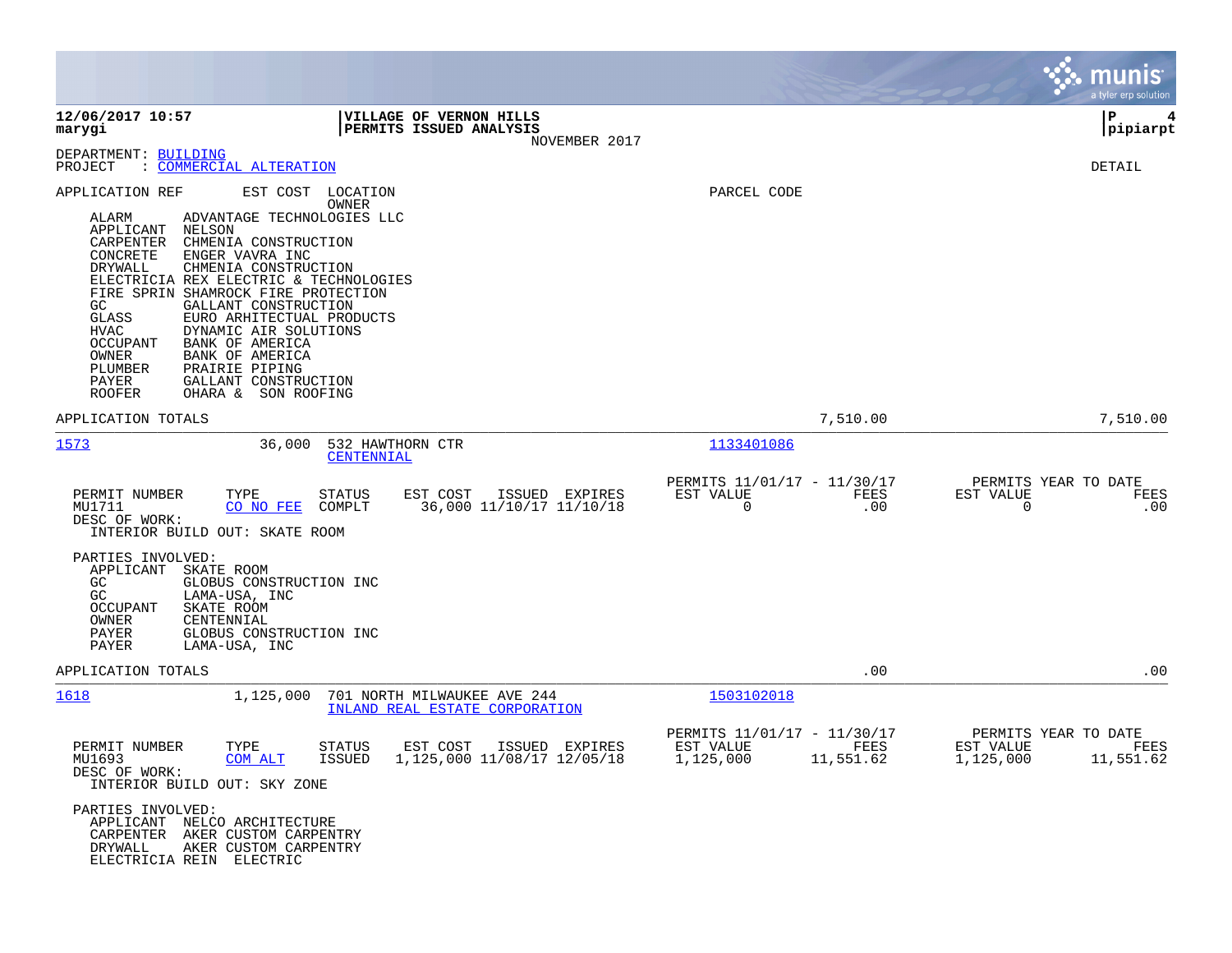|                                                                                |                                                                                                                                                                             |             |                        | <b>munis</b><br>a tyler erp solution |
|--------------------------------------------------------------------------------|-----------------------------------------------------------------------------------------------------------------------------------------------------------------------------|-------------|------------------------|--------------------------------------|
| 12/06/2017 10:57<br>marygi                                                     | <b>VILLAGE OF</b><br><b>VERNON HILLS</b><br><b>PERMITS ISSUED ANALYSIS</b><br>NOVEMBER 2017                                                                                 |             |                        | l P<br>5<br> pipiarpt                |
| DEPARTMENT: BUILDING<br>PROJECT                                                | : COMMERCIAL ALTERATION                                                                                                                                                     |             |                        | DETAIL                               |
| APPLICATION REF<br>GC.<br><b>HVAC</b><br>OCCUPANT<br>OWNER<br>PLUMBER<br>PAYER | LOCATION<br>EST COST<br>OWNER<br>HORIZON RETAIL CONSTRUCTION<br>KD MECHANICAL SERVICES<br>SKY ZONE<br>INLAND REAL ESTATE CORPORATION<br>PROSPECTIVE PLUMBING CORP<br>NELSON | PARCEL CODE |                        |                                      |
| APPLICATION TOTALS<br>PROJECT TOTALS                                           |                                                                                                                                                                             | 1,856,000   | 11,551.62<br>19,061.62 | 11,551.62<br>1,856,000<br>19,061.62  |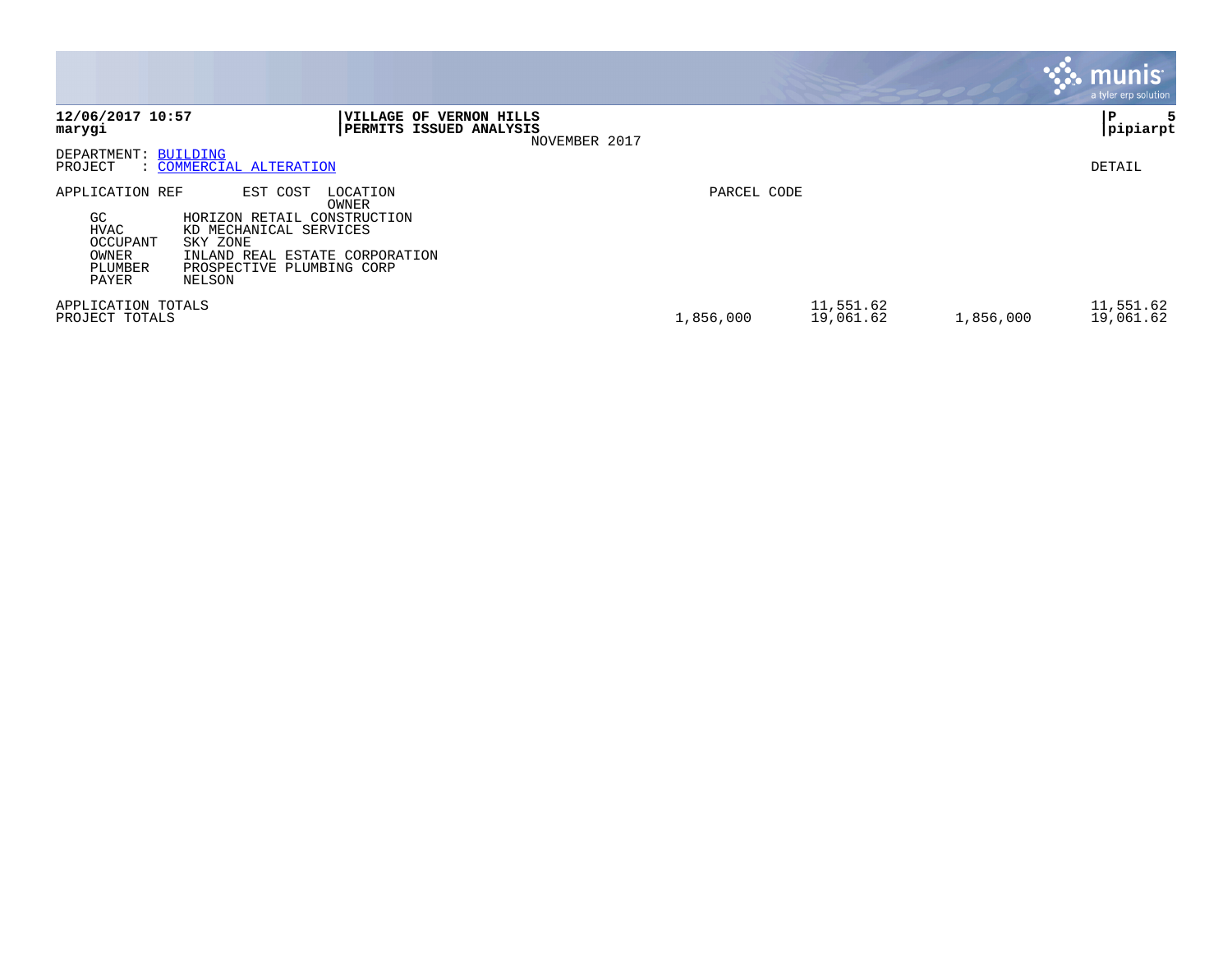|                                                                                                                                                                                                                                                                                                                      |                                                                                                                                                                                                                                                                                                                                                                                    |                         |                                                    |                |                                                       |                        |                        | munis<br>a tyler erp solution             |
|----------------------------------------------------------------------------------------------------------------------------------------------------------------------------------------------------------------------------------------------------------------------------------------------------------------------|------------------------------------------------------------------------------------------------------------------------------------------------------------------------------------------------------------------------------------------------------------------------------------------------------------------------------------------------------------------------------------|-------------------------|----------------------------------------------------|----------------|-------------------------------------------------------|------------------------|------------------------|-------------------------------------------|
| 12/06/2017 10:57<br>marygi                                                                                                                                                                                                                                                                                           |                                                                                                                                                                                                                                                                                                                                                                                    |                         | VILLAGE OF VERNON HILLS<br>PERMITS ISSUED ANALYSIS | NOVEMBER 2017  |                                                       |                        |                        | P<br>6<br> pipiarpt                       |
| DEPARTMENT: BUILDING<br>PROJECT                                                                                                                                                                                                                                                                                      | : COMMERCIAL NEW                                                                                                                                                                                                                                                                                                                                                                   |                         |                                                    |                |                                                       |                        |                        | DETAIL                                    |
| APPLICATION REF                                                                                                                                                                                                                                                                                                      | EST COST                                                                                                                                                                                                                                                                                                                                                                           | LOCATION<br>OWNER       |                                                    |                | PARCEL CODE                                           |                        |                        |                                           |
| 1538                                                                                                                                                                                                                                                                                                                 | 1,500,000                                                                                                                                                                                                                                                                                                                                                                          | <b>PLACEHOLDER</b>      | 899 NORTH MILWAUKEE AVENUE                         |                | 1134300013                                            |                        |                        |                                           |
| PERMIT NUMBER<br>MU1690<br>DESC OF WORK:<br>COMM SHELL AND CORE<br>BLDG G2<br>PARTIES INVOLVED:<br>APPLICANT<br>CARPENTER<br>CONCRETE<br><b>DRYWALL</b><br>ELECTRICIA<br><b>EXCAVATOR</b><br>GC<br>GC<br>GLASS<br><b>HVAC</b><br>IRON WORK<br>MASON<br><b>OCCUPANT</b><br>OWNER<br>PLUMBER<br>PAYER<br><b>ROOFER</b> | TYPE<br><b>COM NEW</b><br>KA, INC.<br>ARCHITECTURE<br>THE LEVY COMPANY<br>EAGLE CONCRETE<br>THE LEVY COMPANY<br>CONNELLY ELECTRIC<br>AA CONTE & SON, INC<br>GRAYCOR<br>REGENCY CENTERS LP<br>CARDINAL GLASS COMPANY<br>STATE MECHANICAL SERVICES<br>WILSON IRON WORKS<br>MIDWEST MASONRY<br>MELLODY FARM<br>PLACEHOLDER<br>TRITON PLUMBING<br>REGENCY CENTERS LP<br>OLSSON ROOFING | <b>STATUS</b><br>ISSUED | EST COST<br>1,500,000 11/08/17 11/08/18            | ISSUED EXPIRES | PERMITS 11/01/17 - 11/30/17<br>EST VALUE<br>1,500,000 | FEES<br>16,582.20      | EST VALUE<br>1,500,000 | PERMITS YEAR TO DATE<br>FEES<br>16,582.20 |
| APPLICATION TOTALS<br>PROJECT TOTALS                                                                                                                                                                                                                                                                                 |                                                                                                                                                                                                                                                                                                                                                                                    |                         |                                                    |                | 1,500,000                                             | 16,582.20<br>16,582.20 | 1,500,000              | 16,582.20<br>16,582.20                    |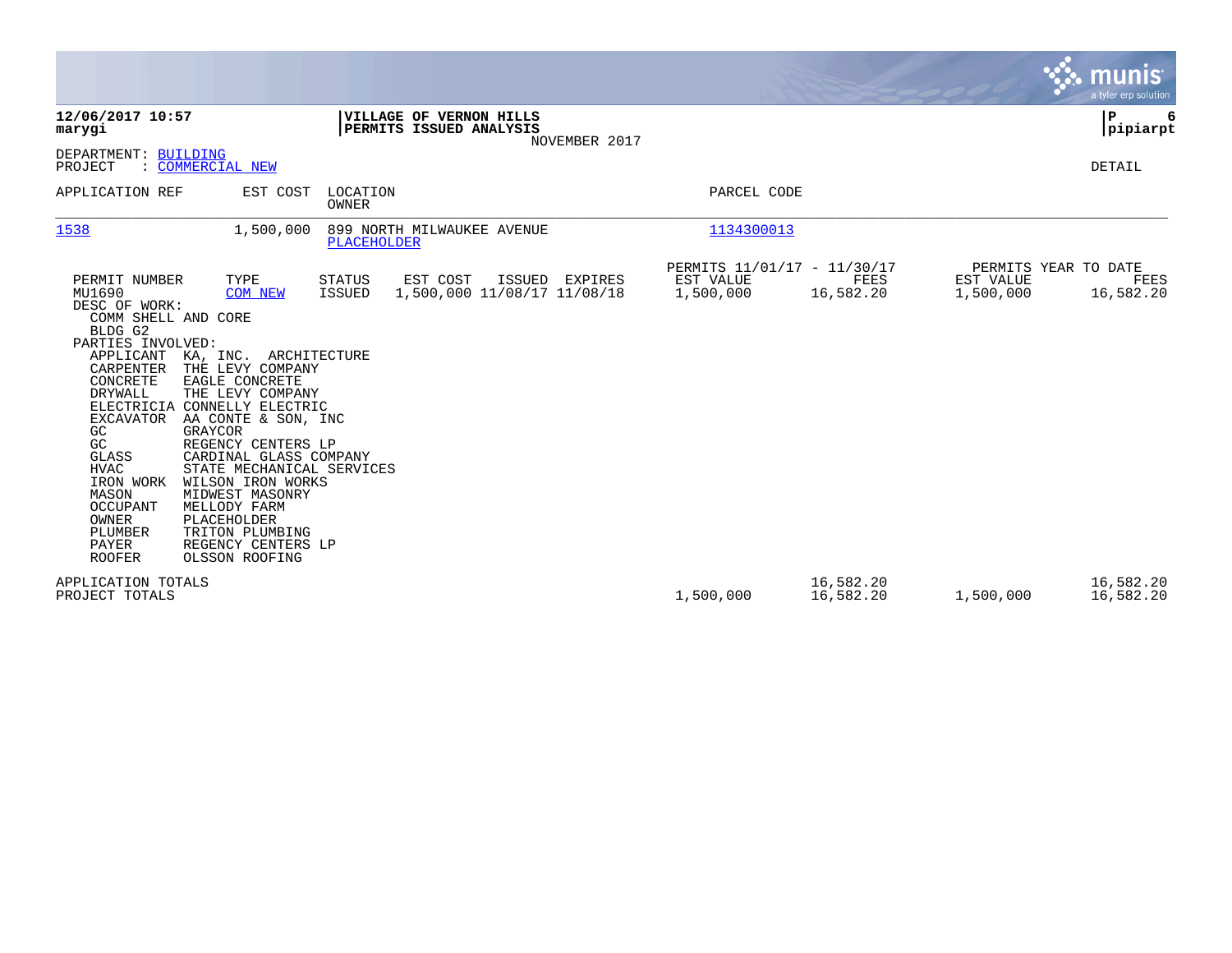|                                                                                                                                     |                                                                                                                                       |                            |                                                    |                |                                                                      |                |                                                     | munis<br>a tyler erp solution |
|-------------------------------------------------------------------------------------------------------------------------------------|---------------------------------------------------------------------------------------------------------------------------------------|----------------------------|----------------------------------------------------|----------------|----------------------------------------------------------------------|----------------|-----------------------------------------------------|-------------------------------|
| 12/06/2017 10:57<br>marygi                                                                                                          |                                                                                                                                       |                            | VILLAGE OF VERNON HILLS<br>PERMITS ISSUED ANALYSIS |                |                                                                      |                |                                                     | 7<br>IΡ<br> pipiarpt          |
| DEPARTMENT: BUILDING<br>: <u>AC/FURNACE</u><br>PROJECT                                                                              |                                                                                                                                       |                            |                                                    | NOVEMBER 2017  |                                                                      |                |                                                     | DETAIL                        |
| APPLICATION REF                                                                                                                     |                                                                                                                                       | EST COST LOCATION<br>OWNER |                                                    |                | PARCEL CODE                                                          |                |                                                     |                               |
| 1742                                                                                                                                | 13,430                                                                                                                                | 387 RANNEY AVE             | <b>JASON &amp; LAURA ZIEGLER</b>                   |                | 1509315017                                                           |                |                                                     |                               |
| PERMIT NUMBER<br>MU1663<br>DESC OF WORK:<br>A/C AND FURNACE                                                                         | TYPE<br>AC/FURN                                                                                                                       | <b>STATUS</b><br>COMPLT    | EST COST<br>13,430 11/02/17 11/16/18               | ISSUED EXPIRES | PERMITS 11/01/17 - 11/30/17<br>EST VALUE<br>$\overline{0}$           | FEES<br>134.30 | PERMITS YEAR TO DATE<br>EST VALUE<br>$\Omega$       | FEES<br>134.30                |
| PARTIES INVOLVED:<br>APPLICANT<br>GC<br>HVAC<br>OWNER<br>PAYER                                                                      | THORNTON HEATING SERVICE<br>THORNTON HEATING SERVICE<br>THORNTON HEATING SERVICE<br>JASON & LAURA ZIEGLER<br>THORNTON HEATING SERVICE |                            |                                                    |                |                                                                      |                |                                                     |                               |
| APPLICATION TOTALS                                                                                                                  |                                                                                                                                       |                            |                                                    |                |                                                                      | 134.30         |                                                     | 134.30                        |
| 1749                                                                                                                                | 5,500                                                                                                                                 | <b>SEAN DROBINSKI</b>      | 1188 GEORGETOWN WAY                                |                | 8888888888                                                           |                |                                                     |                               |
| PERMIT NUMBER<br>MU1666<br>DESC OF WORK:<br>AIR CONDITIONER                                                                         | TYPE<br><b>AC/FURN</b>                                                                                                                | STATUS<br>COMPLT           | EST COST<br>5,500 11/08/17 11/08/18                | ISSUED EXPIRES | PERMITS 11/01/17 - 11/30/17<br>EST VALUE<br>$\mathbf 0$              | FEES<br>55.00  | PERMITS YEAR TO DATE<br>EST VALUE<br>$\Omega$       | FEES<br>55.00                 |
| PARTIES INVOLVED:<br>APPLICANT<br>DAVID PAO<br>GC.<br>DAVID PAO<br>HVAC<br>OWNER<br>OWNER<br>DAVID PAO<br><b>PAYER</b><br>DAVID PAO | FOUR SEASONS HEATING & AIR<br>SEAN DROBINSKI                                                                                          |                            |                                                    |                |                                                                      |                |                                                     |                               |
| APPLICATION TOTALS                                                                                                                  |                                                                                                                                       |                            |                                                    |                |                                                                      | 55.00          |                                                     | 55.00                         |
| 1788                                                                                                                                | 13,251                                                                                                                                | 230 COLONIAL DR            | ROBERTO ROBLES, JR                                 |                | 1128111011                                                           |                |                                                     |                               |
| PERMIT NUMBER<br>MU1707<br>DESC OF WORK:<br>A/C AND FURNACE                                                                         | TYPE<br><b>AC/FURN</b>                                                                                                                | <b>STATUS</b><br>ISSUED    | EST COST<br>13, 251 11/10/17 11/10/18              | ISSUED EXPIRES | PERMITS 11/01/17 - 11/30/17<br>EST VALUE<br>$\overline{\phantom{0}}$ | FEES<br>132.51 | PERMITS YEAR TO DATE<br>EST VALUE<br>$\overline{0}$ | FEES<br>132.51                |
| PARTIES INVOLVED:<br>APPLICANT<br>GC<br>HVAC<br>OWNER                                                                               | FOUR SEASONS HEATING & AIR<br>FOUR SEASONS HEATING & AIR<br>FOUR SEASONS HEATING & AIR<br>ROBERTO ROBLES, JR                          |                            |                                                    |                |                                                                      |                |                                                     |                               |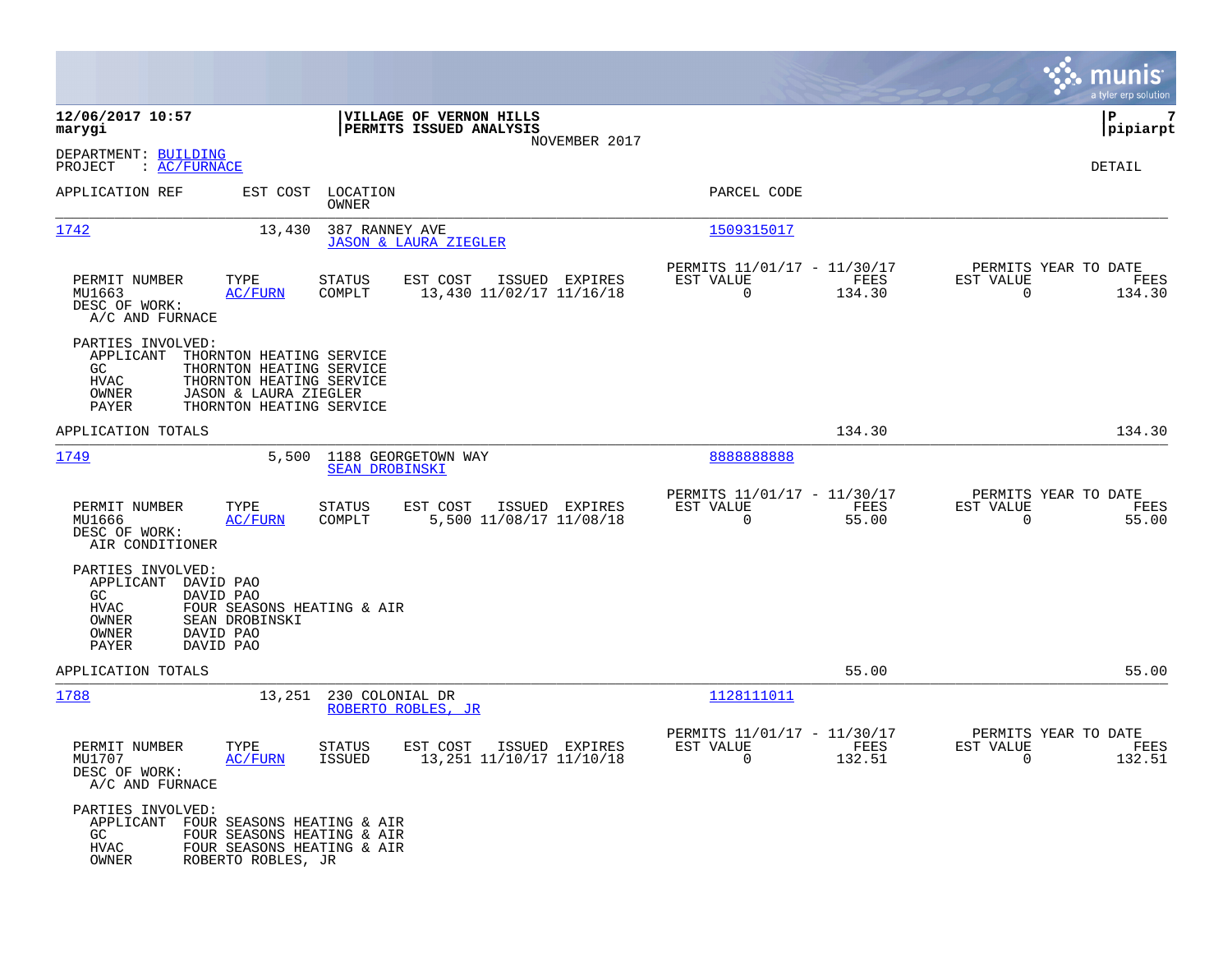|                                                             |                                                                                                                                              |                                                                                                                                  |                                                         |               |                                                  | a tyler erp solution  |
|-------------------------------------------------------------|----------------------------------------------------------------------------------------------------------------------------------------------|----------------------------------------------------------------------------------------------------------------------------------|---------------------------------------------------------|---------------|--------------------------------------------------|-----------------------|
| 12/06/2017 10:57<br>marygi                                  |                                                                                                                                              | VILLAGE OF VERNON HILLS<br>PERMITS ISSUED ANALYSIS<br>NOVEMBER 2017                                                              |                                                         |               |                                                  | l P<br>8<br> pipiarpt |
| DEPARTMENT: BUILDING<br>PROJECT<br>: <u>AC/FURNACE</u>      |                                                                                                                                              |                                                                                                                                  |                                                         |               |                                                  | DETAIL                |
| APPLICATION REF                                             | EST COST LOCATION                                                                                                                            |                                                                                                                                  | PARCEL CODE                                             |               |                                                  |                       |
| PAYER                                                       | OWNER<br>FOUR SEASONS HEATING & AIR                                                                                                          |                                                                                                                                  |                                                         |               |                                                  |                       |
| APPLICATION TOTALS                                          |                                                                                                                                              |                                                                                                                                  |                                                         | 132.51        |                                                  | 132.51                |
| 1789                                                        | 5,579                                                                                                                                        | 881 SPARTA CT<br><b>PEGGY CHOW</b>                                                                                               | 8888888888                                              |               |                                                  |                       |
| PERMIT NUMBER<br>MU1708<br>DESC OF WORK:<br>A/C             | TYPE<br>STATUS<br><b>ISSUED</b><br><b>AC/FURN</b>                                                                                            | EST COST<br>ISSUED EXPIRES<br>5,579 11/10/17 11/10/18                                                                            | PERMITS 11/01/17 - 11/30/17<br>EST VALUE<br>$\Omega$    | FEES<br>55.79 | PERMITS YEAR TO DATE<br>EST VALUE<br>$\Omega$    | FEES<br>55.79         |
| PARTIES INVOLVED:<br>GC.<br>HVAC<br>OWNER<br>PAYER          | APPLICANT FOUR SEASONS HEATING & AIR<br>FOUR SEASONS HEATING & AIR<br>FOUR SEASONS HEATING & AIR<br>PEGGY CHOW<br>FOUR SEASONS HEATING & AIR |                                                                                                                                  |                                                         |               |                                                  |                       |
| APPLICATION TOTALS                                          |                                                                                                                                              |                                                                                                                                  |                                                         | 55.79         |                                                  | 55.79                 |
| 1791                                                        | 1,925 104 SARATOGA CT                                                                                                                        | THERESA E LOPEZ                                                                                                                  | 1132413089                                              |               |                                                  |                       |
| PERMIT NUMBER<br>MU1714<br>DESC OF WORK:<br>FURNACE         | TYPE<br><b>STATUS</b><br>AC/FURN<br>COMPLT                                                                                                   | EST COST<br>ISSUED EXPIRES<br>1,925 11/13/17 11/15/18                                                                            | PERMITS 11/01/17 - 11/30/17<br>EST VALUE<br>$\mathbf 0$ | FEES<br>50.00 | PERMITS YEAR TO DATE<br>EST VALUE<br>$\mathbf 0$ | FEES<br>50.00         |
| PARTIES INVOLVED:<br>GC.<br>OWNER<br>PAYER                  | APPLICANT PRO TEMP OF ILLINOIS<br>PRO TEMP OF ILLINOIS<br>THERESA E LOPEZ<br>PRO TEMP OF ILLINOIS                                            |                                                                                                                                  |                                                         |               |                                                  |                       |
| APPLICATION TOTALS                                          |                                                                                                                                              |                                                                                                                                  |                                                         | 50.00         |                                                  | 50.00                 |
| 1797                                                        |                                                                                                                                              | 8,110 1403 CLAIRMONT CT<br><b>GENTILE LANA</b>                                                                                   | 8888888888                                              |               |                                                  |                       |
| PERMIT NUMBER<br>MU1727<br>DESC OF WORK:<br>A/C AND FURNACE | TYPE<br><b>STATUS</b><br>AC/FURN<br>COMPLT                                                                                                   | EST COST<br>ISSUED EXPIRES<br>8,110 11/15/17 11/15/18                                                                            | PERMITS 11/01/17 - 11/30/17<br>EST VALUE<br>$\mathbf 0$ | FEES<br>81.10 | PERMITS YEAR TO DATE<br>EST VALUE<br>$\mathbf 0$ | FEES<br>81.10         |
| PARTIES INVOLVED:<br>APPLICANT<br>GC<br><b>HVAC</b>         |                                                                                                                                              | TOPTEC HEATING, COOLING, PLUMBING & ELEC<br>TOPTEC HEATING, COOLING, PLUMBING & ELEC<br>TOPTEC HEATING, COOLING, PLUMBING & ELEC |                                                         |               |                                                  |                       |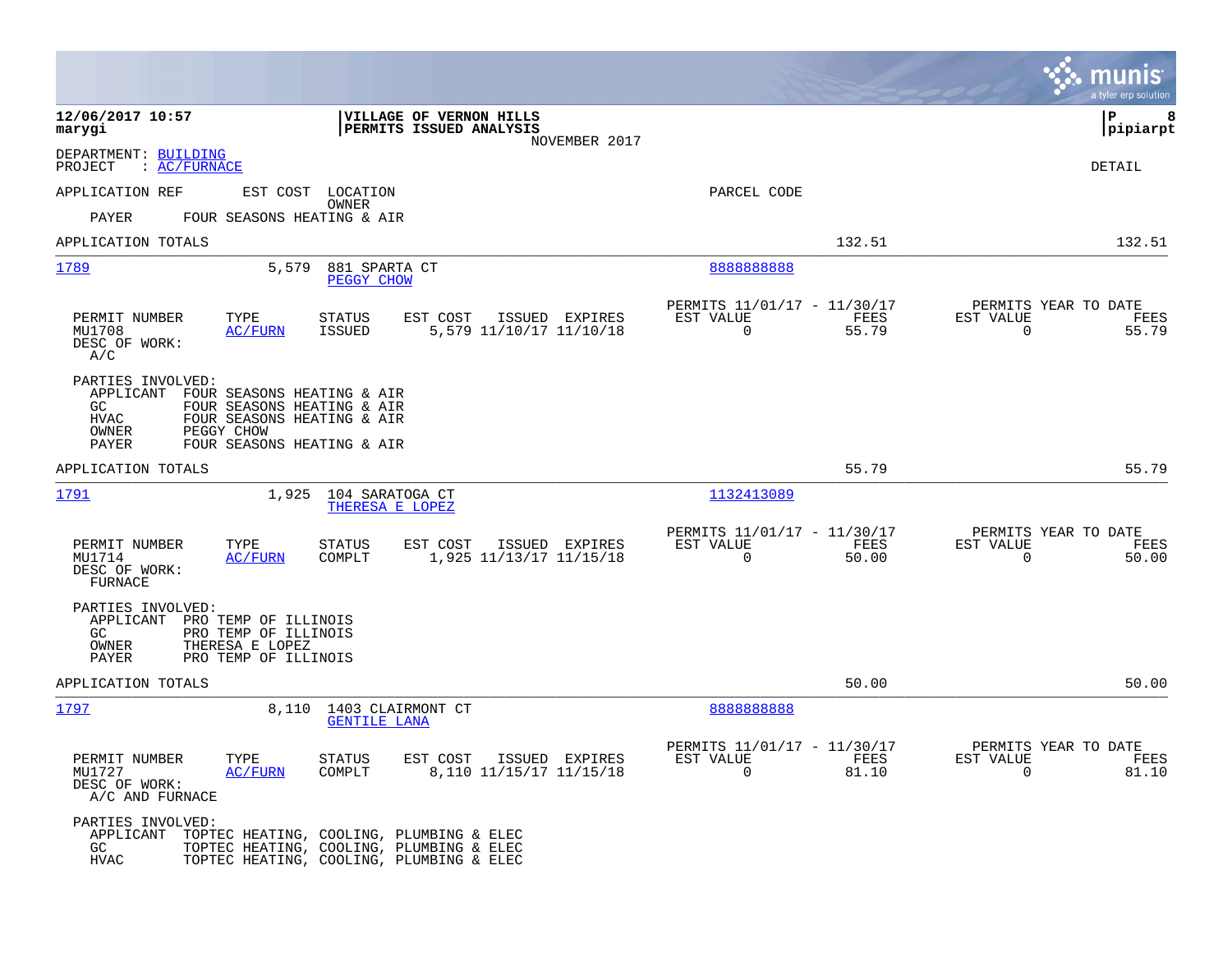|                                                                                                                                  |                                                                                                             |                                                                       | munis<br>a tyler erp solution                                     |
|----------------------------------------------------------------------------------------------------------------------------------|-------------------------------------------------------------------------------------------------------------|-----------------------------------------------------------------------|-------------------------------------------------------------------|
| 12/06/2017 10:57<br>marygi                                                                                                       | VILLAGE OF VERNON HILLS<br>PERMITS ISSUED ANALYSIS<br>NOVEMBER 2017                                         |                                                                       | 9<br>ΙP<br>pipiarpt                                               |
| DEPARTMENT: BUILDING<br>PROJECT<br>: AC/FURNACE                                                                                  |                                                                                                             |                                                                       | <b>DETAIL</b>                                                     |
| APPLICATION REF                                                                                                                  | EST COST LOCATION<br><b>OWNER</b>                                                                           | PARCEL CODE                                                           |                                                                   |
| GENTILE LANA<br>OWNER<br>PAYER                                                                                                   | TOPTEC HEATING, COOLING, PLUMBING & ELEC                                                                    |                                                                       |                                                                   |
| APPLICATION TOTALS                                                                                                               |                                                                                                             | 81.10                                                                 | 81.10                                                             |
| 1807<br>9,150                                                                                                                    | 203 ANNAPOLIS DR<br>DANNY R MIVELAZ                                                                         | 1505410022                                                            |                                                                   |
| PERMIT NUMBER<br>TYPE<br>MU1738<br>AC/FURN<br>DESC OF WORK:<br>A/C & FURNANCE                                                    | EST COST<br>STATUS<br>ISSUED EXPIRES<br>9,150 11/16/17 11/16/18<br>ISSUED                                   | PERMITS 11/01/17 - 11/30/17<br>EST VALUE<br>FEES<br>$\Omega$<br>91.50 | PERMITS YEAR TO DATE<br>EST VALUE<br>FEES<br>$\Omega$<br>91.50    |
| PARTIES INVOLVED:<br>APPLICANT ABC PLUMBING, HEATING, COOLING, ELECTRIC<br>GC.<br>OWNER<br>DANNY R MIVELAZ<br>PAYER              | ABC PLUMBING, HEATING, COOLING, ELECTRIC<br>ABC PLUMBING, HEATING, COOLING, ELECTRIC                        |                                                                       |                                                                   |
| APPLICATION TOTALS                                                                                                               |                                                                                                             | 91.50                                                                 | 91.50                                                             |
| <u> 1816</u><br>2,800                                                                                                            | 205 ALPINE DR<br>CHRISTOPHER COTTRELL                                                                       | 1505422004                                                            |                                                                   |
| PERMIT NUMBER<br>TYPE<br>MU1746<br><b>AC/FURN</b><br>DESC OF WORK:<br>FURNACE FOR GARAGE                                         | <b>STATUS</b><br>EST COST<br>ISSUED EXPIRES<br>2,800 11/20/17 11/20/18<br>COMPLT                            | PERMITS 11/01/17 - 11/30/17<br>EST VALUE<br>FEES<br>$\Omega$<br>50.00 | PERMITS YEAR TO DATE<br>EST VALUE<br>FEES<br>$\mathbf 0$<br>50.00 |
| PARTIES INVOLVED:<br>APPLICANT ALLIED AIR CONDITIONING & HEATING<br>GC.<br><b>HVAC</b><br>CHRISTOPHER COTTRELL<br>OWNER<br>PAYER | ALLIED AIR CONDITIONING & HEATING<br>ALLIED AIR CONDITIONING & HEATING<br>ALLIED AIR CONDITIONING & HEATING |                                                                       |                                                                   |
| APPLICATION TOTALS                                                                                                               |                                                                                                             | 50.00                                                                 | 50.00                                                             |
| 1833                                                                                                                             | 8,100 1916 TREVINO TER<br><b>BRUCE SOARES</b>                                                               | 1129315012                                                            |                                                                   |
| PERMIT NUMBER<br>TYPE<br>MU1761<br><b>AC/FURN</b><br>DESC OF WORK:<br>A/C AND FURNACE                                            | STATUS<br>EST COST<br>ISSUED EXPIRES<br>8,100 11/27/17 11/27/18<br>COMPLT                                   | PERMITS 11/01/17 - 11/30/17<br>EST VALUE<br>FEES<br>0<br>81.00        | PERMITS YEAR TO DATE<br>EST VALUE<br>FEES<br>81.00<br>0           |
| PARTIES INVOLVED:<br>APPLICANT BRUCE SOARES<br>GC<br>BRUCE SOARES                                                                |                                                                                                             |                                                                       |                                                                   |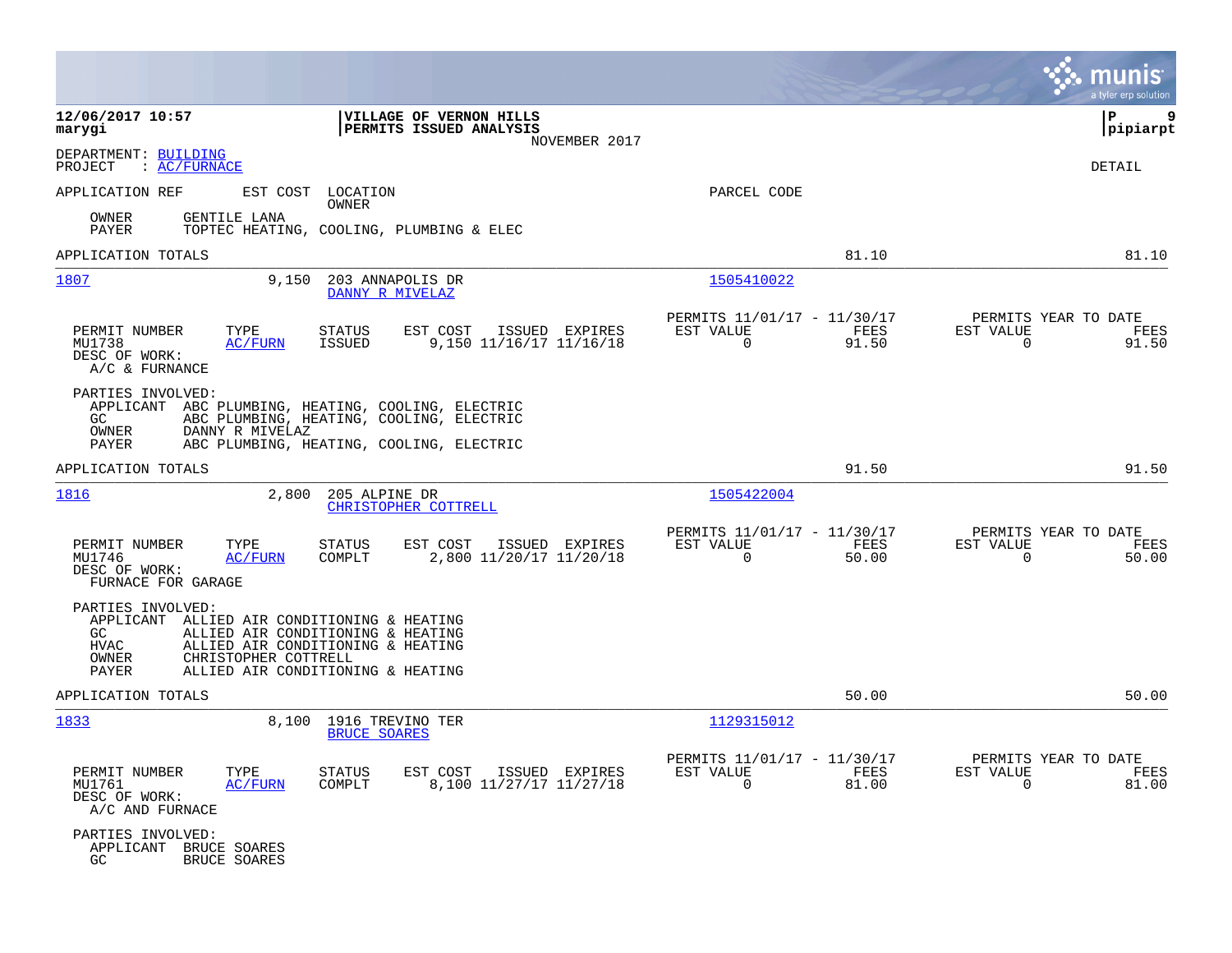|                                                                                                                                                                                                                              |                                                                                     |                                               |                 |                                        | <b>munis</b><br>a tyler erp solution |
|------------------------------------------------------------------------------------------------------------------------------------------------------------------------------------------------------------------------------|-------------------------------------------------------------------------------------|-----------------------------------------------|-----------------|----------------------------------------|--------------------------------------|
| 12/06/2017 10:57<br>marygi                                                                                                                                                                                                   | VILLAGE OF VERNON HILLS<br>PERMITS ISSUED ANALYSIS<br>NOVEMBER 2017                 |                                               |                 |                                        | P<br>10<br> pipiarpt                 |
| DEPARTMENT: BUILDING<br>: AC/FURNACE<br>PROJECT                                                                                                                                                                              |                                                                                     |                                               |                 |                                        | DETAIL                               |
| APPLICATION REF<br>EST COST<br><b>HVAC</b><br>ABT<br>OWNER<br><b>BRUCE SOARES</b><br><b>PAYER</b><br><b>BRUCE SOARES</b>                                                                                                     | LOCATION<br>OWNER                                                                   | PARCEL CODE                                   |                 |                                        |                                      |
| APPLICATION TOTALS                                                                                                                                                                                                           |                                                                                     |                                               | 81.00           |                                        | 81.00                                |
| 1843<br>2,000                                                                                                                                                                                                                | 363 CHESTERFIELD LN<br>GERALD E & PATRICIA C NORA                                   | 1508216004                                    |                 |                                        |                                      |
| PERMIT NUMBER<br>TYPE<br>MU1772<br>AC/FURN<br>DESC OF WORK:<br><b>FURNACE</b>                                                                                                                                                | EST COST<br>ISSUED<br>STATUS<br>EXPIRES<br>2,000 11/28/17 11/28/18<br><b>ISSUED</b> | PERMITS 11/01/17 - 11/30/17<br>EST VALUE<br>0 | FEES<br>50.00   | PERMITS YEAR TO DATE<br>EST VALUE<br>O | FEES<br>50.00                        |
| PARTIES INVOLVED:<br>APPLICANT<br>GERALD E & PATRICIA C NORA<br>GC<br>GERALD E & PATRICIA C NORA<br><b>HVAC</b><br>ROGER RAY HEATING & COOLING<br>OWNER<br>GERALD E & PATRICIA C NORA<br>PAYER<br>GERALD E & PATRICIA C NORA |                                                                                     |                                               |                 |                                        |                                      |
| APPLICATION TOTALS<br>PROJECT TOTALS                                                                                                                                                                                         |                                                                                     | 0                                             | 50.00<br>781.20 | 0                                      | 50.00<br>781.20                      |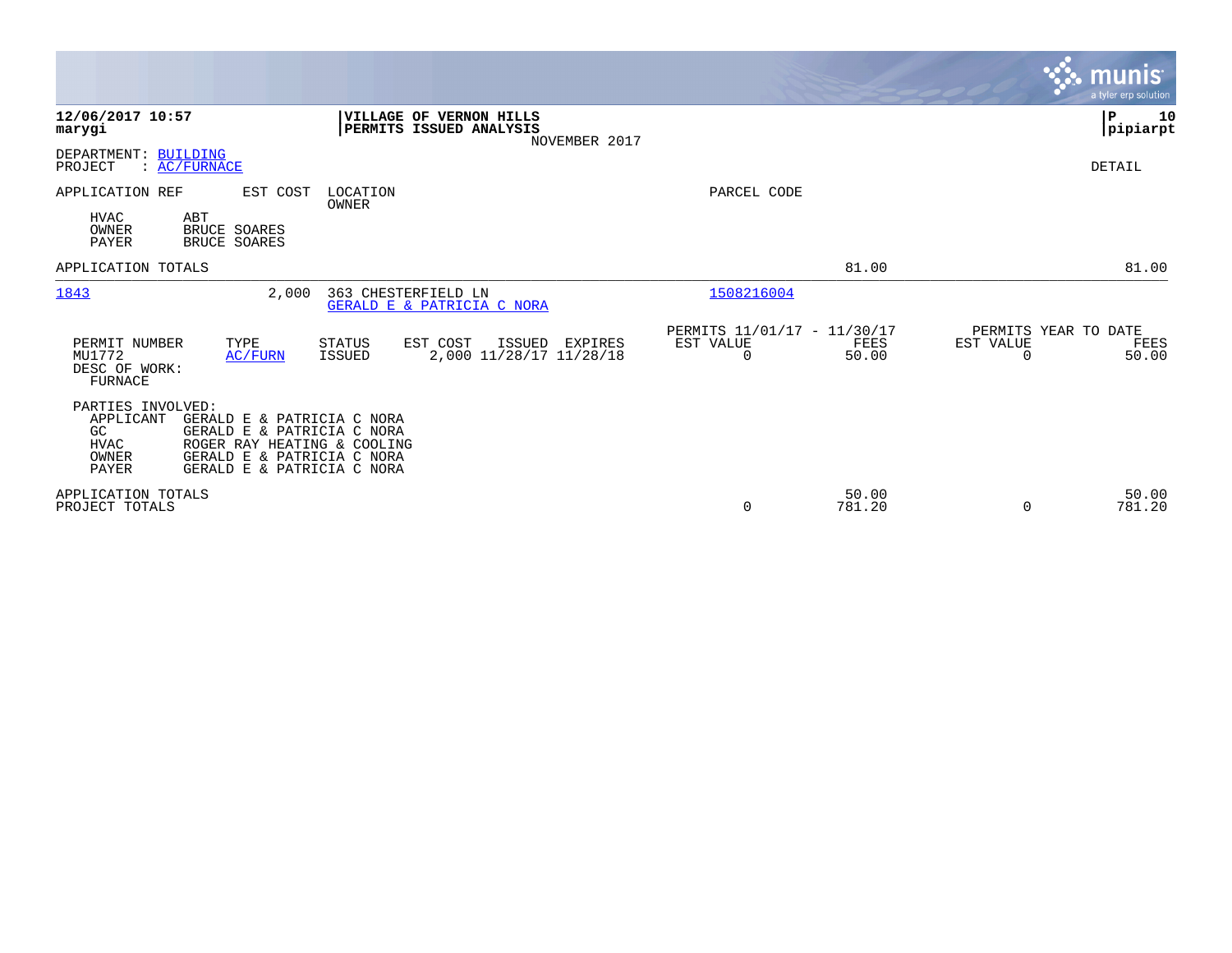|                                                                                                                                                                                                                                                                                                                                                 |                                                                                                                                                                                                 |                                                            |                       | munis<br>a tyler erp solution                    |                       |
|-------------------------------------------------------------------------------------------------------------------------------------------------------------------------------------------------------------------------------------------------------------------------------------------------------------------------------------------------|-------------------------------------------------------------------------------------------------------------------------------------------------------------------------------------------------|------------------------------------------------------------|-----------------------|--------------------------------------------------|-----------------------|
| 12/06/2017 10:57<br>marygi                                                                                                                                                                                                                                                                                                                      | VILLAGE OF VERNON HILLS<br>PERMITS ISSUED ANALYSIS                                                                                                                                              |                                                            |                       | IΡ                                               | 11<br> pipiarpt       |
| DEPARTMENT: BUILDING<br>: NEW BUSINESS NO REMODEL<br>PROJECT                                                                                                                                                                                                                                                                                    | NOVEMBER 2017                                                                                                                                                                                   |                                                            |                       | DETAIL                                           |                       |
| EST COST LOCATION<br>APPLICATION REF                                                                                                                                                                                                                                                                                                            | OWNER                                                                                                                                                                                           | PARCEL CODE                                                |                       |                                                  |                       |
| 1623<br>$\Omega$                                                                                                                                                                                                                                                                                                                                | 213 HAWTHORN CTR<br>CENTENNIAL                                                                                                                                                                  | 1133401086                                                 |                       |                                                  |                       |
| TYPE<br>PERMIT NUMBER<br>MU1762<br>CO NO FEE<br>DESC OF WORK:<br>CO: FASHION 5                                                                                                                                                                                                                                                                  | EST COST<br>STATUS<br>ISSUED EXPIRES<br>$0$ 11/27/17 11/27/18<br>COMPLT                                                                                                                         | PERMITS 11/01/17 - 11/30/17<br>EST VALUE<br>$\overline{0}$ | FEES<br>.00           | PERMITS YEAR TO DATE<br>EST VALUE<br>$\Omega$    | FEES<br>.00           |
| PARTIES INVOLVED:<br>GC.<br><b>FASHION 5</b><br>OCCUPANT<br><b>FASHION 5</b><br>OWNER<br>CENTENNIAL<br>PAYER<br><b>FASHION 5</b>                                                                                                                                                                                                                |                                                                                                                                                                                                 |                                                            |                       |                                                  |                       |
| APPLICATION TOTALS                                                                                                                                                                                                                                                                                                                              |                                                                                                                                                                                                 |                                                            | .00                   |                                                  | .00                   |
| 1673<br>0                                                                                                                                                                                                                                                                                                                                       | 700 NORTH MILWAUKEE AVE 148<br>CJS VERNON HILLS LLC                                                                                                                                             | 1503101002                                                 |                       |                                                  |                       |
| PERMIT NUMBER<br>TYPE<br>MU1667<br>CO NO FEE<br>DESC OF WORK:<br>NEW OWNER - CERT OF OCC<br>KENTUCKY FRIED CHICKEN<br>PARTIES INVOLVED:<br>APPLICANT<br>GC<br>KENTUCKY FRIED CHICKEN<br>OCCUPANT<br>OWNER<br>CJS VERNON HILLS LLC<br>PAYER                                                                                                      | EST COST<br>ISSUED EXPIRES<br>STATUS<br>COMPLT<br>$0$ 11/03/17 11/06/18<br>FQSR, LLC DBA KENTUCKY FRIED CHICKEN<br>FOSR, LLC DBA KENTUCKY FRIED CHICKEN<br>FOSR, LLC DBA KENTUCKY FRIED CHICKEN | PERMITS 11/01/17 - 11/30/17<br>EST VALUE<br>$\mathbf 0$    | FEES<br>.00           | PERMITS YEAR TO DATE<br>EST VALUE<br>$\mathbf 0$ | FEES<br>.00           |
| APPLICATION TOTALS                                                                                                                                                                                                                                                                                                                              |                                                                                                                                                                                                 |                                                            | .00                   |                                                  | .00                   |
| 1737<br>$\Omega$                                                                                                                                                                                                                                                                                                                                | 403 HAWTHORN CTR<br>CENTENNIAL                                                                                                                                                                  | 1133401086                                                 |                       |                                                  |                       |
| TYPE<br>PERMIT NUMBER<br>MU1652<br>NO REMODEL COMPLT<br>MU1732<br>CO NO FEE<br>DESC OF WORK:<br>NEW BUSINESS C OF O<br>THE PAINTED PENQUIN<br>PARTIES INVOLVED:<br>APPLICANT<br>THE PAINTED PENGUIN, LLC<br>APPLICANT<br>THE PAINTED PENGUIN, LLC<br>GC<br>THE PAINTED PENGUIN, LLC<br>OWNER<br>CENTENNIAL<br>PAYER<br>THE PAINTED PENGUIN, LLC | EST COST<br>STATUS<br>ISSUED EXPIRES<br>$0$ 11/01/17 11/15/18<br>$0$ 11/15/17 11/15/18<br>COMPLT                                                                                                | PERMITS 11/01/17 - 11/30/17<br>EST VALUE<br>0<br>0         | FEES<br>150.00<br>.00 | PERMITS YEAR TO DATE<br>EST VALUE<br>0<br>0      | FEES<br>150.00<br>.00 |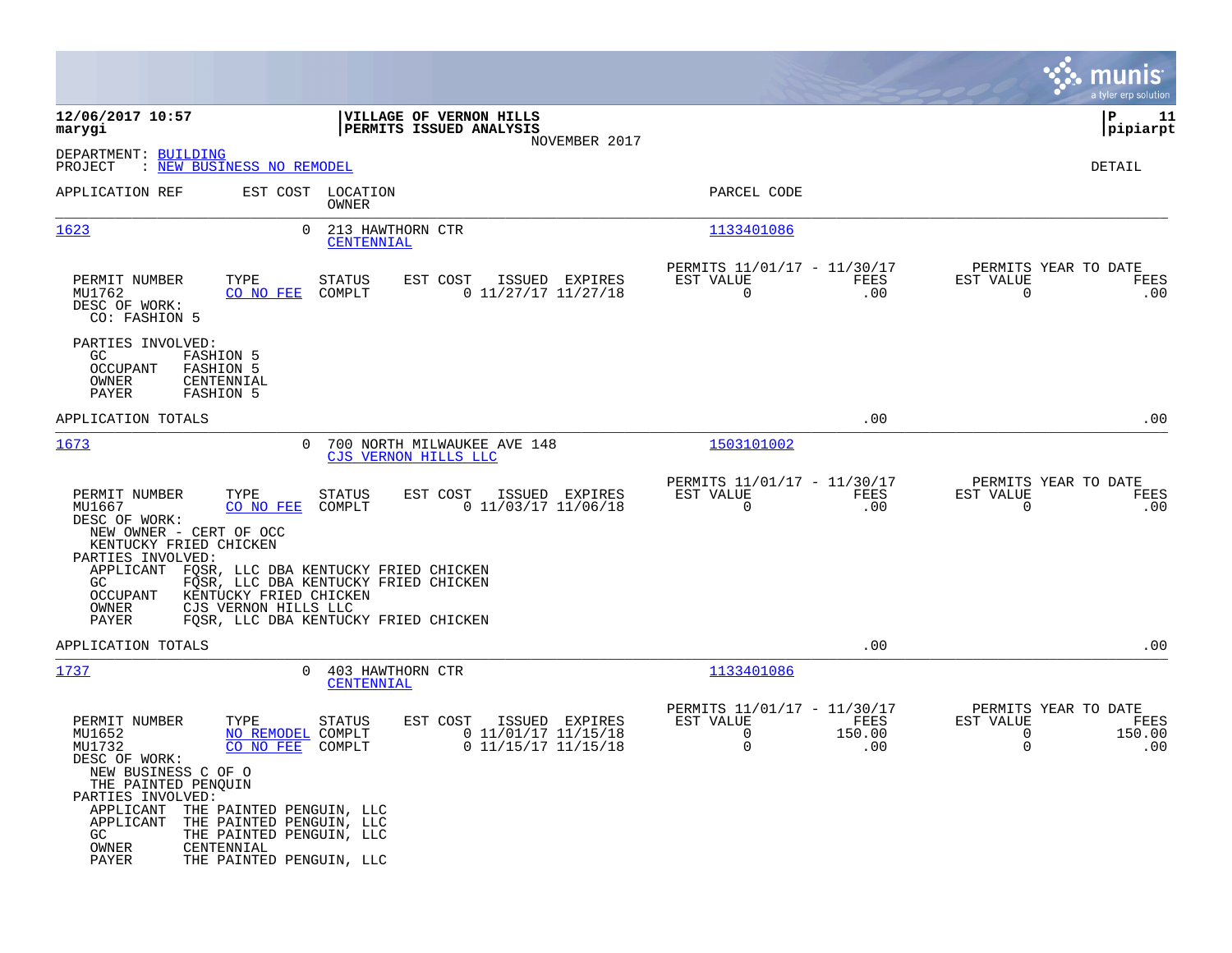|                                                                                |                                                                                                               |                                                                              |                                                      |                          |                                                       | munis<br>a tyler erp solution |
|--------------------------------------------------------------------------------|---------------------------------------------------------------------------------------------------------------|------------------------------------------------------------------------------|------------------------------------------------------|--------------------------|-------------------------------------------------------|-------------------------------|
| 12/06/2017 10:57<br>marygi                                                     |                                                                                                               | VILLAGE OF VERNON HILLS<br>PERMITS ISSUED ANALYSIS<br>NOVEMBER 2017          |                                                      |                          |                                                       | 12<br>IΡ<br> pipiarpt         |
| DEPARTMENT: BUILDING<br>PROJECT                                                | : NEW BUSINESS NO REMODEL                                                                                     |                                                                              |                                                      |                          |                                                       | DETAIL                        |
| APPLICATION REF                                                                | EST COST LOCATION<br>OWNER                                                                                    |                                                                              | PARCEL CODE                                          |                          |                                                       |                               |
| APPLICATION TOTALS                                                             |                                                                                                               |                                                                              |                                                      | 150.00                   |                                                       | 150.00                        |
| 1740                                                                           | $\Omega$                                                                                                      | 283 EVERGREEN DR<br>MR & MRS GEORGE KONTOS                                   | 1508200029                                           |                          |                                                       |                               |
| PERMIT NUMBER<br>MU1653<br>MU1783<br>DESC OF WORK:                             | TYPE<br><b>STATUS</b><br>NO REMODEL COMPLT<br>CO NO FEE<br>COMPLT<br>CO: PROFESSIONAL DRY CLEANERS            | EST COST<br>ISSUED EXPIRES<br>$0$ 11/02/17 11/29/18<br>$0$ 11/30/17 11/30/18 | PERMITS 11/01/17 - 11/30/17<br>EST VALUE<br>0<br>0   | FEES<br>150.00<br>.00    | PERMITS YEAR TO DATE<br>EST VALUE<br>0<br>$\mathbf 0$ | FEES<br>150.00<br>.00         |
| PARTIES INVOLVED:<br>GC<br>OCCUPANT<br>OWNER<br>PAYER                          | PROFESSIONAL DRY CLEANERS<br>PROFESSIONAL DRY CLEANERS<br>MR & MRS GEORGE KONTOS<br>PROFESSIONAL DRY CLEANERS |                                                                              |                                                      |                          |                                                       |                               |
| APPLICATION TOTALS                                                             |                                                                                                               |                                                                              |                                                      | 150.00                   |                                                       | 150.00                        |
| 1768                                                                           | 500 BUNKER CT<br>0                                                                                            | <b>JAMES R WOLDENBERG</b>                                                    | 1504202094                                           |                          |                                                       |                               |
| PERMIT NUMBER<br>MU1687<br>MU1745<br>DESC OF WORK:<br>CO: ENCORE PACKAGING LLC | TYPE<br>STATUS<br><b>NO REMODEL ISSUED</b><br>COMM TCO<br><b>ISSUED</b>                                       | EST COST<br>ISSUED EXPIRES<br>0 11/07/17 11/29/18<br>0 11/20/17              | PERMITS 11/01/17 - 11/30/17<br>EST VALUE<br>0<br>0   | FEES<br>150.00<br>350.00 | PERMITS YEAR TO DATE<br>EST VALUE<br>0<br>$\Omega$    | FEES<br>150.00<br>350.00      |
| PARTIES INVOLVED:<br>GC.<br>OCCUPANT<br>OWNER<br>PAYER                         | ENCORE PACKAGING, LLC<br>ENCORE PACKAGING, LLC<br>JAMES R WOLDENBERG<br>ENCORE PACKAGING, LLC                 |                                                                              |                                                      |                          |                                                       |                               |
| APPLICATION TOTALS                                                             |                                                                                                               |                                                                              |                                                      | 500.00                   |                                                       | 500.00                        |
| 1774                                                                           | $\Omega$                                                                                                      | 730 LAKEVIEW PKY<br>CHICAGO TITLE LAND TRUST CO                              | 1504111016                                           |                          |                                                       |                               |
| PERMIT NUMBER<br>MU1698<br>DESC OF WORK:<br>CO: REMKE INDUSTRIES               | TYPE STATUS<br>NO REMODEL ISSUED                                                                              | EST COST ISSUED EXPIRES<br>$0$ 11/08/17 11/30/18                             | PERMITS 11/01/17 - 11/30/17<br>EST VALUE<br>$\Omega$ | FEES<br>150.00           | PERMITS YEAR TO DATE<br>EST VALUE<br>$\Omega$         | FEES<br>150.00                |
| PARTIES INVOLVED:<br>GC<br><b>OCCUPANT</b><br>OWNER                            | REMKE INDUSTRIES<br>REMKE INDUSTRIES<br>CHICAGO TITLE LAND TRUST CO                                           |                                                                              |                                                      |                          |                                                       |                               |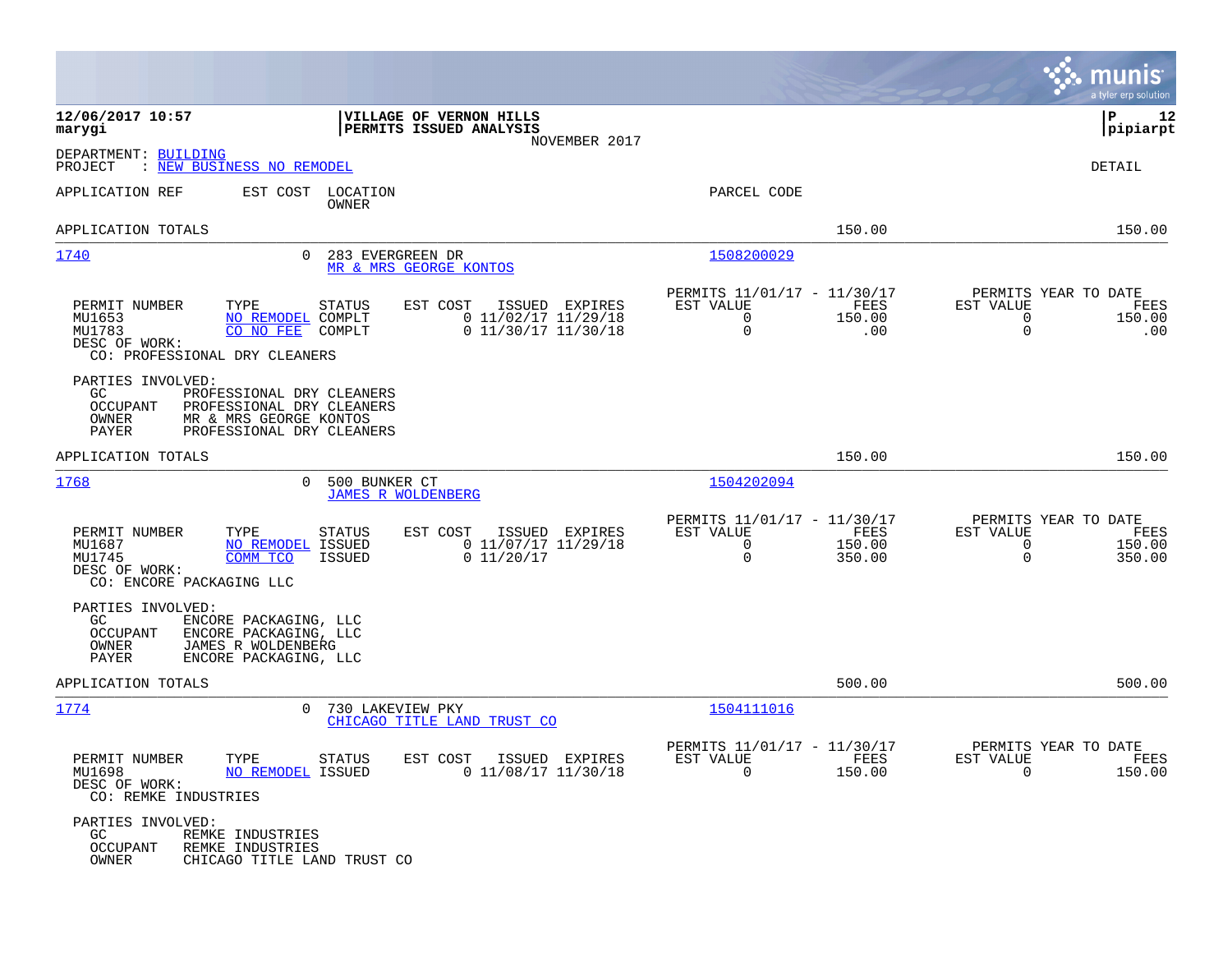|                                                                                                                                              |                                                                                                                      |                                                           |                       |                                                    | <b>munis</b><br>a tyler erp solution |
|----------------------------------------------------------------------------------------------------------------------------------------------|----------------------------------------------------------------------------------------------------------------------|-----------------------------------------------------------|-----------------------|----------------------------------------------------|--------------------------------------|
| 12/06/2017 10:57<br>marygi                                                                                                                   | VILLAGE OF VERNON HILLS<br>PERMITS ISSUED ANALYSIS<br>NOVEMBER 2017                                                  |                                                           |                       |                                                    | P<br>13<br> pipiarpt                 |
| DEPARTMENT:<br><b>BUILDING</b><br>: NEW BUSINESS NO REMODEL<br>PROJECT                                                                       |                                                                                                                      |                                                           |                       |                                                    | DETAIL                               |
| APPLICATION REF<br>EST COST<br><b>PAYER</b><br>REMKE INDUSTRIES                                                                              | LOCATION<br>OWNER                                                                                                    | PARCEL CODE                                               |                       |                                                    |                                      |
| APPLICATION TOTALS                                                                                                                           |                                                                                                                      |                                                           | 150.00                |                                                    | 150.00                               |
| 1781<br>$\Omega$                                                                                                                             | 417 HAWTHORN CTR<br>CENTENNIAL                                                                                       | 1133401086                                                |                       |                                                    |                                      |
| PERMIT NUMBER<br>TYPE<br>MU1703<br>NO REMODEL<br>MU1731<br>CO NO FEE<br>DESC OF WORK:<br>CO: BATH PLANET CHICAGO                             | <b>STATUS</b><br>EST COST<br>ISSUED<br>EXPIRES<br>$0$ 11/09/17 11/09/18<br>COMPLT<br>$0$ 11/15/17 11/15/18<br>COMPLT | PERMITS 11/01/17 - 11/30/17<br>EST VALUE<br>0<br>$\Omega$ | FEES<br>150.00<br>.00 | PERMITS YEAR TO DATE<br>EST VALUE<br>0<br>$\Omega$ | FEES<br>150.00<br>.00                |
| PARTIES INVOLVED:<br><b>BATH PLANET</b><br>GC<br>OCCUPANT<br><b>BATH PLANET</b><br>OWNER<br>CENTENNIAL<br><b>PAYER</b><br><b>BATH PLANET</b> |                                                                                                                      |                                                           |                       |                                                    |                                      |
| APPLICATION TOTALS<br>PROJECT TOTALS                                                                                                         |                                                                                                                      | 0                                                         | 150.00<br>1,100.00    | $\Omega$                                           | 150.00<br>1,100.00                   |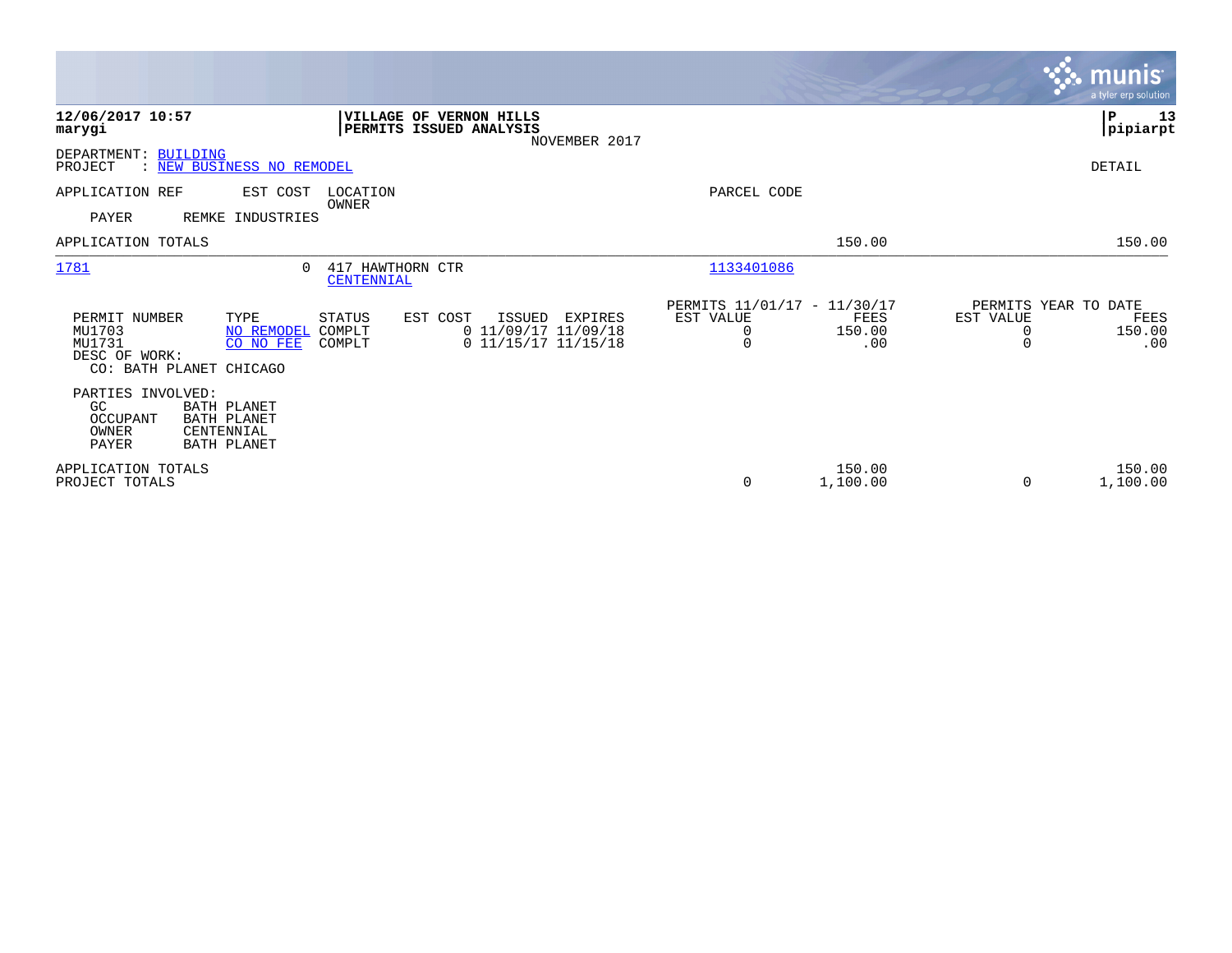|                                                                                                                                                                                                          |                                                                         |                                                                           | munis<br>a tyler erp solution                                         |
|----------------------------------------------------------------------------------------------------------------------------------------------------------------------------------------------------------|-------------------------------------------------------------------------|---------------------------------------------------------------------------|-----------------------------------------------------------------------|
| 12/06/2017 10:57<br>marygi                                                                                                                                                                               | VILLAGE OF VERNON HILLS<br>PERMITS ISSUED ANALYSIS<br>NOVEMBER 2017     |                                                                           | l P<br>14<br> pipiarpt                                                |
| DEPARTMENT: BUILDING<br>: COMMERCIAL ROOFTOP HVAC<br>PROJECT                                                                                                                                             |                                                                         |                                                                           | DETAIL                                                                |
| APPLICATION REF<br>EST COST LOCATION                                                                                                                                                                     | OWNER                                                                   | PARCEL CODE                                                               |                                                                       |
| 1741<br>10,971                                                                                                                                                                                           | 1000 NORTH BUTTERFIELD RD 1001<br>NEW CENTURY TOWN LLC                  | 1132300046                                                                |                                                                       |
| PERMIT NUMBER<br>TYPE<br>MU1654<br>RFTP HVAC<br>ISSUED<br>DESC OF WORK:<br>ROOFTOP HVAC                                                                                                                  | EST COST<br>ISSUED EXPIRES<br>STATUS<br>10,971 11/02/17 11/02/18        | PERMITS 11/01/17 - 11/30/17<br>EST VALUE<br>FEES<br>$\Omega$<br>109.71    | PERMITS YEAR TO DATE<br>EST VALUE<br>FEES<br>$\overline{0}$<br>109.71 |
| PARTIES INVOLVED:<br>APPLICANT AIRE SERVICES<br>GC<br>AIRE SERVICES<br><b>HVAC</b><br>AIRE SERVICES<br>OCCUPANT<br>DREAM MAKER BATH & KITCHEN<br>OWNER<br>NEW CENTURY TOWN LLC<br>PAYER<br>AIRE SERVICES |                                                                         |                                                                           |                                                                       |
| APPLICATION TOTALS                                                                                                                                                                                       |                                                                         | 109.71                                                                    | 109.71                                                                |
| 1751<br>62,507                                                                                                                                                                                           | 353E CORPORATE WOODS PKY<br>RICHARD WOLF MEDICAL INSTRUMENTS CORP.      | 1509402039                                                                |                                                                       |
| PERMIT NUMBER<br>TYPE<br>RFTP HVAC<br>MU1668<br>ISSUED<br>DESC OF WORK:<br>ROOFTOP UNIT HVAC                                                                                                             | EST COST<br>ISSUED EXPIRES<br>STATUS<br>62,507 11/03/17 11/03/18        | PERMITS 11/01/17 - 11/30/17<br>FEES<br>EST VALUE<br>$\mathbf 0$<br>625.07 | PERMITS YEAR TO DATE<br>EST VALUE<br>FEES<br>$\overline{0}$<br>625.07 |
| PARTIES INVOLVED:<br>APPLICANT EDWARDS ENGINEERING<br>GC<br>EDWARDS ENGINEERING<br>HVAC<br>EDWARDS ENGINEERING<br>RICHARD WOLF MEDICAL INSTRUMENTS CORP.<br>OWNER<br>PAYER<br>EDWARDS ENGINEERING        |                                                                         |                                                                           |                                                                       |
| APPLICATION TOTALS                                                                                                                                                                                       |                                                                         | 625.07                                                                    | 625.07                                                                |
| 1838<br>67,540                                                                                                                                                                                           | 700 HICKORY HILL DR<br>700 HICKORY HILLS DRIVE LLC                      | 1509402038                                                                |                                                                       |
| PERMIT NUMBER<br>TYPE<br>MU1769<br>RFTP HVAC<br>ISSUED<br>DESC OF WORK:<br>COMM ROOFTOP HVAC                                                                                                             | EST COST<br><b>STATUS</b><br>ISSUED EXPIRES<br>67,540 11/28/17 11/28/18 | PERMITS 11/01/17 - 11/30/17<br>EST VALUE<br>FEES<br>$\Omega$<br>675.40    | PERMITS YEAR TO DATE<br>EST VALUE<br>FEES<br>$\Omega$<br>675.40       |
| PARTIES INVOLVED:<br>APPLICANT<br>VALUE PRO MECHANICAL<br>GC.<br>VALUE PRO MECHANICAL<br>OWNER<br>700 HICKORY HILLS DRIVE LLC<br>PAYER<br>VALUE PRO MECHANICAL                                           |                                                                         |                                                                           |                                                                       |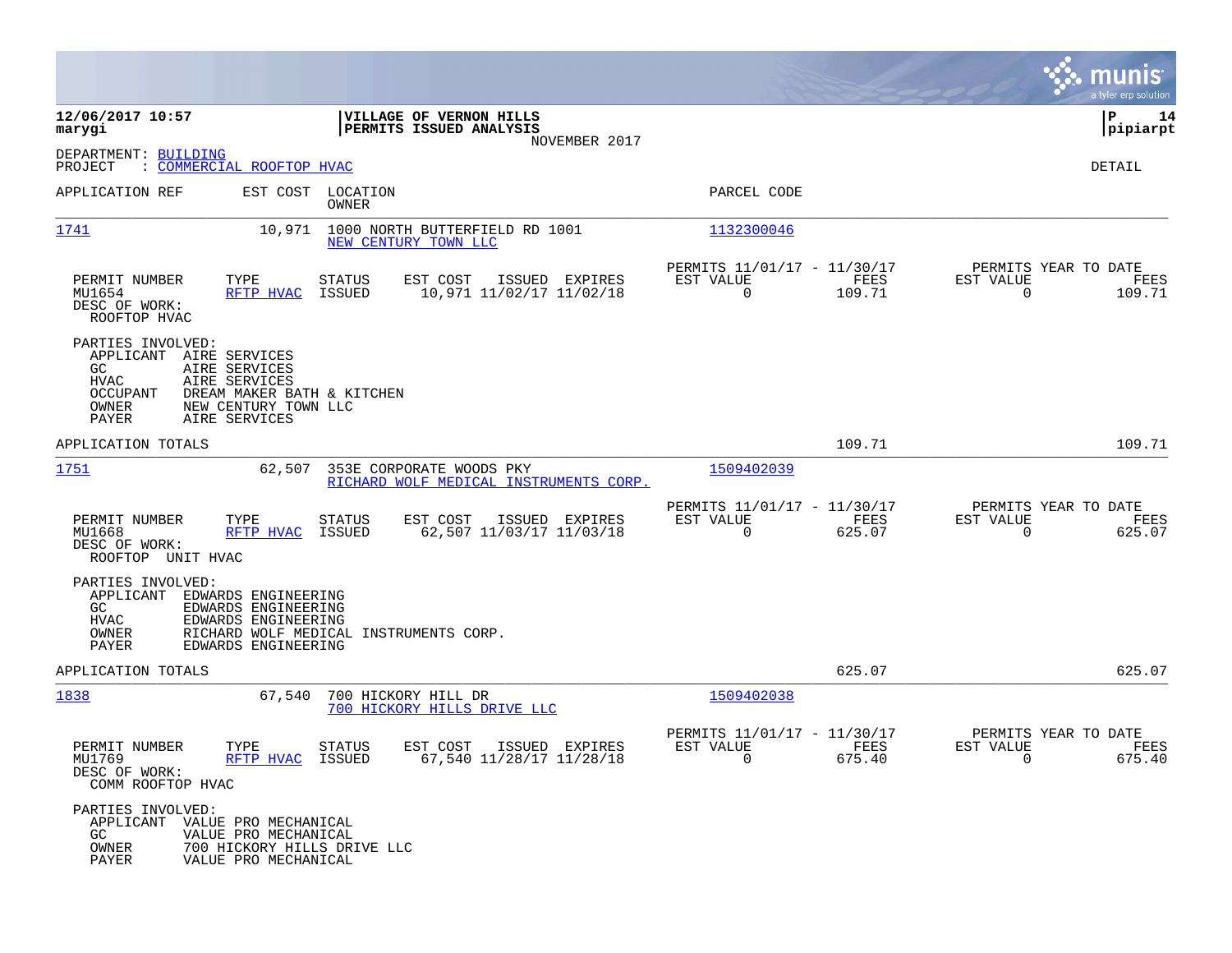|                                      |                           |                   |                                                                            |             |                    | $\mathbf{\ddot{.}}\mathbf{.}$ munis<br>a tyler erp solution |
|--------------------------------------|---------------------------|-------------------|----------------------------------------------------------------------------|-------------|--------------------|-------------------------------------------------------------|
| 12/06/2017 10:57<br>marygi           |                           |                   | VILLAGE OF VERNON HILLS<br><b>PERMITS ISSUED ANALYSIS</b><br>NOVEMBER 2017 |             |                    | 15<br> pipiarpt                                             |
| DEPARTMENT: BUILDING<br>PROJECT      | : COMMERCIAL ROOFTOP HVAC |                   |                                                                            |             |                    | DETAIL                                                      |
| APPLICATION REF                      | EST COST                  | LOCATION<br>OWNER |                                                                            | PARCEL CODE |                    |                                                             |
| APPLICATION TOTALS<br>PROJECT TOTALS |                           |                   |                                                                            | 0           | 675.40<br>1,410.18 | 675.40<br>1,410.18                                          |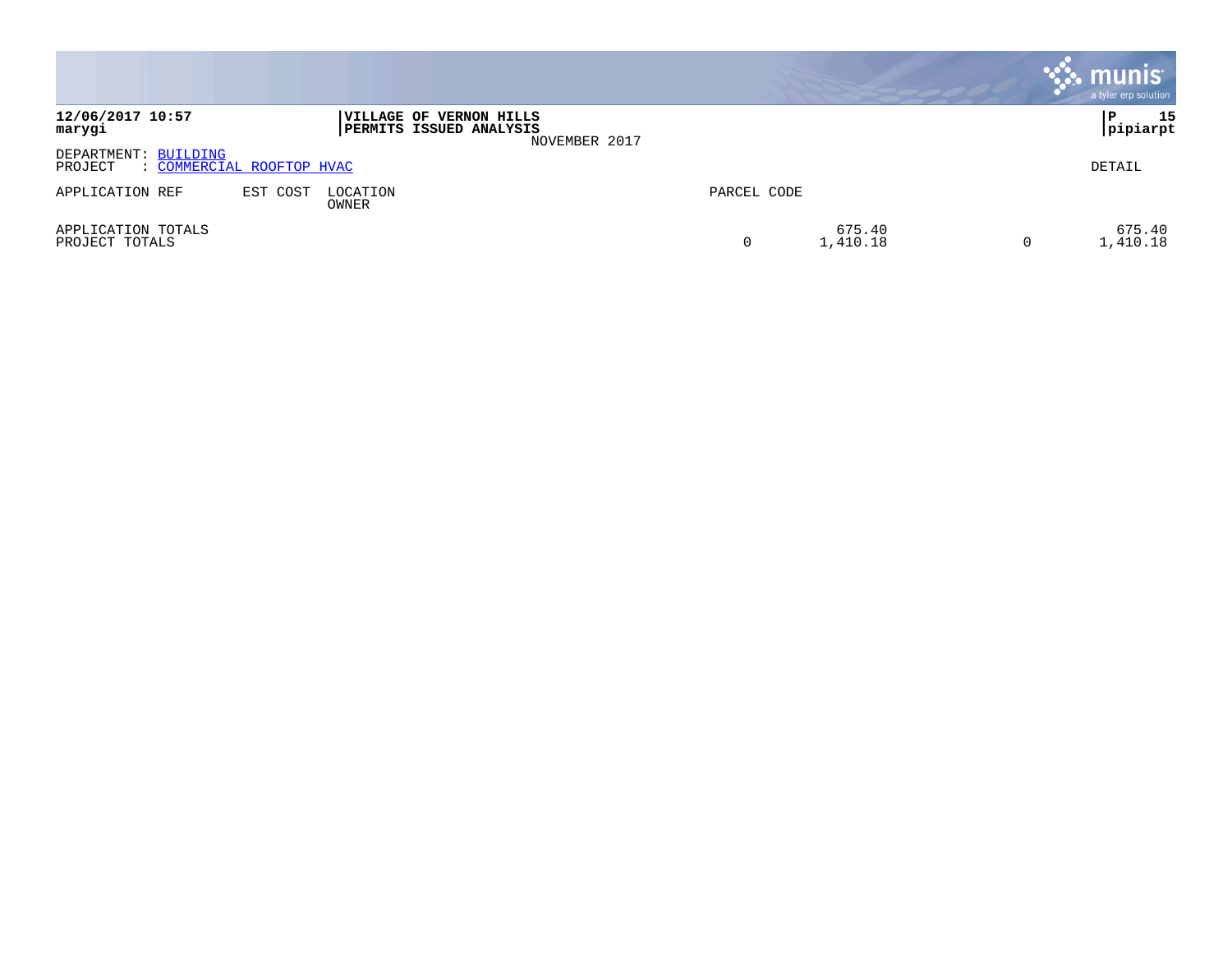|                                                                            |                                                                                                 |                                       |                                                       |               |                                                            |               |                                                  | munis<br>a tyler erp solution |
|----------------------------------------------------------------------------|-------------------------------------------------------------------------------------------------|---------------------------------------|-------------------------------------------------------|---------------|------------------------------------------------------------|---------------|--------------------------------------------------|-------------------------------|
| 12/06/2017 10:57<br>marygi                                                 |                                                                                                 |                                       | VILLAGE OF VERNON HILLS<br>PERMITS ISSUED ANALYSIS    |               |                                                            |               |                                                  | P<br>16<br> pipiarpt          |
| DEPARTMENT: BUILDING<br>PROJECT<br>$\therefore$ DECK                       |                                                                                                 |                                       |                                                       | NOVEMBER 2017 |                                                            |               |                                                  | DETAIL                        |
| APPLICATION REF                                                            | EST COST                                                                                        | LOCATION<br>OWNER                     |                                                       |               | PARCEL CODE                                                |               |                                                  |                               |
| 1709                                                                       | 4,300                                                                                           | EDWARD BARRATT                        | 1261 STREAMWOOD LN                                    |               | 888888888                                                  |               |                                                  |                               |
| PERMIT NUMBER<br>MU1682<br>DESC OF WORK:<br>BALCONY REPLACEMENT            | TYPE<br><b>DECK</b>                                                                             | <b>STATUS</b><br><b>ISSUED</b>        | EST COST<br>ISSUED EXPIRES<br>4,300 11/06/17 11/22/18 |               | PERMITS 11/01/17 - 11/30/17<br>EST VALUE<br>$\mathbf 0$    | FEES<br>50.00 | PERMITS YEAR TO DATE<br>EST VALUE<br>$\mathbf 0$ | FEES<br>50.00                 |
| PARTIES INVOLVED:<br>APPLICANT<br>CARPENTER<br>GC.<br>OWNER<br>PAYER       | MCGILL MANAGEMENT<br>CARLOS ESCOBAR<br>MCGILL MANAGEMENT<br>EDWARD BARRATT<br>MCGILL MANAGEMENT |                                       |                                                       |               |                                                            |               |                                                  |                               |
| APPLICATION TOTALS                                                         |                                                                                                 |                                       |                                                       |               |                                                            | 50.00         |                                                  | 50.00                         |
| 1710                                                                       | 4,300                                                                                           | <b>EDWARD BARRATT</b>                 | 1284 STREAMWOOD LN                                    |               | 8888888888                                                 |               |                                                  |                               |
| PERMIT NUMBER<br>MU1681<br>DESC OF WORK:<br>BALCONY REPLACEMENT            | TYPE<br><b>DECK</b>                                                                             | <b>STATUS</b><br><b>ISSUED</b>        | EST COST<br>ISSUED EXPIRES<br>4,300 11/06/17 11/22/18 |               | PERMITS 11/01/17 - 11/30/17<br>EST VALUE<br>$\overline{0}$ | FEES<br>50.00 | PERMITS YEAR TO DATE<br>EST VALUE<br>$\mathbf 0$ | FEES<br>50.00                 |
| PARTIES INVOLVED:<br>APPLICANT<br>CARPENTER<br>GC<br>OWNER<br><b>PAYER</b> | MCGILL MANAGEMENT<br>CARLOS ESCOBAR<br>MCGILL MANAGEMENT<br>EDWARD BARRATT<br>MCGILL MANAGEMENT |                                       |                                                       |               |                                                            |               |                                                  |                               |
| APPLICATION TOTALS                                                         |                                                                                                 |                                       |                                                       |               |                                                            | 50.00         |                                                  | 50.00                         |
| 1747                                                                       | 3,000                                                                                           | 1023 CHATHAM PL<br><b>KARL WELLER</b> |                                                       |               | 1132407025                                                 |               |                                                  |                               |
| PERMIT NUMBER<br>MU1717<br>DESC OF WORK:<br>DECK                           | TYPE<br>DECK                                                                                    | STATUS<br>ISSUED                      | EST COST<br>ISSUED EXPIRES<br>3,000 11/13/17 11/13/18 |               | PERMITS 11/01/17 - 11/30/17<br>EST VALUE<br>0              | FEES<br>50.00 | PERMITS YEAR TO DATE<br>EST VALUE<br>0           | FEES<br>50.00                 |
| PARTIES INVOLVED:<br>APPLICANT<br>CARPENTER<br>GC.<br>OWNER<br>PAYER       | KARL WELLER<br>KARL WELLER<br>KARL WELLER<br>KARL WELLER<br>KARL WELLER                         |                                       |                                                       |               |                                                            |               |                                                  |                               |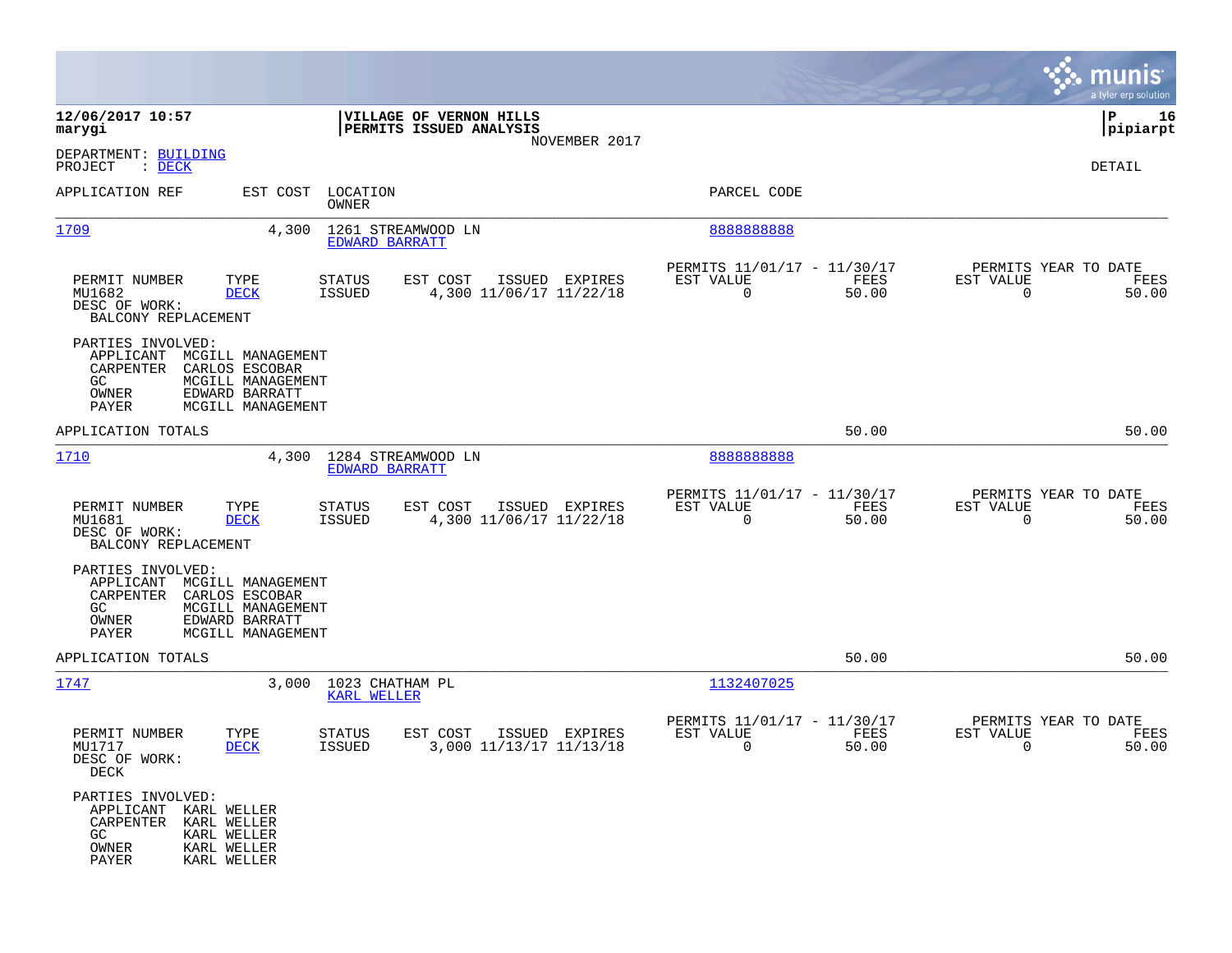|                                                  |          |                                                                  |               |             |                 | $\cdot$ munis $\cdot$<br>a tyler erp solution |
|--------------------------------------------------|----------|------------------------------------------------------------------|---------------|-------------|-----------------|-----------------------------------------------|
| 12/06/2017 10:57<br>marygi                       |          | <b>VILLAGE OF VERNON HILLS</b><br><b>PERMITS ISSUED ANALYSIS</b> | NOVEMBER 2017 |             |                 | 17<br>P<br> pipiarpt                          |
| DEPARTMENT: BUILDING<br>PROJECT<br>: <u>DECK</u> |          |                                                                  |               |             |                 | DETAIL                                        |
| APPLICATION REF                                  | EST COST | LOCATION<br>OWNER                                                |               | PARCEL CODE |                 |                                               |
| APPLICATION TOTALS<br>PROJECT TOTALS             |          |                                                                  |               | 0           | 50.00<br>150.00 | 50.00<br>150.00                               |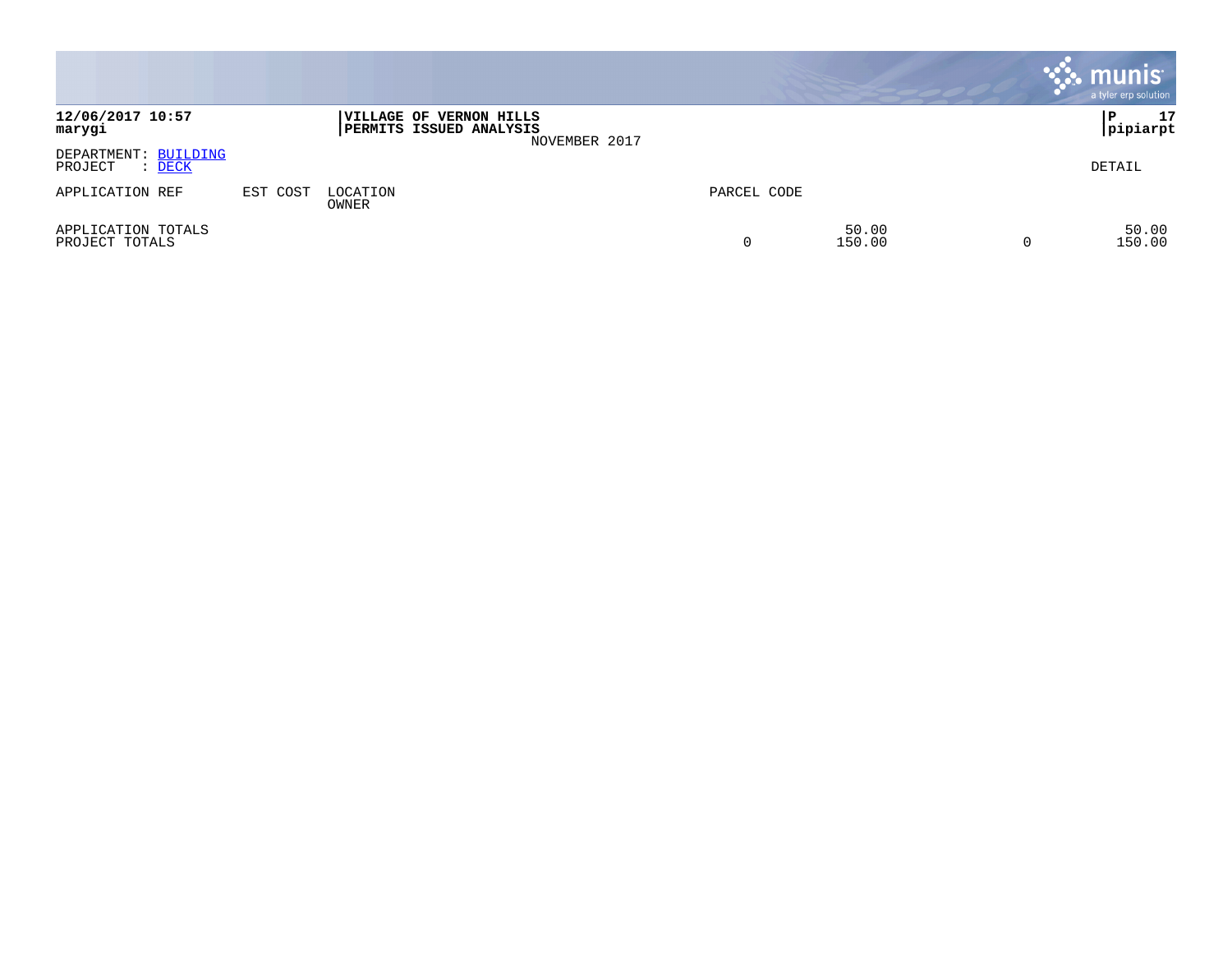|                                                               |                                                                                                                              |                   |                                                    |               |                                                      |                |                       | <b>munis</b><br>a tyler erp solution  |
|---------------------------------------------------------------|------------------------------------------------------------------------------------------------------------------------------|-------------------|----------------------------------------------------|---------------|------------------------------------------------------|----------------|-----------------------|---------------------------------------|
| 12/06/2017 10:57<br>marygi                                    |                                                                                                                              |                   | VILLAGE OF VERNON HILLS<br>PERMITS ISSUED ANALYSIS |               |                                                      |                |                       | P<br>18<br> pipiarpt                  |
| DEPARTMENT: BUILDING<br>PROJECT                               | : DRIVEWAY                                                                                                                   |                   |                                                    | NOVEMBER 2017 |                                                      |                |                       | DETAIL                                |
| APPLICATION REF                                               | EST COST                                                                                                                     | LOCATION<br>OWNER |                                                    |               | PARCEL CODE                                          |                |                       |                                       |
| 1727                                                          | 2,350                                                                                                                        |                   | 70 SOUTH OLD CREEK RD<br>ROBERT B & SARAH SHULMAN  |               | 1509104025                                           |                |                       |                                       |
| PERMIT NUMBER<br>MU1712<br>DESC OF WORK:<br>DRIVEWAY          | TYPE<br><b>DRVWY</b>                                                                                                         | STATUS<br>ISSUED  | EST COST<br>ISSUED<br>2,350 11/10/17 11/16/18      | EXPIRES       | PERMITS 11/01/17 - 11/30/17<br>EST VALUE<br>$\Omega$ | FEES<br>50.00  | EST VALUE<br>$\Omega$ | PERMITS YEAR TO DATE<br>FEES<br>50.00 |
| PARTIES INVOLVED:<br>APPLICANT<br>GC.<br>GC<br>OWNER<br>PAYER | ROBERT B & SARAH SHULMAN<br>TOTAL PAVING<br>ROBERT B & SARAH SHULMAN<br>ROBERT B & SARAH SHULMAN<br>ROBERT B & SARAH SHULMAN |                   |                                                    |               |                                                      |                |                       |                                       |
| APPLICATION TOTALS<br>PROJECT TOTALS                          |                                                                                                                              |                   |                                                    |               | $\mathbf 0$                                          | 50.00<br>50.00 | 0                     | 50.00<br>50.00                        |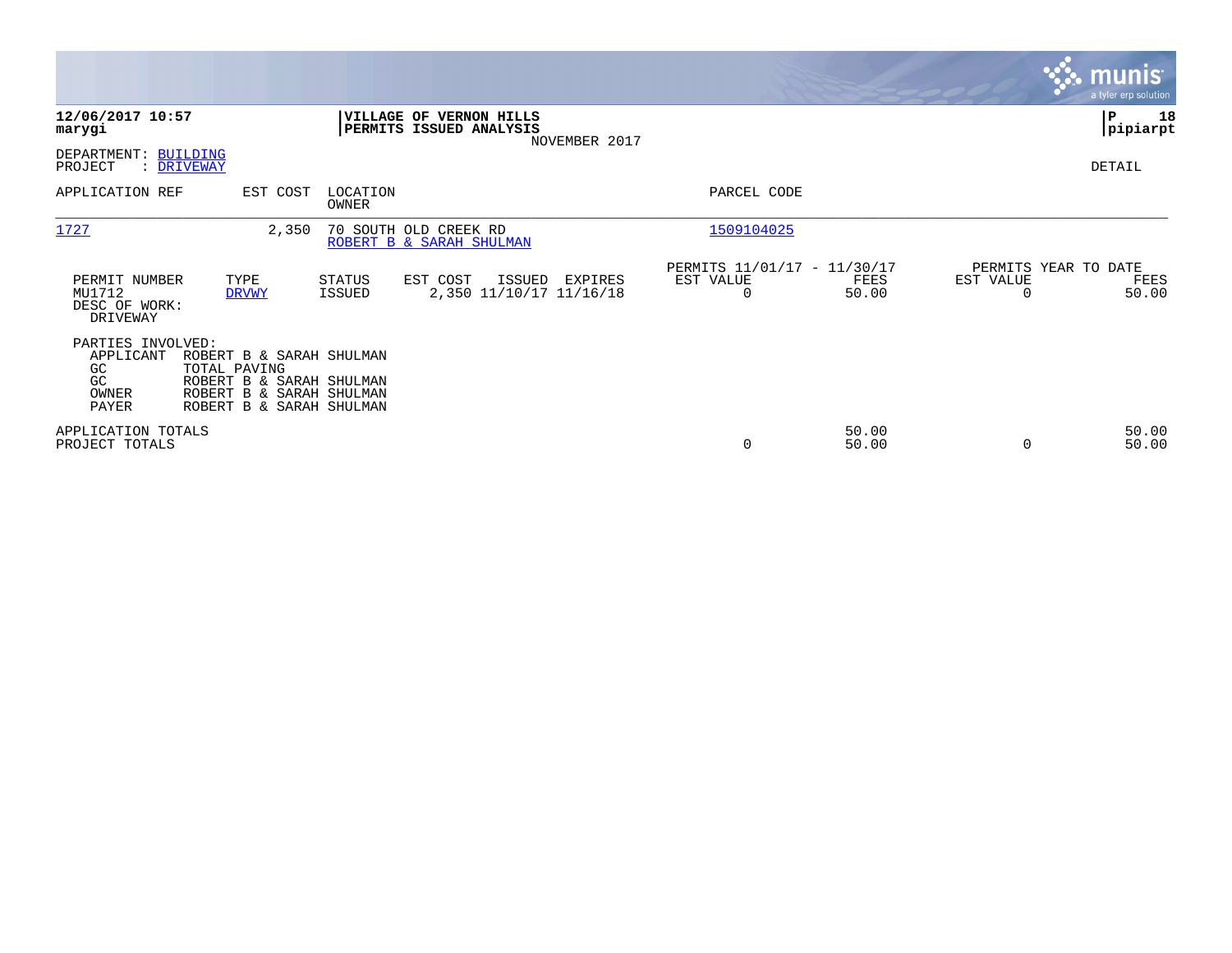|                                                                                         |                                                                |                                                    |               |                                               |                  |                                   | <b>munis</b><br>a tyler erp solution |
|-----------------------------------------------------------------------------------------|----------------------------------------------------------------|----------------------------------------------------|---------------|-----------------------------------------------|------------------|-----------------------------------|--------------------------------------|
| 12/06/2017 10:57<br>marygi                                                              |                                                                | VILLAGE OF VERNON HILLS<br>PERMITS ISSUED ANALYSIS | NOVEMBER 2017 |                                               |                  |                                   | ∣P<br>19<br> pipiarpt                |
| DEPARTMENT: BUILDING<br>PROJECT<br>: ELEVATOR                                           |                                                                |                                                    |               |                                               |                  |                                   | DETAIL                               |
| APPLICATION REF                                                                         | EST COST<br>LOCATION<br>OWNER                                  |                                                    |               | PARCEL CODE                                   |                  |                                   |                                      |
| 1682                                                                                    | 4,953<br>NICOLE QUIGLEY                                        | 175E HAWTHORN PKY                                  |               | 1133303003                                    |                  |                                   |                                      |
| PERMIT NUMBER<br>TYPE<br>MU1728<br>DESC OF WORK:<br>NEW PIT LADER FOR EXISTING ELEVATOR | STATUS<br><b>ELEVATOR</b><br>ISSUED                            | EST COST<br>ISSUED<br>4,953 11/15/17 11/15/18      | EXPIRES       | PERMITS 11/01/17 - 11/30/17<br>EST VALUE<br>0 | FEES<br>475.00   | PERMITS YEAR TO DATE<br>EST VALUE | FEES<br>475.00                       |
| PARTIES INVOLVED:<br>APPLICANT<br>GC.<br>OWNER<br>NICOLE QUIGLEY<br>PAYER               | SCHINDLER ELEVATOR<br>SCHINDLER ELEVATOR<br>SCHINDLER ELEVATOR |                                                    |               |                                               |                  |                                   |                                      |
| APPLICATION TOTALS<br>PROJECT TOTALS                                                    |                                                                |                                                    |               | 0                                             | 475.00<br>475.00 |                                   | 475.00<br>475.00                     |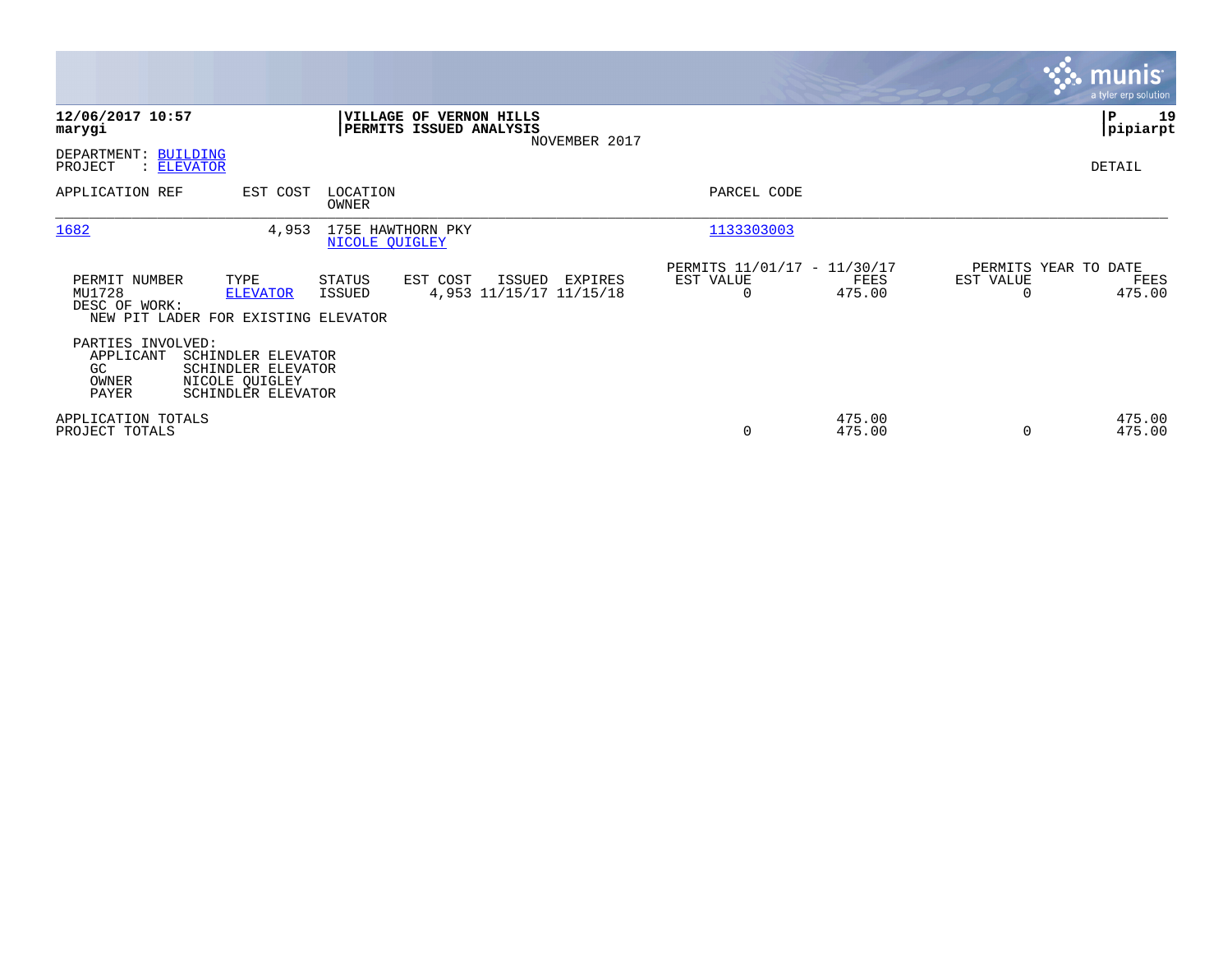|                                                                                                        |                                                                  |                                                                                                 |          |                                            |                                                         |               |                          | munis<br>a tyler erp solution         |
|--------------------------------------------------------------------------------------------------------|------------------------------------------------------------------|-------------------------------------------------------------------------------------------------|----------|--------------------------------------------|---------------------------------------------------------|---------------|--------------------------|---------------------------------------|
| 12/06/2017 10:57<br>marygi                                                                             |                                                                  | VILLAGE OF VERNON HILLS<br>PERMITS ISSUED ANALYSIS                                              |          | NOVEMBER 2017                              |                                                         |               |                          | lР<br>20<br> pipiarpt                 |
| DEPARTMENT: BUILDING<br>$:$ FENCE<br>PROJECT                                                           |                                                                  |                                                                                                 |          |                                            |                                                         |               |                          | <b>DETAIL</b>                         |
| APPLICATION REF                                                                                        | EST COST                                                         | LOCATION<br>OWNER                                                                               |          |                                            | PARCEL CODE                                             |               |                          |                                       |
| 1717                                                                                                   | 1,260                                                            | 107 ASHEVILLE CT<br><b>BRETT BALMES</b>                                                         |          |                                            | 1504310022                                              |               |                          |                                       |
| PERMIT NUMBER<br>MU1676<br>DESC OF WORK:<br>FENCE                                                      | TYPE<br><b>FENCE</b>                                             | STATUS<br>COMPLT                                                                                | EST COST | ISSUED EXPIRES<br>1,260 11/06/17 11/09/18  | PERMITS 11/01/17 - 11/30/17<br>EST VALUE<br>$\Omega$    | FEES<br>30.00 | EST VALUE<br>0           | PERMITS YEAR TO DATE<br>FEES<br>30.00 |
| PARTIES INVOLVED:<br>APPLICANT<br><b>FENCE</b><br>GC<br>OWNER<br>BRETT BALMES                          |                                                                  | MASTERBILT FENCE AND SUPPLIES<br>MASTERBILT FENCE AND SUPPLIES<br>MASTERBILT FENCE AND SUPPLIES |          |                                            |                                                         |               |                          |                                       |
| APPLICATION TOTALS                                                                                     |                                                                  |                                                                                                 |          |                                            |                                                         | 30.00         |                          | 30.00                                 |
| 1719                                                                                                   | 8,262                                                            | <b>CUNEO</b><br><b>PLACEHOLDER</b>                                                              |          |                                            | 1133200023                                              |               |                          |                                       |
| PERMIT NUMBER<br>MU1721<br>DESC OF WORK:<br>FENCE                                                      | TYPE<br><b>FENCE</b>                                             | <b>STATUS</b><br>ISSUED                                                                         | EST COST | ISSUED EXPIRES<br>8, 262 11/14/17 11/14/18 | PERMITS 11/01/17 - 11/30/17<br>EST VALUE<br>$\mathbf 0$ | FEES<br>82.62 | EST VALUE<br>$\mathbf 0$ | PERMITS YEAR TO DATE<br>FEES<br>82.62 |
| PARTIES INVOLVED:<br>APPLICANT<br><b>FENCE</b><br>GC.<br>OWNER<br>PLACEHOLDER<br>PAYER                 | ARONSON FENCE<br>ARONSON FENCE<br>ARONSON FENCE<br>ARONSON FENCE |                                                                                                 |          |                                            |                                                         |               |                          |                                       |
| APPLICATION TOTALS                                                                                     |                                                                  |                                                                                                 |          |                                            |                                                         | 82.62         |                          | 82.62                                 |
| 1763                                                                                                   | 3,641                                                            | 103 TELEVISTA CT<br>DAVID PITTNER                                                               |          |                                            | 1508202031                                              |               |                          |                                       |
| PERMIT NUMBER<br>MU1756<br>DESC OF WORK:<br>FENCE                                                      | TYPE<br><b>FENCE</b>                                             | <b>STATUS</b><br>COMPLT                                                                         | EST COST | ISSUED EXPIRES<br>3,641 11/22/17 12/04/18  | PERMITS 11/01/17 - 11/30/17<br>EST VALUE<br>$\mathbf 0$ | FEES<br>50.00 | EST VALUE<br>0           | PERMITS YEAR TO DATE<br>FEES<br>50.00 |
| PARTIES INVOLVED:<br>APPLICANT<br>ACTION FENCE<br>FENCE<br><b>ACTION FENCE</b><br>GC<br>OWNER<br>PAYER | DAVID PITTNER<br>DAVID PITTNER<br>DAVID PITTNER                  |                                                                                                 |          |                                            |                                                         |               |                          |                                       |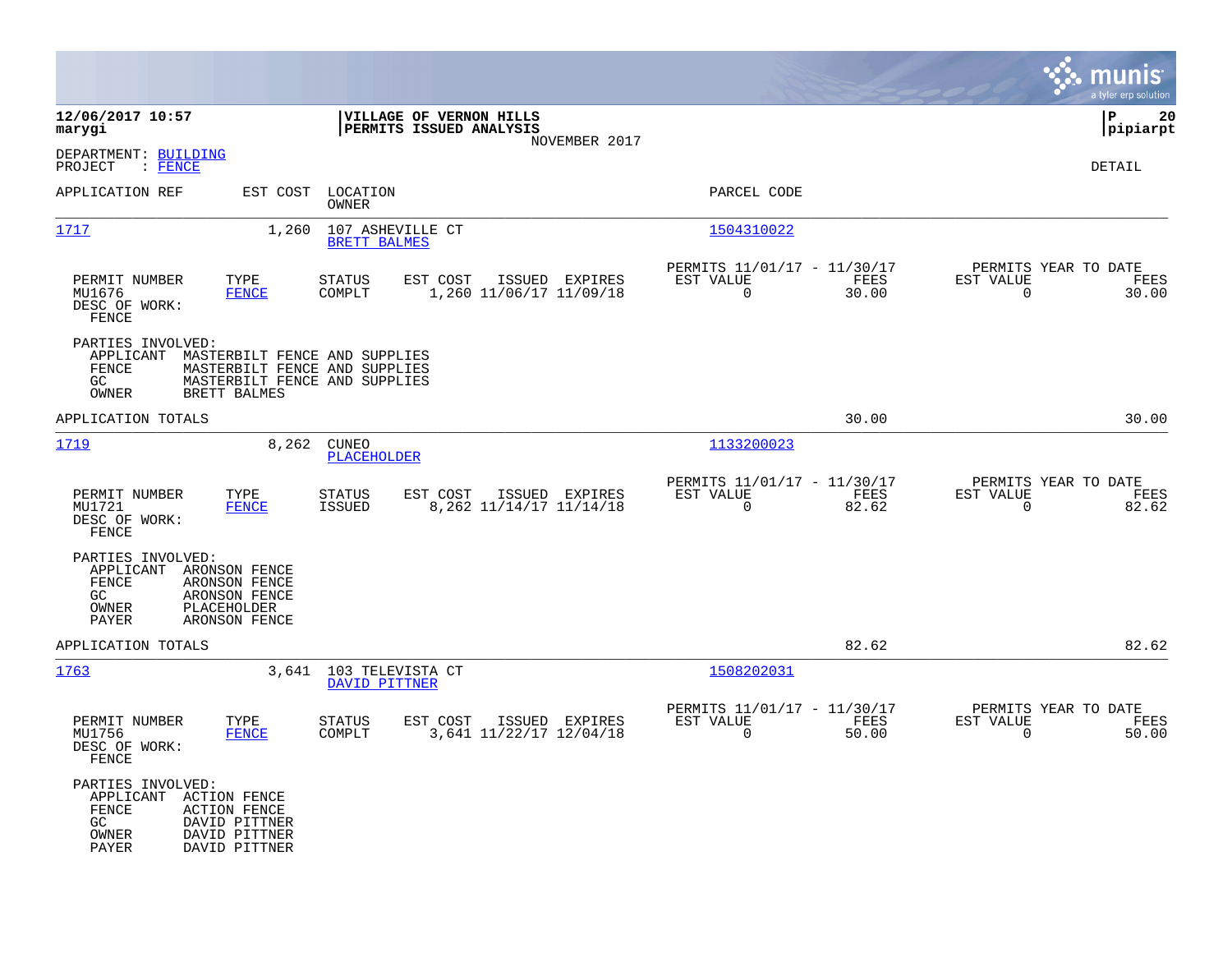|                                                                                                |                                                                                                |                         |                                                    |                |                                                      |                 |                                   | <b>munis</b><br>a tyler erp solution     |
|------------------------------------------------------------------------------------------------|------------------------------------------------------------------------------------------------|-------------------------|----------------------------------------------------|----------------|------------------------------------------------------|-----------------|-----------------------------------|------------------------------------------|
| 12/06/2017 10:57<br>marygi<br>APPLICATION TOTALS<br>DEPARTMENT: BUILDING<br>PROJECT<br>: FENCE |                                                                                                |                         | VILLAGE OF VERNON HILLS<br>PERMITS ISSUED ANALYSIS | NOVEMBER 2017  |                                                      | 50.00           |                                   | ∣P<br>21<br> pipiarpt<br>50.00<br>DETAIL |
| APPLICATION REF                                                                                | EST COST                                                                                       | LOCATION<br>OWNER       |                                                    |                | PARCEL CODE                                          |                 |                                   |                                          |
| 1790                                                                                           | 4,400                                                                                          |                         | 394 CHESTERFIELD LN<br>JANET S & RICARD W ADELMAN  |                | 1508215005                                           |                 |                                   |                                          |
| PERMIT NUMBER<br>MU1754<br>DESC OF WORK:<br>FENCE                                              | TYPE<br><b>FENCE</b>                                                                           | STATUS<br><b>ISSUED</b> | EST COST<br>ISSUED<br>4,400 11/22/17 11/22/18      | <b>EXPIRES</b> | PERMITS 11/01/17 - 11/30/17<br>EST VALUE<br>$\Omega$ | FEES<br>50.00   | PERMITS YEAR TO DATE<br>EST VALUE | FEES<br>50.00                            |
| PARTIES INVOLVED:<br>APPLICANT<br>FENCE<br>GC.<br>OWNER<br><b>PAYER</b>                        | ARTEAGA FENCE<br>ARTEAGA FENCE<br>ARTEAGA FENCE<br>JANET S & RICARD W ADELMAN<br>ARTEAGA FENCE |                         |                                                    |                |                                                      |                 |                                   |                                          |
| APPLICATION TOTALS<br>PROJECT TOTALS                                                           |                                                                                                |                         |                                                    |                | 0                                                    | 50.00<br>212.62 | $\Omega$                          | 50.00<br>212.62                          |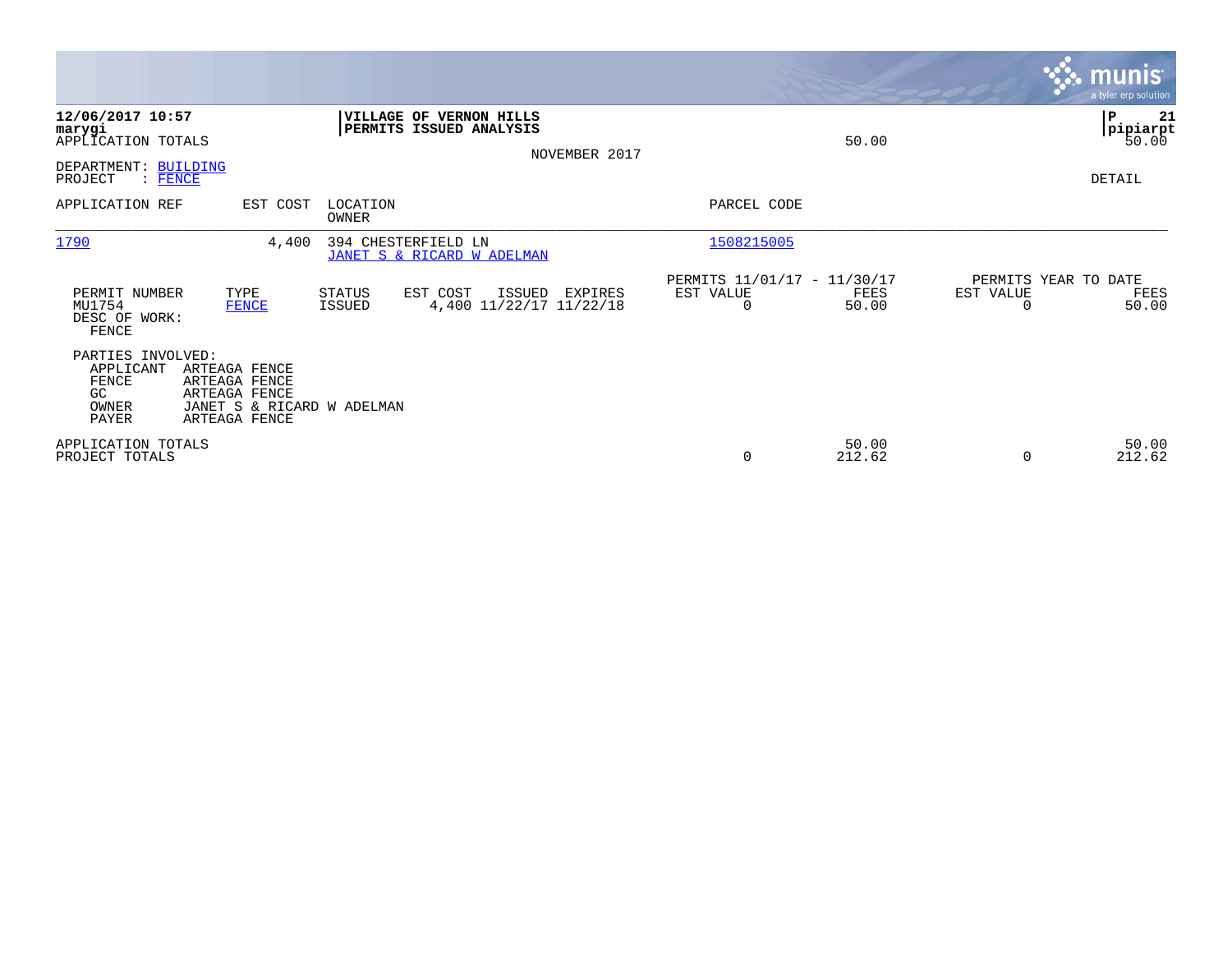|                                                                                                                                                                                  |                                                                                              |                                                                           | munis<br>a tyler erp solution                                      |
|----------------------------------------------------------------------------------------------------------------------------------------------------------------------------------|----------------------------------------------------------------------------------------------|---------------------------------------------------------------------------|--------------------------------------------------------------------|
| 12/06/2017 10:57<br>marygi                                                                                                                                                       | VILLAGE OF VERNON HILLS<br>PERMITS ISSUED ANALYSIS<br>NOVEMBER 2017                          |                                                                           | 22<br>ΙP<br> pipiarpt                                              |
| DEPARTMENT: BUILDING<br>PROJECT<br>: FIRE ALARM                                                                                                                                  |                                                                                              |                                                                           | <b>DETAIL</b>                                                      |
| APPLICATION REF                                                                                                                                                                  | EST COST LOCATION<br><b>OWNER</b>                                                            | PARCEL CODE                                                               |                                                                    |
| 1739                                                                                                                                                                             | 109 HAWTHORN CTR<br>48,000<br>CENTENNIAL                                                     | 1133401086                                                                |                                                                    |
| PERMIT NUMBER<br>TYPE<br>MU1740<br>DESC OF WORK:<br>FIRE ALARM                                                                                                                   | <b>STATUS</b><br>EST COST<br>ISSUED EXPIRES<br>FIRE ALARM ISSUED<br>48,000 11/16/17 11/16/18 | PERMITS 11/01/17 - 11/30/17<br>EST VALUE<br>FEES<br>$\mathbf 0$<br>935.00 | PERMITS YEAR TO DATE<br>EST VALUE<br>FEES<br>$\mathbf 0$<br>935.00 |
| PARTIES INVOLVED:<br>APPLICANT<br>ESSCOE , LLC<br>GC<br>ESSCOE , LLC<br>OCCUPANT<br>H&M<br>OWNER<br>CENTENNIAL<br>PAYER<br>ESSCOE , LLC                                          |                                                                                              |                                                                           |                                                                    |
| APPLICATION TOTALS                                                                                                                                                               |                                                                                              | 935.00                                                                    | 935.00                                                             |
| 1745                                                                                                                                                                             | 7,000<br>645 HAWTHORN CTR<br>CENTENNIAL                                                      | 1133401086                                                                |                                                                    |
| PERMIT NUMBER<br>TYPE<br>MU1730<br>DESC OF WORK:<br>FIRE ALARM                                                                                                                   | EST COST<br>ISSUED EXPIRES<br><b>STATUS</b><br>7,000 11/15/17 11/15/18<br>FIRE ALARM ISSUED  | PERMITS 11/01/17 - 11/30/17<br>EST VALUE<br>FEES<br>$\mathbf 0$<br>345.00 | PERMITS YEAR TO DATE<br>EST VALUE<br>FEES<br>$\mathbf 0$<br>345.00 |
| PARTIES INVOLVED:<br>ALARM<br>ESSCOE , LLC<br>ESSCOE , LLC<br>APPLICANT<br>GC<br>ESSCOE , LLC<br><b>OCCUPANT</b><br>CHEF YAN CAN<br>OWNER<br>CENTENNIAL<br>PAYER<br>ESSCOE , LLC |                                                                                              |                                                                           |                                                                    |
| APPLICATION TOTALS<br>PROJECT TOTALS                                                                                                                                             |                                                                                              | 345.00<br>0<br>1,280.00                                                   | 345.00<br>1,280.00<br>$\Omega$                                     |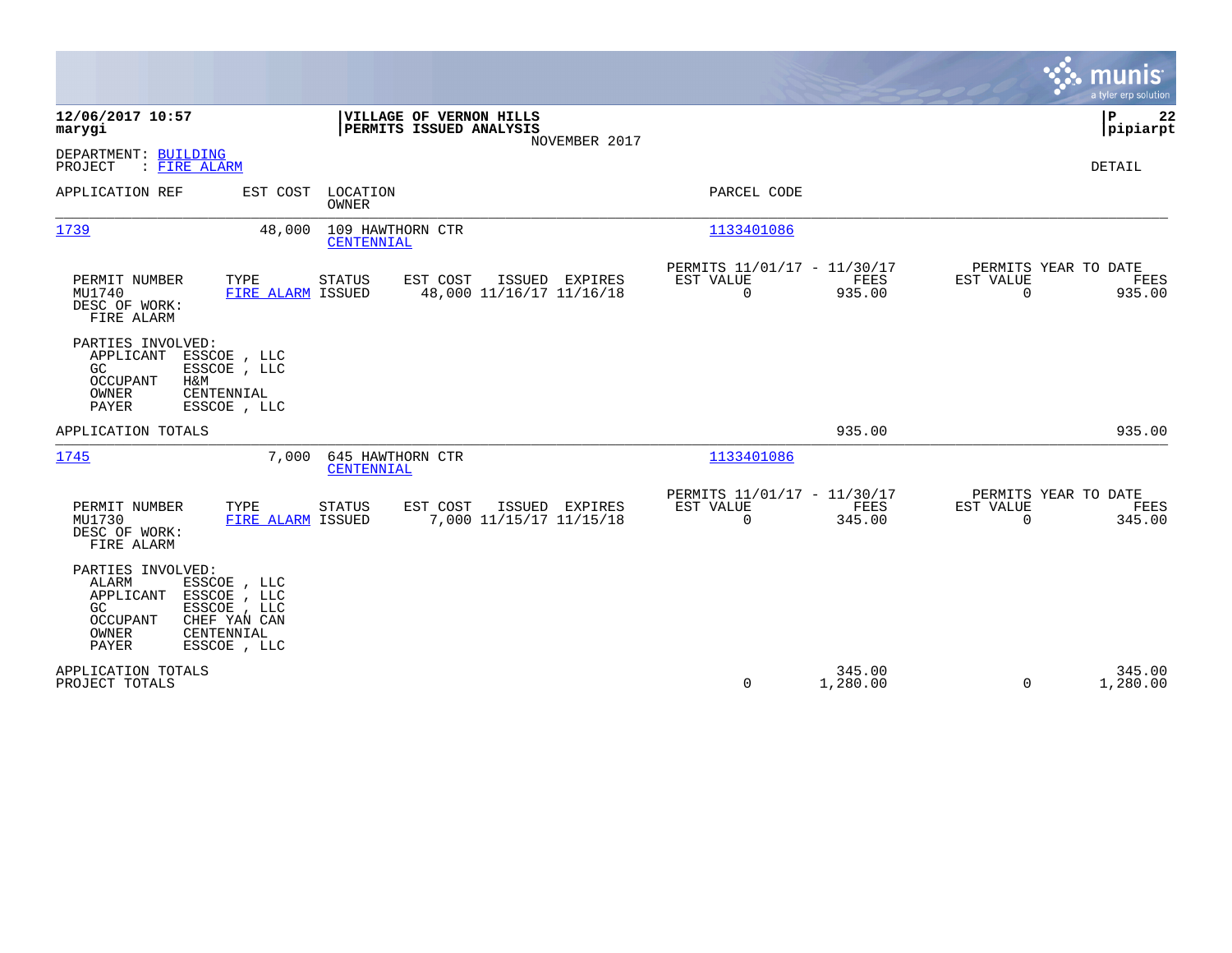|                                                                                                                        |                                                                                                |                         |                                                    |                |                                                         |                  |                                                  | munis<br>a tyler erp solution |
|------------------------------------------------------------------------------------------------------------------------|------------------------------------------------------------------------------------------------|-------------------------|----------------------------------------------------|----------------|---------------------------------------------------------|------------------|--------------------------------------------------|-------------------------------|
| 12/06/2017 10:57<br>marygi                                                                                             |                                                                                                |                         | VILLAGE OF VERNON HILLS<br>PERMITS ISSUED ANALYSIS |                |                                                         |                  |                                                  | ΙP<br>23<br> pipiarpt         |
| DEPARTMENT: BUILDING<br>: FIRE SPRINKLER<br>PROJECT                                                                    |                                                                                                |                         |                                                    | NOVEMBER 2017  |                                                         |                  |                                                  | DETAIL                        |
| APPLICATION REF                                                                                                        | EST COST                                                                                       | LOCATION<br>OWNER       |                                                    |                | PARCEL CODE                                             |                  |                                                  |                               |
| 1512                                                                                                                   | 99,972                                                                                         |                         | 1011 WOODLANDS PKY<br>VAN VLISSINGEN & CO          |                | 1515104007                                              |                  |                                                  |                               |
| PERMIT NUMBER<br>MU1657<br>DESC OF WORK:<br>FIRE SPRINKLERS                                                            | TYPE<br>FIRE SPR                                                                               | <b>STATUS</b><br>ISSUED | EST COST<br>99,972 11/02/17 11/02/18               | ISSUED EXPIRES | PERMITS 11/01/17 - 11/30/17<br>EST VALUE<br>$\mathbf 0$ | FEES<br>2,249.72 | PERMITS YEAR TO DATE<br>EST VALUE<br>$\mathbf 0$ | FEES<br>2,249.72              |
| PARTIES INVOLVED:<br>APPLICANT<br>FIRE SPRIN CYBOR FIRE PROTECTION<br>GC.<br>OWNER<br>PAYER                            | CYBOR FIRE PROTECTION<br>CYBOR FIRE PROTECTION<br>VAN VLISSINGEN & CO<br>CYBOR FIRE PROTECTION |                         |                                                    |                |                                                         |                  |                                                  |                               |
| APPLICATION TOTALS                                                                                                     |                                                                                                |                         |                                                    |                |                                                         | 2,249.72         |                                                  | 2,249.72                      |
| 1587                                                                                                                   | 12,000                                                                                         |                         | 512 COUNCIL CIRCLE<br>LOYOLA UNIVERSITY CHICAGO    |                | 1133200027                                              |                  |                                                  |                               |
| PERMIT NUMBER<br>MU1660<br>DESC OF WORK:<br>FIRE SPRINKLER                                                             | TYPE<br>FIRE SPR                                                                               | <b>STATUS</b><br>ISSUED | EST COST<br>12,000 11/02/17 11/30/18               | ISSUED EXPIRES | PERMITS 11/01/17 - 11/30/17<br>EST VALUE<br>$\mathbf 0$ | FEES<br>320.00   | PERMITS YEAR TO DATE<br>EST VALUE<br>$\mathbf 0$ | FEES<br>320.00                |
| PARTIES INVOLVED:<br>APPLICANT NOVA FIRE PROTECTION<br>FIRE SPRIN NOVA FIRE PROTECTION<br>GC.<br>OWNER<br><b>PAYER</b> | NOVA FIRE PROTECTION<br>LOYOLA UNIVERSITY CHICAGO<br>NOVA FIRE PROTECTION                      |                         |                                                    |                |                                                         |                  |                                                  |                               |
| APPLICATION TOTALS                                                                                                     |                                                                                                |                         |                                                    |                |                                                         | 320.00           |                                                  | 320.00                        |
| 1588                                                                                                                   | 12,000                                                                                         |                         | 514 COUNCIL CIRCLE<br>LOYOLA UNIVERSITY CHICAGO    |                | 1133200027                                              |                  |                                                  |                               |
| PERMIT NUMBER<br>MU1659<br>DESC OF WORK:<br>FIRE SPRINKLER                                                             | TYPE<br>FIRE SPR                                                                               | STATUS<br>ISSUED        | EST COST<br>12,000 11/02/17 11/02/18               | ISSUED EXPIRES | PERMITS 11/01/17 - 11/30/17<br>EST VALUE<br>0           | FEES<br>320.00   | PERMITS YEAR TO DATE<br>EST VALUE<br>0           | FEES<br>320.00                |
| PARTIES INVOLVED:<br>APPLICANT NOVA FIRE PROTECTION<br>FIRE SPRIN NOVA FIRE PROTECTION<br>GC<br>OWNER<br>PAYER         | NOVA FIRE PROTECTION<br>LOYOLA UNIVERSITY CHICAGO<br>NOVA FIRE PROTECTION                      |                         |                                                    |                |                                                         |                  |                                                  |                               |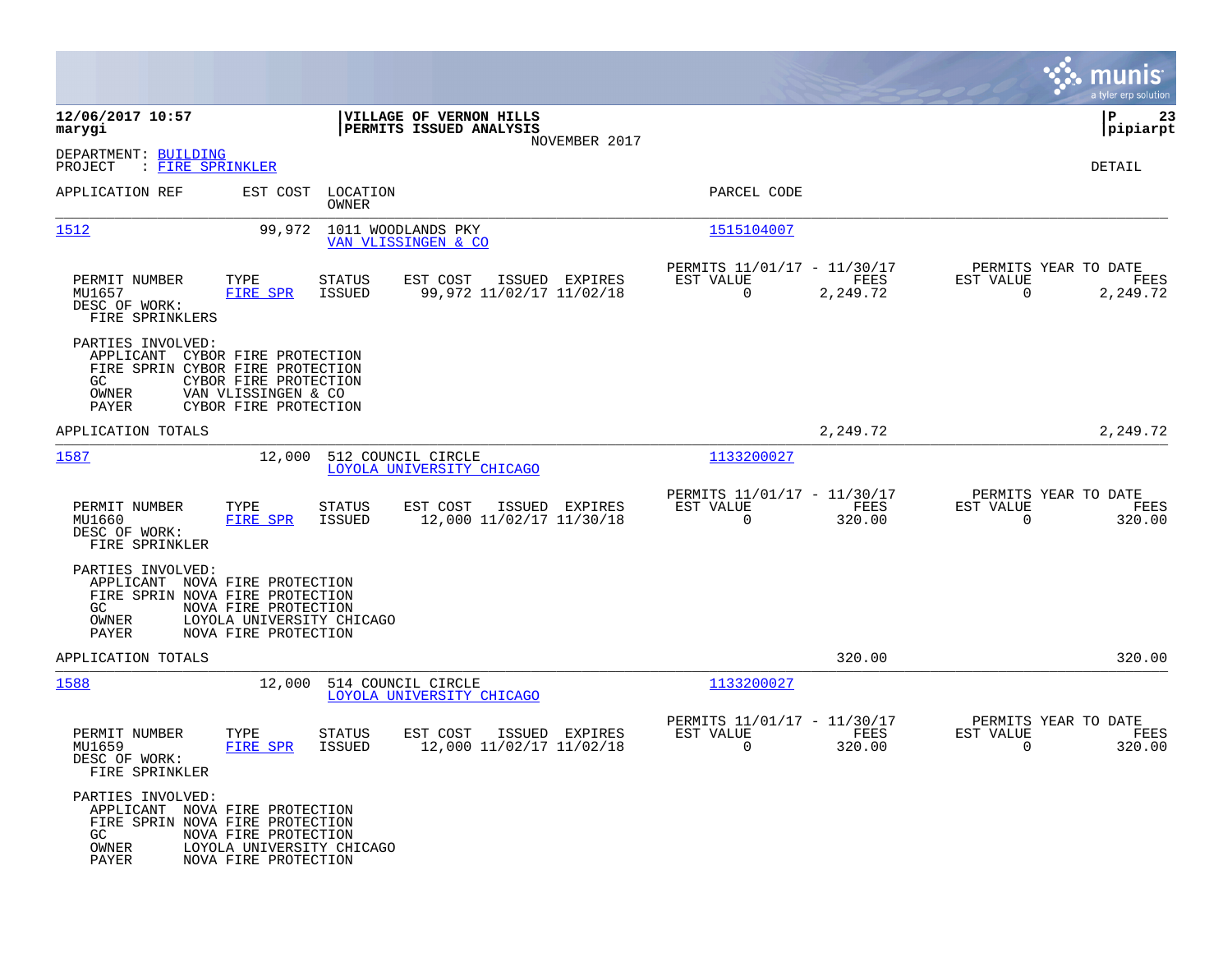|                                                                                                                                                                                                                                                                                                               |                                                                        | munis<br>a tyler erp solution                                        |
|---------------------------------------------------------------------------------------------------------------------------------------------------------------------------------------------------------------------------------------------------------------------------------------------------------------|------------------------------------------------------------------------|----------------------------------------------------------------------|
| 12/06/2017 10:57<br>VILLAGE OF VERNON HILLS<br>PERMITS ISSUED ANALYSIS<br>marygi<br>NOVEMBER 2017                                                                                                                                                                                                             |                                                                        | lР<br>24<br> pipiarpt                                                |
| DEPARTMENT: BUILDING<br>: FIRE SPRINKLER<br>PROJECT                                                                                                                                                                                                                                                           |                                                                        | DETAIL                                                               |
| APPLICATION REF<br>EST COST<br>LOCATION<br>OWNER                                                                                                                                                                                                                                                              | PARCEL CODE                                                            |                                                                      |
| APPLICATION TOTALS                                                                                                                                                                                                                                                                                            | 320.00                                                                 | 320.00                                                               |
| 1681<br>90,580<br>851 NORTH MILWAUKEE AVENUE<br><b>PLACEHOLDER</b>                                                                                                                                                                                                                                            | 1134300013                                                             |                                                                      |
| PERMIT NUMBER<br>EST COST<br>TYPE<br><b>STATUS</b><br>ISSUED EXPIRES<br>90,580 11/14/17 11/14/18<br>MU1726<br><b>FIRE SPR</b><br>ISSUED<br>DESC OF WORK:<br>FIRE SUPPRESSION SYSTEM                                                                                                                           | PERMITS 11/01/17 - 11/30/17<br>EST VALUE<br>FEES<br>0<br>2,317.80      | PERMITS YEAR TO DATE<br>EST VALUE<br>FEES<br>$\mathbf 0$<br>2,317.80 |
| PARTIES INVOLVED:<br>APPLICANT ABSOLUTE FIRE PROTECTION<br>FIRE SPRIN ABSOLUTE FIRE PROTECTION<br>GC.<br>ABSOLUTE FIRE PROTECTION<br><b>OCCUPANT</b><br>WHOLE FOODS<br>OWNER<br>PLACEHOLDER<br><b>PAYER</b><br>ABSOLUTE FIRE PROTECTION                                                                       |                                                                        |                                                                      |
| APPLICATION TOTALS                                                                                                                                                                                                                                                                                            | 2,317.80                                                               | 2,317.80                                                             |
| 1700<br>6,258<br>700 NORTH MILWAUKEE AVE 139<br>HAWTHORN HILLS SOUARE 1687 LLC                                                                                                                                                                                                                                | 1504201051                                                             |                                                                      |
| PERMIT NUMBER<br>TYPE<br><b>STATUS</b><br>EST COST<br>ISSUED EXPIRES<br>MU1684<br>FIRE SPR<br><b>ISSUED</b><br>6,258 11/07/17 11/07/18<br>DESC OF WORK:<br>FIRE SPRINKLERS                                                                                                                                    | PERMITS 11/01/17 - 11/30/17<br>EST VALUE<br>FEES<br>$\Omega$<br>377.00 | PERMITS YEAR TO DATE<br>EST VALUE<br>FEES<br>$\Omega$<br>377.00      |
| PARTIES INVOLVED:<br>APPLICANT UNITED STATES ALLIANCE FIRE PROTECTION<br>FIRE SPRIN UNITED STATES ALLIANCE FIRE PROTECTION<br>GC<br>UNITED STATES ALLIANCE FIRE PROTECTION<br>ORANGE THEORY FITNESS<br>OCCUPANT<br>OWNER<br>HAWTHORN HILLS SQUARE 1687 LLC<br>UNITED STATES ALLIANCE FIRE PROTECTION<br>PAYER |                                                                        |                                                                      |
| APPLICATION TOTALS                                                                                                                                                                                                                                                                                            | 377.00                                                                 | 377.00                                                               |
| 1723<br>2,264<br>701 NORTH MILWAUKEE AVENUE 168<br>INLAND REAL ESTATE CORPORATION                                                                                                                                                                                                                             | 1503102018                                                             |                                                                      |
| PERMIT NUMBER<br>TYPE<br><b>STATUS</b><br>EST COST<br>ISSUED EXPIRES<br><b>FIRE SPR</b><br>2, 264 11/14/17 11/14/18<br>MU1724<br>ISSUED<br>DESC OF WORK:<br>FIRE SPRINKLER                                                                                                                                    | PERMITS 11/01/17 - 11/30/17<br>EST VALUE<br>FEES<br>$\Omega$<br>314.00 | PERMITS YEAR TO DATE<br>EST VALUE<br>FEES<br>$\Omega$<br>314.00      |
| PARTIES INVOLVED:                                                                                                                                                                                                                                                                                             |                                                                        |                                                                      |

APPLICANT SJ CARLSON FIRE PROTECTION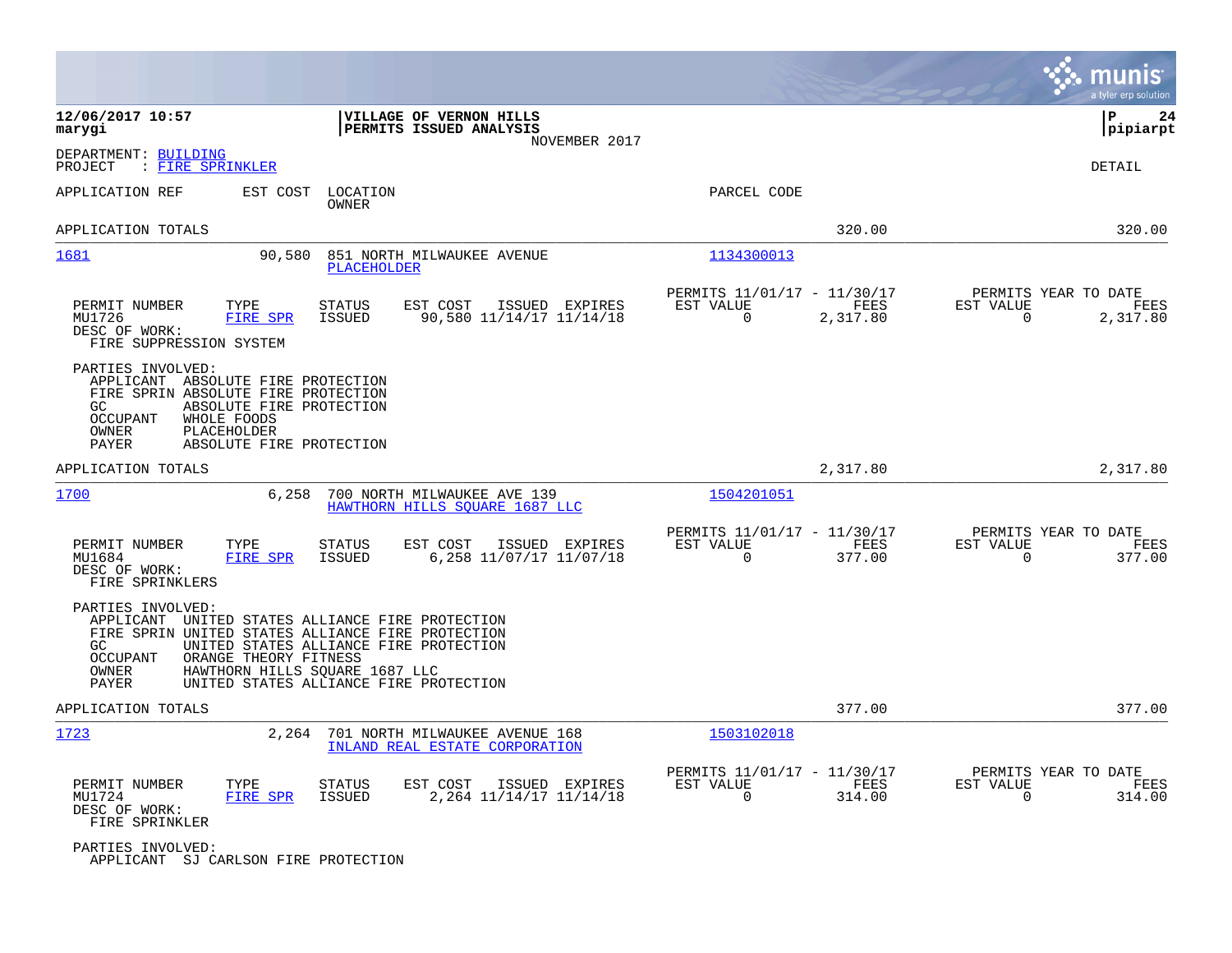|                                                                                                                                                                                                                             |                                                                                    |                                                                   | munis<br>a tyler erp solution.                             |
|-----------------------------------------------------------------------------------------------------------------------------------------------------------------------------------------------------------------------------|------------------------------------------------------------------------------------|-------------------------------------------------------------------|------------------------------------------------------------|
| 12/06/2017 10:57<br>marygi                                                                                                                                                                                                  | <b>VILLAGE OF VERNON HILLS</b><br>PERMITS ISSUED ANALYSIS<br>NOVEMBER 2017         |                                                                   | ∣P<br>25<br> pipiarpt                                      |
| DEPARTMENT: BUILDING<br>: FIRE SPRINKLER<br>PROJECT                                                                                                                                                                         |                                                                                    |                                                                   | DETAIL                                                     |
| APPLICATION REF<br>EST COST<br>FIRE SPRIN SJ CARLSON FIRE PROTECTION<br>SJ CARLSON FIRE PROTECTION<br>GC.<br>OCCUPANT<br>HALF PRICE BOOKS<br>INLAND REAL ESTATE CORPORATION<br>OWNER<br>PAYER<br>SJ CARLSON FIRE PROTECTION | LOCATION<br><b>OWNER</b>                                                           | PARCEL CODE                                                       |                                                            |
| APPLICATION TOTALS                                                                                                                                                                                                          |                                                                                    | 314.00                                                            | 314.00                                                     |
| 1734<br>202,013                                                                                                                                                                                                             | 901 NORTH MILWAUKEE AVENUE<br>PLACEHOLDER                                          | 1134300013                                                        |                                                            |
| PERMIT NUMBER<br>TYPE<br>MU1781<br>FIRE SPR<br>DESC OF WORK:<br>FIRE SPRINKLER                                                                                                                                              | <b>STATUS</b><br>EST COST<br>ISSUED EXPIRES<br>202,013 11/30/17 11/30/18<br>ISSUED | PERMITS 11/01/17 - 11/30/17<br>EST VALUE<br>FEES<br>4,923.13<br>0 | PERMITS YEAR TO DATE<br>EST VALUE<br>FEES<br>4,923.13<br>0 |
| PARTIES INVOLVED:<br>APPLICANT<br>ABSOLUTE FIRE PROTECTION<br>FIRE SPRIN ABSOLUTE FIRE PROTECTION<br>ABSOLUTE FIRE PROTECTION<br>GC<br>OWNER<br>PLACEHOLDER<br>PAYER<br>ABSOLUTE FIRE PROTECTION                            |                                                                                    |                                                                   |                                                            |
| APPLICATION TOTALS<br>PROJECT TOTALS                                                                                                                                                                                        |                                                                                    | 4,923.13<br>$\mathbf 0$<br>10,821.65                              | 4,923.13<br>10,821.65<br>0                                 |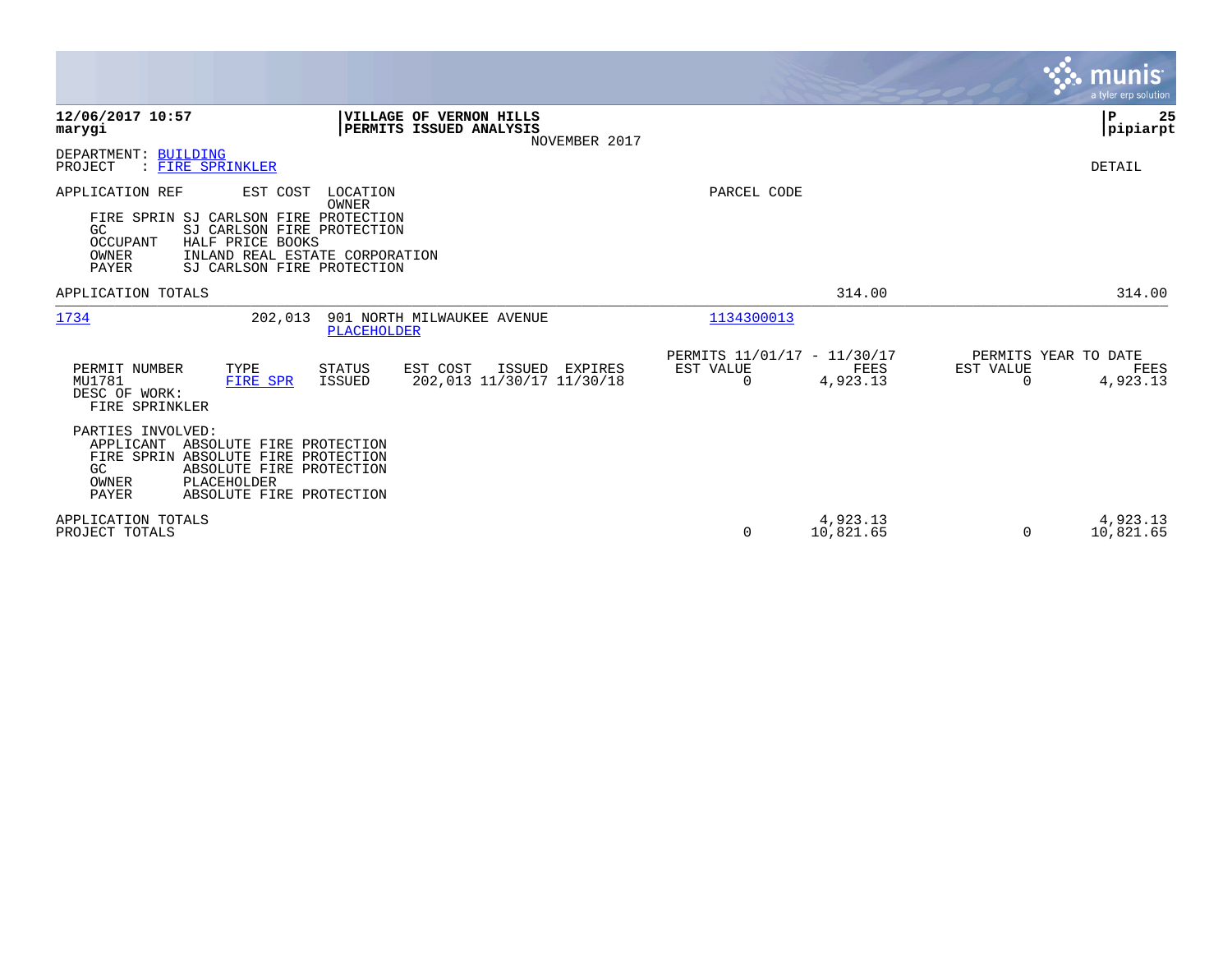|                                                                      |                                                                                                                |                   |                                                                   |                                                      |                  |                                   | <b>munis</b><br>a tyler erp solution |
|----------------------------------------------------------------------|----------------------------------------------------------------------------------------------------------------|-------------------|-------------------------------------------------------------------|------------------------------------------------------|------------------|-----------------------------------|--------------------------------------|
| 12/06/2017 10:57<br>marygi                                           |                                                                                                                |                   | <b>VILLAGE OF VERNON HILLS</b><br>PERMITS ISSUED ANALYSIS         |                                                      |                  |                                   | ∣P<br>26<br> pipiarpt                |
| DEPARTMENT: BUILDING<br>PROJECT                                      | : LANDSCAPING                                                                                                  |                   | NOVEMBER 2017                                                     |                                                      |                  |                                   | DETAIL                               |
| APPLICATION REF                                                      | EST COST                                                                                                       | LOCATION<br>OWNER |                                                                   | PARCEL CODE                                          |                  |                                   |                                      |
| 1738                                                                 | 7,760                                                                                                          |                   | 900 SOUTH MILWAUKEE AVE<br>AMERICAN NAT'L BANK & TRUST CO/CHICAGO | 1515200079                                           |                  |                                   |                                      |
| PERMIT NUMBER<br>MU1706<br>DESC OF WORK:<br>LANDSCAPE                | TYPE<br>LANDSCAPE                                                                                              | STATUS<br>ISSUED  | EST COST<br>ISSUED<br>EXPIRES<br>7,760 11/10/17 11/10/18          | PERMITS 11/01/17 - 11/30/17<br>EST VALUE<br>$\Omega$ | FEES<br>310.40   | PERMITS YEAR TO DATE<br>EST VALUE | FEES<br>310.40                       |
| PARTIES INVOLVED:<br>GC.<br>MISCELLANE<br>OCCUPANT<br>OWNER<br>PAYER | BY THE YARD<br>ARBORGREEN TREE SERVICE<br>BY THE YARD<br>AMERICAN NAT'L BANK & TRUST CO/CHICAGO<br>BY THE YARD |                   |                                                                   |                                                      |                  |                                   |                                      |
| APPLICATION TOTALS<br>PROJECT TOTALS                                 |                                                                                                                |                   |                                                                   | $\mathbf 0$                                          | 310.40<br>310.40 |                                   | 310.40<br>310.40                     |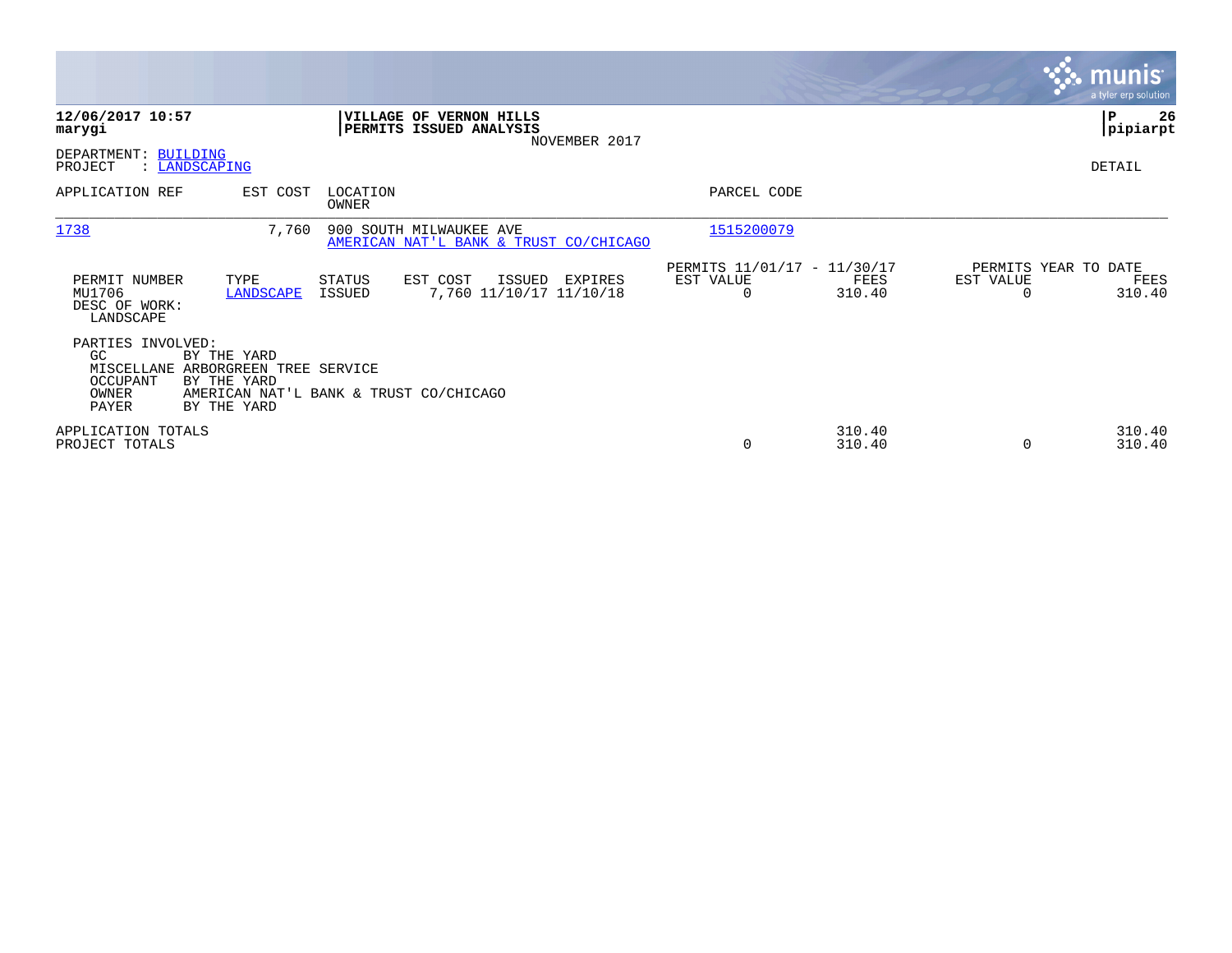|                                                                                                        |                                                                                                                                                            |                                               |                                                      |                  |                                   | <b>munis</b><br>a tyler erp solution |
|--------------------------------------------------------------------------------------------------------|------------------------------------------------------------------------------------------------------------------------------------------------------------|-----------------------------------------------|------------------------------------------------------|------------------|-----------------------------------|--------------------------------------|
| 12/06/2017 10:57<br>marygi                                                                             | VILLAGE OF VERNON HILLS<br>PERMITS ISSUED ANALYSIS                                                                                                         | NOVEMBER 2017                                 |                                                      |                  |                                   | 27<br> P<br> pipiarpt                |
| DEPARTMENT: BUILDING<br>PROJECT<br>: LAWN SPRINKLER                                                    |                                                                                                                                                            |                                               |                                                      |                  |                                   | DETAIL                               |
| EST COST<br>APPLICATION REF                                                                            | LOCATION<br>OWNER                                                                                                                                          |                                               | PARCEL CODE                                          |                  |                                   |                                      |
| 1784                                                                                                   | 625 FOREST EDGE DR<br>10,530<br>FOREST EDGE V LLC                                                                                                          |                                               | 1515103031                                           |                  |                                   |                                      |
| PERMIT NUMBER<br>TYPE<br>MU1704<br>DESC OF WORK:<br>LAWN SPRINKER -GEWALT HAMILTON                     | STATUS<br>EST COST<br>LAWN IRRIG ISSUED                                                                                                                    | ISSUED<br>EXPIRES<br>10,530 11/09/17 11/09/18 | PERMITS 11/01/17 - 11/30/17<br>EST VALUE<br>$\Omega$ | FEES<br>105.30   | PERMITS YEAR TO DATE<br>EST VALUE | FEES<br>105.30                       |
| PARTIES INVOLVED:<br>APPLICANT<br>GC.<br>IRRIGATION<br>OCCUPANT<br>FOREST EDGE V LLC<br>OWNER<br>PAYER | AMERICAN NATIONAL SPRINKLER<br>AMERICAN NATIONAL SPRINKLER<br>AMERICAN NATIONAL SPRINKLER<br>GEWALT HAMILTON ASSOCIATES INC<br>AMERICAN NATIONAL SPRINKLER |                                               |                                                      |                  |                                   |                                      |
| APPLICATION TOTALS<br>PROJECT TOTALS                                                                   |                                                                                                                                                            |                                               | 0                                                    | 105.30<br>105.30 | $\Omega$                          | 105.30<br>105.30                     |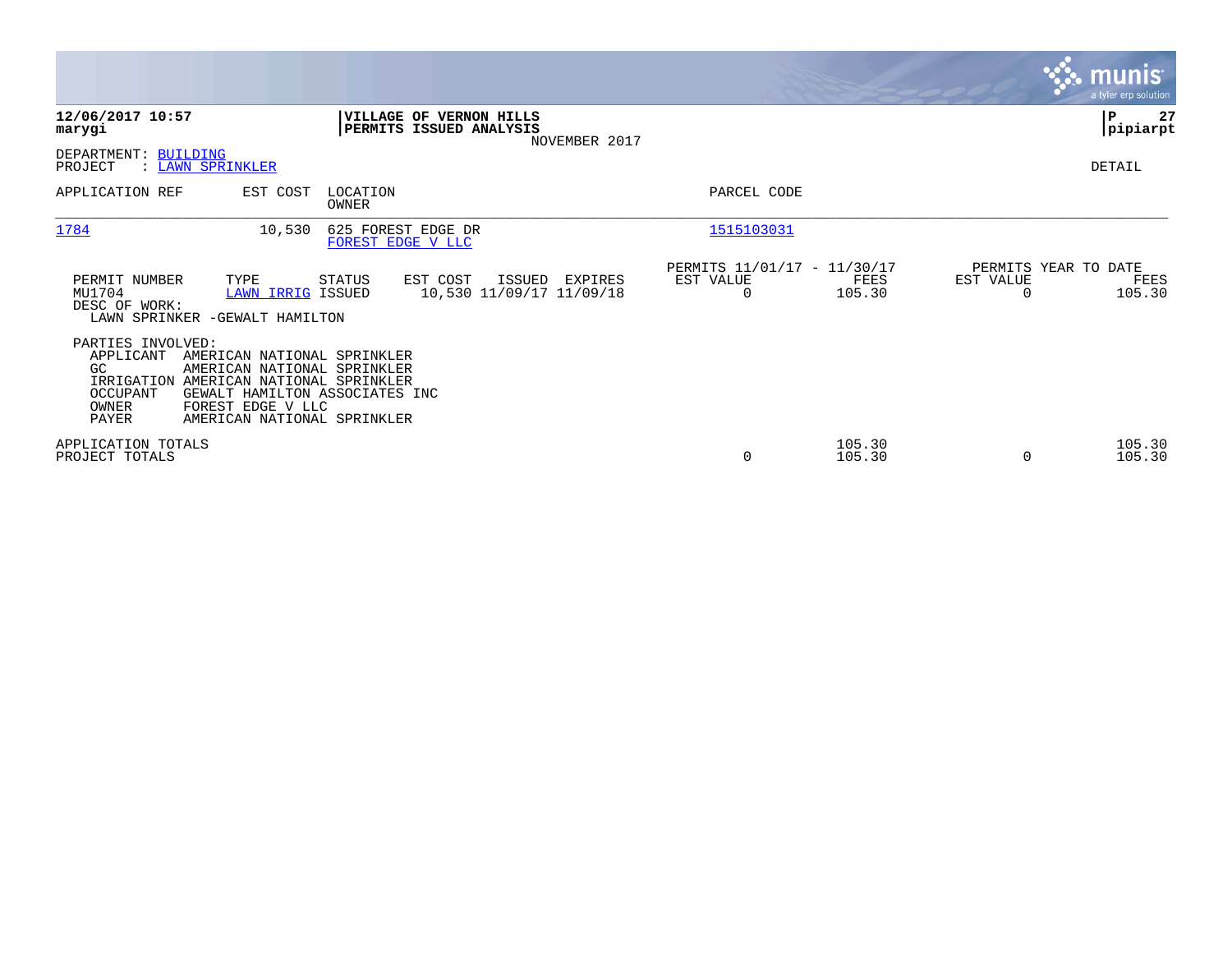|                                                                                   |                                                                                                       |                                |                                                    |               |                                                      |                  |           | <b>munis</b><br>a tyler erp solution   |
|-----------------------------------------------------------------------------------|-------------------------------------------------------------------------------------------------------|--------------------------------|----------------------------------------------------|---------------|------------------------------------------------------|------------------|-----------|----------------------------------------|
| 12/06/2017 10:57<br>marygi                                                        |                                                                                                       |                                | VILLAGE OF VERNON HILLS<br>PERMITS ISSUED ANALYSIS | NOVEMBER 2017 |                                                      |                  |           | 28<br>∣₽<br> pipiarpt                  |
| DEPARTMENT: BUILDING<br>PROJECT                                                   | : MECHANICAL HOOD                                                                                     |                                |                                                    |               |                                                      |                  |           | DETAIL                                 |
| APPLICATION REF                                                                   | EST COST                                                                                              | LOCATION<br><b>OWNER</b>       |                                                    |               | PARCEL CODE                                          |                  |           |                                        |
| 1720                                                                              | 40,000                                                                                                | 645 HAWTHORN CTR<br>CENTENNIAL |                                                    |               | 1133401086                                           |                  |           |                                        |
| PERMIT NUMBER<br>MU1718<br>DESC OF WORK:<br>MECHANICAL HOOD                       | TYPE<br>MECH HOOD                                                                                     | STATUS<br>ISSUED               | EST COST<br>ISSUED<br>40,000 11/13/17 11/13/18     | EXPIRES       | PERMITS 11/01/17 - 11/30/17<br>EST VALUE<br>$\Omega$ | FEES<br>675.00   | EST VALUE | PERMITS YEAR TO DATE<br>FEES<br>675.00 |
| PARTIES INVOLVED:<br>APPLICANT<br>GC<br><b>HVAC</b><br>OCCUPANT<br>OWNER<br>PAYER | CHEF YAN CAN<br>CHEF YAN CAN<br>NOVAS HEATING & COOLING<br>CHEF YAN CAN<br>CENTENNIAL<br>CHEF YAN CAN |                                |                                                    |               |                                                      |                  |           |                                        |
| APPLICATION TOTALS<br>PROJECT TOTALS                                              |                                                                                                       |                                |                                                    |               | 0                                                    | 675.00<br>675.00 | $\Omega$  | 675.00<br>675.00                       |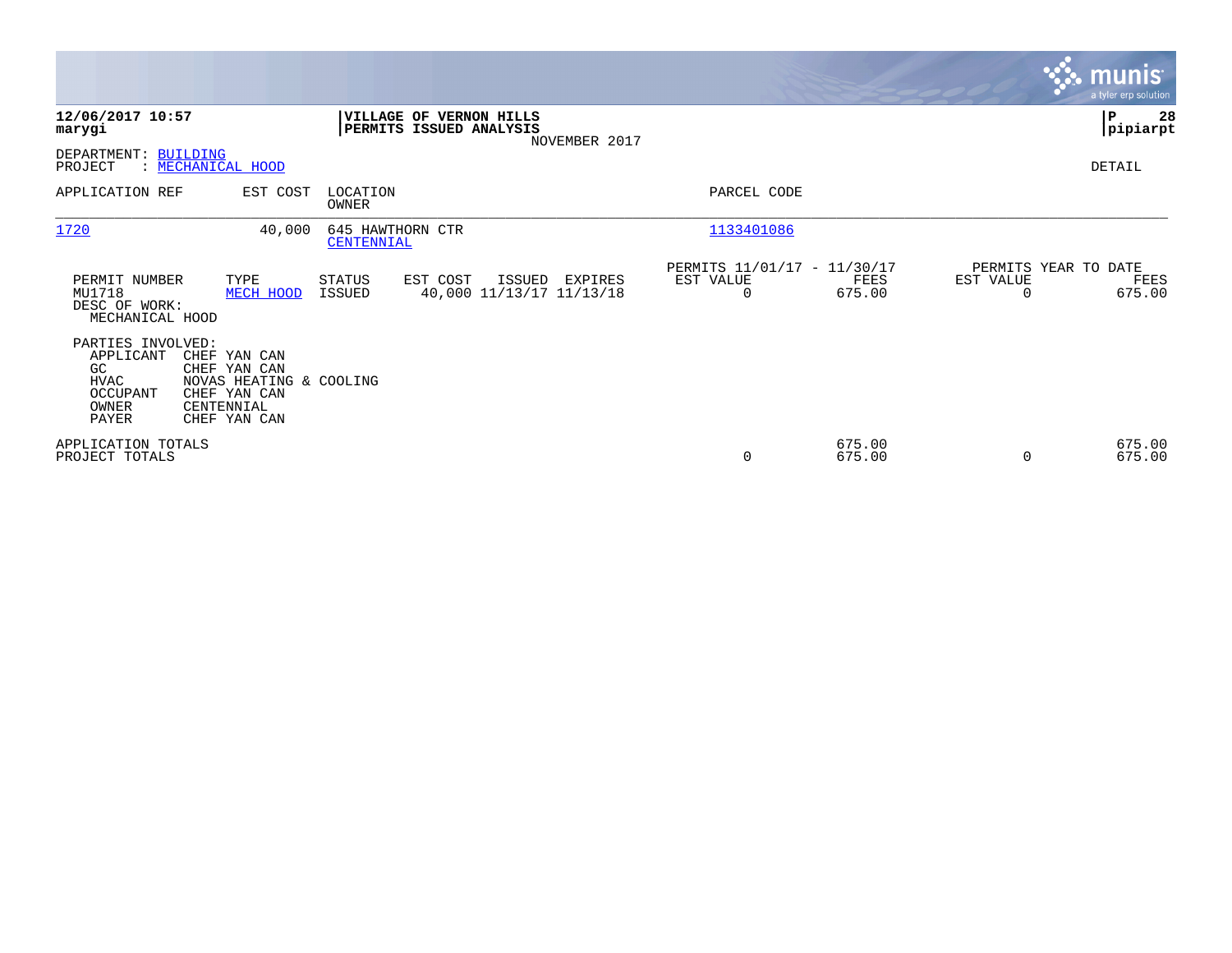|                                                                                                                                                                                                                                                                                                                                                                          |                                                                                              | munis<br>a tyler erp solution                                                     |
|--------------------------------------------------------------------------------------------------------------------------------------------------------------------------------------------------------------------------------------------------------------------------------------------------------------------------------------------------------------------------|----------------------------------------------------------------------------------------------|-----------------------------------------------------------------------------------|
| 12/06/2017 10:57<br>VILLAGE OF VERNON HILLS<br><b>PERMITS ISSUED ANALYSIS</b><br>marygi                                                                                                                                                                                                                                                                                  |                                                                                              | 29<br>ΙP<br> pipiarpt                                                             |
| NOVEMBER 2017<br>DEPARTMENT: BUILDING<br>PROJECT<br>: <u>MISC COMMERCIAL</u>                                                                                                                                                                                                                                                                                             |                                                                                              | DETAIL                                                                            |
| APPLICATION REF<br>EST COST LOCATION<br>OWNER                                                                                                                                                                                                                                                                                                                            | PARCEL CODE                                                                                  |                                                                                   |
| 1733<br>1,500<br>150 NORTH FAIRWAY DR 156<br>ARTHUR J ROGERS & CO                                                                                                                                                                                                                                                                                                        | 1504303179                                                                                   |                                                                                   |
| TYPE<br>PERMIT NUMBER<br><b>STATUS</b><br>EST COST<br>ISSUED EXPIRES<br>MISC COMM<br>1,500 11/17/17 11/30/18<br>MU1744<br>ISSUED<br>DESC OF WORK:<br>CONSTRUCT TWO INTERIOR 8' HIGH WALLS                                                                                                                                                                                | PERMITS 11/01/17 - 11/30/17<br>EST VALUE<br>FEES<br>$\Omega$<br>275.00                       | PERMITS YEAR TO DATE<br>EST VALUE<br>FEES<br>$\Omega$<br>275.00                   |
| PARTIES INVOLVED:<br>CARPENTER TJ MINOGUE<br>ELECTRICIA BRIGHT ZONE<br>GC<br>COHEN BROTHERS TRAINING CTR<br>OCCUPANT<br>COHEN BROTHERS TRAINING CTR<br>OWNER<br>ARTHUR J ROGERS & CO<br>PAYER<br>COHEN BROTHERS TRAINING CTR                                                                                                                                             |                                                                                              |                                                                                   |
| APPLICATION TOTALS                                                                                                                                                                                                                                                                                                                                                       | 275.00                                                                                       | 275.00                                                                            |
| 1760<br>9,000 645 FOREST EDGE DR<br>OKABE CO., INC.                                                                                                                                                                                                                                                                                                                      | 1515103046                                                                                   |                                                                                   |
| PERMIT NUMBER<br>TYPE<br><b>STATUS</b><br>EST COST<br>ISSUED EXPIRES<br>MU1734<br>FIRE SPR<br>ISSUED<br>9,000 11/16/17 11/16/18<br>DESC OF WORK:<br>BACKFLOW REPLACEMENT IN FIRE SPRINKLER                                                                                                                                                                               | PERMITS 11/01/17 - 11/30/17<br>EST VALUE<br><b>EXERCITE: PEES</b><br>$\overline{0}$<br>90.00 | PERMITS YEAR TO DATE<br>EST VALUE<br>FEES<br>$\overline{0}$<br>90.00              |
| PARTIES INVOLVED:<br>APPLICANT<br>CHICAGO BACKFLOW<br>APPLICANT<br>CHICAGO BACKFLOW<br>GC<br>CHICAGO BACKFLOW<br>OWNER<br>OKABE CO., INC.<br>PLUMBER<br>CHICAGO BACKFLOW                                                                                                                                                                                                 |                                                                                              |                                                                                   |
| APPLICATION TOTALS                                                                                                                                                                                                                                                                                                                                                       | 90.00                                                                                        | 90.00                                                                             |
| 1787<br>147,500 700 WOODLANDS PKY<br>VAN VLISSINGEN & CO                                                                                                                                                                                                                                                                                                                 | 1515101041                                                                                   |                                                                                   |
| PERMIT NUMBER<br>TYPE<br><b>STATUS</b><br>EST COST<br>ISSUED EXPIRES<br>147,500 11/16/17 11/16/18<br>MU1733<br>MISC COMM ISSUED<br>DESC OF WORK:<br>GENERATOR & PAD<br><b>HYDRAFORCE</b><br>PARTIES INVOLVED:<br>APPLICANT ELECTRICAL DESIGN SYSTEM<br>CONCRETE<br>THOMAS CONSTRUCTION SERVICES<br>ELECTRICIA ELECTRICAL DESIGN SYSTEM<br>GC<br>ELECTRICAL DESIGN SYSTEM | PERMITS 11/01/17 - 11/30/17<br>EST VALUE<br>FEES<br>1,475.00<br>$\overline{0}$               | PERMITS YEAR TO DATE<br>EST VALUE<br>FEES<br>1,475.00<br>$\overline{\phantom{0}}$ |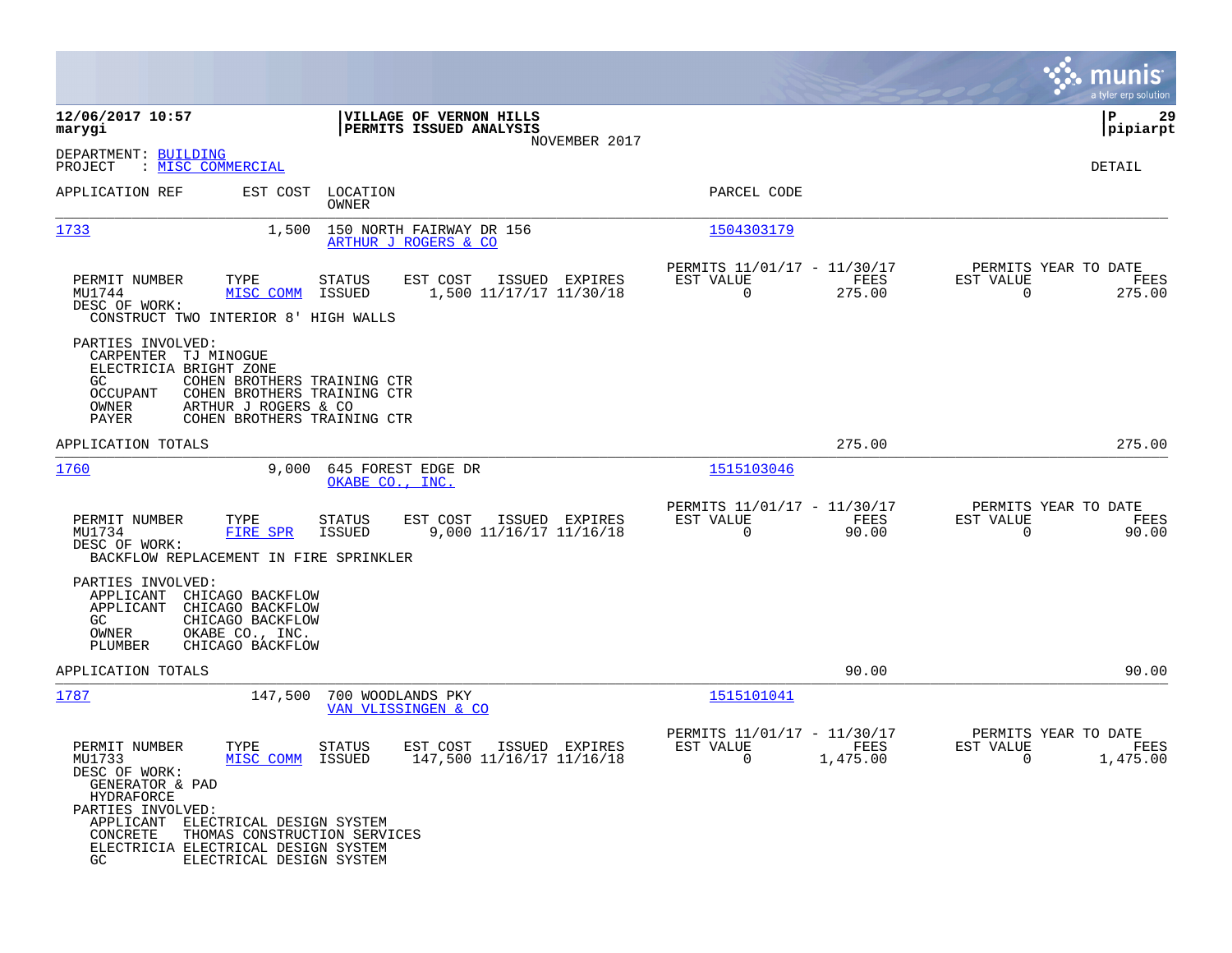|                                                                                                                            |                                                                     |             |                      |   | munis<br>a tyler erp solution |
|----------------------------------------------------------------------------------------------------------------------------|---------------------------------------------------------------------|-------------|----------------------|---|-------------------------------|
| 12/06/2017 10:57<br>marygi                                                                                                 | VILLAGE OF VERNON HILLS<br>PERMITS ISSUED ANALYSIS<br>NOVEMBER 2017 |             |                      |   | 30<br>P<br> pipiarpt          |
| DEPARTMENT: BUILDING<br>PROJECT<br>: MISC COMMERCIAL                                                                       |                                                                     |             |                      |   | DETAIL                        |
| APPLICATION REF<br>EST COST<br>OCCUPANT<br>HYDRAFORCE<br>OWNER<br>VAN VLISSINGEN & CO<br>PAYER<br>ELECTRICAL DESIGN SYSTEM | LOCATION<br>OWNER                                                   | PARCEL CODE |                      |   |                               |
| APPLICATION TOTALS<br>PROJECT TOTALS                                                                                       |                                                                     | 0           | 1,475.00<br>1,840.00 | 0 | 1,475.00<br>1,840.00          |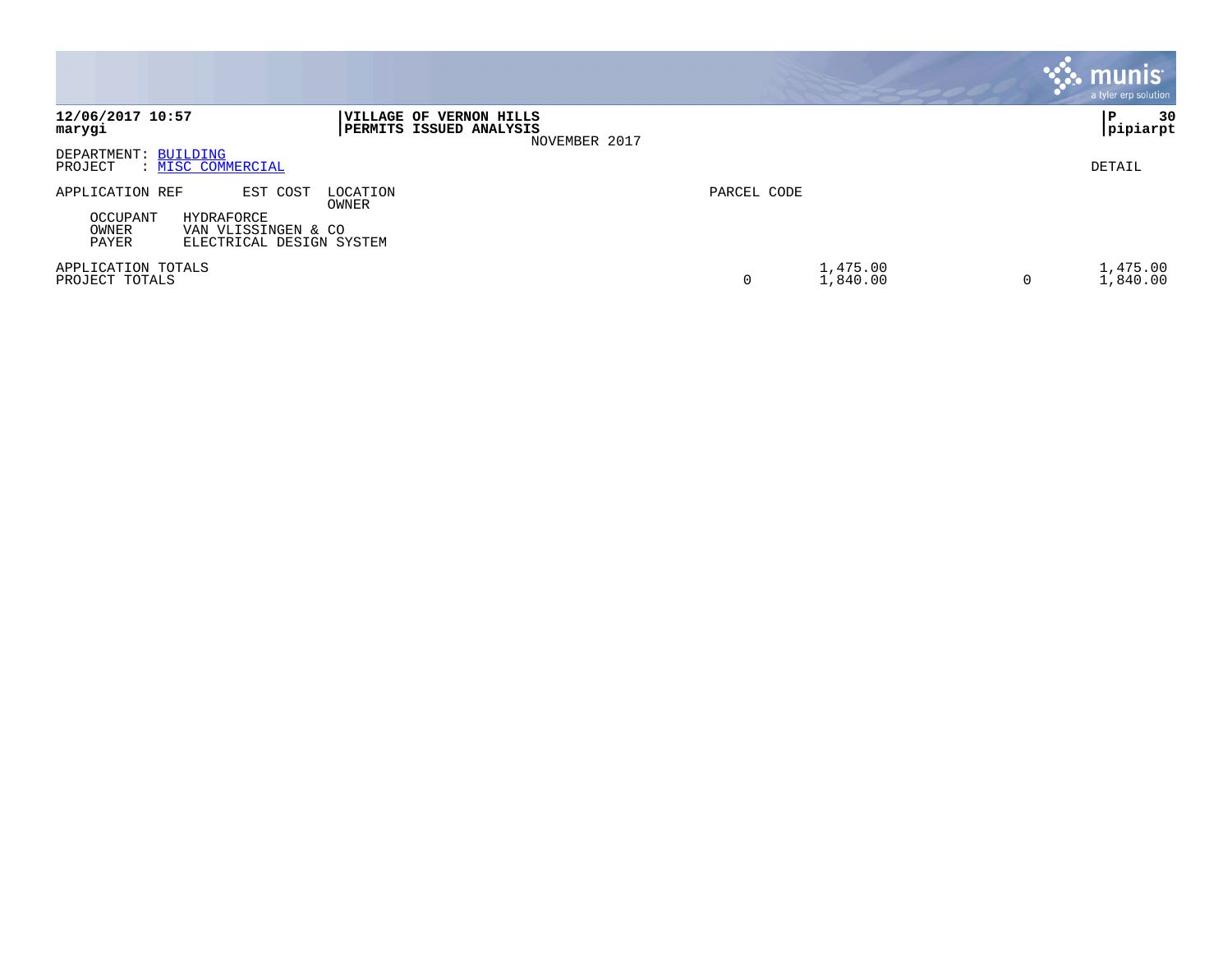|                                                                                                          |                                                                                                                               |                                                                            |                       |                                                 |           | <b>munis</b><br>a tyler erp solution     |
|----------------------------------------------------------------------------------------------------------|-------------------------------------------------------------------------------------------------------------------------------|----------------------------------------------------------------------------|-----------------------|-------------------------------------------------|-----------|------------------------------------------|
| 12/06/2017 10:57<br>marygi                                                                               |                                                                                                                               | <b>VILLAGE OF VERNON HILLS</b><br>PERMITS ISSUED ANALYSIS<br>NOVEMBER 2017 |                       |                                                 |           | P<br>31<br> pipiarpt                     |
| DEPARTMENT: BUILDING<br>: MISC ELECTRIC COMM<br>PROJECT                                                  |                                                                                                                               |                                                                            |                       |                                                 |           | DETAIL                                   |
| APPLICATION REF                                                                                          | EST COST<br>LOCATION<br>OWNER                                                                                                 |                                                                            | PARCEL CODE           |                                                 |           |                                          |
| 1765                                                                                                     | 130,000<br>730 LAKEVIEW PKY                                                                                                   | CHICAGO TITLE LAND TRUST CO                                                | 1504111016            |                                                 |           |                                          |
| PERMIT NUMBER<br>TYPE<br>MU1763<br>DESC OF WORK:<br>NEW 800 AMP SERVICE                                  | STATUS<br>ISSUED<br>MISC ELEC                                                                                                 | EST COST<br>ISSUED<br>EXPIRES<br>130,000 11/27/17 11/27/18                 | EST VALUE<br>$\Omega$ | PERMITS 11/01/17 - 11/30/17<br>FEES<br>1,300.00 | EST VALUE | PERMITS YEAR TO DATE<br>FEES<br>1,300.00 |
| PARTIES INVOLVED:<br>APPLICANT<br>ELECTRICIA STRAIGHT UP ELECT, INC<br>GC.<br>OCCUPANT<br>OWNER<br>PAYER | STRAIGHT UP ELECT, INC<br>STRAIGHT UP ELECT, INC<br>REMKE INDUSTRIES<br>CHICAGO TITLE LAND TRUST CO<br>STRAIGHT UP ELECT, INC |                                                                            |                       |                                                 |           |                                          |
| APPLICATION TOTALS<br>PROJECT TOTALS                                                                     |                                                                                                                               |                                                                            | 0                     | 1,300.00<br>1,300.00                            | $\Omega$  | 1,300.00<br>1,300.00                     |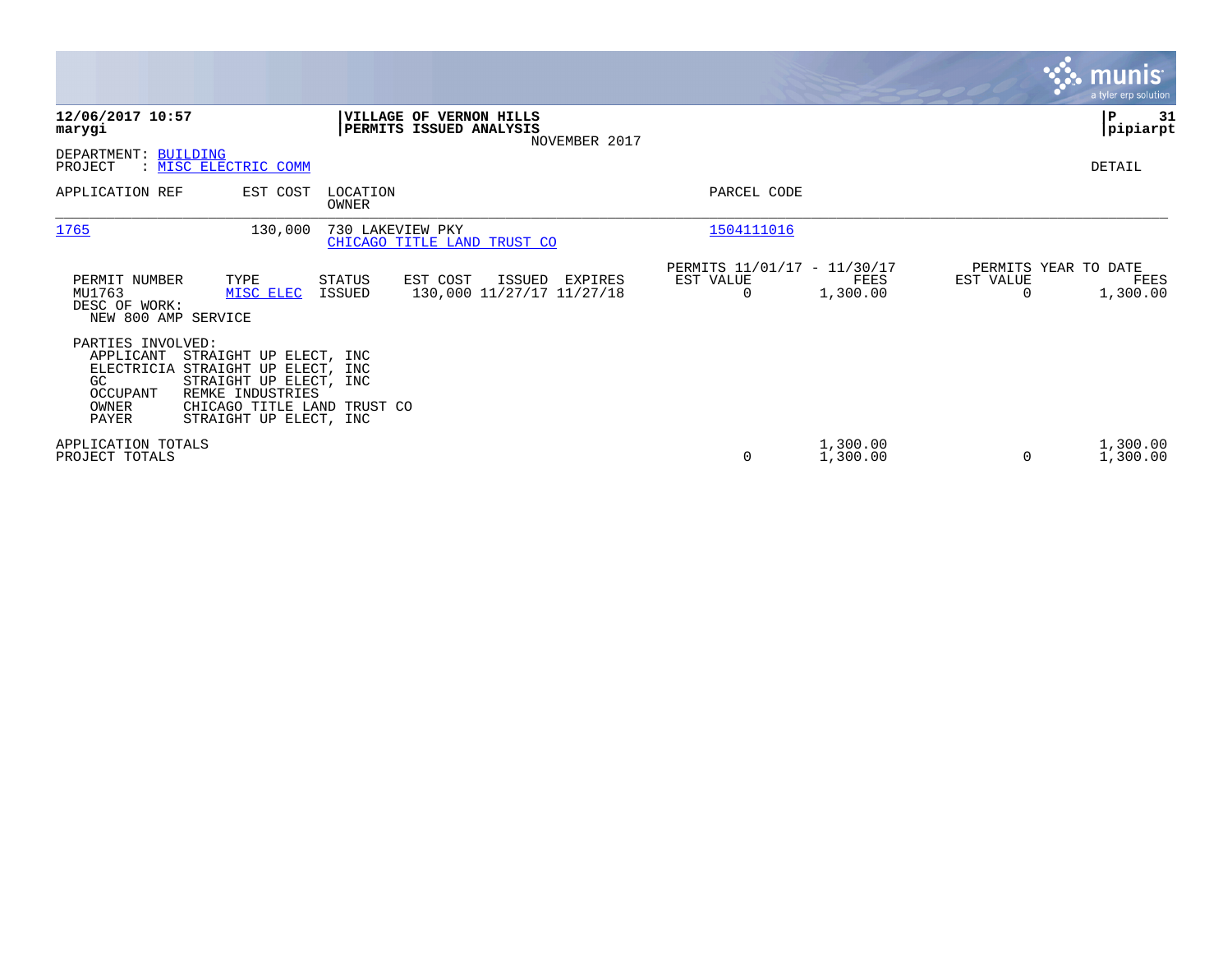|                                                                                                                                           |                                                                                            |                                               |                |                                   | <b>munis</b><br>a tyler erp solution |
|-------------------------------------------------------------------------------------------------------------------------------------------|--------------------------------------------------------------------------------------------|-----------------------------------------------|----------------|-----------------------------------|--------------------------------------|
| 12/06/2017 10:57<br>marygi                                                                                                                | <b>VILLAGE OF VERNON HILLS</b><br>PERMITS ISSUED ANALYSIS<br>NOVEMBER 2017                 |                                               |                |                                   | ∣P<br>32<br> pipiarpt                |
| DEPARTMENT: BUILDING<br>PROJECT<br>: MIS ELEC RESIDENTIAL                                                                                 |                                                                                            |                                               |                |                                   | DETAIL                               |
| APPLICATION REF<br>EST COST                                                                                                               | LOCATION<br>OWNER                                                                          | PARCEL CODE                                   |                |                                   |                                      |
| 1805                                                                                                                                      | 2,340<br>1100 SWINBURNE PL<br>BRIAN V & BARBARA L PETTERSEN                                | 1132302010                                    |                |                                   |                                      |
| PERMIT NUMBER<br>TYPE<br>MU1773<br>ELEC RES<br>DESC OF WORK:<br>200 AMP SERVICE UPGRADE                                                   | EST COST<br><b>STATUS</b><br>ISSUED<br>EXPIRES<br>2,340 11/28/17 11/28/18<br><b>ISSUED</b> | PERMITS 11/01/17 - 11/30/17<br>EST VALUE<br>0 | FEES<br>50.00  | PERMITS YEAR TO DATE<br>EST VALUE | FEES<br>50.00                        |
| PARTIES INVOLVED:<br>APPLICANT<br>SCOTT NELSON ELECTRIC<br>ELECTRICIA<br>SCOTT NELSON ELECTRIC<br>OWNER<br>PAYER<br>SCOTT NELSON ELECTRIC | BRIAN V & BARBARA L PETTERSEN                                                              |                                               |                |                                   |                                      |
| APPLICATION TOTALS<br>PROJECT TOTALS                                                                                                      |                                                                                            | 0                                             | 50.00<br>50.00 |                                   | 50.00<br>50.00                       |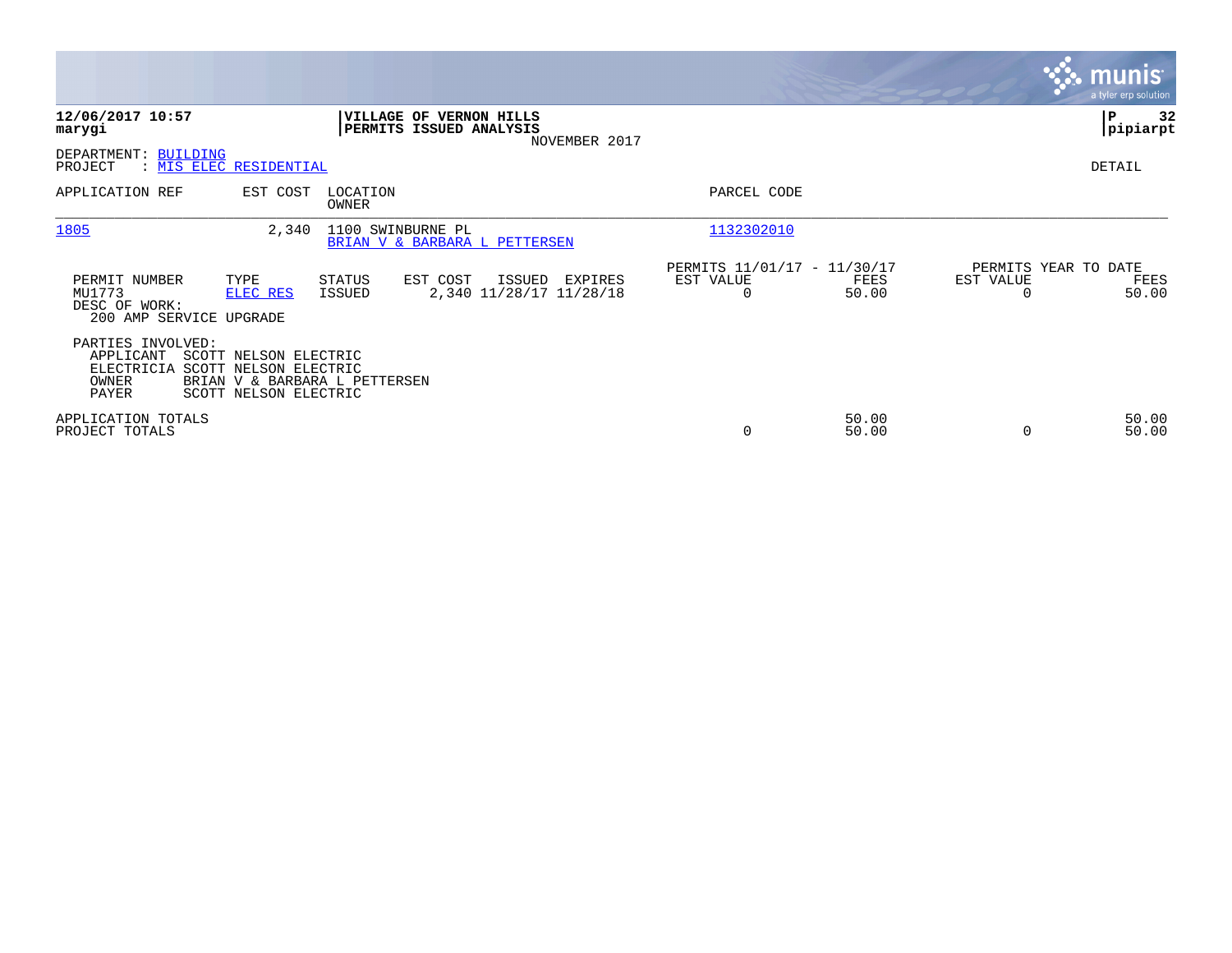|                                                                                                                                                                    |                                                                 |                                                              |                                                    |                |                                                         |                |                                               | munis<br>a tyler erp solution |
|--------------------------------------------------------------------------------------------------------------------------------------------------------------------|-----------------------------------------------------------------|--------------------------------------------------------------|----------------------------------------------------|----------------|---------------------------------------------------------|----------------|-----------------------------------------------|-------------------------------|
| 12/06/2017 10:57<br>marygi                                                                                                                                         |                                                                 |                                                              | VILLAGE OF VERNON HILLS<br>PERMITS ISSUED ANALYSIS | NOVEMBER 2017  |                                                         |                |                                               | ΙP<br>33<br> pipiarpt         |
| DEPARTMENT: BUILDING<br>PROJECT                                                                                                                                    | : MISC RESIDENTIAL                                              |                                                              |                                                    |                |                                                         |                |                                               | DETAIL                        |
| APPLICATION REF                                                                                                                                                    | EST COST                                                        | LOCATION<br>OWNER                                            |                                                    |                | PARCEL CODE                                             |                |                                               |                               |
| 1694                                                                                                                                                               | 45,000                                                          | 201 WINFIELD CT<br>EDWARD BARRATT                            |                                                    |                | 888888888                                               |                |                                               |                               |
| PERMIT NUMBER<br>MU1661<br>DESC OF WORK:<br>SIDING, ELECTRICAL, ROOF, TRIM & GUTTERS                                                                               | TYPE<br>MISC RES                                                | <b>STATUS</b><br><b>ISSUED</b>                               | EST COST<br>45,000 11/02/17 11/02/18               | ISSUED EXPIRES | PERMITS 11/01/17 - 11/30/17<br>EST VALUE<br>$\Omega$    | FEES<br>450.00 | PERMITS YEAR TO DATE<br>EST VALUE<br>$\Omega$ | FEES<br>450.00                |
| PARTIES INVOLVED:<br>APPLICANT LA DESIGN<br>CARPENTER LAKELAND BUILDING SERVICES<br>ELECTRICIA IANSON ELECTRIC INC<br>GC.<br>GC<br>OWNER<br>PAYER<br><b>ROOFER</b> | LAKELAND BUILDING SERVICES<br>EDWARD BARRATT<br>BEE OUALITY INC | PLYMOUTH FA4RMS CONDOMINIUMS<br>PLYMOUTH FA4RMS CONDOMINIUMS |                                                    |                |                                                         |                |                                               |                               |
| APPLICATION TOTALS                                                                                                                                                 |                                                                 |                                                              |                                                    |                |                                                         | 450.00         |                                               | 450.00                        |
| 1695                                                                                                                                                               | 45,000                                                          | 309 FARMINGDALE CIR<br><b>EDWARD BARRATT</b>                 |                                                    |                | 888888888                                               |                |                                               |                               |
| PERMIT NUMBER<br>MU1662<br>DESC OF WORK:<br>SIDING, ELECTRICAL, ROOF, TRIM & GUTTERS                                                                               | TYPE<br>MISC RES                                                | <b>STATUS</b><br><b>ISSUED</b>                               | EST COST<br>45,000 11/02/17 11/02/18               | ISSUED EXPIRES | PERMITS 11/01/17 - 11/30/17<br>EST VALUE<br>$\mathbf 0$ | FEES<br>450.00 | PERMITS YEAR TO DATE<br>EST VALUE<br>$\Omega$ | FEES<br>450.00                |
| PARTIES INVOLVED:<br>APPLICANT LA DESIGN<br>CARPENTER LAKELAND BUILDING SERVICES<br>ELECTRICIA IANSON ELECTRIC INC<br>GC<br>GC<br>OWNER<br>PAYER<br><b>ROOFER</b>  | LAKELAND BUILDING SERVICES<br>EDWARD BARRATT<br>BEE QUALITY INC | PLYMOUTH FA4RMS CONDOMINIUMS<br>PLYMOUTH FA4RMS CONDOMINIUMS |                                                    |                |                                                         |                |                                               |                               |
| APPLICATION TOTALS                                                                                                                                                 |                                                                 |                                                              |                                                    |                |                                                         | 450.00         |                                               | 450.00                        |
| 1703                                                                                                                                                               | 45,000                                                          | 333 MARSEILLES STREET<br><b>GREG WAITLEY</b>                 |                                                    |                | 1509310020                                              |                |                                               |                               |
| PERMIT NUMBER<br>MU1700<br>DESC OF WORK:<br>KITCHEN REMODEL                                                                                                        | TYPE<br>MISC RES                                                | <b>STATUS</b><br>ISSUED                                      | EST COST<br>45,000 11/09/17 11/16/18               | ISSUED EXPIRES | PERMITS 11/01/17 - 11/30/17<br>EST VALUE<br>$\Omega$    | FEES<br>450.00 | PERMITS YEAR TO DATE<br>EST VALUE<br>$\Omega$ | FEES<br>450.00                |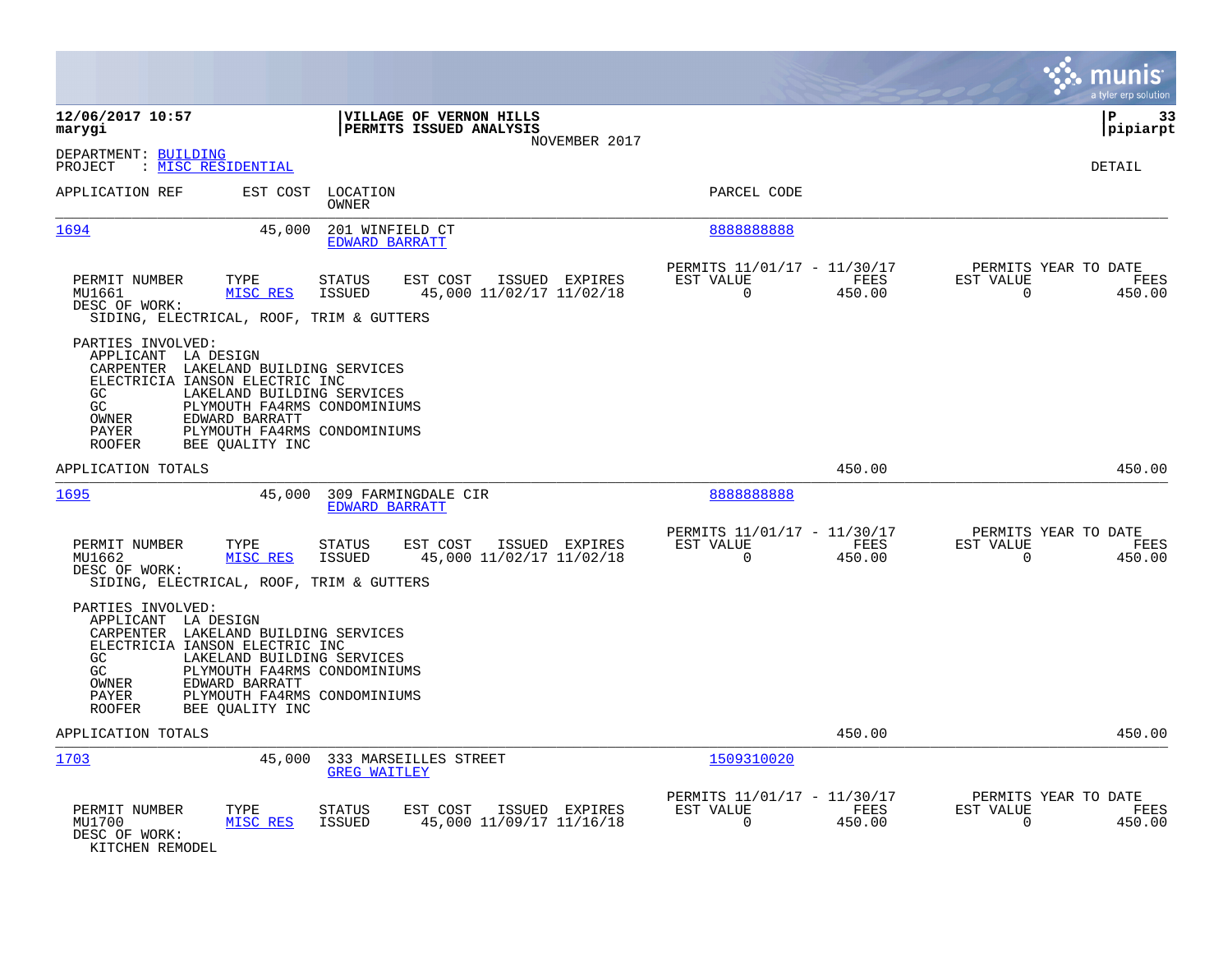|                                                                                                                                                                                                                                                                                                                                                                                     |                                                                                          |                                                                 | munis<br>a tyler erp solution                                     |
|-------------------------------------------------------------------------------------------------------------------------------------------------------------------------------------------------------------------------------------------------------------------------------------------------------------------------------------------------------------------------------------|------------------------------------------------------------------------------------------|-----------------------------------------------------------------|-------------------------------------------------------------------|
| 12/06/2017 10:57<br>marygi                                                                                                                                                                                                                                                                                                                                                          | VILLAGE OF VERNON HILLS<br>PERMITS ISSUED ANALYSIS<br>NOVEMBER 2017                      |                                                                 | İΡ<br>34<br> pipiarpt                                             |
| DEPARTMENT: BUILDING<br>: MISC RESIDENTIAL<br>PROJECT                                                                                                                                                                                                                                                                                                                               |                                                                                          |                                                                 | <b>DETAIL</b>                                                     |
| APPLICATION REF<br>EST COST<br>PARTIES INVOLVED:<br>APPLICANT BENCHMARK BUILDERS<br>ELECTRICIA LAKE COOK ELECTRIC<br>GC.<br>BENCHMARK BUILDERS<br>OWNER<br>GREG WAITLEY<br>MCELROY PLUMBING<br>PLUMBER<br>PAYER<br>BENCHMARK BUILDERS                                                                                                                                               | LOCATION<br>OWNER                                                                        | PARCEL CODE                                                     |                                                                   |
| APPLICATION TOTALS                                                                                                                                                                                                                                                                                                                                                                  |                                                                                          | 450.00                                                          | 450.00                                                            |
| 1724<br>20,600                                                                                                                                                                                                                                                                                                                                                                      | 316 PLUMWOOD LN<br>EDWARD BARRATT                                                        | 8888888888                                                      |                                                                   |
| PERMIT NUMBER<br>TYPE<br>MU1715<br>MISC RES<br>DESC OF WORK:<br>2 BATH REMODEL<br>PARTIES INVOLVED:<br>APPLICANT PERMIT PRO<br>ELECTRICIA ACTIVE ELECTRIC<br>GC<br>ABSOLOUTE CONSTRUCTION<br>OWNER<br>EDWARD BARRATT<br>ABSOLOUTE CONSTRUCTION<br>PLUMBER                                                                                                                           | EST COST<br>ISSUED EXPIRES<br><b>STATUS</b><br><b>ISSUED</b><br>20,600 11/13/17 11/13/18 | PERMITS 11/01/17 - 11/30/17<br>EST VALUE<br>FEES<br>0<br>206.00 | PERMITS YEAR TO DATE<br>EST VALUE<br>FEES<br>$\Omega$<br>206.00   |
| PAYER<br>ABSOLOUTE CONSTRUCTION<br>APPLICATION TOTALS                                                                                                                                                                                                                                                                                                                               |                                                                                          | 206.00                                                          | 206.00                                                            |
| 1753<br>4,000                                                                                                                                                                                                                                                                                                                                                                       | 1320 CROMWELL CT<br>PER WAHLIN                                                           | 888888888                                                       |                                                                   |
| PERMIT NUMBER<br>TYPE<br>MU1677<br>MISC RES<br>DESC OF WORK:<br>CONVERT LAUNDRY ROOM TO BATHROOM: 3 FIXTURES<br>CONVERT CLOSET TO LAUNDRY ROOM<br>PARTIES INVOLVED:<br>APPLICANT PER WAHLIN<br>CARPENTER PER WAHLIN<br>DRYWALL<br>PER WAHLIN<br>ELECTRICIA PER WAHLIN<br>GC.<br>PER WAHLIN<br>OWNER<br>PER WAHLIN<br>PLUMBER<br>PER WAHLIN<br>PLUMBER<br>TOP TEC HEATING, PL & ELEC | ISSUED EXPIRES<br><b>STATUS</b><br>EST COST<br><b>ISSUED</b><br>4,000 11/06/17 11/09/18  | PERMITS 11/01/17 - 11/30/17<br>EST VALUE<br>FEES<br>0<br>50.00  | PERMITS YEAR TO DATE<br>EST VALUE<br>FEES<br>$\mathbf 0$<br>50.00 |
| APPLICATION TOTALS                                                                                                                                                                                                                                                                                                                                                                  |                                                                                          | 50.00                                                           | 50.00                                                             |
| 1777<br>69,000                                                                                                                                                                                                                                                                                                                                                                      | 1658 PEBBLE BEACH WAY<br><b>NEIL BRYSON</b>                                              | 1129405021                                                      |                                                                   |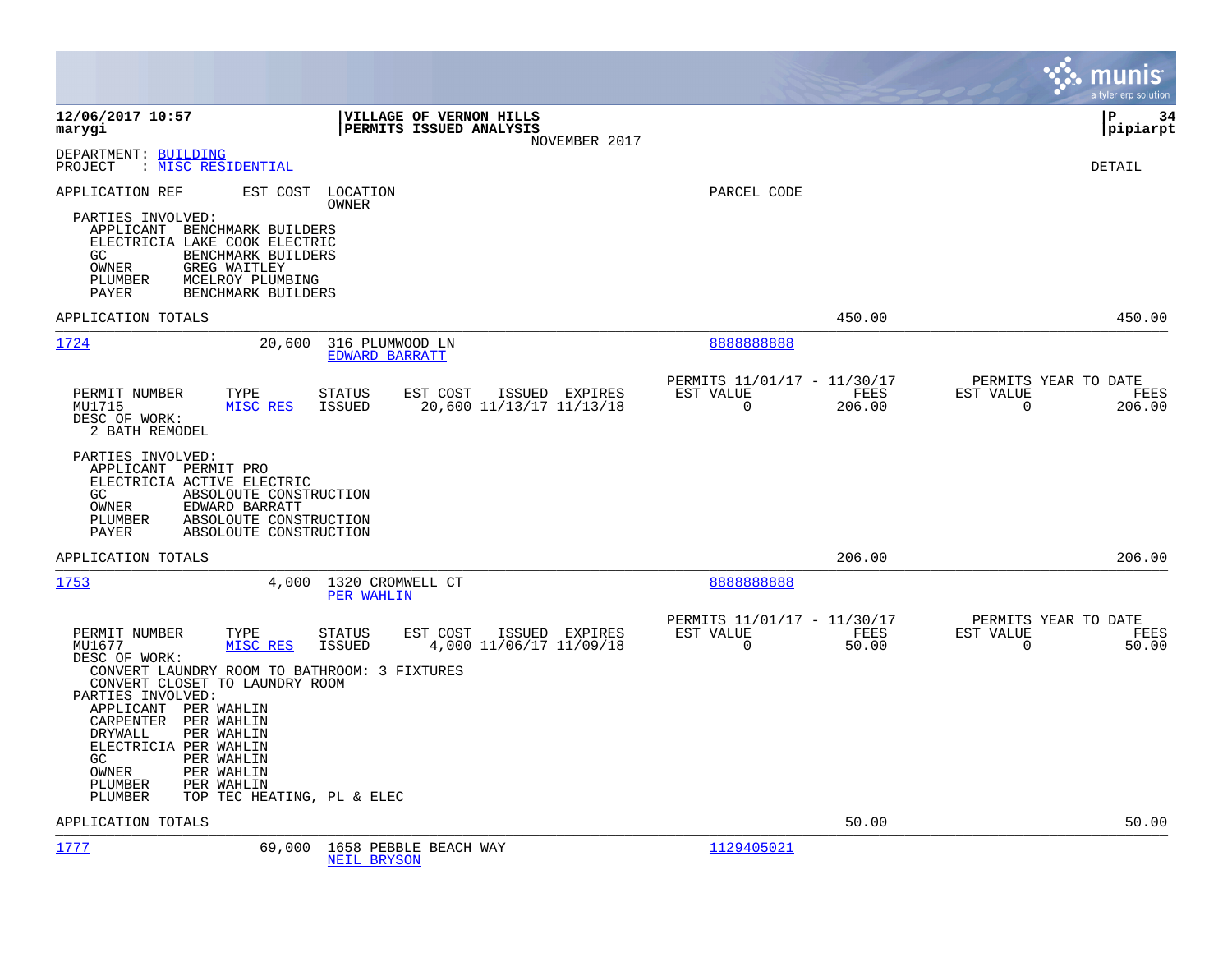|                                                                                                                                                                                                                                                                                                                           |                                                    |                                                        |                                                      |                |                                               | munis<br>a tyler erp solution |
|---------------------------------------------------------------------------------------------------------------------------------------------------------------------------------------------------------------------------------------------------------------------------------------------------------------------------|----------------------------------------------------|--------------------------------------------------------|------------------------------------------------------|----------------|-----------------------------------------------|-------------------------------|
| 12/06/2017 10:57<br>marygi                                                                                                                                                                                                                                                                                                |                                                    | VILLAGE OF VERNON HILLS<br>PERMITS ISSUED ANALYSIS     |                                                      |                |                                               | l P<br>35<br> pipiarpt        |
| PERMIT NUMBER<br>TYPE                                                                                                                                                                                                                                                                                                     | <b>STATUS</b>                                      | ISSUED EXPIRES<br>EST COST<br>NOVEMBER 2017            | PERMITS 11/01/17 - 11/30/17<br>EST VALUE             | FEES           | PERMITS YEAR TO DATE<br>EST VALUE             | FEES                          |
| DEPARTMENT: BUILDING<br>PROJECT<br>: MISC RESIDENTIAL                                                                                                                                                                                                                                                                     |                                                    |                                                        |                                                      |                |                                               | DETAIL                        |
| APPLICATION REF                                                                                                                                                                                                                                                                                                           | EST COST LOCATION<br>OWNER                         |                                                        | PARCEL CODE                                          |                |                                               |                               |
| MU1747<br>DESC OF WORK:<br>BASEMENT: FULL BATH: 3 FIXTURES                                                                                                                                                                                                                                                                | MISC RES<br><b>ISSUED</b>                          | 69,000 11/21/17 11/21/18                               | 0                                                    | 690.00         | 0                                             | 690.00                        |
| PARTIES INVOLVED:<br>APPLICANT BBB ENTERPRISES<br>CARPENTER<br>EA PRECISION<br>ELECTRICIA WHITE EAGLE ELECTRIC<br>GC<br><b>BBB ENTERPRISES</b><br>GC<br>NEIL BRYSON<br><b>CUSTOM CLIMATE</b><br><b>HVAC</b><br>SANCHEZ INSULATION<br>INSULATOR<br>OWNER<br>NEIL BRYSON<br>LRM PLUMBING<br>PLUMBER<br>PAYER<br>NEIL BRYSON |                                                    |                                                        |                                                      |                |                                               |                               |
| APPLICATION TOTALS                                                                                                                                                                                                                                                                                                        |                                                    |                                                        |                                                      | 690.00         |                                               | 690.00                        |
| 1783                                                                                                                                                                                                                                                                                                                      | 17,100<br>425 HARRISON CT<br><b>BOZENA MIHUN</b>   |                                                        | 888888888                                            |                |                                               |                               |
| PERMIT NUMBER<br>TYPE<br>MU1753<br>MISC RES<br>DESC OF WORK:<br>MASTER BATH & POWER ROOM - REPLACE FIXTURES ONLY                                                                                                                                                                                                          | <b>STATUS</b><br><b>ISSUED</b>                     | EST COST<br>ISSUED EXPIRES<br>17,100 11/22/17 11/22/18 | PERMITS 11/01/17 - 11/30/17<br>EST VALUE<br>$\Omega$ | FEES<br>171.00 | PERMITS YEAR TO DATE<br>EST VALUE<br>$\Omega$ | FEES<br>171.00                |
| PARTIES INVOLVED:<br>APPLICANT NEIGHBORHOOD REMODELERS<br>ELECTRICIA LC ELECTRIC CORP<br>GC<br>OWNER<br>BOZENA MIHUN<br>XFINITY PLUMBING<br>PLUMBER<br>PAYER                                                                                                                                                              | NEIGHBORHOOD REMODELERS<br>NEIGHBORHOOD REMODELERS |                                                        |                                                      |                |                                               |                               |
| APPLICATION TOTALS                                                                                                                                                                                                                                                                                                        |                                                    |                                                        |                                                      | 171.00         |                                               | 171.00                        |
| 1796                                                                                                                                                                                                                                                                                                                      | 1,035<br>331 BIRCHWOOD CT<br><b>PLACEHOLDER</b>    |                                                        | 1505429085                                           |                |                                               |                               |
| PERMIT NUMBER<br>TYPE<br>MU1758<br>MISC RES<br>DESC OF WORK:<br>A HANDICAPPED HAND RAIL                                                                                                                                                                                                                                   | <b>STATUS</b><br><b>ISSUED</b>                     | EST COST<br>ISSUED EXPIRES<br>1,035 11/22/17 11/22/18  | PERMITS 11/01/17 - 11/30/17<br>EST VALUE<br>$\Omega$ | FEES<br>30.00  | PERMITS YEAR TO DATE<br>EST VALUE<br>$\Omega$ | FEES<br>30.00                 |
| PARTIES INVOLVED:<br>APPLICANT ACCESS ELEVATOR INC<br>GC                                                                                                                                                                                                                                                                  | ACCESS ELEVATOR INC                                |                                                        |                                                      |                |                                               |                               |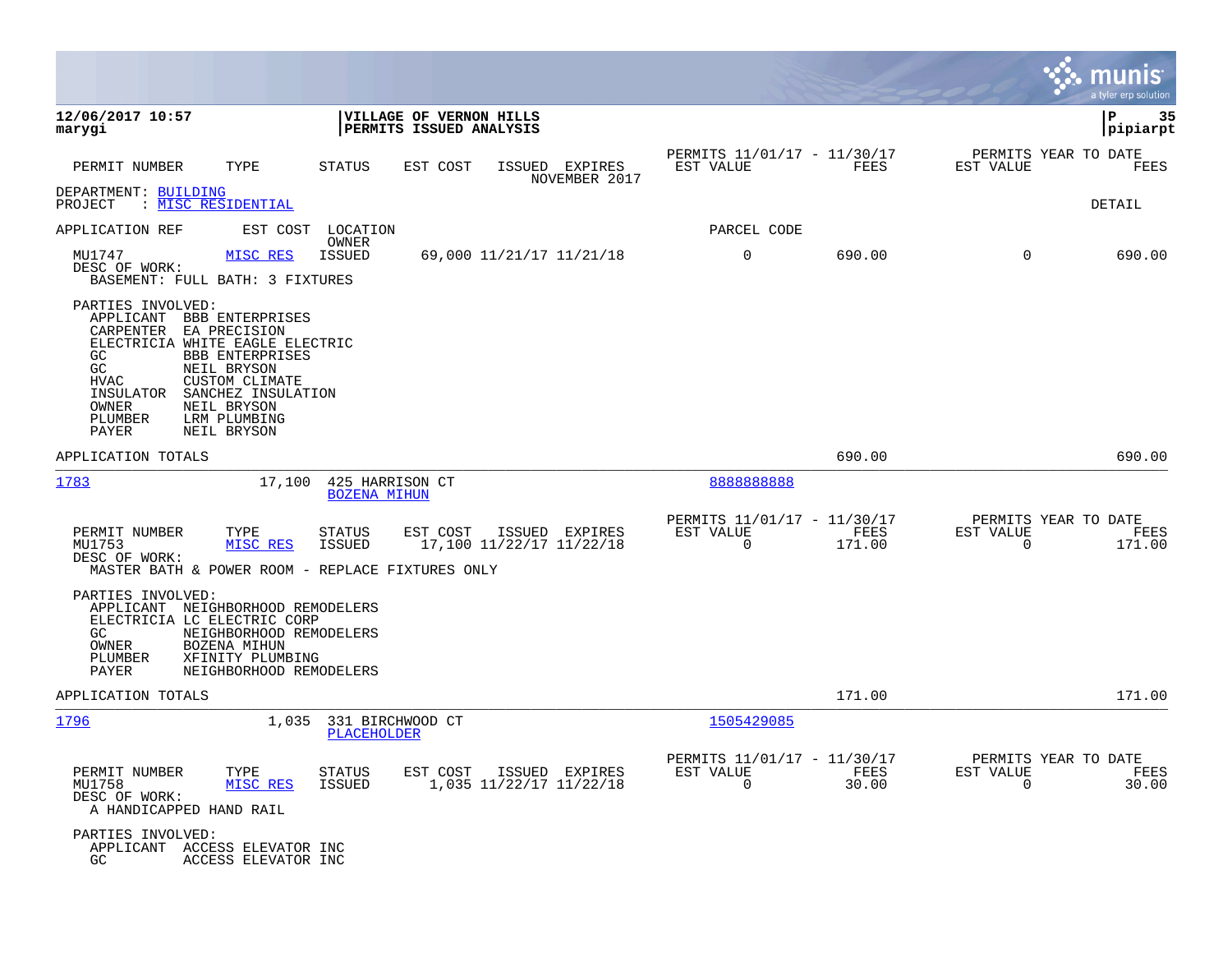|                                                                                                                                                                                                                                                                                                                                        |                                                                               |                                               |                    |                                        | <b>munis</b><br>a tyler erp solution |
|----------------------------------------------------------------------------------------------------------------------------------------------------------------------------------------------------------------------------------------------------------------------------------------------------------------------------------------|-------------------------------------------------------------------------------|-----------------------------------------------|--------------------|----------------------------------------|--------------------------------------|
| 12/06/2017 10:57<br>marygi                                                                                                                                                                                                                                                                                                             | VILLAGE OF VERNON HILLS<br>PERMITS ISSUED ANALYSIS<br>NOVEMBER 2017           |                                               |                    |                                        | l P<br>36<br> pipiarpt               |
| DEPARTMENT: BUILDING<br>: MISC RESIDENTIAL<br>PROJECT                                                                                                                                                                                                                                                                                  |                                                                               |                                               |                    |                                        | <b>DETAIL</b>                        |
| APPLICATION REF<br>EST COST<br>OWNER<br>PLACEHOLDER<br>PAYER<br>ACCESS ELEVATOR INC                                                                                                                                                                                                                                                    | LOCATION<br>OWNER                                                             | PARCEL CODE                                   |                    |                                        |                                      |
| APPLICATION TOTALS                                                                                                                                                                                                                                                                                                                     |                                                                               |                                               | 30.00              |                                        | 30.00                                |
| 1803<br>33,500                                                                                                                                                                                                                                                                                                                         | 38 SOUTH STERLING HEIGHTS RD<br>JON & ELISE HAUPTMAN                          | 1507211016                                    |                    |                                        |                                      |
| PERMIT NUMBER<br>TYPE<br>MU1788<br>MISC RES<br>DESC OF WORK:<br>KITCHEN & DINING ROOM REMODEL<br>NO NEW FIXTURES<br>PARTIES INVOLVED:<br>ELECTRICIA L & R PLUMBING<br>GC<br>TAURUS CONSTRUCTION INC<br>JON & ELISE HAUPTMAN<br>GC<br>& ELISE HAUPTMAN<br>OWNER<br>JON<br>L & R PLUMBING<br>PLUMBER<br>PAYER<br>TAURUS CONSTRUCTION INC | EST COST<br>STATUS<br>ISSUED<br>EXPIRES<br>33,500 11/30/17 11/30/18<br>ISSUED | PERMITS 11/01/17 - 11/30/17<br>EST VALUE<br>0 | FEES<br>335.00     | PERMITS YEAR TO DATE<br>EST VALUE<br>0 | FEES<br>335.00                       |
| APPLICATION TOTALS<br>PROJECT TOTALS                                                                                                                                                                                                                                                                                                   |                                                                               | $\mathbf 0$                                   | 335.00<br>2,832.00 | 0                                      | 335.00<br>2,832.00                   |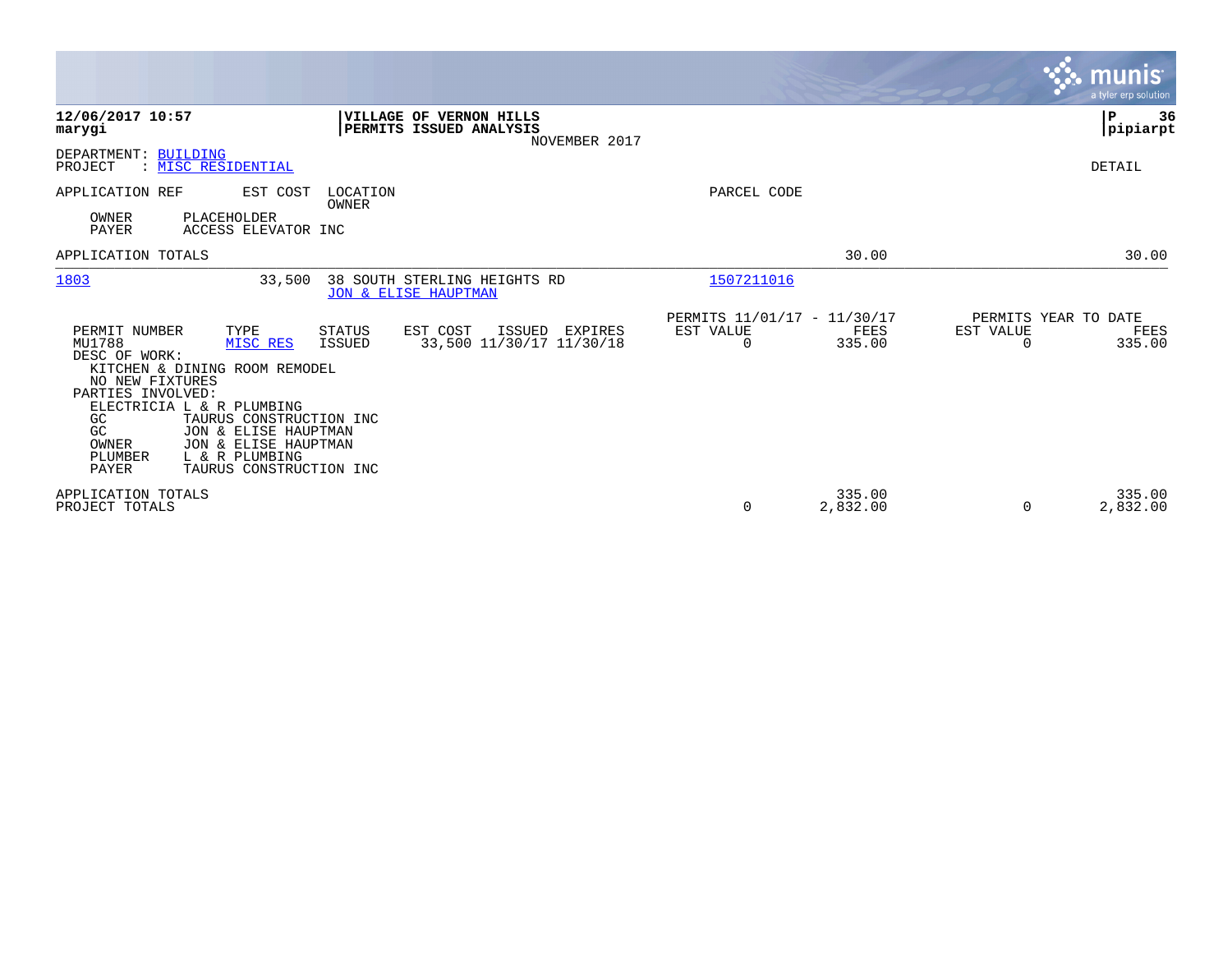|                                                                    |                                                                           |                                                                                                                              |                                                    |                |                                                         |               |                                                  | munis<br>a tyler erp solution |
|--------------------------------------------------------------------|---------------------------------------------------------------------------|------------------------------------------------------------------------------------------------------------------------------|----------------------------------------------------|----------------|---------------------------------------------------------|---------------|--------------------------------------------------|-------------------------------|
| 12/06/2017 10:57<br>marygi                                         |                                                                           |                                                                                                                              | VILLAGE OF VERNON HILLS<br>PERMITS ISSUED ANALYSIS | NOVEMBER 2017  |                                                         |               |                                                  | P<br>37<br> pipiarpt          |
| DEPARTMENT: BUILDING<br>PROJECT<br>: PATIO                         |                                                                           |                                                                                                                              |                                                    |                |                                                         |               |                                                  | DETAIL                        |
| APPLICATION REF                                                    | EST COST                                                                  | LOCATION<br><b>OWNER</b>                                                                                                     |                                                    |                | PARCEL CODE                                             |               |                                                  |                               |
| 1643                                                               | 8,750                                                                     | 1729 PLAYER CT                                                                                                               | SANDEEP K & SANGEETA AGRAWAL                       |                | 1129405012                                              |               |                                                  |                               |
| PERMIT NUMBER<br>MU1671<br>DESC OF WORK:<br>PATIO                  | TYPE<br><b>PATIO</b>                                                      | <b>STATUS</b><br><b>ISSUED</b>                                                                                               | EST COST<br>8,750 11/03/17 11/03/18                | ISSUED EXPIRES | PERMITS 11/01/17 - 11/30/17<br>EST VALUE<br>$\mathbf 0$ | FEES<br>87.50 | PERMITS YEAR TO DATE<br>EST VALUE<br>$\mathbf 0$ | FEES<br>87.50                 |
| PARTIES INVOLVED:<br>APPLICANT<br>GC<br>GC<br>OWNER<br>PAYER       | JTN CONSTRUCTION                                                          | SANDEEP K & SANGEETA AGRAWAL<br>SANDEEP K & SANGEETA AGRAWAL<br>SANDEEP K & SANGEETA AGRAWAL<br>SANDEEP K & SANGEETA AGRAWAL |                                                    |                |                                                         |               |                                                  |                               |
| APPLICATION TOTALS                                                 |                                                                           |                                                                                                                              |                                                    |                |                                                         | 87.50         |                                                  | 87.50                         |
| 1705                                                               | 2,350                                                                     | 133 WINDSOR DR<br><b>MEGAN COSTANZA</b>                                                                                      |                                                    |                | 1132416067                                              |               |                                                  |                               |
| PERMIT NUMBER<br>MU1656<br>DESC OF WORK:<br>PATIO                  | TYPE<br>PATIO                                                             | STATUS<br><b>ISSUED</b>                                                                                                      | EST COST<br>2,350 11/02/17 11/02/18                | ISSUED EXPIRES | PERMITS 11/01/17 - 11/30/17<br>EST VALUE<br>0           | FEES<br>50.00 | PERMITS YEAR TO DATE<br>EST VALUE<br>0           | FEES<br>50.00                 |
| PARTIES INVOLVED:<br>APPLICANT<br>CONCRETE<br>GC<br>OWNER<br>PAYER | MEGAN COSTANZA<br>MEGAN COSTANZA<br>MEGAN COSTANZA<br>MEGAN COSTANZA      | KETTLER CONCRETE CONSTRUCTION                                                                                                |                                                    |                |                                                         |               |                                                  |                               |
| APPLICATION TOTALS                                                 |                                                                           |                                                                                                                              |                                                    |                |                                                         | 50.00         |                                                  | 50.00                         |
| 1707                                                               | 8,502                                                                     | <b>BRIAN FABIAN</b>                                                                                                          | 98 NORTH ROYAL OAK DR                              |                | 1506413015                                              |               |                                                  |                               |
| PERMIT NUMBER<br>MU1686<br>DESC OF WORK:<br>PATIO                  | TYPE<br>PATIO                                                             | <b>STATUS</b><br>COMPLT                                                                                                      | EST COST<br>8,502 11/07/17 11/16/18                | ISSUED EXPIRES | PERMITS 11/01/17 - 11/30/17<br>EST VALUE<br>$\mathbf 0$ | FEES<br>85.02 | PERMITS YEAR TO DATE<br>EST VALUE<br>$\mathbf 0$ | FEES<br>85.02                 |
| PARTIES INVOLVED:<br>APPLICANT H.A.<br>GC.<br>OWNER<br>PAYER       | LANDSCAPE INC<br>H.A. LANDSCAPE INC<br>BRIAN FABIAN<br>H.A. LANDSCAPE INC |                                                                                                                              |                                                    |                |                                                         |               |                                                  |                               |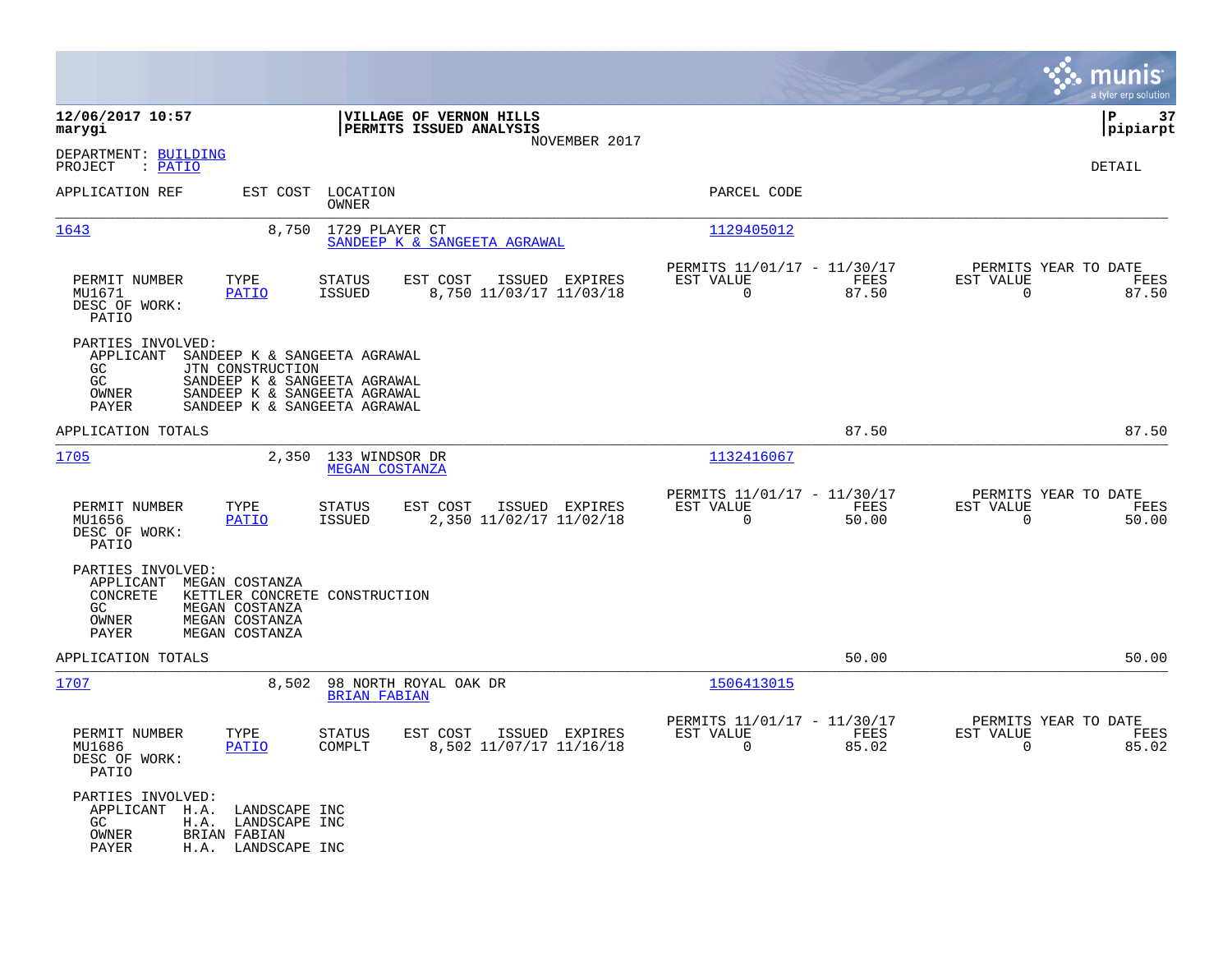|                                                  |          |                                                                  |               |             |        | $\mathbf{\ddot{.}}\mathbf{.}$ munis<br>a tyler erp solution |
|--------------------------------------------------|----------|------------------------------------------------------------------|---------------|-------------|--------|-------------------------------------------------------------|
| 12/06/2017 10:57<br>marygi<br>APPLICATION TOTALS |          | <b>VILLAGE OF VERNON HILLS</b><br><b>PERMITS ISSUED ANALYSIS</b> | NOVEMBER 2017 |             | 85.02  | 38<br>P<br> pipiarpt<br>85.02                               |
| DEPARTMENT: BUILDING<br>PROJECT<br>$:$ PATIO     |          |                                                                  |               |             |        | DETAIL                                                      |
| APPLICATION REF                                  | EST COST | LOCATION<br>OWNER                                                |               | PARCEL CODE |        |                                                             |
| PROJECT TOTALS                                   |          |                                                                  |               | $\Omega$    | 222.52 | 222.52                                                      |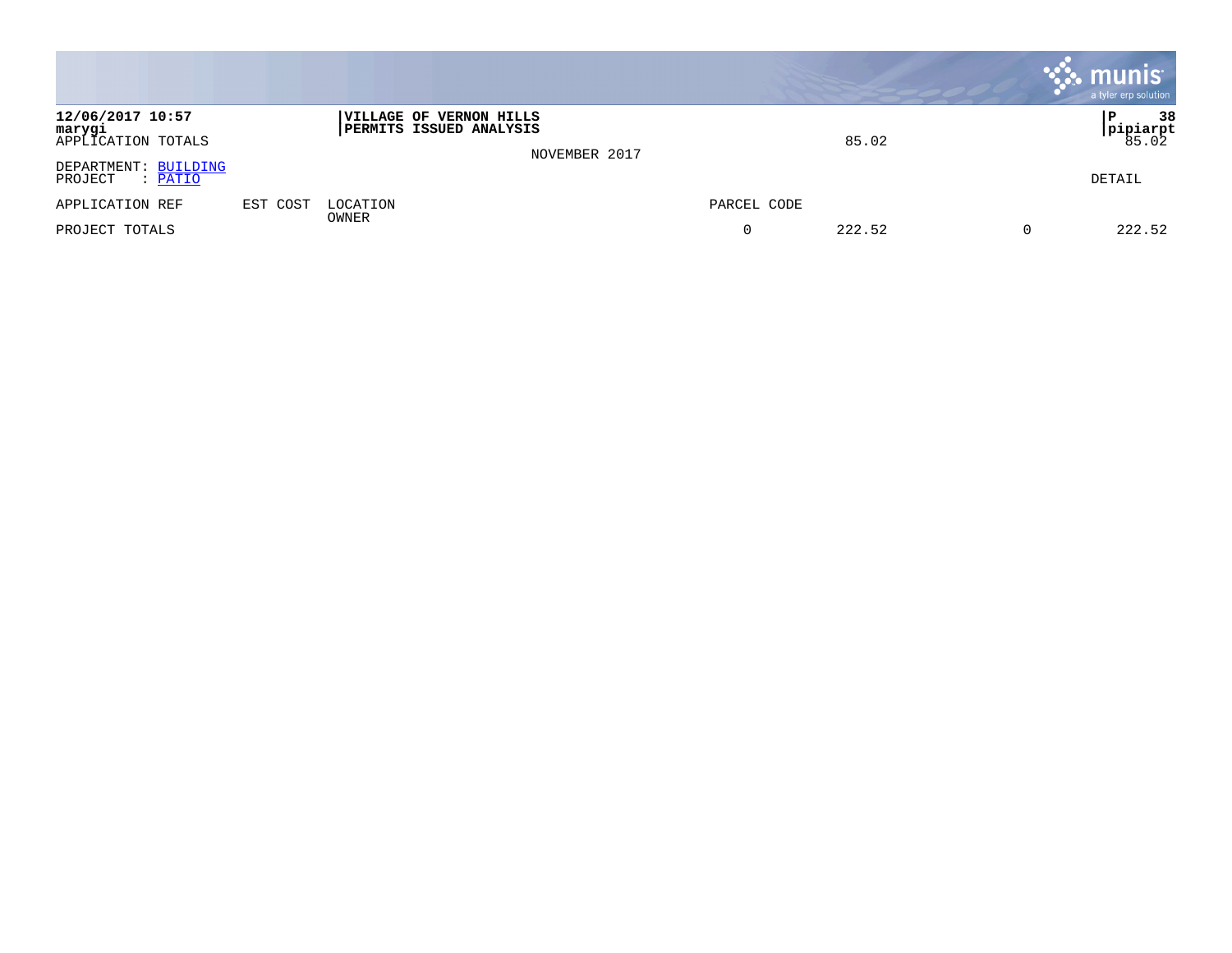|                                                                                                                                                          |                                              |                                                      |                            | <b>munis</b><br>a tyler erp solution  |
|----------------------------------------------------------------------------------------------------------------------------------------------------------|----------------------------------------------|------------------------------------------------------|----------------------------|---------------------------------------|
| 12/06/2017 10:57<br><b>VILLAGE OF VERNON HILLS</b><br>PERMITS ISSUED ANALYSIS<br>marygi                                                                  | NOVEMBER 2017                                |                                                      |                            | 39<br> P<br> pipiarpt                 |
| DEPARTMENT: BUILDING<br>PROJECT<br>: SIDEWALK                                                                                                            |                                              |                                                      |                            | DETAIL                                |
| APPLICATION REF<br>EST COST<br>LOCATION<br>OWNER                                                                                                         |                                              | PARCEL CODE                                          |                            |                                       |
| 1786<br>8,093<br>16 SOUTH OLD CREEK RD<br>MARK J & HEATHER J VASILENKO                                                                                   |                                              | 1509104020                                           |                            |                                       |
| PERMIT NUMBER<br>TYPE<br>STATUS<br>EST COST<br>MU1750<br>ISSUED<br><b>SIDEWALK</b><br>DESC OF WORK:<br>WALKWAY                                           | ISSUED<br>EXPIRES<br>8,093 11/21/17 11/21/18 | PERMITS 11/01/17 - 11/30/17<br>EST VALUE<br>$\Omega$ | EST VALUE<br>FEES<br>80.93 | PERMITS YEAR TO DATE<br>FEES<br>80.93 |
| PARTIES INVOLVED:<br>APPLICANT<br>POUL'S LANDSCAPING<br>GC<br>POUL'S LANDSCAPING<br>OWNER<br>MARK J & HEATHER J VASILENKO<br>PAYER<br>POUL'S LANDSCAPING |                                              |                                                      |                            |                                       |
| APPLICATION TOTALS<br>PROJECT TOTALS                                                                                                                     |                                              | 0                                                    | 80.93<br>80.93             | 80.93<br>80.93                        |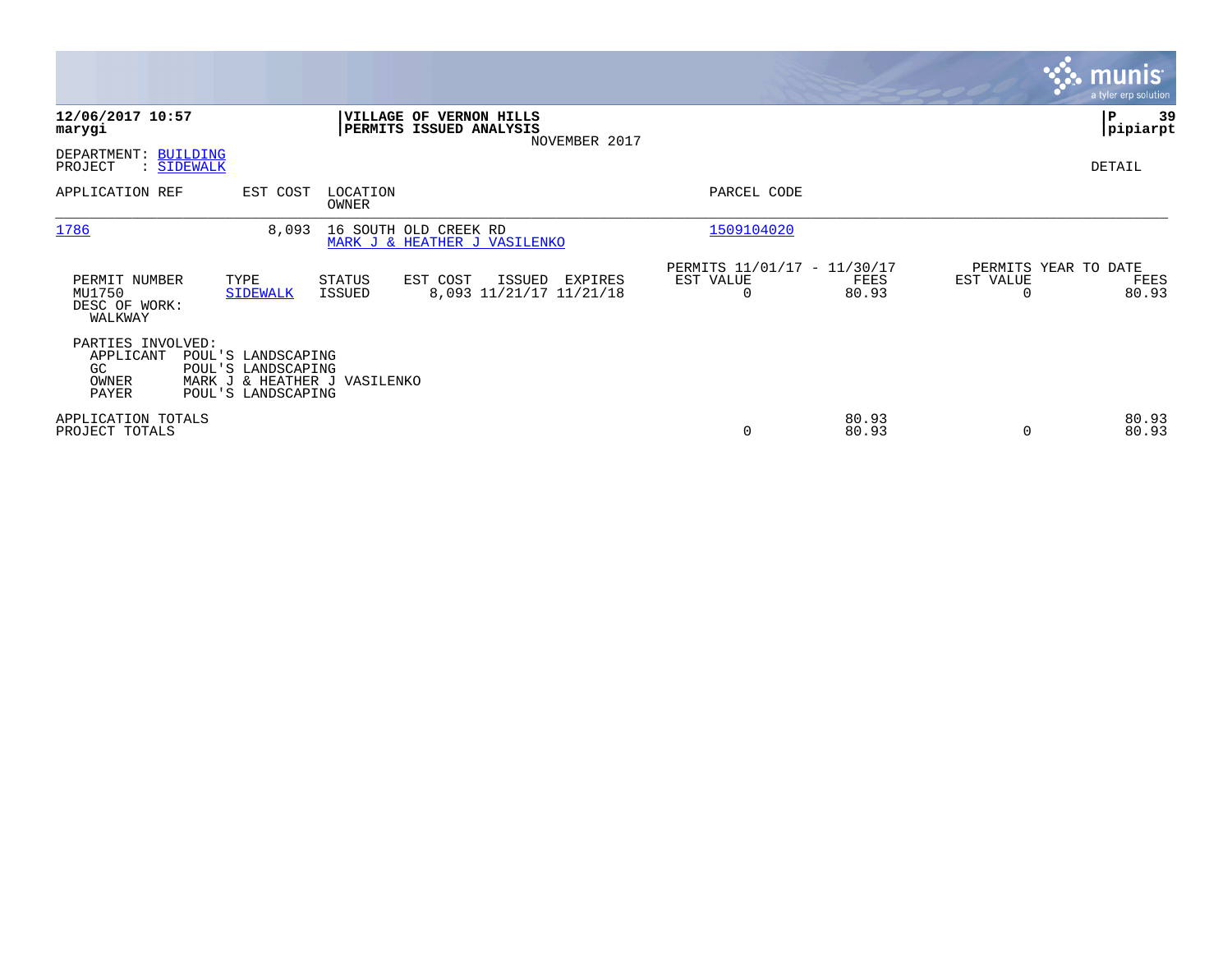|                                                                                              |                                                                                                                                                     |                                    |                                                    |                |                                                            |                  |                                                     | munis<br>a tyler erp solution |
|----------------------------------------------------------------------------------------------|-----------------------------------------------------------------------------------------------------------------------------------------------------|------------------------------------|----------------------------------------------------|----------------|------------------------------------------------------------|------------------|-----------------------------------------------------|-------------------------------|
| 12/06/2017 10:57<br>marygi                                                                   |                                                                                                                                                     |                                    | VILLAGE OF VERNON HILLS<br>PERMITS ISSUED ANALYSIS |                |                                                            |                  |                                                     | ΙP<br>40<br> pipiarpt         |
| DEPARTMENT: BUILDING<br>: <u>REROOF</u><br>PROJECT                                           |                                                                                                                                                     |                                    |                                                    | NOVEMBER 2017  |                                                            |                  |                                                     | DETAIL                        |
| APPLICATION REF                                                                              |                                                                                                                                                     | EST COST LOCATION<br>OWNER         |                                                    |                | PARCEL CODE                                                |                  |                                                     |                               |
| <u> 1716</u>                                                                                 | 122,000                                                                                                                                             | 611 LAKEVIEW PKY                   | AMERITECH - ILLINOIS                               |                | 1504201020                                                 |                  |                                                     |                               |
| PERMIT NUMBER<br>MU1697<br>DESC OF WORK:<br>REROOF                                           | TYPE<br><u>REROOF</u>                                                                                                                               | STATUS<br>ISSUED                   | EST COST<br>122,000 11/08/17 11/08/18              | ISSUED EXPIRES | PERMITS 11/01/17 - 11/30/17<br>EST VALUE<br>$\mathbf 0$    | FEES<br>1,220.00 | PERMITS YEAR TO DATE<br>EST VALUE<br>0              | FEES<br>1,220.00              |
| PARTIES INVOLVED:<br>APPLICANT<br>GC<br>OCCUPANT<br>OWNER<br>PAYER<br><b>ROOFER</b>          | PRESERVATION SERVICES INC<br>PRESERVATION SERVICES INC<br>A T & T<br>AMERITECH - ILLINOIS<br>PRESERVATION SERVICES INC<br>PRESERVATION SERVICES INC |                                    |                                                    |                |                                                            |                  |                                                     |                               |
| APPLICATION TOTALS                                                                           |                                                                                                                                                     |                                    |                                                    |                |                                                            | 1,220.00         |                                                     | 1,220.00                      |
| 1743                                                                                         | 15,000                                                                                                                                              | 356 COLONIAL DR<br><b>WEI OIAN</b> |                                                    |                | 1128111004                                                 |                  |                                                     |                               |
| PERMIT NUMBER<br>MU1655<br>DESC OF WORK:<br>REROOF                                           | TYPE<br>REROOF                                                                                                                                      | STATUS<br>ISSUED                   | EST COST<br>15,000 11/02/17 11/02/18               | ISSUED EXPIRES | PERMITS 11/01/17 - 11/30/17<br>EST VALUE<br>0              | FEES<br>150.00   | PERMITS YEAR TO DATE<br>EST VALUE<br>0              | FEES<br>150.00                |
| PARTIES INVOLVED:<br>APPLICANT 153 HOME IMPROVEMENT<br>GC<br>OWNER<br>PAYER<br><b>ROOFER</b> | 153 HOME IMPROVEMENT<br>WEI QIAN<br>153 HOME IMPROVEMENT<br>153 HOME IMPROVEMENT                                                                    |                                    |                                                    |                |                                                            |                  |                                                     |                               |
| APPLICATION TOTALS                                                                           |                                                                                                                                                     |                                    |                                                    |                |                                                            | 150.00           |                                                     | 150.00                        |
| <u> 1754</u>                                                                                 | 5,200                                                                                                                                               | 1760 STANWICH RD                   | <b>JERAMY &amp; RENEE FISHER</b>                   |                | 1129313007                                                 |                  |                                                     |                               |
| PERMIT NUMBER<br>MU1669<br>DESC OF WORK:<br>REROOF                                           | TYPE<br><b>REROOF</b>                                                                                                                               | <b>STATUS</b><br>COMPLT            | EST COST<br>5,200 11/03/17 11/15/18                | ISSUED EXPIRES | PERMITS 11/01/17 - 11/30/17<br>EST VALUE<br>$\overline{0}$ | FEES<br>52.00    | PERMITS YEAR TO DATE<br>EST VALUE<br>$\overline{0}$ | FEES<br>52.00                 |
| PARTIES INVOLVED:<br>APPLICANT<br>GC<br>OWNER<br>PAYER                                       | MORNING DEW EXTERIOR INC<br>S & J RESTORATION<br>JERAMY & RENEE FISHER<br>S & J RESTORATION                                                         |                                    |                                                    |                |                                                            |                  |                                                     |                               |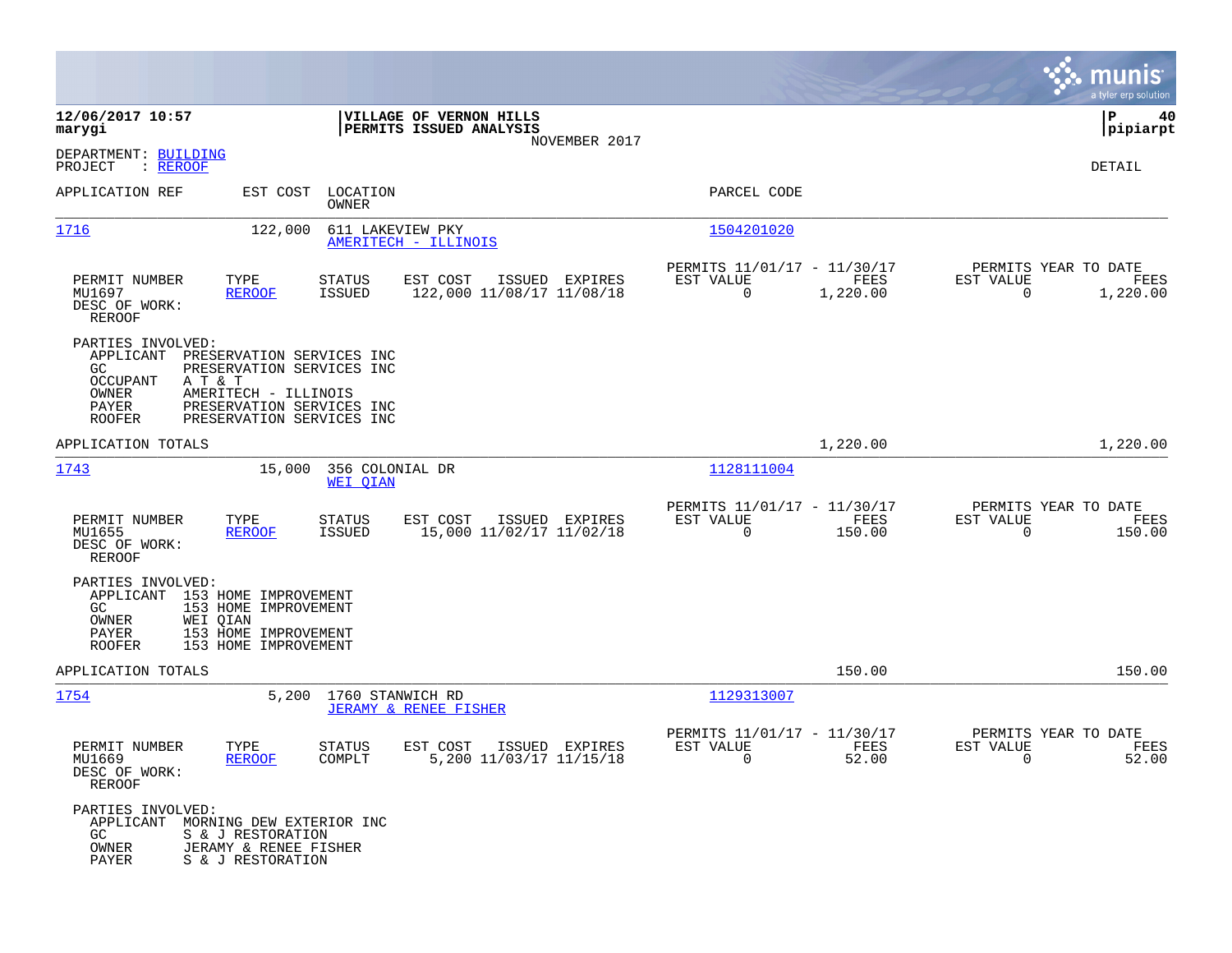|                                                                                                                                                                                     |                                                                                         |                                                         | munis<br>a tyler erp solution                                                      |
|-------------------------------------------------------------------------------------------------------------------------------------------------------------------------------------|-----------------------------------------------------------------------------------------|---------------------------------------------------------|------------------------------------------------------------------------------------|
| 12/06/2017 10:57<br>marygi                                                                                                                                                          | <b>VILLAGE OF VERNON HILLS</b><br>PERMITS ISSUED ANALYSIS<br>NOVEMBER 2017              |                                                         | lР<br>41<br> pipiarpt                                                              |
| DEPARTMENT: BUILDING<br>: <u>REROOF</u><br>PROJECT                                                                                                                                  |                                                                                         |                                                         | <b>DETAIL</b>                                                                      |
| APPLICATION REF                                                                                                                                                                     | EST COST LOCATION                                                                       | PARCEL CODE                                             |                                                                                    |
| <b>ROOFER</b><br>MORNING DEW EXTERIOR INC                                                                                                                                           | OWNER                                                                                   |                                                         |                                                                                    |
| APPLICATION TOTALS                                                                                                                                                                  |                                                                                         |                                                         | 52.00<br>52.00                                                                     |
| <u> 1755</u><br>4,800                                                                                                                                                               | 418 CHERRY VALLEY RD<br>ANTHONY J DUNNE                                                 | 1508107022                                              |                                                                                    |
| TYPE<br>PERMIT NUMBER<br>MU1670<br><b>REROOF</b><br>DESC OF WORK:<br><b>REROOF</b>                                                                                                  | <b>STATUS</b><br>EST COST<br>ISSUED EXPIRES<br>4,800 11/03/17 11/03/18<br><b>ISSUED</b> | PERMITS 11/01/17 - 11/30/17<br>EST VALUE<br>$\Omega$    | PERMITS YEAR TO DATE<br>FEES<br>EST VALUE<br>FEES<br>50.00<br>$\mathbf 0$<br>50.00 |
| PARTIES INVOLVED:<br>APPLICANT<br>FRANSCISCO TORRES<br>FRANSCISCO TORRES<br>GC<br>OWNER<br>ANTHONY J DUNNE<br>FRANSCISCO TORRES<br>PAYER<br>ECLI JEREZ ROOFING INC<br><b>ROOFER</b> |                                                                                         |                                                         |                                                                                    |
| APPLICATION TOTALS                                                                                                                                                                  |                                                                                         |                                                         | 50.00<br>50.00                                                                     |
| 1757<br>4,800                                                                                                                                                                       | 265 EAST COURT OF SHOREWOOD<br><b>BOZENA MIHUN</b>                                      | 888888888                                               |                                                                                    |
| PERMIT NUMBER<br>TYPE<br>MU1673<br><b>REROOF</b><br>DESC OF WORK:<br>REROOF                                                                                                         | EST COST<br><b>STATUS</b><br>ISSUED EXPIRES<br>4,800 11/03/17 11/03/18<br><b>ISSUED</b> | PERMITS 11/01/17 - 11/30/17<br>EST VALUE<br>$\mathbf 0$ | PERMITS YEAR TO DATE<br>EST VALUE<br>FEES<br>FEES<br>50.00<br>$\mathbf 0$<br>50.00 |
| PARTIES INVOLVED:<br>GC<br>BOZENA MIHUN<br>OWNER<br>BOZENA MIHUN<br>BOZENA MIHUN<br>PAYER<br><b>ROOFER</b><br>BOZENA MIHUN                                                          |                                                                                         |                                                         |                                                                                    |
| APPLICATION TOTALS                                                                                                                                                                  |                                                                                         |                                                         | 50.00<br>50.00                                                                     |
| 1758<br>4,800                                                                                                                                                                       | 275 EAST COURT OF SHOREWOOD<br><b>BOZENA MIHUN</b>                                      | 8888888888                                              |                                                                                    |
| PERMIT NUMBER<br>TYPE<br>MU1674<br><b>REROOF</b><br>DESC OF WORK:<br>REROOF                                                                                                         | <b>STATUS</b><br>EST COST<br>ISSUED EXPIRES<br><b>ISSUED</b><br>4,800 11/03/17 11/03/18 | PERMITS 11/01/17 - 11/30/17<br>EST VALUE<br>$\mathbf 0$ | PERMITS YEAR TO DATE<br>EST VALUE<br>FEES<br>FEES<br>50.00<br>50.00<br>$\mathbf 0$ |
| PARTIES INVOLVED:<br>APPLICANT<br>BOZENA MIHUN<br>GC<br>BOZENA MIHUN<br>OWNER<br>BOZENA MIHUN                                                                                       |                                                                                         |                                                         |                                                                                    |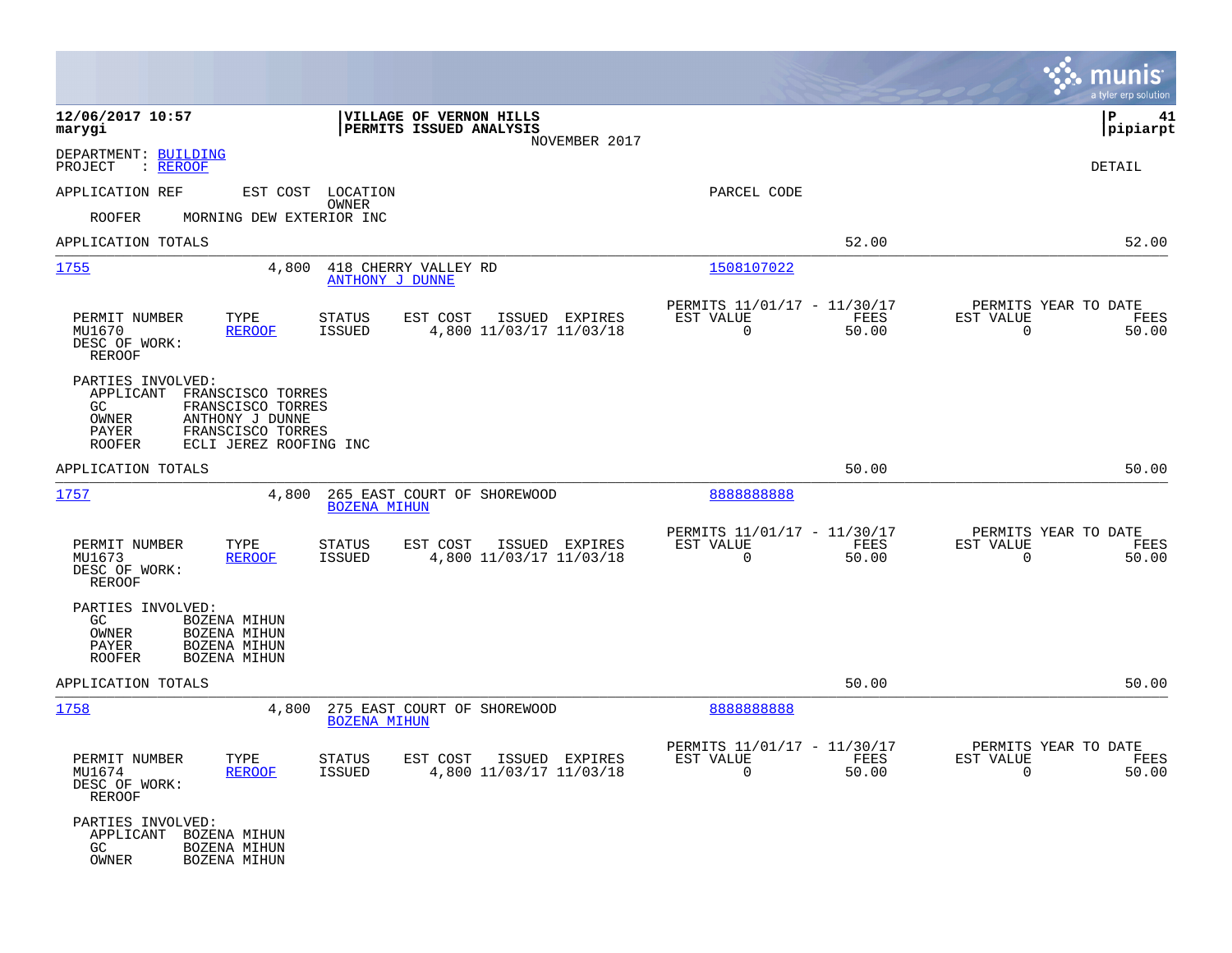|                                                                                                 |                                                                                                                              |                                  |                                                    |                |                                                         |                |                          | munis<br>a tyler erp solution          |
|-------------------------------------------------------------------------------------------------|------------------------------------------------------------------------------------------------------------------------------|----------------------------------|----------------------------------------------------|----------------|---------------------------------------------------------|----------------|--------------------------|----------------------------------------|
| 12/06/2017 10:57<br>marygi                                                                      |                                                                                                                              |                                  | VILLAGE OF VERNON HILLS<br>PERMITS ISSUED ANALYSIS | NOVEMBER 2017  |                                                         |                |                          | ΙP<br>42<br> pipiarpt                  |
| DEPARTMENT: BUILDING<br>PROJECT<br>: REROOF                                                     |                                                                                                                              |                                  |                                                    |                |                                                         |                |                          | DETAIL                                 |
| APPLICATION REF                                                                                 | EST COST                                                                                                                     | LOCATION<br>OWNER                |                                                    |                | PARCEL CODE                                             |                |                          |                                        |
| PAYER<br><b>ROOFER</b>                                                                          | BOZENA MIHUN<br>BOZENA MIHUN                                                                                                 |                                  |                                                    |                |                                                         |                |                          |                                        |
| APPLICATION TOTALS                                                                              |                                                                                                                              |                                  |                                                    |                |                                                         | 50.00          |                          | 50.00                                  |
| 1764                                                                                            | 5,553                                                                                                                        | 313 ABBEY LN<br>MICHAEL FERERMAN |                                                    |                | 1505424055                                              |                |                          |                                        |
| PERMIT NUMBER<br>MU1680<br>DESC OF WORK:<br><b>REROOF</b>                                       | TYPE<br><b>REROOF</b>                                                                                                        | <b>STATUS</b><br><b>ISSUED</b>   | EST COST<br>ISSUED<br>5,553 11/06/17 11/06/18      | EXPIRES        | PERMITS 11/01/17 - 11/30/17<br>EST VALUE<br>$\Omega$    | FEES<br>55.53  | EST VALUE<br>$\Omega$    | PERMITS YEAR TO DATE<br>FEES<br>55.53  |
| PARTIES INVOLVED:<br>APPLICANT ABOVE PAR CONSTRUCTION<br>GC.<br>OWNER<br>PAYER<br><b>ROOFER</b> | ABOVE PAR CONSTRUCTION<br>MICHAEL FERERMAN<br>ABOVE PAR CONSTRUCTION<br>ABOVE PAR CONSTRUCTION                               |                                  |                                                    |                |                                                         |                |                          |                                        |
| APPLICATION TOTALS                                                                              |                                                                                                                              |                                  |                                                    |                |                                                         | 55.53          |                          | 55.53                                  |
| 1770                                                                                            | 15,000                                                                                                                       | 197 COLONIAL DR                  | JAMES D & TERRI T MC RAE, JR                       |                | 1128301002                                              |                |                          |                                        |
| PERMIT NUMBER<br>MU1689<br>DESC OF WORK:<br>REROOF                                              | TYPE<br><b>REROOF</b>                                                                                                        | <b>STATUS</b><br><b>ISSUED</b>   | EST COST<br>15,000 11/08/17 11/08/18               | ISSUED EXPIRES | PERMITS 11/01/17 - 11/30/17<br>EST VALUE<br>$\Omega$    | FEES<br>150.00 | EST VALUE<br>$\Omega$    | PERMITS YEAR TO DATE<br>FEES<br>150.00 |
| PARTIES INVOLVED:<br>APPLICANT<br>GC.<br>OWNER<br>PAYER<br><b>ROOFER</b>                        | 153 HOME IMPROVEMENT<br>153 HOME IMPROVEMENT<br>JAMES D & TERRI T MC RAE, JR<br>153 HOME IMPROVEMENT<br>153 HOME IMPROVEMENT |                                  |                                                    |                |                                                         |                |                          |                                        |
| APPLICATION TOTALS                                                                              |                                                                                                                              |                                  |                                                    |                |                                                         | 150.00         |                          | 150.00                                 |
| 1771                                                                                            | 3,135                                                                                                                        | 204 ONWENTSIA RD                 | MAXIMILIAN & PATRICIA A BERKTOLD                   |                | 1504309012                                              |                |                          |                                        |
| PERMIT NUMBER<br>MU1692<br>DESC OF WORK:<br>REROOF                                              | TYPE<br><b>REROOF</b>                                                                                                        | <b>STATUS</b><br><b>ISSUED</b>   | EST COST<br>3,135 11/08/17 11/08/18                | ISSUED EXPIRES | PERMITS 11/01/17 - 11/30/17<br>EST VALUE<br>$\mathbf 0$ | FEES<br>50.00  | EST VALUE<br>$\mathbf 0$ | PERMITS YEAR TO DATE<br>FEES<br>50.00  |
| PARTIES INVOLVED:<br>APPLICANT ADVOCATE CONSTRUCTION                                            |                                                                                                                              |                                  |                                                    |                |                                                         |                |                          |                                        |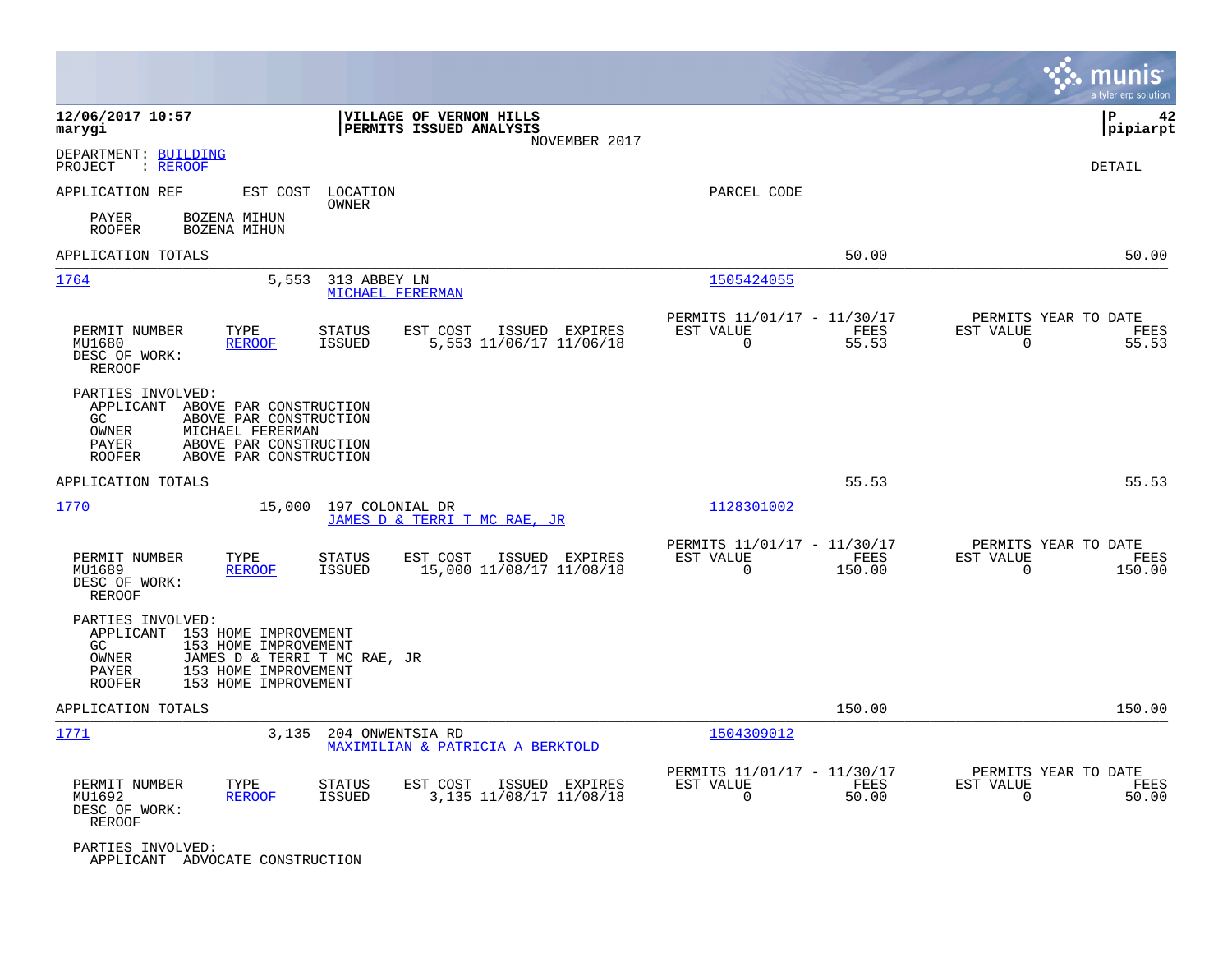|                                                                                                                                                                                                                                      |                                                                          | munis<br>a tyler erp solution                                     |
|--------------------------------------------------------------------------------------------------------------------------------------------------------------------------------------------------------------------------------------|--------------------------------------------------------------------------|-------------------------------------------------------------------|
| 12/06/2017 10:57<br>VILLAGE OF VERNON HILLS<br>PERMITS ISSUED ANALYSIS<br>marygi<br>NOVEMBER 2017                                                                                                                                    |                                                                          | l P<br>43<br> pipiarpt                                            |
| DEPARTMENT: BUILDING<br>PROJECT<br>: <u>REROOF</u>                                                                                                                                                                                   |                                                                          | <b>DETAIL</b>                                                     |
| APPLICATION REF<br>EST COST LOCATION<br>OWNER<br>GC<br>ADVOCATE CONSTRUCTION<br>OWNER<br>MAXIMILIAN & PATRICIA A BERKTOLD<br>ADVOCATE CONSTRUCTION<br>PAYER<br>ADVOCATE CONSTRUCTION<br><b>ROOFER</b>                                | PARCEL CODE                                                              |                                                                   |
| APPLICATION TOTALS                                                                                                                                                                                                                   | 50.00                                                                    | 50.00                                                             |
| 1772<br>9,995<br>258 BALTIMORE DR<br>DONALD W & DEBORAH L RIEHM                                                                                                                                                                      | 1132207012                                                               |                                                                   |
| PERMIT NUMBER<br>TYPE<br><b>STATUS</b><br>EST COST<br>ISSUED EXPIRES<br>MU1694<br><b>REROOF</b><br>COMPLT<br>9,995 11/08/17 11/20/18<br>DESC OF WORK:<br><b>REROOF</b>                                                               | PERMITS 11/01/17 - 11/30/17<br>EST VALUE<br>FEES<br>$\mathbf 0$<br>99.95 | PERMITS YEAR TO DATE<br>EST VALUE<br>FEES<br>99.95<br>$\mathbf 0$ |
| PARTIES INVOLVED:<br>APPLICANT LOCAL ROOFING CO INCC<br>GC<br>LOCAL ROOFING CO INC<br>DONALD W & DEBORAH L RIEHM<br><b>OWNER</b><br>LOCAL ROOFING CO INC<br>PAYER<br>LOCAL ROOFING CO INC<br><b>ROOFER</b>                           |                                                                          |                                                                   |
| APPLICATION TOTALS                                                                                                                                                                                                                   | 99.95                                                                    | 99.95                                                             |
| 1780<br>9,663<br>39 MANCHESTER LN<br>ALINA VEKSLER & DAN VEKSLER                                                                                                                                                                     | 1508207015                                                               |                                                                   |
| PERMIT NUMBER<br>TYPE<br><b>STATUS</b><br>EST COST<br>ISSUED EXPIRES<br>MU1702<br><b>REROOF</b><br><b>ISSUED</b><br>9,663 11/09/17 11/09/18<br>DESC OF WORK:<br><b>REROOF</b>                                                        | PERMITS 11/01/17 - 11/30/17<br>EST VALUE<br>FEES<br>$\mathbf 0$<br>96.63 | PERMITS YEAR TO DATE<br>EST VALUE<br>FEES<br>$\mathbf 0$<br>96.63 |
| PARTIES INVOLVED:<br>APPLICANT KRUMWIEDE ROOFING & EXTERIOR<br>GC.<br>KRUMWIEDE ROOFING & EXTERIOR<br>OWNER<br>ALINA VEKSLER & DAN VEKSLER<br>KRUMWIEDE ROOFING & EXTERIOR<br>PAYER<br><b>ROOFER</b><br>KRUMWIEDE ROOFING & EXTERIOR |                                                                          |                                                                   |
| APPLICATION TOTALS                                                                                                                                                                                                                   | 96.63                                                                    | 96.63                                                             |
| 1793<br>20,209<br>1751 STANWICH RD<br>PAUL P & NICOLE O PATKE                                                                                                                                                                        | 1129410006                                                               |                                                                   |
| PERMIT NUMBER<br>TYPE<br><b>STATUS</b><br>EST COST<br>ISSUED EXPIRES<br>MU1722<br>20,209 11/14/17 11/14/18<br><b>REROOF</b><br><b>ISSUED</b><br>DESC OF WORK:<br>REROOF                                                              | PERMITS 11/01/17 - 11/30/17<br>EST VALUE<br>FEES<br>$\Omega$<br>202.09   | PERMITS YEAR TO DATE<br>EST VALUE<br>FEES<br>202.09<br>0          |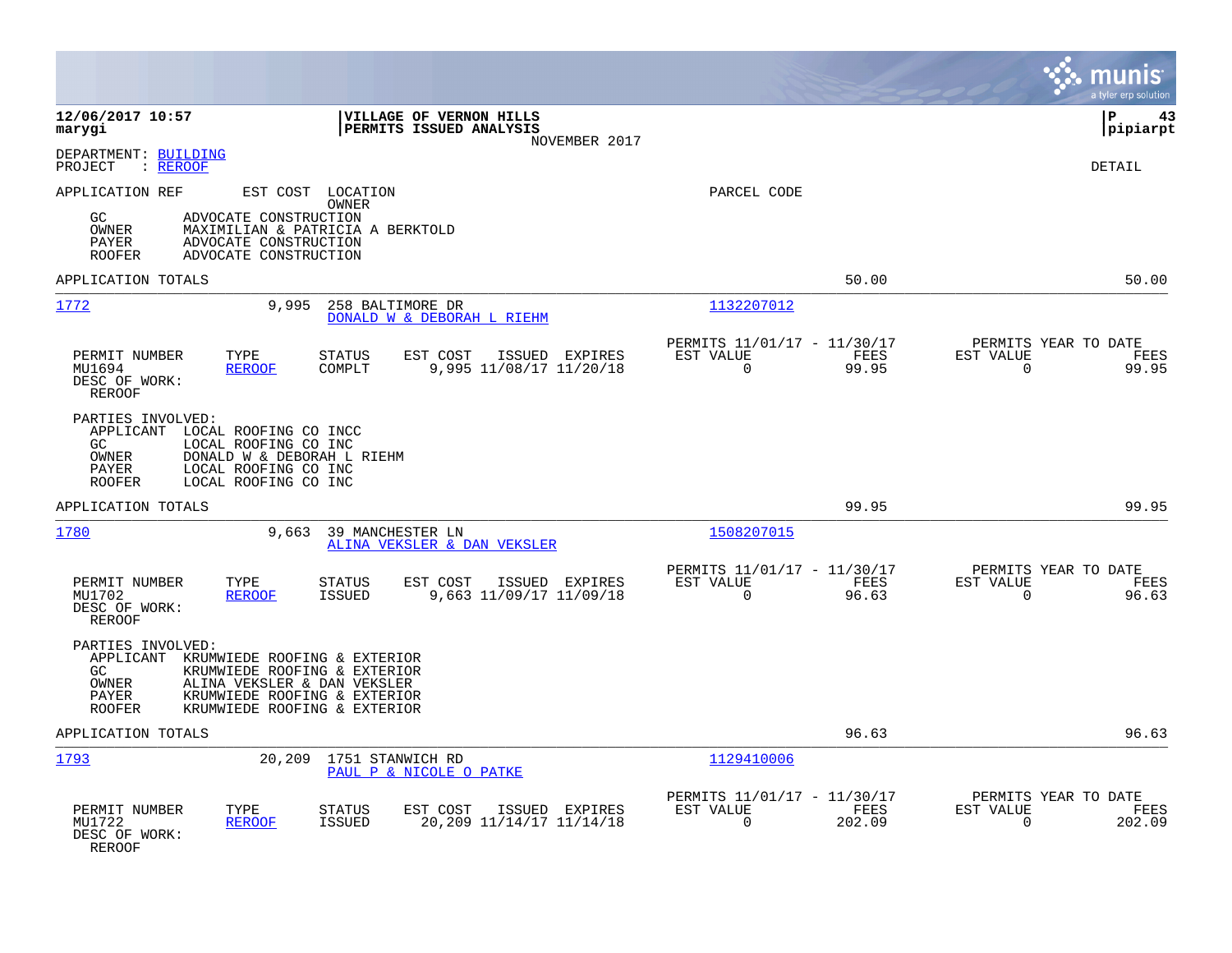|                                                                                                                                                                                                      |                                                                                         |                                                                          | munis<br>a tyler erp solution                                     |
|------------------------------------------------------------------------------------------------------------------------------------------------------------------------------------------------------|-----------------------------------------------------------------------------------------|--------------------------------------------------------------------------|-------------------------------------------------------------------|
| 12/06/2017 10:57<br>marygi                                                                                                                                                                           | VILLAGE OF VERNON HILLS<br>PERMITS ISSUED ANALYSIS<br>NOVEMBER 2017                     |                                                                          | l P<br>44<br>pipiarpt                                             |
| DEPARTMENT: BUILDING<br>PROJECT<br>: REROOF                                                                                                                                                          |                                                                                         |                                                                          | DETAIL                                                            |
| APPLICATION REF<br>EST COST<br>PARTIES INVOLVED:                                                                                                                                                     | LOCATION<br>OWNER                                                                       | PARCEL CODE                                                              |                                                                   |
| APPLICANT<br>CAPITAL CONSTRUCTION<br>GC.<br>CAPITAL CONSTRUCTION<br>OWNER<br>PAUL P & NICOLE O PATKE<br>CAPITAL CONSTRUCTION<br>PAYER<br>CAPITAL CONSTRUCTION<br><b>ROOFER</b>                       |                                                                                         |                                                                          |                                                                   |
| APPLICATION TOTALS                                                                                                                                                                                   |                                                                                         | 202.09                                                                   | 202.09                                                            |
| 1794<br>9,740                                                                                                                                                                                        | 127 DEPOT ST<br>PATRICK J & SARA M PEREDES- BAZAN                                       | 1509305004                                                               |                                                                   |
| PERMIT NUMBER<br>TYPE<br>MU1723<br><b>REROOF</b><br>DESC OF WORK:<br>REROOF                                                                                                                          | <b>STATUS</b><br>EST COST<br>ISSUED EXPIRES<br>COMPLT<br>9,740 11/14/17 11/22/18        | PERMITS 11/01/17 - 11/30/17<br>EST VALUE<br>FEES<br>$\mathbf 0$<br>97.40 | PERMITS YEAR TO DATE<br>EST VALUE<br>FEES<br>$\mathbf 0$<br>97.40 |
| PARTIES INVOLVED:<br>APPLICANT<br>TOTAL CONSTRUCTION CONCEPTS<br>GC.<br>TOTAL CONSTRUCTION CONCEPTS<br>OWNER<br>TOTAL CONSTRUCTION CONCEPTS<br>PAYER<br><b>ROOFER</b><br>TOTAL CONSTRUCTION CONCEPTS | PATRICK J & SARA M PEREDES- BAZAN                                                       |                                                                          |                                                                   |
| APPLICATION TOTALS                                                                                                                                                                                   |                                                                                         | 97.40                                                                    | 97.40                                                             |
| 1804<br>10,275                                                                                                                                                                                       | 279 BALTIMORE DR<br>NANCY S CIRONE, TRUSTEE                                             | 1132209008                                                               |                                                                   |
| PERMIT NUMBER<br>TYPE<br>MU1735<br><b>REROOF</b><br>DESC OF WORK:<br><b>REROOF</b>                                                                                                                   | <b>STATUS</b><br>EST COST<br>ISSUED EXPIRES<br>10,275 11/16/17 11/29/18<br>COMPLT       | PERMITS 11/01/17 - 11/30/17<br>EST VALUE<br>FEES<br>102.75<br>$\Omega$   | PERMITS YEAR TO DATE<br>EST VALUE<br>FEES<br>0<br>102.75          |
| PARTIES INVOLVED:<br>APPLICANT LOCAL ROOFING CO INC<br>GC<br>LOCAL ROOFING CO INC<br>NANCY S CIRONE, TRUSTEE<br>OWNER<br>PAYER<br>LOCAL ROOFING CO INC<br>LOCAL ROOFING CO INC<br><b>ROOFER</b>      |                                                                                         |                                                                          |                                                                   |
| APPLICATION TOTALS                                                                                                                                                                                   |                                                                                         | 102.75                                                                   | 102.75                                                            |
| 1806<br>8,000                                                                                                                                                                                        | 313 ONWENTSIA RD<br>MICHAEL TANZILLO                                                    | 1504303016                                                               |                                                                   |
| PERMIT NUMBER<br>TYPE<br><b>REROOF</b><br>MU1737<br>DESC OF WORK:                                                                                                                                    | <b>STATUS</b><br>EST COST<br>ISSUED EXPIRES<br><b>ISSUED</b><br>8,000 11/16/17 11/16/18 | PERMITS 11/01/17 - 11/30/17<br>EST VALUE<br>FEES<br>0<br>80.00           | PERMITS YEAR TO DATE<br>EST VALUE<br>FEES<br>80.00<br>0           |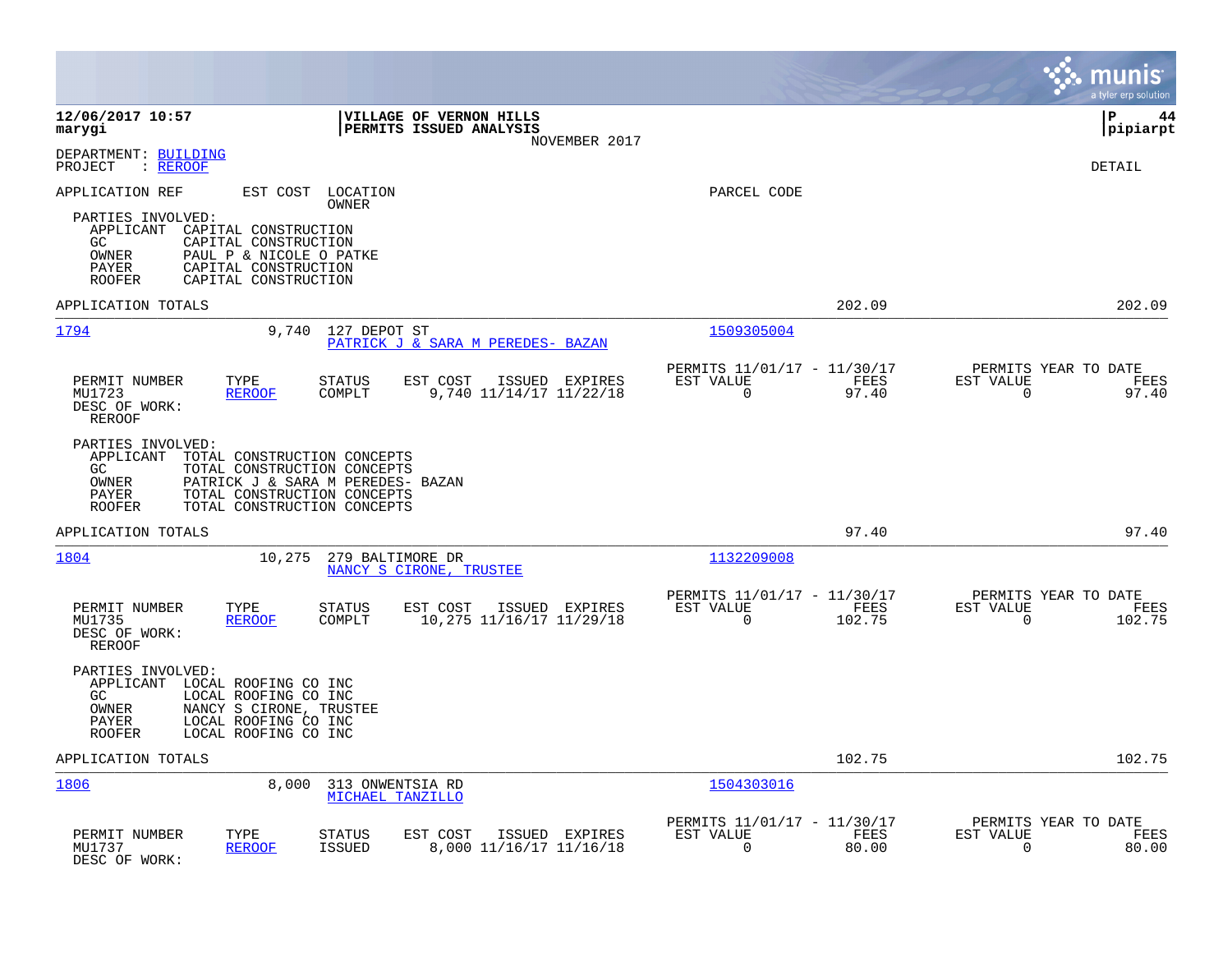|                                                                                                                                                                                                                     |                                                                          | munis<br>a tyler erp solution                                     |
|---------------------------------------------------------------------------------------------------------------------------------------------------------------------------------------------------------------------|--------------------------------------------------------------------------|-------------------------------------------------------------------|
| 12/06/2017 10:57<br>VILLAGE OF VERNON HILLS<br>PERMITS ISSUED ANALYSIS<br>marygi<br><b>REROOF</b>                                                                                                                   |                                                                          | ΙP<br>45<br> pipiarpt                                             |
| NOVEMBER 2017<br>DEPARTMENT: BUILDING<br>PROJECT<br>: REROOF                                                                                                                                                        |                                                                          | DETAIL                                                            |
| APPLICATION REF<br>EST COST LOCATION<br>OWNER                                                                                                                                                                       | PARCEL CODE                                                              |                                                                   |
| PARTIES INVOLVED:<br>JACK'S CONSTRUCTION & REMODELING INC<br>APPLICANT<br>GC<br>JACK'S CONSTRUCTION & REMODELING INC<br>OWNER<br>MICHAEL TANZILLO                                                                   |                                                                          |                                                                   |
| PAYER<br>JACK'S CONSTRUCTION & REMODELING INC<br>JACK'S CONSTRUCTION & REMODELING INC<br>ROOFER                                                                                                                     |                                                                          |                                                                   |
| APPLICATION TOTALS                                                                                                                                                                                                  | 80.00                                                                    | 80.00                                                             |
| 1819<br>7,500<br>28 MONTEREY DR<br>HP ILLINOIS                                                                                                                                                                      | 1508202003                                                               |                                                                   |
| PERMIT NUMBER<br>TYPE<br><b>STATUS</b><br>EST COST<br>ISSUED EXPIRES<br>MU1751<br><b>REROOF</b><br>ISSUED<br>7,500 11/21/17 11/21/18<br>DESC OF WORK:<br>REROOF                                                     | PERMITS 11/01/17 - 11/30/17<br>EST VALUE<br>FEES<br>$\mathbf 0$<br>75.00 | PERMITS YEAR TO DATE<br>EST VALUE<br>FEES<br>$\mathbf 0$<br>75.00 |
| PARTIES INVOLVED:<br>TOTAL CONSTRUCTION CONCEPTS<br>APPLICANT<br>GC.<br>TOTAL CONSTRUCTION CONCEPTS<br>OWNER<br>HP ILLINOIS<br>PAYER<br>TOTAL CONSTRUCTION CONCEPTS<br>TOTAL CONSTRUCTION CONCEPTS<br><b>ROOFER</b> |                                                                          |                                                                   |
| APPLICATION TOTALS                                                                                                                                                                                                  | 75.00                                                                    | 75.00                                                             |
| 1821<br>5,200<br>427 CHERRY VALLEY RD<br>RAMIRO P & VICTORIA CEJA                                                                                                                                                   | 1508109006                                                               |                                                                   |
| PERMIT NUMBER<br>TYPE<br>EST COST<br>ISSUED EXPIRES<br>STATUS<br>MU1752<br>5,200 11/22/17 11/22/18<br><b>REROOF</b><br><b>ISSUED</b><br>DESC OF WORK:<br><b>REROOF</b>                                              | PERMITS 11/01/17 - 11/30/17<br>EST VALUE<br>FEES<br>$\Omega$<br>52.00    | PERMITS YEAR TO DATE<br>EST VALUE<br>FEES<br>$\Omega$<br>52.00    |
| PARTIES INVOLVED:<br>APPLICANT RELIANZ RESTORATIONS CO<br>RELIANZ RESTORATIONS CO<br>GC.<br>OWNER<br>RAMIRO P & VICTORIA CEJA<br>RELIANZ RESTORATIONS CO<br>PAYER<br>RELIANZ RESTORATIONS CO<br>ROOFER              |                                                                          |                                                                   |
| APPLICATION TOTALS                                                                                                                                                                                                  | 52.00                                                                    | 52.00                                                             |
| 1837<br>4,990<br>831 CHERRY VALLEY RD<br><b>SUSAN L SMITH</b>                                                                                                                                                       | 1507206029                                                               |                                                                   |
| PERMIT NUMBER<br>TYPE<br><b>STATUS</b><br>EST COST<br>ISSUED<br>EXPIRES                                                                                                                                             | PERMITS 11/01/17 - 11/30/17<br>EST VALUE<br>FEES                         | PERMITS YEAR TO DATE<br>EST VALUE<br>FEES                         |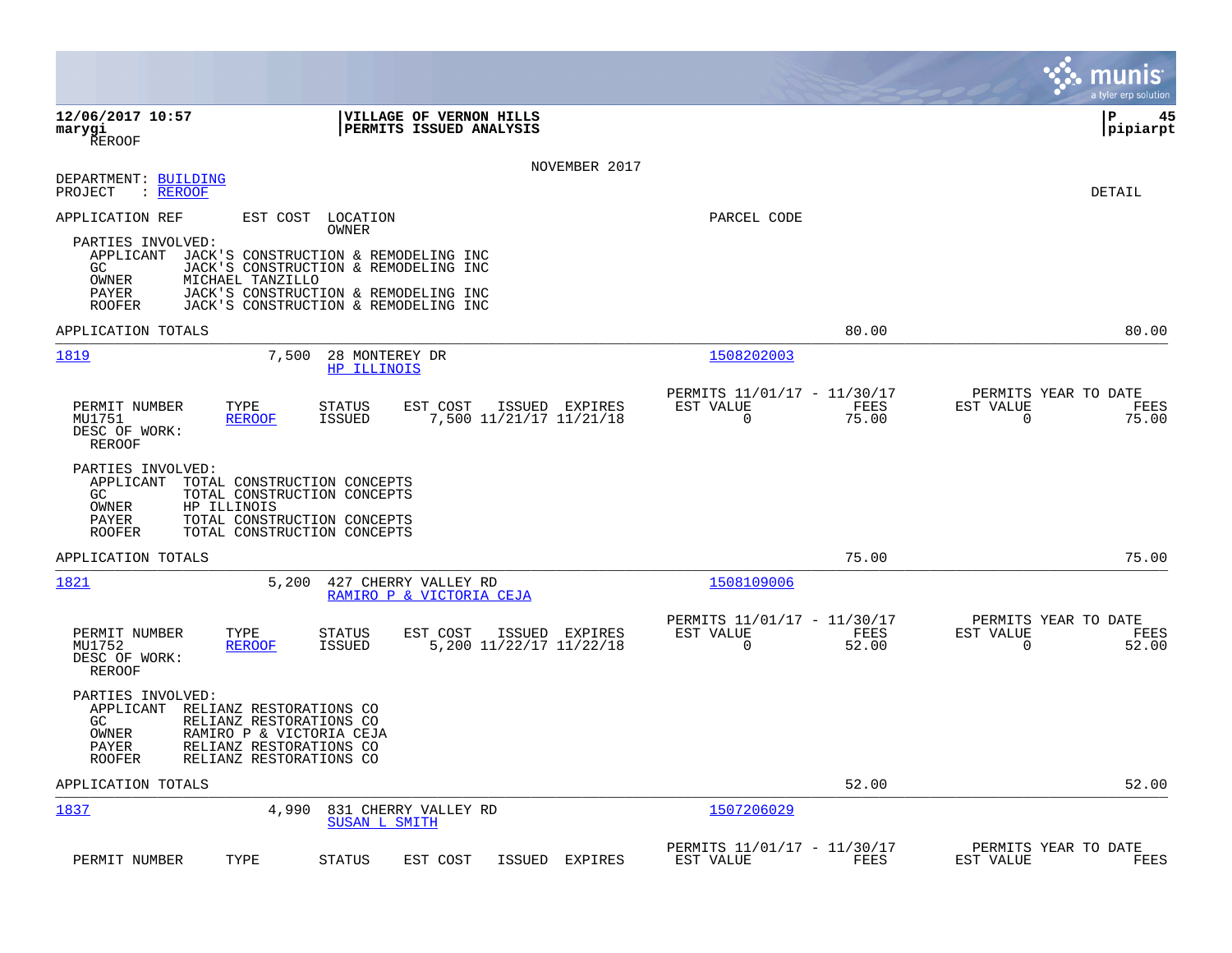|                                                                                          |                                                                                                                                  |                                                                     |                                                         |                      |                                               | munis<br>a tyler erp solution |
|------------------------------------------------------------------------------------------|----------------------------------------------------------------------------------------------------------------------------------|---------------------------------------------------------------------|---------------------------------------------------------|----------------------|-----------------------------------------------|-------------------------------|
| 12/06/2017 10:57<br>marygi                                                               |                                                                                                                                  | VILLAGE OF VERNON HILLS<br>PERMITS ISSUED ANALYSIS<br>NOVEMBER 2017 |                                                         |                      |                                               | P<br>46<br> pipiarpt          |
| DEPARTMENT: BUILDING<br>PROJECT<br>: REROOF                                              |                                                                                                                                  |                                                                     |                                                         |                      |                                               | DETAIL                        |
| APPLICATION REF                                                                          | EST COST<br>LOCATION                                                                                                             |                                                                     | PARCEL CODE                                             |                      |                                               |                               |
| MU1767<br>DESC OF WORK:<br><b>REROOF</b>                                                 | OWNER<br><b>REROOF</b><br>COMPLT                                                                                                 | 4,990 11/28/17 12/04/18                                             | $\mathbf 0$                                             | 50.00                | 0                                             | 50.00                         |
| PARTIES INVOLVED:<br>APPLICANT<br>GC<br>OWNER<br>SUSAN L SMITH<br>PAYER<br><b>ROOFER</b> | WILLIAMS ROOFING & INSULATION<br>WILLIAMS ROOFING & INSULATION<br>WILLIAMS ROOFING & INSULATION<br>WILLIAMS ROOFING & INSULATION |                                                                     |                                                         |                      |                                               |                               |
| APPLICATION TOTALS                                                                       |                                                                                                                                  |                                                                     |                                                         | 50.00                |                                               | 50.00                         |
| 1842                                                                                     | 8,800<br>DAVID MEGGS                                                                                                             | 1636 CYPRESS POINTE DR                                              | 1129403008                                              |                      |                                               |                               |
| PERMIT NUMBER<br>TYPE<br>MU1771<br>DESC OF WORK:<br><b>REROOF</b>                        | <b>STATUS</b><br><b>REROOF</b><br><b>ISSUED</b>                                                                                  | EST COST<br>ISSUED<br>EXPIRES<br>8,800 11/28/17 11/28/18            | PERMITS 11/01/17 - 11/30/17<br>EST VALUE<br>$\mathbf 0$ | <b>FEES</b><br>88.00 | PERMITS YEAR TO DATE<br>EST VALUE<br>$\Omega$ | FEES<br>88.00                 |
| PARTIES INVOLVED:<br>APPLICANT<br>GC<br>DAVID MEGGS<br>OWNER<br>PAYER<br><b>ROOFER</b>   | PROFESSIONAL RESTORATION INC<br>PROFESSIONAL RESTORATION INC<br>PROFESSIONAL RESTORATION INC<br>PROFESSIONAL RESTORATION INC     |                                                                     |                                                         |                      |                                               |                               |
| APPLICATION TOTALS<br>PROJECT TOTALS                                                     |                                                                                                                                  |                                                                     | 0                                                       | 88.00<br>2,771.35    | $\Omega$                                      | 88.00<br>2,771.35             |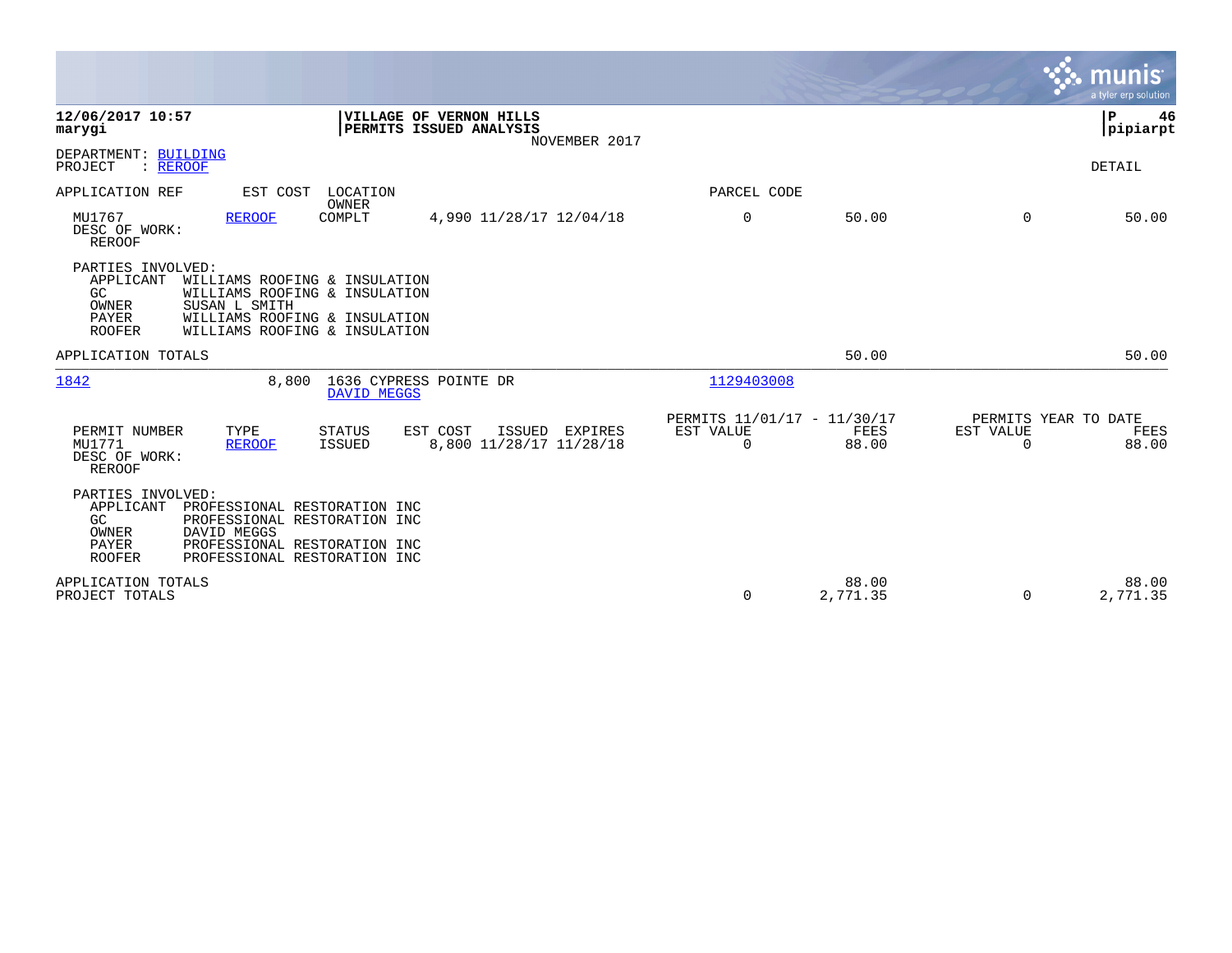|                                                                                                                                                                                                             |                                                                                                                 |                                                    |                                              |                                               |                |                                               | <b>munis</b><br>a tyler erp solution |
|-------------------------------------------------------------------------------------------------------------------------------------------------------------------------------------------------------------|-----------------------------------------------------------------------------------------------------------------|----------------------------------------------------|----------------------------------------------|-----------------------------------------------|----------------|-----------------------------------------------|--------------------------------------|
| 12/06/2017 10:57<br>marygi                                                                                                                                                                                  |                                                                                                                 | VILLAGE OF VERNON HILLS<br>PERMITS ISSUED ANALYSIS | NOVEMBER 2017                                |                                               |                |                                               | P<br>47<br> pipiarpt                 |
| DEPARTMENT: BUILDING<br>PROJECT<br>: SECURITY SYSTEM                                                                                                                                                        |                                                                                                                 |                                                    |                                              |                                               |                |                                               | DETAIL                               |
| APPLICATION REF                                                                                                                                                                                             | EST COST<br>OWNER                                                                                               | LOCATION                                           |                                              | PARCEL CODE                                   |                |                                               |                                      |
| 1773                                                                                                                                                                                                        | 1,800                                                                                                           | 532 HAWTHORN CTR<br>CENTENNIAL                     |                                              | 1133401086                                    |                |                                               |                                      |
| PERMIT NUMBER<br>TYPE<br>MU1695<br>DESC OF WORK:<br>SECURITY SYSTEM - CAMERA'S<br>SKATE ROOM<br>PARTIES INVOLVED:<br>APPLICANT<br>GC.<br>LOW VOLTAG GLOBUS CONSTRUCTION INC<br>OWNER<br>CENTENNIAL<br>PAYER | STATUS<br>SEC SYSTEM<br>COMPLT<br>GLOBUS CONSTRUCTION INC<br>GLOBUS CONSTRUCTION INC<br>GLOBUS CONSTRUCTION INC | EST COST                                           | ISSUED<br>EXPIRES<br>1,800 11/08/17 11/10/18 | PERMITS 11/01/17 - 11/30/17<br>EST VALUE<br>0 | FEES<br>75.00  | PERMITS YEAR TO DATE<br>EST VALUE<br>$\Omega$ | FEES<br>75.00                        |
| APPLICATION TOTALS<br>PROJECT TOTALS                                                                                                                                                                        |                                                                                                                 |                                                    |                                              | 0                                             | 75.00<br>75.00 | $\Omega$                                      | 75.00<br>75.00                       |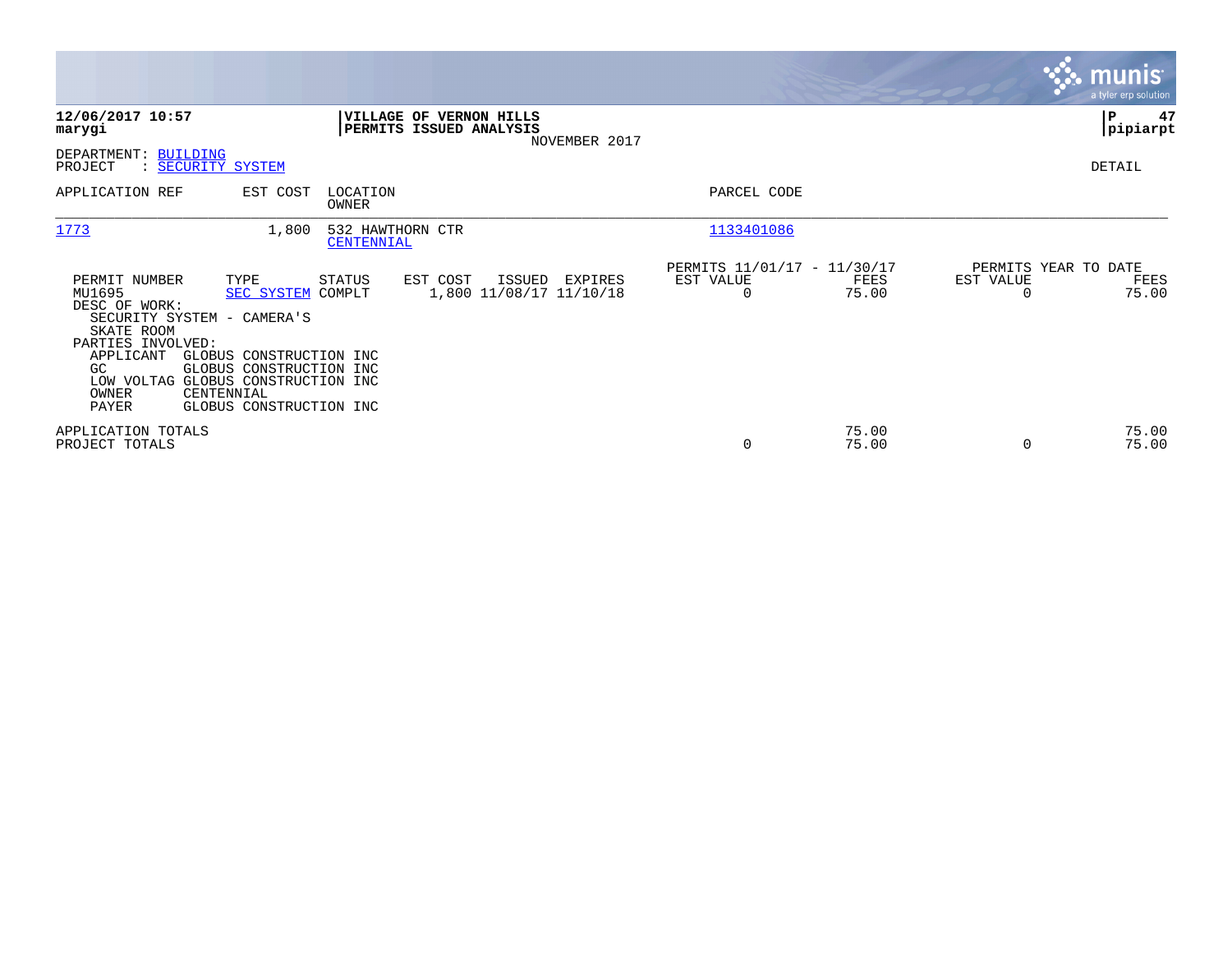|                                                                                                                                                                                     |                                                                                                                                                                                        |                                                                             | munis<br>a tyler erp solution                                     |
|-------------------------------------------------------------------------------------------------------------------------------------------------------------------------------------|----------------------------------------------------------------------------------------------------------------------------------------------------------------------------------------|-----------------------------------------------------------------------------|-------------------------------------------------------------------|
| 12/06/2017 10:57<br>marygi                                                                                                                                                          | VILLAGE OF VERNON HILLS<br>PERMITS ISSUED ANALYSIS                                                                                                                                     |                                                                             | ΙP<br>48<br> pipiarpt                                             |
| DEPARTMENT: BUILDING<br>: SEWER REPAIR<br>PROJECT                                                                                                                                   | NOVEMBER 2017                                                                                                                                                                          |                                                                             | DETAIL                                                            |
| APPLICATION REF                                                                                                                                                                     | EST COST<br>LOCATION<br>OWNER                                                                                                                                                          | PARCEL CODE                                                                 |                                                                   |
| 1744                                                                                                                                                                                | 776 CREEK BEND DR<br>5,393<br>SHAOQING DU                                                                                                                                              | 1516101029                                                                  |                                                                   |
| PERMIT NUMBER<br>TYPE<br>MU1658<br>SEWER REP<br>DESC OF WORK:<br>SEWER REPAIR                                                                                                       | EST COST<br><b>STATUS</b><br>ISSUED EXPIRES<br>ISSUED<br>5,393 11/02/17 11/02/18                                                                                                       | PERMITS 11/01/17 - 11/30/17<br>EST VALUE<br>FEES<br>$\Omega$<br>53.93       | PERMITS YEAR TO DATE<br>EST VALUE<br>FEES<br>$\mathbf 0$<br>53.93 |
| PARTIES INVOLVED:<br>APPLICANT MR ROOTER<br>GC<br>MR ROOTER<br>OWNER<br>SHAOQING DU<br>MR ROOTER<br>PAYER<br>MR ROOTER<br><b>SEWER</b>                                              |                                                                                                                                                                                        |                                                                             |                                                                   |
| APPLICATION TOTALS                                                                                                                                                                  |                                                                                                                                                                                        | 53.93                                                                       | 53.93                                                             |
| 1761                                                                                                                                                                                | 7,240<br>213 NOBLE CIR<br>ANTHONY KWIECINSKI                                                                                                                                           | 1508401089                                                                  |                                                                   |
| PERMIT NUMBER<br>TYPE<br>MU1675<br>SEWER REP<br>DESC OF WORK:<br>SEWER REPAIR                                                                                                       | <b>STATUS</b><br>EST COST<br>ISSUED EXPIRES<br>COMPLT<br>7,240 11/06/17 11/09/18                                                                                                       | PERMITS 11/01/17 - 11/30/17<br>EST VALUE<br>FEES<br>$\overline{0}$<br>72.40 | PERMITS YEAR TO DATE<br>EST VALUE<br>FEES<br>$\mathbf 0$<br>72.40 |
| PARTIES INVOLVED:<br>APPLICANT KERR MECHANICAL CORP<br>GC.<br>KERR MECHANICAL CORP<br>OWNER<br>ANTHONY KWIECINSKI<br>PAYER<br>KERR MECHANICAL CORP<br>SEWER<br>KERR MECHANICAL CORP |                                                                                                                                                                                        |                                                                             |                                                                   |
| APPLICATION TOTALS                                                                                                                                                                  |                                                                                                                                                                                        | 72.40                                                                       | 72.40                                                             |
| 1767                                                                                                                                                                                | 6,553<br>467 SYCAMORE STREET<br><b>467 SYCAMORE TRUST</b>                                                                                                                              | 1132108006                                                                  |                                                                   |
| PERMIT NUMBER<br>TYPE<br>MU1685<br><b>SEWER REP</b><br>DESC OF WORK:<br>SEWER REPAIR                                                                                                | <b>STATUS</b><br>EST COST<br>ISSUED EXPIRES<br>6,553 11/07/17 11/09/18<br>COMPLT                                                                                                       | PERMITS 11/01/17 - 11/30/17<br>EST VALUE<br>FEES<br>$\Omega$<br>65.53       | PERMITS YEAR TO DATE<br>EST VALUE<br>FEES<br>$\mathbf 0$<br>65.53 |
| PARTIES INVOLVED:<br>GC.<br>467 SYCAMORE TRUST<br>OWNER<br>PAYER<br><b>SEWER</b>                                                                                                    | APPLICANT ABC PLUMBING, HEATING, COOLING, ELECTRIC<br>ABC PLUMBING, HEATING, COOLING, ELECTRIC<br>ABC PLUMBING, HEATING, COOLING, ELECTRIC<br>ABC PLUMBING, HEATING, COOLING, ELECTRIC |                                                                             |                                                                   |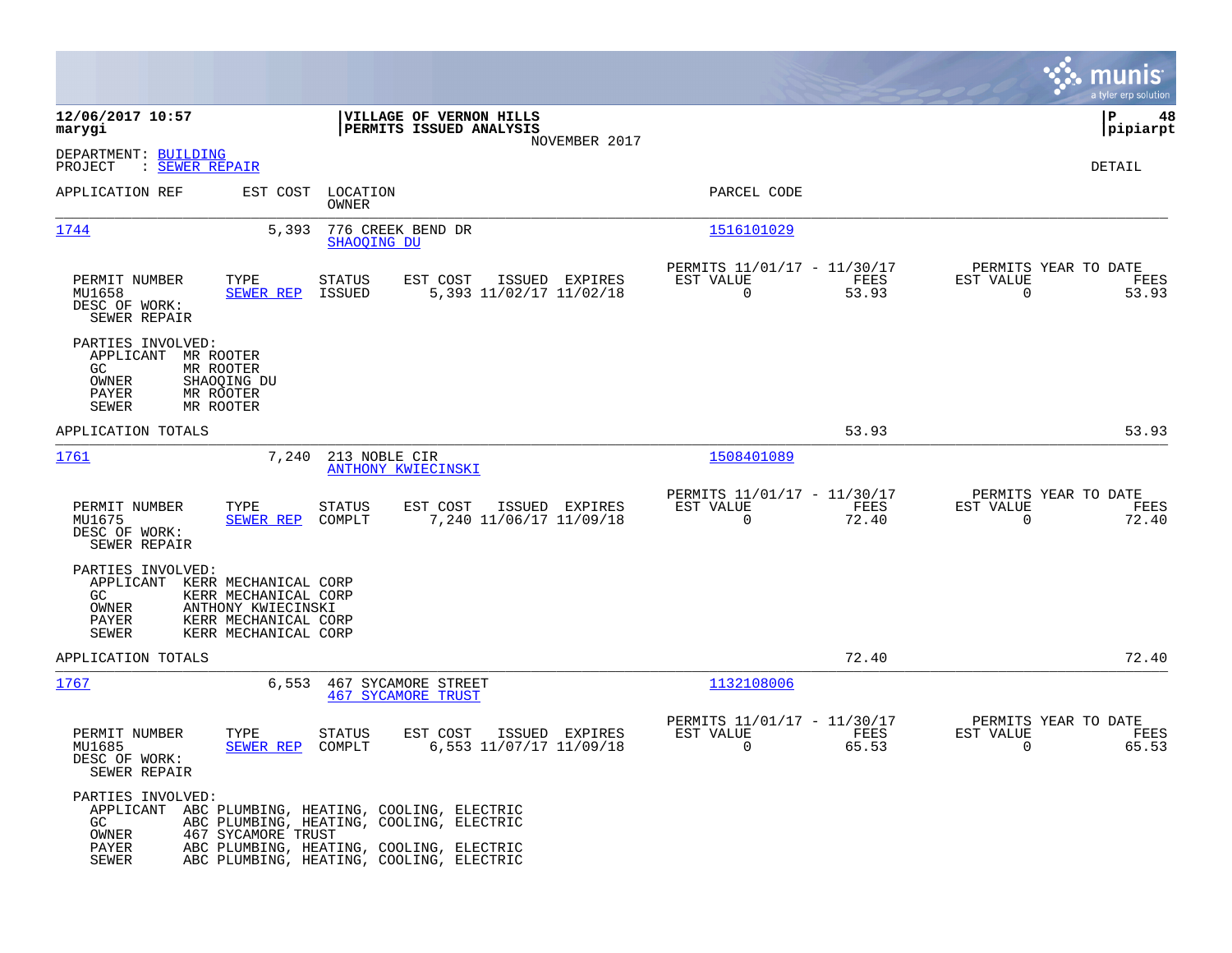|                                                                                                                                                                                                |                                                                     |                                                                          | munis<br>a tyler erp solution                                     |
|------------------------------------------------------------------------------------------------------------------------------------------------------------------------------------------------|---------------------------------------------------------------------|--------------------------------------------------------------------------|-------------------------------------------------------------------|
| 12/06/2017 10:57<br>marygi                                                                                                                                                                     | VILLAGE OF VERNON HILLS<br>PERMITS ISSUED ANALYSIS<br>NOVEMBER 2017 |                                                                          | ∣P<br>49<br> pipiarpt                                             |
| DEPARTMENT: BUILDING<br>PROJECT<br>: SEWER REPAIR                                                                                                                                              |                                                                     |                                                                          | <b>DETAIL</b>                                                     |
| APPLICATION REF<br>EST COST<br>LOCATION<br>OWNER                                                                                                                                               |                                                                     | PARCEL CODE                                                              |                                                                   |
| APPLICATION TOTALS                                                                                                                                                                             |                                                                     | 65.53                                                                    | 65.53                                                             |
| 1776<br>4,745<br>669 SUSSEX CIR                                                                                                                                                                | R BROMS K ROSENTHAL                                                 | 1508407009                                                               |                                                                   |
| PERMIT NUMBER<br>TYPE<br>STATUS<br>MU1699<br><b>SEWER REP</b><br>COMPLT<br>DESC OF WORK:<br>SEWER REPAIR                                                                                       | EST COST<br>ISSUED EXPIRES<br>4,745 11/09/17 11/16/18               | PERMITS 11/01/17 - 11/30/17<br>EST VALUE<br>FEES<br>$\mathbf 0$<br>50.00 | PERMITS YEAR TO DATE<br>EST VALUE<br>FEES<br>$\mathbf 0$<br>50.00 |
| PARTIES INVOLVED:<br>APPLICANT<br>R BROMS K ROSENTHAL<br>GC.<br>R BROMS K ROSENTHAL<br>OWNER<br>R BROMS K ROSENTHAL<br>R BROMS K ROSENTHAL<br>PAYER<br>FIRST NATIONAL PLUMBING<br><b>SEWER</b> |                                                                     |                                                                          |                                                                   |
| APPLICATION TOTALS                                                                                                                                                                             |                                                                     | 50.00                                                                    | 50.00                                                             |
| 1795<br>2,600<br>PEGGY CHOW                                                                                                                                                                    | 413 STEVENSON PL                                                    | 8888888888                                                               |                                                                   |
| PERMIT NUMBER<br>TYPE<br>STATUS<br>MU1725<br>COMPLT<br>SEWER REP<br>DESC OF WORK:<br>SEWER REPAIR                                                                                              | EST COST<br>ISSUED EXPIRES<br>2,600 11/14/17 11/16/18               | PERMITS 11/01/17 - 11/30/17<br>EST VALUE<br>0<br>50.00                   | PERMITS YEAR TO DATE<br>FEES<br>EST VALUE<br>FEES<br>0<br>50.00   |
| PARTIES INVOLVED:<br>APPLICANT<br>LIFELINE PLUMBING<br>GC.<br>LIFELINE PLUMBING<br>PEGGY CHOW<br>OWNER<br>LIFELINE PLUMBING<br>PAYER<br>SEWER<br>LIFELINE PLUMBING                             |                                                                     |                                                                          |                                                                   |
| APPLICATION TOTALS                                                                                                                                                                             |                                                                     | 50.00                                                                    | 50.00                                                             |
| 1840<br>7,224                                                                                                                                                                                  | 222 STONE FENCE RD<br>PATRICIA MCCARTHY                             | 1509104005                                                               |                                                                   |
| PERMIT NUMBER<br>TYPE<br>STATUS<br>MU1768<br>SEWER REP COMPLT<br>DESC OF WORK:<br>SEWER REPAIR                                                                                                 | EST COST ISSUED EXPIRES<br>7,224 11/28/17 11/28/18                  | PERMITS 11/01/17 - 11/30/17<br>FEES<br>EST VALUE<br>$\Omega$<br>72.24    | PERMITS YEAR TO DATE<br>EST VALUE<br>FEES<br>$\Omega$<br>72.24    |
| PARTIES INVOLVED:<br>APPLICANT ROTO ROOTER<br>GC<br>ROTO ROOTER<br>OWNER<br>PATRICIA MCCARTHY                                                                                                  |                                                                     |                                                                          |                                                                   |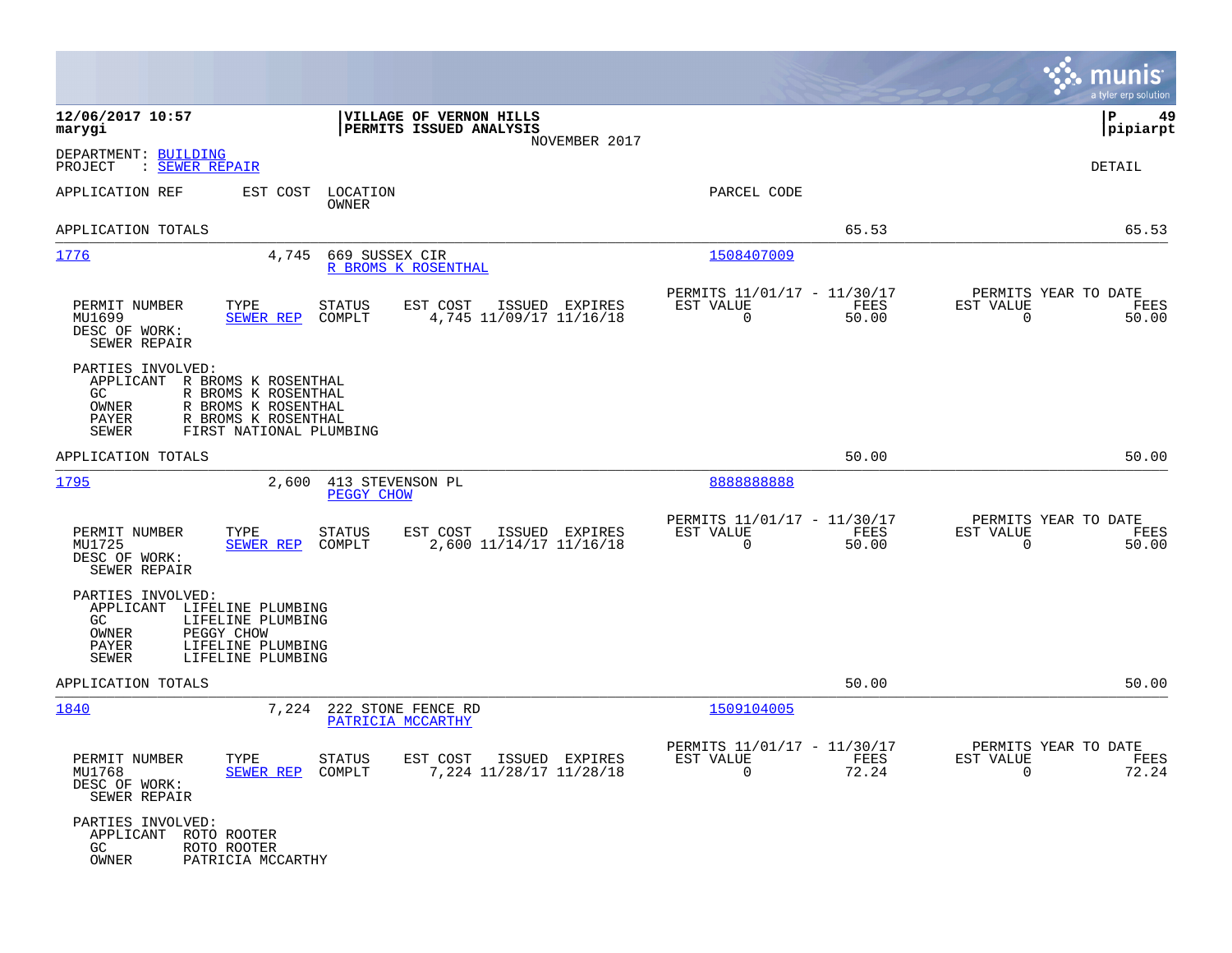|                                                                                                                                                          |                                                                                                                                                                              |                                                         |                 | munis<br>a tyler erp solution                                     |
|----------------------------------------------------------------------------------------------------------------------------------------------------------|------------------------------------------------------------------------------------------------------------------------------------------------------------------------------|---------------------------------------------------------|-----------------|-------------------------------------------------------------------|
| 12/06/2017 10:57<br>marygi                                                                                                                               | VILLAGE OF VERNON HILLS<br>PERMITS ISSUED ANALYSIS<br>NOVEMBER 2017                                                                                                          |                                                         |                 | Þ<br>50<br> pipiarpt                                              |
| DEPARTMENT: BUILDING<br>: SEWER REPAIR<br>PROJECT                                                                                                        |                                                                                                                                                                              |                                                         |                 | DETAIL                                                            |
| APPLICATION REF<br>EST COST                                                                                                                              | LOCATION<br><b>OWNER</b>                                                                                                                                                     | PARCEL CODE                                             |                 |                                                                   |
| PAYER<br>ROTO ROOTER<br><b>SEWER</b><br>ROTO ROOTER                                                                                                      |                                                                                                                                                                              |                                                         |                 |                                                                   |
| APPLICATION TOTALS                                                                                                                                       |                                                                                                                                                                              |                                                         | 72.24           | 72.24                                                             |
| 1853<br>6,550                                                                                                                                            | 9 ALTOONA CT<br>DAVID & REBECCA SANDERS                                                                                                                                      | 1504306019                                              |                 |                                                                   |
| PERMIT NUMBER<br>TYPE<br>MU1778<br>SEWER REP<br>DESC OF WORK:<br>SEWER REPAIR                                                                            | <b>STATUS</b><br>EST COST<br>ISSUED EXPIRES<br>COMPLT<br>6,550 11/29/17 11/29/18                                                                                             | PERMITS 11/01/17 - 11/30/17<br>EST VALUE<br>$\Omega$    | FEES<br>65.50   | PERMITS YEAR TO DATE<br>EST VALUE<br>FEES<br>$\mathbf 0$<br>65.50 |
| PARTIES INVOLVED:<br>APPLICANT<br>GC<br>OWNER<br>DAVID & REBECCA SANDERS<br>PLUMBER<br>PAYER                                                             | TOPTEC HEATING, COOLING, PLUMBING & ELEC<br>TOPTEC HEATING, COOLING, PLUMBING & ELEC<br>TOPTEC HEATING, COOLING, PLUMBING & ELEC<br>TOPTEC HEATING, COOLING, PLUMBING & ELEC |                                                         |                 |                                                                   |
| APPLICATION TOTALS                                                                                                                                       |                                                                                                                                                                              |                                                         | 65.50           | 65.50                                                             |
| 1857                                                                                                                                                     | 3,245 814 HUGHES PL<br>SOOK & IHWAN KIM                                                                                                                                      | 1132416031                                              |                 |                                                                   |
| TYPE<br>PERMIT NUMBER<br>MU1782<br><b>SEWER REP</b><br>DESC OF WORK:<br>SEWER REPAIR                                                                     | EST COST<br><b>STATUS</b><br>ISSUED EXPIRES<br>3, 245 11/30/17 11/30/18<br>COMPLT                                                                                            | PERMITS 11/01/17 - 11/30/17<br>EST VALUE<br>$\mathbf 0$ | FEES<br>50.00   | PERMITS YEAR TO DATE<br>EST VALUE<br>FEES<br>$\Omega$<br>50.00    |
| PARTIES INVOLVED:<br>APPLICANT AHS PLUMBING<br>GC.<br>AHS PLUMBING<br>OWNER<br>SOOK & IHWAN KIM<br>PAYER<br>AHS PLUMBING<br>AHS PLUMBING<br><b>SEWER</b> |                                                                                                                                                                              |                                                         |                 |                                                                   |
| APPLICATION TOTALS<br>PROJECT TOTALS                                                                                                                     |                                                                                                                                                                              | $\Omega$                                                | 50.00<br>479.60 | 50.00<br>$\Omega$<br>479.60                                       |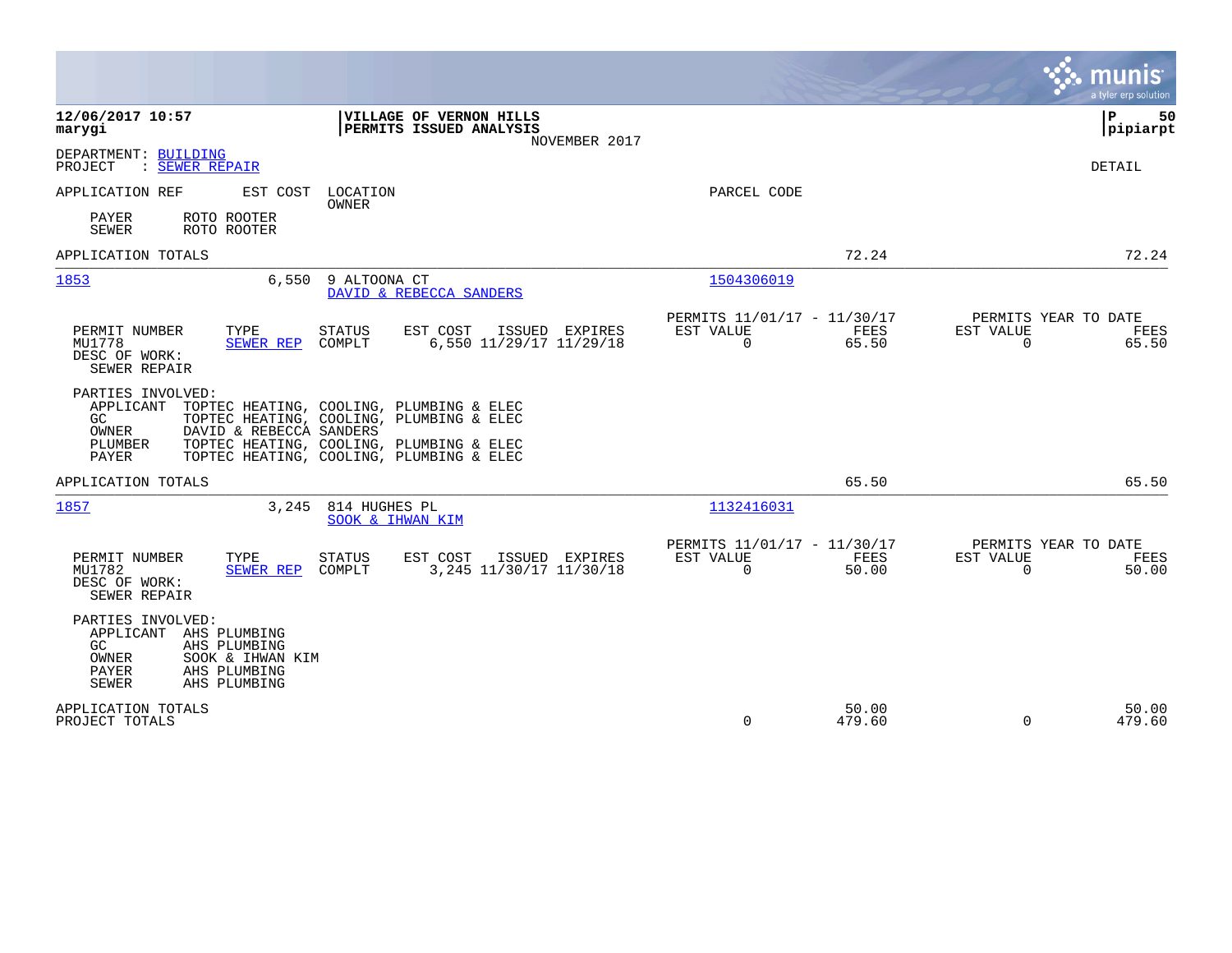|                                                                         |                                                                                                                                         |                         |                                                    |                |                                                            |                |                          | munis<br>a tyler erp solution          |
|-------------------------------------------------------------------------|-----------------------------------------------------------------------------------------------------------------------------------------|-------------------------|----------------------------------------------------|----------------|------------------------------------------------------------|----------------|--------------------------|----------------------------------------|
| 12/06/2017 10:57<br>marygi                                              |                                                                                                                                         |                         | VILLAGE OF VERNON HILLS<br>PERMITS ISSUED ANALYSIS | NOVEMBER 2017  |                                                            |                |                          | l P<br>51<br> pipiarpt                 |
| DEPARTMENT: BUILDING<br>: SIDING<br>PROJECT                             |                                                                                                                                         |                         |                                                    |                |                                                            |                |                          | DETAIL                                 |
| APPLICATION REF                                                         | EST COST                                                                                                                                | LOCATION<br>OWNER       |                                                    |                | PARCEL CODE                                                |                |                          |                                        |
| 1756                                                                    | 10,000                                                                                                                                  |                         | 314 SUTCLIFFE CIR<br>ADAM D & NANCY S HARRIS       |                | 1508214014                                                 |                |                          |                                        |
| PERMIT NUMBER<br>MU1672<br>DESC OF WORK:<br>SIDING                      | TYPE<br><b>SIDING</b>                                                                                                                   | STATUS<br>ISSUED        | EST COST<br>10,000 11/03/17 11/03/18               | ISSUED EXPIRES | PERMITS 11/01/17 - 11/30/17<br>EST VALUE<br>$\mathbf 0$    | FEES<br>100.00 | EST VALUE<br>$\mathbf 0$ | PERMITS YEAR TO DATE<br>FEES<br>100.00 |
| PARTIES INVOLVED:<br>APPLICANT<br>GC<br>OWNER<br>PAYER<br><b>ROOFER</b> | JOSE & JORGE ENTERPRISES<br>JOSE & JORGE ENTERPRISES<br>ADAM D & NANCY S HARRIS<br>JOSE & JORGE ENTERPRISES<br>JOSE & JORGE ENTERPRISES |                         |                                                    |                |                                                            |                |                          |                                        |
| APPLICATION TOTALS                                                      |                                                                                                                                         |                         |                                                    |                |                                                            | 100.00         |                          | 100.00                                 |
| 1762                                                                    | 24,040                                                                                                                                  |                         | 686 WILLIAMS WAY<br>KYLE & KELLY SMITH             |                | 1508114027                                                 |                |                          |                                        |
| PERMIT NUMBER<br>MU1678<br>DESC OF WORK:<br>SIDING                      | TYPE<br><b>SIDING</b>                                                                                                                   | STATUS<br>COMPLT        | EST COST<br>24,040 11/06/17 11/29/18               | ISSUED EXPIRES | PERMITS 11/01/17 - 11/30/17<br>EST VALUE<br>$\mathbf 0$    | FEES<br>240.40 | EST VALUE<br>$\mathbf 0$ | PERMITS YEAR TO DATE<br>FEES<br>240.40 |
| PARTIES INVOLVED:<br>APPLICANT<br>GC<br>OWNER<br>PAYER                  | KMK RESIDENTIAL RESTORATIONS<br>KMK RESIDENTIAL RESTORATIONS<br>KYLE & KELLY SMITH<br>KMK RESIDENTIAL RESTORATIONS                      |                         |                                                    |                |                                                            |                |                          |                                        |
| APPLICATION TOTALS                                                      |                                                                                                                                         |                         |                                                    |                |                                                            | 240.40         |                          | 240.40                                 |
| 1778                                                                    | 14,378                                                                                                                                  | 588S HADDON CIR         | WALID & WIDAD KHAYR                                |                | 1508401034                                                 |                |                          |                                        |
| PERMIT NUMBER<br>MU1701<br>DESC OF WORK:<br>SIDING                      | TYPE<br><b>SIDING</b>                                                                                                                   | STATUS<br><b>ISSUED</b> | EST COST<br>14,378 11/09/17 11/09/18               | ISSUED EXPIRES | PERMITS 11/01/17 - 11/30/17<br>EST VALUE<br>$\overline{0}$ | FEES<br>143.78 | EST VALUE<br>$\mathbf 0$ | PERMITS YEAR TO DATE<br>FEES<br>143.78 |
| PARTIES INVOLVED:<br>APPLICANT<br>GC<br>OWNER<br>PAYER                  | RSC BUILDERS INC<br>RSC BUILDERS INC<br>WALID & WIDAD KHAYR<br>RSC BUILDERS INC                                                         |                         |                                                    |                |                                                            |                |                          |                                        |
| APPLICATION TOTALS                                                      |                                                                                                                                         |                         |                                                    |                |                                                            | 143.78         |                          | 143.78                                 |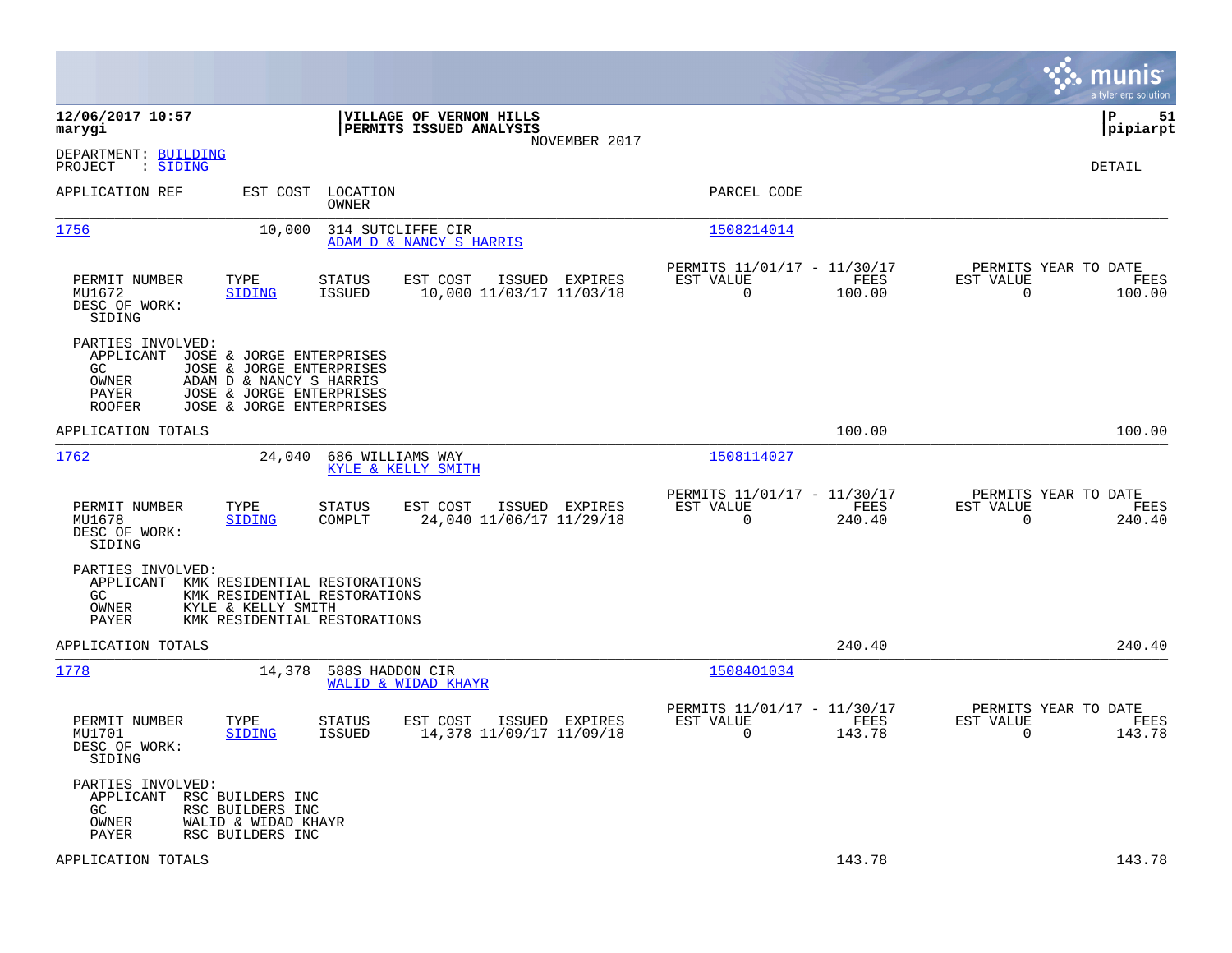|                                                                                                                                                           |                                                                     |                                                         |                                         | munis<br>a tyler erp solution          |
|-----------------------------------------------------------------------------------------------------------------------------------------------------------|---------------------------------------------------------------------|---------------------------------------------------------|-----------------------------------------|----------------------------------------|
| 12/06/2017 10:57<br>marygi                                                                                                                                | VILLAGE OF VERNON HILLS<br>PERMITS ISSUED ANALYSIS<br>NOVEMBER 2017 |                                                         |                                         | P<br>52<br> pipiarpt                   |
| DEPARTMENT: BUILDING<br>: SIDING<br>PROJECT                                                                                                               |                                                                     |                                                         |                                         | <b>DETAIL</b>                          |
| APPLICATION REF<br>EST COST                                                                                                                               | LOCATION<br><b>OWNER</b>                                            | PARCEL CODE                                             |                                         |                                        |
| 1817<br>14,400                                                                                                                                            | 299 NOBLE CIR<br><b>GORAN &amp; MAJA DONEV</b>                      | 1508411001                                              |                                         |                                        |
| PERMIT NUMBER<br>TYPE<br><b>STATUS</b><br>MU1748<br><b>ISSUED</b><br><b>SIDING</b><br>DESC OF WORK:<br>SIDING, SOFFIT, FASCIA                             | EST COST<br>ISSUED EXPIRES<br>14,400 11/21/17 11/21/18              | PERMITS 11/01/17 - 11/30/17<br>EST VALUE<br>$\mathbf 0$ | FEES<br>EST VALUE<br>144.00<br>$\Omega$ | PERMITS YEAR TO DATE<br>FEES<br>144.00 |
| PARTIES INVOLVED:<br>APPLICANT<br>LITTLE HUMMINGBIRD<br>GC<br>LITTLE HUMMINGBIRD<br><b>GORAN &amp; MAJA DONEV</b><br>OWNER<br>PAYER<br>LITTLE HUMMINGBIRD |                                                                     |                                                         |                                         |                                        |
| APPLICATION TOTALS                                                                                                                                        |                                                                     |                                                         | 144.00                                  | 144.00                                 |
| 1859<br>17,000                                                                                                                                            | 341 HADDON CIR<br>SEUNGHO & MYOUNGHEE KIM                           | 1508401044                                              |                                         |                                        |
| PERMIT NUMBER<br>TYPE<br><b>STATUS</b><br>MU1784<br>ISSUED<br><b>SIDING</b><br>DESC OF WORK:<br>SIDING                                                    | EST COST<br>ISSUED EXPIRES<br>17,000 11/30/17 11/30/18              | PERMITS 11/01/17 - 11/30/17<br>EST VALUE<br>$\Omega$    | FEES<br>EST VALUE<br>170.00<br>$\Omega$ | PERMITS YEAR TO DATE<br>FEES<br>170.00 |
| PARTIES INVOLVED:<br>APPLICANT<br>JNS RESTORATIONS<br>GC<br>JNS RESTORATIONS<br>OWNER<br>SEUNGHO & MYOUNGHEE KIM<br><b>PAYER</b><br>JNS RESTORATIONS      |                                                                     |                                                         |                                         |                                        |
| APPLICATION TOTALS<br>PROJECT TOTALS                                                                                                                      |                                                                     | 0                                                       | 170.00<br>798.18<br>$\Omega$            | 170.00<br>798.18                       |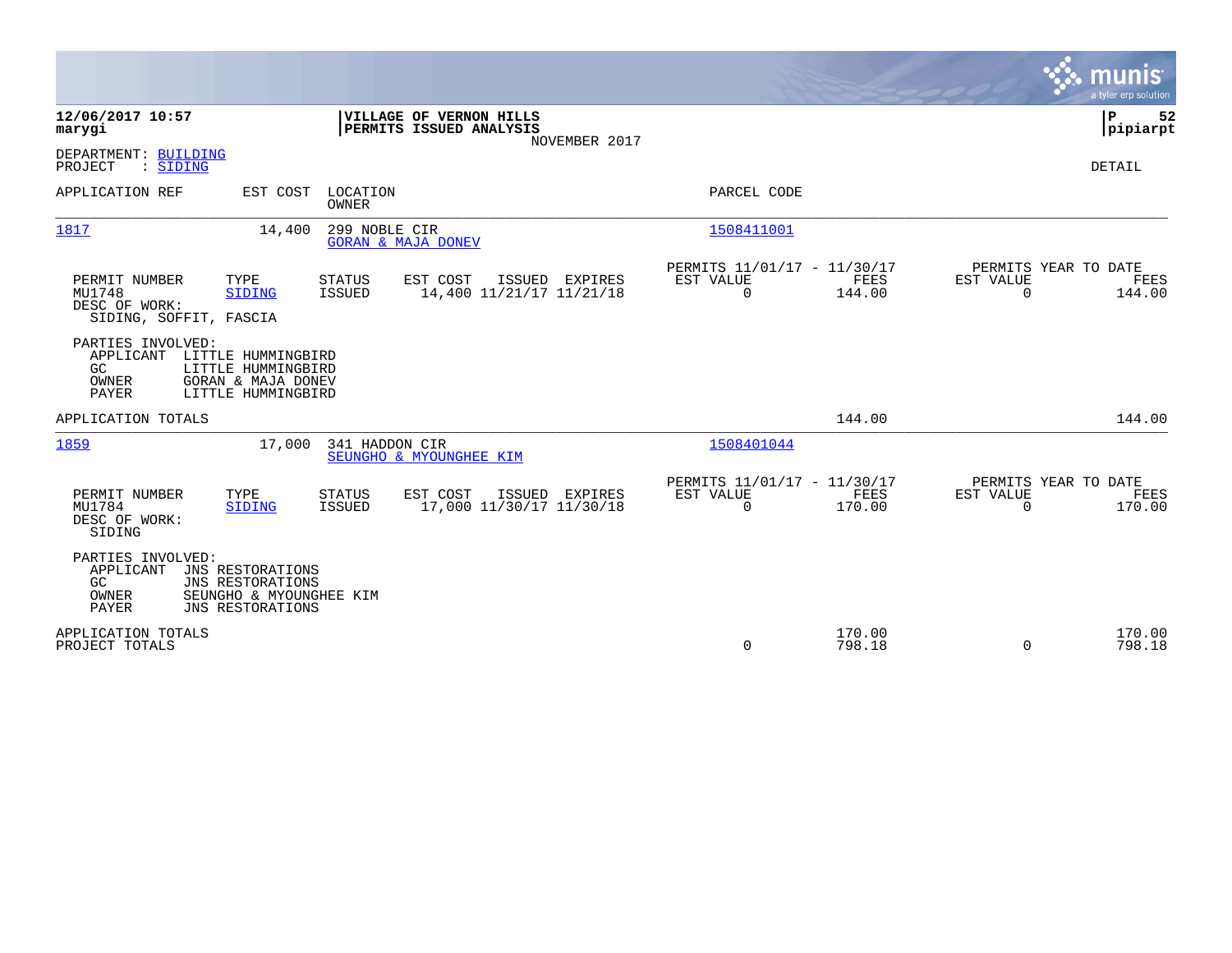|                                                                                                                                                                                                                         |                                                                                                                                                                                              |                                                                     | munis<br>a tyler erp solution                                                   |
|-------------------------------------------------------------------------------------------------------------------------------------------------------------------------------------------------------------------------|----------------------------------------------------------------------------------------------------------------------------------------------------------------------------------------------|---------------------------------------------------------------------|---------------------------------------------------------------------------------|
| 12/06/2017 10:57<br>marygi                                                                                                                                                                                              | VILLAGE OF VERNON HILLS<br>PERMITS ISSUED ANALYSIS<br>NOVEMBER 2017                                                                                                                          |                                                                     | ΙP<br>53<br> pipiarpt                                                           |
| DEPARTMENT: BUILDING<br>: VOICE/DATA<br>PROJECT                                                                                                                                                                         |                                                                                                                                                                                              |                                                                     | <b>DETAIL</b>                                                                   |
| APPLICATION REF<br>EST COST                                                                                                                                                                                             | LOCATION<br>OWNER                                                                                                                                                                            | PARCEL CODE                                                         |                                                                                 |
| 1792<br>150,000                                                                                                                                                                                                         | 1011 WOODLANDS PKY<br>VAN VLISSINGEN & CO                                                                                                                                                    | 1515104007                                                          |                                                                                 |
| PERMIT NUMBER<br>TYPE<br><b>VOICE/DATA ISSUED</b><br>MU1720<br>DESC OF WORK:<br>VOICE, DATA, SOUND, PHONE                                                                                                               | <b>STATUS</b><br>EST COST<br>ISSUED EXPIRES<br>150,000 11/14/17 11/14/18                                                                                                                     | PERMITS 11/01/17 - 11/30/17<br>EST VALUE<br>$\mathbf 0$<br>1,500.00 | PERMITS YEAR TO DATE<br>FEES<br>EST VALUE<br>FEES<br>$\mathbf 0$<br>1,500.00    |
| PARTIES INVOLVED:<br>APPLICANT<br>GURTZ ELECTRIC CO<br>GURTZ ELECTRIC CO<br>GC.<br>LOW VOLTAG GURTZ ELECTRIC CO<br>OCCUPANT<br>SYSMEX CENTER FOR LEARNING<br>OWNER<br>VAN VLISSINGEN & CO<br>PAYER<br>GURTZ ELECTRIC CO |                                                                                                                                                                                              |                                                                     |                                                                                 |
| APPLICATION TOTALS                                                                                                                                                                                                      |                                                                                                                                                                                              | 1,500.00                                                            | 1,500.00                                                                        |
| 1836<br>3,700                                                                                                                                                                                                           | 225 NORTH MILWAUKEE AVE<br>EVANSTON NORTHWESTERN HEALTHCARE CORP                                                                                                                             | 1503301045                                                          |                                                                                 |
| PERMIT NUMBER<br>TYPE<br><b>VOICE/DATA ISSUED</b><br>MU1765<br>DESC OF WORK:<br>VOICE/DATA                                                                                                                              | EST COST<br><b>STATUS</b><br>ISSUED EXPIRES<br>3,700 11/28/17 11/28/18                                                                                                                       | PERMITS 11/01/17 - 11/30/17<br>EST VALUE<br>$\Omega$                | PERMITS YEAR TO DATE<br>FEES<br>EST VALUE<br>FEES<br>75.00<br>75.00<br>$\Omega$ |
| PARTIES INVOLVED:<br>APPLICANT<br>GC.<br>LOW VOLTAG BLACKHAWK ELECTRICAL CONSTRUCTION<br>OCCUPANT<br>OWNER<br>PAYER                                                                                                     | BLACKHAWK ELECTRICAL CONSTRUCTION<br>BLACKHAWK ELECTRICAL CONSTRUCTION<br>NORTH SHORE UNIVERSITY HEALTH SYSTEM<br>EVANSTON NORTHWESTERN HEALTHCARE CORP<br>BLACKHAWK ELECTRICAL CONSTRUCTION |                                                                     |                                                                                 |
| APPLICATION TOTALS<br>PROJECT TOTALS                                                                                                                                                                                    |                                                                                                                                                                                              | $\Omega$<br>1,575.00                                                | 75.00<br>75.00<br>$\Omega$<br>1,575.00                                          |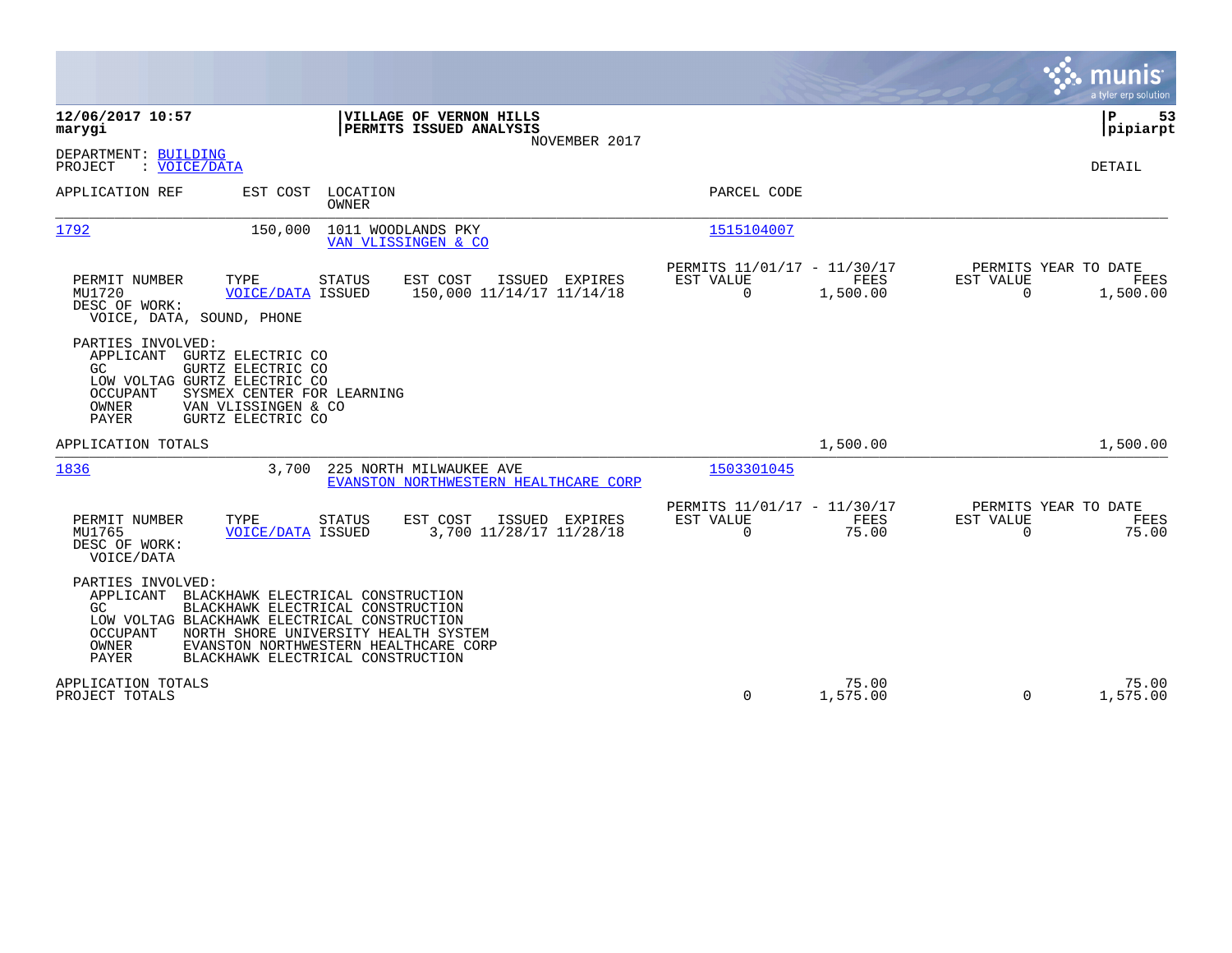|                                                                                                                                                                                                   |                                                                        |                                                                               | munis<br>a tyler erp solution                                   |
|---------------------------------------------------------------------------------------------------------------------------------------------------------------------------------------------------|------------------------------------------------------------------------|-------------------------------------------------------------------------------|-----------------------------------------------------------------|
| 12/06/2017 10:57<br>marygi                                                                                                                                                                        | VILLAGE OF VERNON HILLS<br>PERMITS ISSUED ANALYSIS                     |                                                                               | ΙP<br>54<br> pipiarpt                                           |
| DEPARTMENT: BUILDING<br>: WATER HEATER<br>PROJECT                                                                                                                                                 | NOVEMBER 2017                                                          |                                                                               | DETAIL                                                          |
| APPLICATION REF<br>EST COST                                                                                                                                                                       | LOCATION<br>OWNER                                                      | PARCEL CODE                                                                   |                                                                 |
| 1746<br>400                                                                                                                                                                                       | 791 GROSSE POINTE CIR<br><b>SEAN DROBINSKI</b>                         | 8888888888                                                                    |                                                                 |
| PERMIT NUMBER<br>TYPE<br>MU1664<br><b>WATER HEAT ISSUED</b><br>DESC OF WORK:<br>WATER HEATER                                                                                                      | <b>STATUS</b><br>ISSUED EXPIRES<br>EST COST<br>400 11/02/17 11/10/18   | PERMITS 11/01/17 - 11/30/17<br>EST VALUE<br>FEES<br>$\overline{0}$<br>.00     | PERMITS YEAR TO DATE<br>EST VALUE<br>FEES<br>$\mathbf 0$<br>.00 |
| PARTIES INVOLVED:<br>APPLICANT<br>SEAN DROBINSKI<br>SEAN DROBINSKI<br>GC.<br>HVAC<br>ABT<br>OWNER<br>SEAN DROBINSKI<br>PAYER<br>SEAN DROBINSKI                                                    |                                                                        |                                                                               |                                                                 |
| APPLICATION TOTALS                                                                                                                                                                                |                                                                        | .00                                                                           | .00                                                             |
| 1748<br>1,200                                                                                                                                                                                     | 861 SAUGATUCK TRL<br>JUN LIU & XIANOING PENG                           | 1507212006                                                                    |                                                                 |
| PERMIT NUMBER<br>TYPE<br>MU1665<br>WATER HEAT COMPLT<br>DESC OF WORK:<br>WATER HEATER                                                                                                             | <b>STATUS</b><br>EST COST<br>ISSUED EXPIRES<br>1,200 11/03/17 11/03/18 | PERMITS 11/01/17 - 11/30/17<br>EST VALUE<br><b>FEES</b><br>$\mathbf 0$<br>.00 | PERMITS YEAR TO DATE<br>EST VALUE<br>FEES<br>$\mathbf 0$<br>.00 |
| PARTIES INVOLVED:<br>APPLICANT<br>JUN LIU & XIANQING PENG<br>JUN LIU & XIANQING PENG<br>GC.<br>JUN LIU & XIANQING PENG<br>OWNER<br>PLUMBER<br>DRF<br>PAYER<br>JUN LIU & XIANQING PENG             |                                                                        |                                                                               |                                                                 |
| APPLICATION TOTALS                                                                                                                                                                                |                                                                        | .00                                                                           | .00                                                             |
| 1810                                                                                                                                                                                              | 41,540 1199E PORT CLINTON RD<br><b>VILLAGE OF VERNON HILLS</b>         | 1515107093                                                                    |                                                                 |
| PERMIT NUMBER<br>TYPE<br>MU1743<br>WATER HEAT ISSUED<br>DESC OF WORK:<br>2 WATER HEATERS FOR ENTIRE BLDG                                                                                          | EST COST<br>STATUS<br>ISSUED EXPIRES<br>41,540 11/17/17 11/17/18       | PERMITS 11/01/17 - 11/30/17<br>EST VALUE<br>FEES<br>0<br>.00                  | PERMITS YEAR TO DATE<br>EST VALUE<br>FEES<br>0<br>.00           |
| PARTIES INVOLVED:<br>APPLICANT BLACK DIAMOND PLUMBING<br>BLACK DIAMOND PLUMBING<br>GC<br>OWNER<br>VILLAGE OF VERNON HILLS<br>PLUMBER<br>BLACK DIAMOND PLUMBING<br>PAYER<br>BLACK DIAMOND PLUMBING |                                                                        |                                                                               |                                                                 |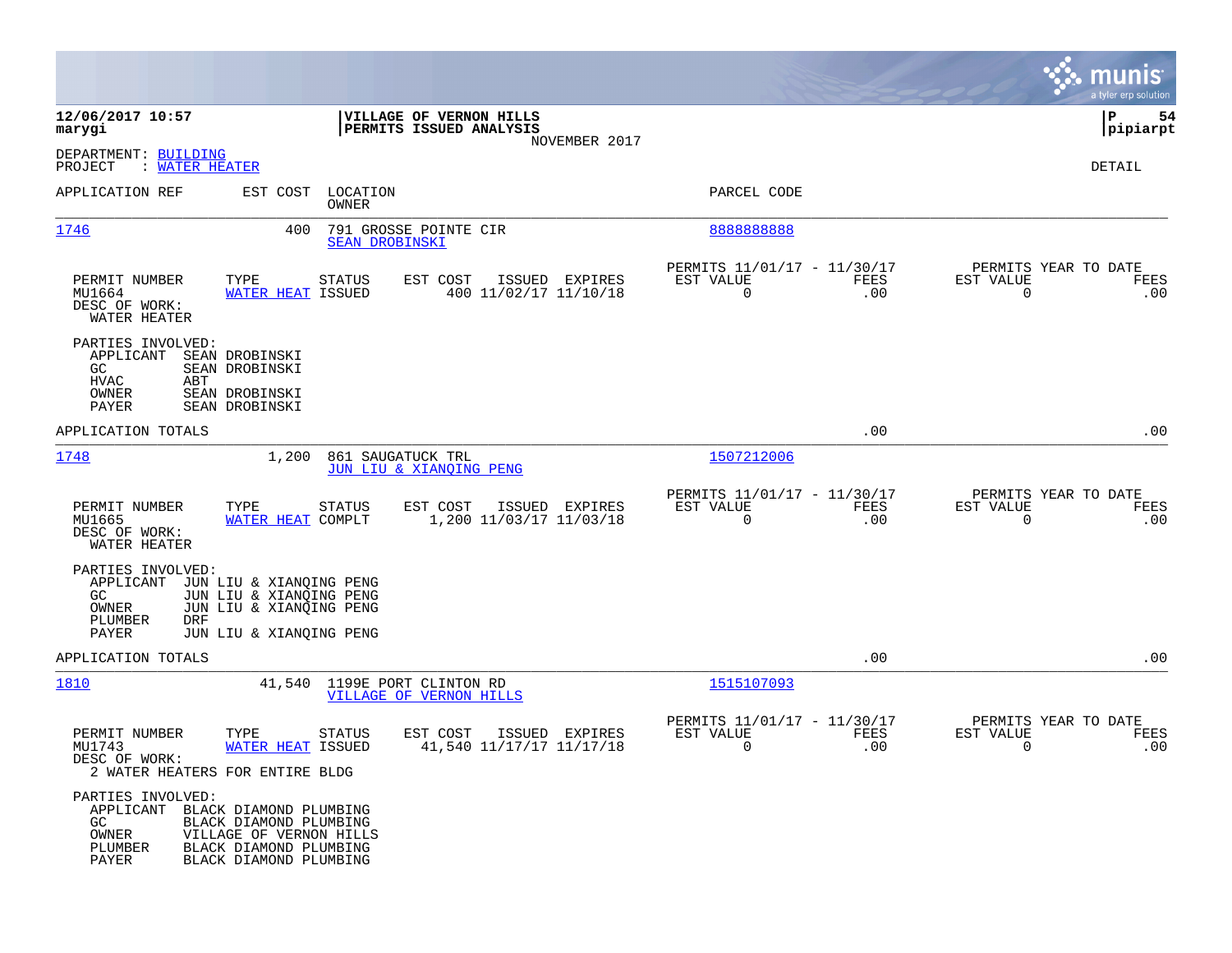|                                                                                                                                               |                                                                        |                                                         |             | munis<br>a tyler erp solution                                      |
|-----------------------------------------------------------------------------------------------------------------------------------------------|------------------------------------------------------------------------|---------------------------------------------------------|-------------|--------------------------------------------------------------------|
| 12/06/2017 10:57<br>marygi                                                                                                                    | VILLAGE OF VERNON HILLS<br>PERMITS ISSUED ANALYSIS<br>NOVEMBER 2017    |                                                         |             | 55<br>IΡ<br> pipiarpt                                              |
| DEPARTMENT: BUILDING<br>PROJECT<br>: WATER HEATER                                                                                             |                                                                        |                                                         |             | DETAIL                                                             |
| APPLICATION REF<br>EST COST                                                                                                                   | LOCATION<br>OWNER                                                      | PARCEL CODE                                             |             |                                                                    |
| APPLICATION TOTALS                                                                                                                            |                                                                        |                                                         | .00         | .00                                                                |
| 1830<br>1,232                                                                                                                                 | 505 EXETER PL<br><b>MICHAEL DOWER</b>                                  | 1504101011                                              |             |                                                                    |
| PERMIT NUMBER<br>TYPE<br>MU1757<br>WATER HEAT COMPLT<br>DESC OF WORK:<br>WTER HEATER                                                          | <b>STATUS</b><br>EST COST<br>ISSUED EXPIRES<br>1,232 11/22/17 11/22/18 | PERMITS 11/01/17 - 11/30/17<br>EST VALUE<br>0           | FEES<br>.00 | PERMITS YEAR TO DATE<br>EST VALUE<br>FEES<br>0<br>.00              |
| PARTIES INVOLVED:<br>APPLICANT<br>MICHAEL DOWER<br>MICHAEL DOWER<br>GC.<br>MICHAEL DOWER<br>OWNER<br>PLUMBER<br>ABT<br>PAYER<br>MICHAEL DOWER |                                                                        |                                                         |             |                                                                    |
| APPLICATION TOTALS                                                                                                                            |                                                                        |                                                         | .00         | .00                                                                |
| 1831<br>1,821                                                                                                                                 | 1289 GEORGETOWN WAY<br>SUNIL MANSHARAMANI                              | 8888888888                                              |             |                                                                    |
| PERMIT NUMBER<br>TYPE<br>MU1759<br>WATER HEAT COMPLT<br>DESC OF WORK:<br>WATER HEATER                                                         | <b>STATUS</b><br>EST COST<br>ISSUED EXPIRES<br>1,821 11/27/17 11/27/18 | PERMITS 11/01/17 - 11/30/17<br>EST VALUE<br>$\mathbf 0$ | FEES<br>.00 | PERMITS YEAR TO DATE<br>EST VALUE<br>FEES<br>$\mathbf 0$<br>.00    |
| PARTIES INVOLVED:<br>GC<br>SUNIL MANSHARAMANI<br>OWNER<br>SUNIL MANSHARAMANI<br>PLUMBER<br>DRF<br>PAYER<br>SUNIL MANSHARAMANI                 |                                                                        |                                                         |             |                                                                    |
| APPLICATION TOTALS                                                                                                                            |                                                                        |                                                         | .00         | .00                                                                |
| 1832                                                                                                                                          | 700 1916 TREVINO TER<br><b>BRUCE SOARES</b>                            | 1129315012                                              |             |                                                                    |
| PERMIT NUMBER<br>TYPE<br>MU1760<br>WATER HEAT COMPLT<br>DESC OF WORK:<br>WATER HEATER                                                         | <b>STATUS</b><br>EST COST<br>ISSUED EXPIRES<br>700 11/27/17 11/27/18   | PERMITS 11/01/17 - 11/30/17<br>EST VALUE                | FEES<br>.00 | PERMITS YEAR TO DATE<br>EST VALUE<br>FEES<br>.00<br>$\overline{0}$ |
| PARTIES INVOLVED:<br>APPLICANT BRUCE SOARES<br>BRUCE SOARES<br>GC<br>OWNER<br>BRUCE SOARES<br>PLUMBER<br>ABT                                  |                                                                        |                                                         |             |                                                                    |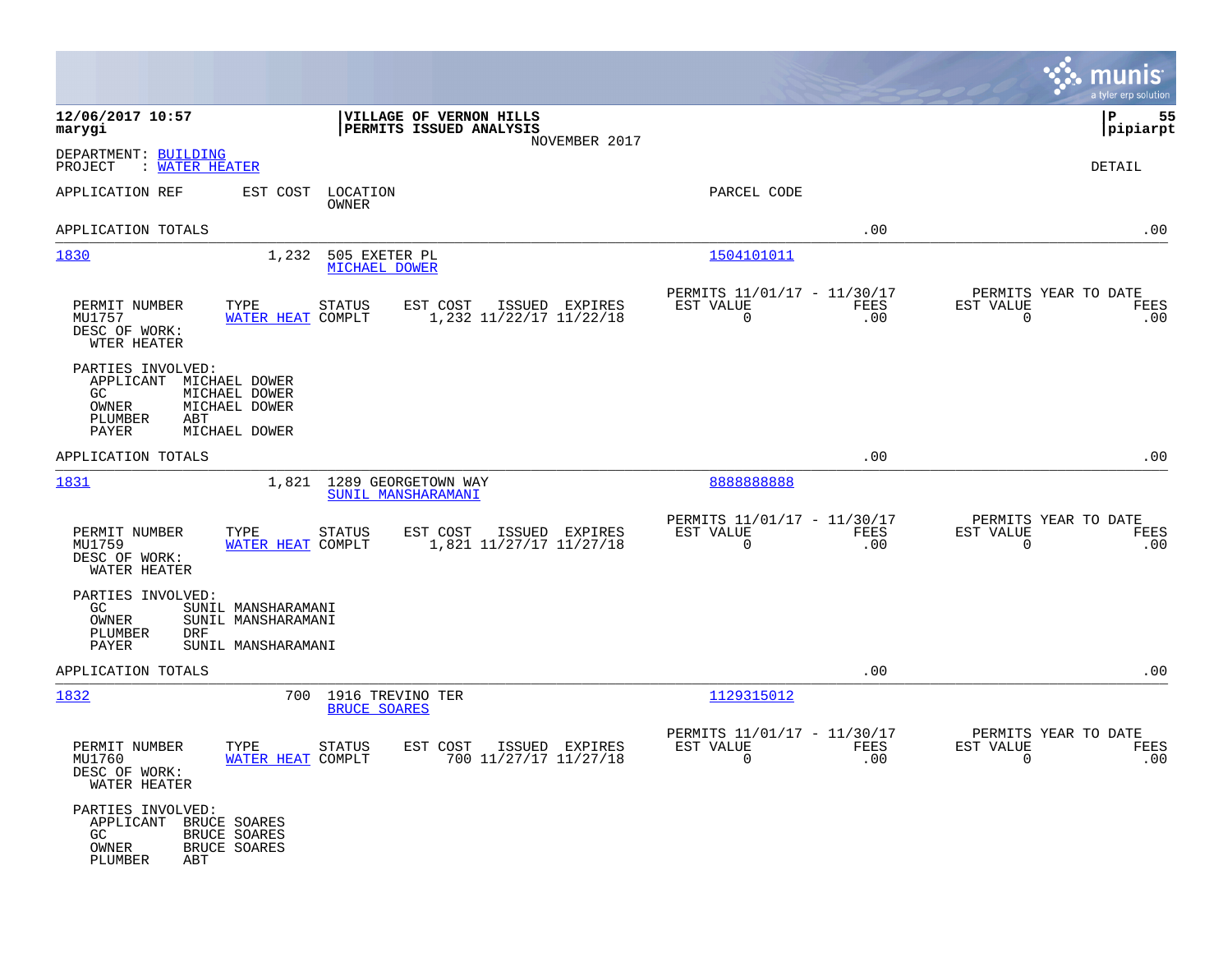|                                                                                                                                                                                                     |                                                                                           |                                                                            | munis<br>a tyler erp solution                                      |
|-----------------------------------------------------------------------------------------------------------------------------------------------------------------------------------------------------|-------------------------------------------------------------------------------------------|----------------------------------------------------------------------------|--------------------------------------------------------------------|
| 12/06/2017 10:57<br>marygi                                                                                                                                                                          | VILLAGE OF VERNON HILLS<br>PERMITS ISSUED ANALYSIS<br>NOVEMBER 2017                       |                                                                            | ΙP<br>56<br> pipiarpt                                              |
| DEPARTMENT: BUILDING<br>PROJECT<br>: WATER HEATER                                                                                                                                                   |                                                                                           |                                                                            | DETAIL                                                             |
| APPLICATION REF<br>EST COST                                                                                                                                                                         | LOCATION                                                                                  | PARCEL CODE                                                                |                                                                    |
| <b>BRUCE SOARES</b><br>PAYER                                                                                                                                                                        | OWNER                                                                                     |                                                                            |                                                                    |
| APPLICATION TOTALS                                                                                                                                                                                  |                                                                                           | .00                                                                        | .00                                                                |
| 1835                                                                                                                                                                                                | 900<br>1285 GEORGETOWN WAY<br>SUNIL MANSHARAMANI                                          | 888888888                                                                  |                                                                    |
| PERMIT NUMBER<br>TYPE<br>MU1764<br>DESC OF WORK:<br>WATER HEATER                                                                                                                                    | STATUS<br>EST COST<br>ISSUED EXPIRES<br><b>WATER HEAT ISSUED</b><br>900 11/27/17 11/27/18 | PERMITS 11/01/17 - 11/30/17<br>EST VALUE<br>FEES<br>$\mathbf 0$<br>.00     | PERMITS YEAR TO DATE<br>EST VALUE<br>FEES<br>$\overline{0}$<br>.00 |
| PARTIES INVOLVED:<br>APPLICANT<br>B. KIESGEN PLUMBING INC<br>B. KIESGEN PLUMBING INC<br>GC<br>SUNIL MANSHARAMANI<br>OWNER<br>B. KIESGEN PLUMBING INC<br>PLUMBER<br>B. KIESGEN PLUMBING INC<br>PAYER |                                                                                           |                                                                            |                                                                    |
| APPLICATION TOTALS                                                                                                                                                                                  |                                                                                           | .00                                                                        | .00                                                                |
| 1849                                                                                                                                                                                                | 800<br>402 STEVENSON PL<br>TOM KOCH                                                       | 888888888                                                                  |                                                                    |
| PERMIT NUMBER<br>TYPE<br>MU1775<br>DESC OF WORK:<br>WATER HEATER                                                                                                                                    | EST COST<br>ISSUED EXPIRES<br><b>STATUS</b><br>WATER HEAT ISSUED<br>800 11/29/17 11/29/18 | PERMITS 11/01/17 - 11/30/17<br>EST VALUE<br><b>FEES</b><br>$\Omega$<br>.00 | PERMITS YEAR TO DATE<br>EST VALUE<br>FEES<br>$\overline{0}$<br>.00 |
| PARTIES INVOLVED:<br>APPLICANT<br>ALL STAR PLUMBING<br>ALL STAR PLUMBING<br>GC.<br>TOM KOCH<br>OWNER<br>ALL STAR PLUMBING<br>PLUMBER<br>ALL STAR PLUMBING<br>PAYER                                  |                                                                                           |                                                                            |                                                                    |
| APPLICATION TOTALS                                                                                                                                                                                  |                                                                                           | .00                                                                        | .00                                                                |
| 1860                                                                                                                                                                                                | 800<br>1631 CYPRESS POINTE DR<br><b>BRADLEY T HAGAN</b>                                   | 1129407002                                                                 |                                                                    |
| PERMIT NUMBER<br>TYPE<br>MU1789<br>DESC OF WORK:<br>WATER HEATER                                                                                                                                    | EST COST<br>ISSUED EXPIRES<br>STATUS<br><b>WATER HEAT ISSUED</b><br>800 11/30/17 11/30/18 | PERMITS 11/01/17 - 11/30/17<br>EST VALUE<br>FEES<br>$\mathbf 0$<br>.00     | PERMITS YEAR TO DATE<br>EST VALUE<br>FEES<br>.00<br>$\mathsf{O}$   |
| PARTIES INVOLVED:<br>APPLICANT ALL STAR PLUMBING<br>GC<br>ALL STAR PLUMBING                                                                                                                         |                                                                                           |                                                                            |                                                                    |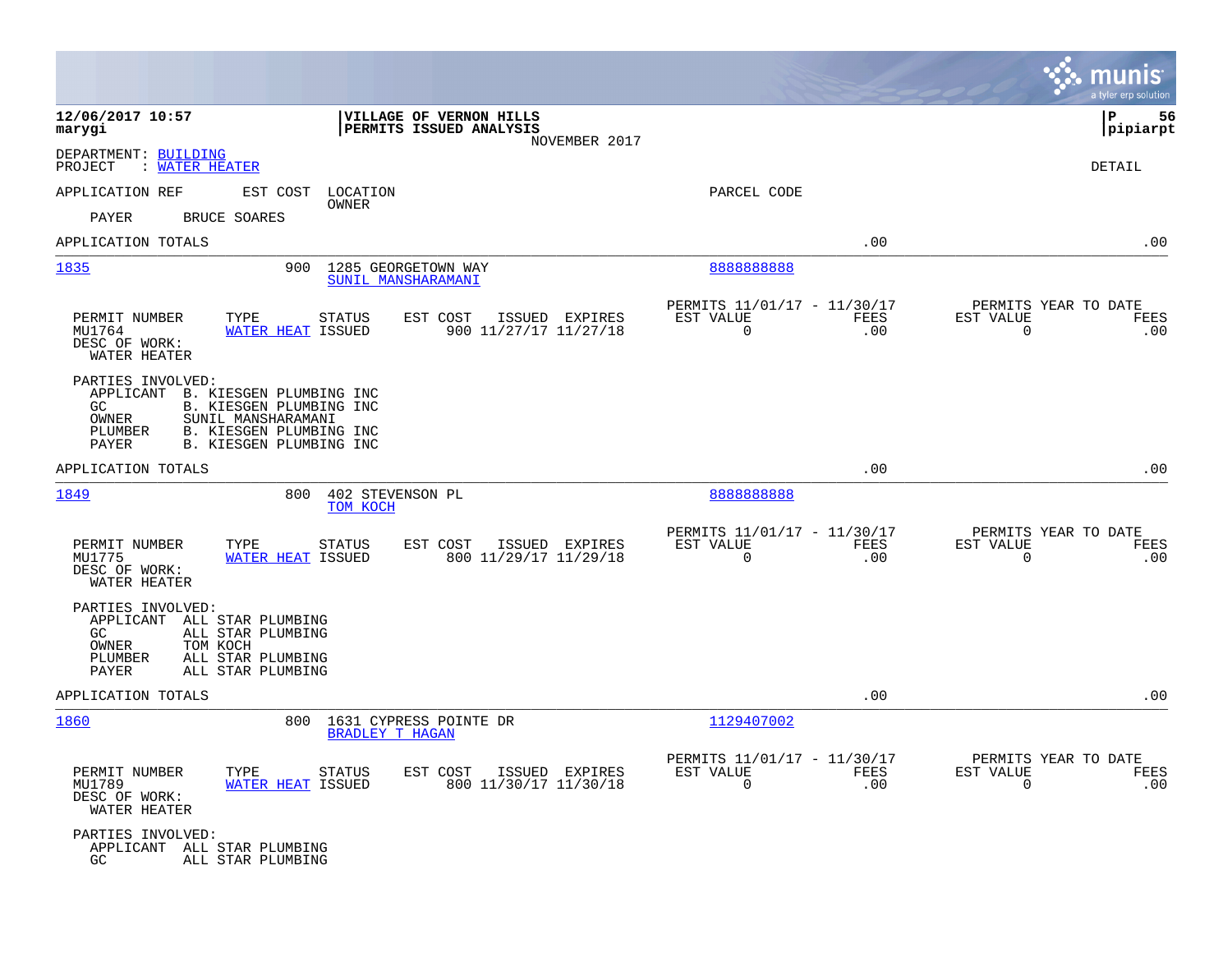|                                                                                                                       |                                                                            |             |            | <b>munis</b><br>a tyler erp solution |
|-----------------------------------------------------------------------------------------------------------------------|----------------------------------------------------------------------------|-------------|------------|--------------------------------------|
| 12/06/2017 10:57<br>marygi                                                                                            | VILLAGE OF VERNON HILLS<br><b>PERMITS ISSUED ANALYSIS</b><br>NOVEMBER 2017 |             |            | 57<br>P<br> pipiarpt                 |
| DEPARTMENT: BUILDING<br>PROJECT<br>: WATER HEATER                                                                     |                                                                            |             |            | DETAIL                               |
| EST COST<br>APPLICATION REF<br>OWNER<br>BRADLEY T HAGAN<br>PLUMBER<br>ALL STAR PLUMBING<br>ALL STAR PLUMBING<br>PAYER | LOCATION<br>OWNER                                                          | PARCEL CODE |            |                                      |
| APPLICATION TOTALS<br>PROJECT TOTALS                                                                                  |                                                                            | 0           | .00<br>.00 | .00<br>.00<br>$\Omega$               |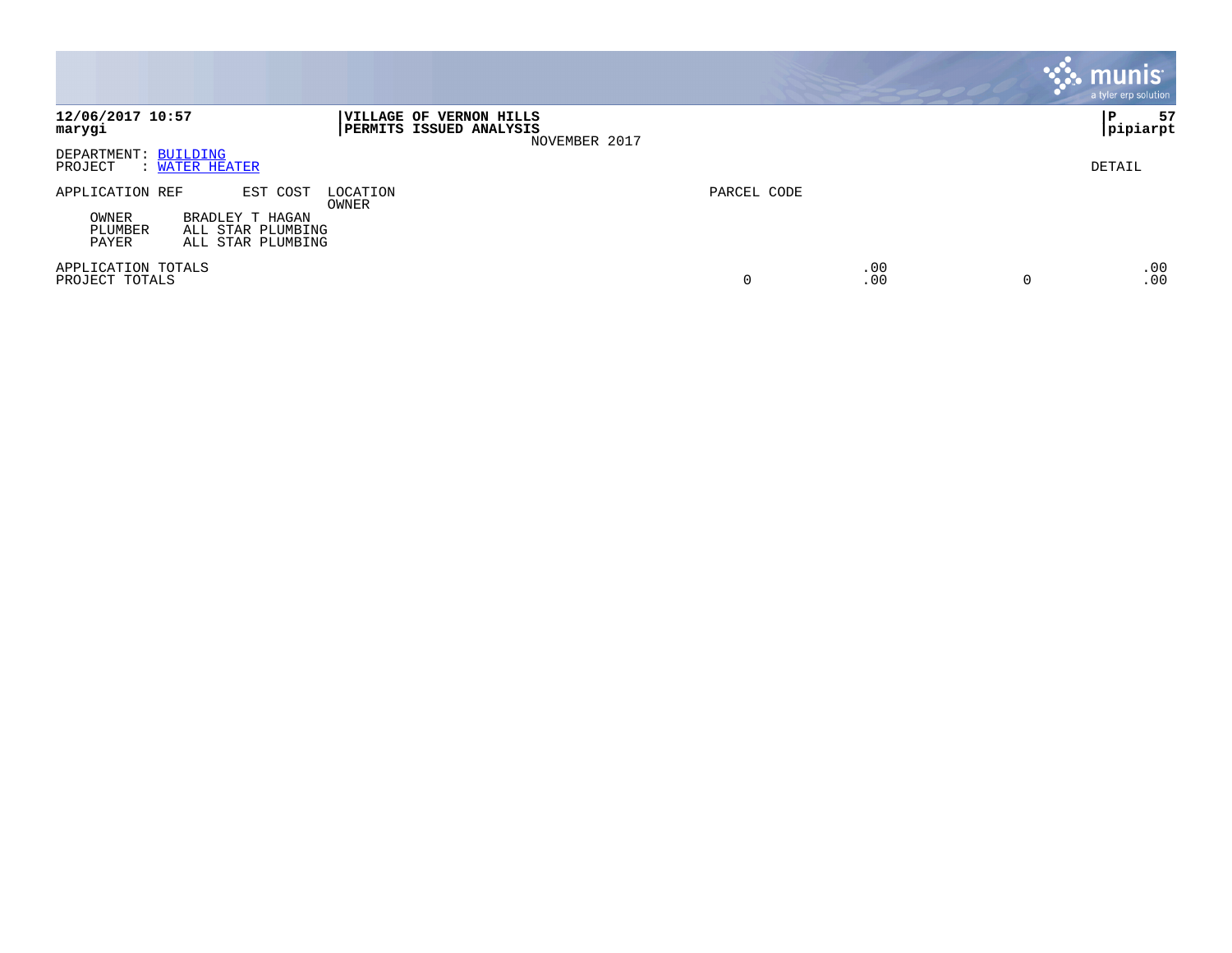|                                                                                                                                                                                                                                 |                                                                                        |                                                                        | munis<br>a tyler erp solution                                      |
|---------------------------------------------------------------------------------------------------------------------------------------------------------------------------------------------------------------------------------|----------------------------------------------------------------------------------------|------------------------------------------------------------------------|--------------------------------------------------------------------|
| 12/06/2017 10:57<br>marygi                                                                                                                                                                                                      | VILLAGE OF VERNON HILLS<br>PERMITS ISSUED ANALYSIS<br>NOVEMBER 2017                    |                                                                        | lР<br>58<br> pipiarpt                                              |
| DEPARTMENT: BUILDING<br>: CO/CART/KIOSK<br>PROJECT                                                                                                                                                                              |                                                                                        |                                                                        | DETAIL                                                             |
| APPLICATION REF<br>EST COST                                                                                                                                                                                                     | LOCATION<br><b>OWNER</b>                                                               | PARCEL CODE                                                            |                                                                    |
| 1518                                                                                                                                                                                                                            | $\mathbf 0$<br>2016 HAWTHORN CTR<br>CENTENNIAL                                         | 1133401086                                                             |                                                                    |
| PERMIT NUMBER<br>TYPE<br>MU1742<br>CO NO FEE<br>DESC OF WORK:<br>CUSTOM KIOSK - HICKORY FARMS                                                                                                                                   | <b>STATUS</b><br>EST COST<br>ISSUED EXPIRES<br>COMPLT<br>$0$ 11/16/17 11/16/18         | PERMITS 11/01/17 - 11/30/17<br>EST VALUE<br>FEES<br>.00<br>0           | PERMITS YEAR TO DATE<br>EST VALUE<br>FEES<br>0<br>.00              |
| PARTIES INVOLVED:<br>APPLICANT HICKORY FARMS # 10817<br>GC.<br>HICKORY FARMS # 10817<br>OWNER<br>CENTENNIAL<br>HICKORY FARMS # 10817<br>PAYER                                                                                   |                                                                                        |                                                                        |                                                                    |
| APPLICATION TOTALS                                                                                                                                                                                                              |                                                                                        | .00                                                                    | .00                                                                |
| 1686                                                                                                                                                                                                                            | 1040 HAWTHORN CTR<br>0<br>CENTENNIAL                                                   | 1133401086                                                             |                                                                    |
| PERMIT NUMBER<br>TYPE<br>MU1741<br>CO NO FEE<br>DESC OF WORK:<br>CERT OF OCC<br>POLAR X<br>PARTIES INVOLVED:<br>APPLICANT POLAR X ORNAMENTS<br>POLAR X ORNAMENTS<br>GC.<br>POLAR X ORNAMENTS<br>OCCUPANT<br>OWNER<br>CENTENNIAL | <b>STATUS</b><br>EST COST<br>ISSUED EXPIRES<br>COMPLT<br>$0$ 11/16/17 11/16/18         | PERMITS 11/01/17 - 11/30/17<br>EST VALUE<br>FEES<br>0<br>.00           | PERMITS YEAR TO DATE<br>EST VALUE<br>FEES<br>$\mathbf 0$<br>.00    |
| POLAR X ORNAMENTS<br>PAYER<br>APPLICATION TOTALS                                                                                                                                                                                |                                                                                        | .00                                                                    | .00                                                                |
| 1766                                                                                                                                                                                                                            | $\Omega$<br>9012 HAWTHORN CTR<br>CENTENNIAL                                            | 1133401086                                                             |                                                                    |
| PERMIT NUMBER<br>TYPE<br>MU1683<br>$CO-C/K$<br>DESC OF WORK:<br>CART/KIOSK                                                                                                                                                      | <b>STATUS</b><br>EST COST<br>ISSUED EXPIRES<br>$0$ 11/07/17 12/01/18<br>COMPLT         | PERMITS 11/01/17 - 11/30/17<br>EST VALUE<br>FEES<br>$\Omega$<br>100.00 | PERMITS YEAR TO DATE<br>EST VALUE<br>FEES<br>$\mathbf 0$<br>100.00 |
| PARTIES INVOLVED:<br>GC.<br>OCCUPANT<br>OWNER<br>CENTENNIAL<br>PAYER                                                                                                                                                            | OLD SCHOOL PUZZLES & GAMES<br>OLD SCHOOL PUZZLES & GAMES<br>OLD SCHOOL PUZZLES & GAMES |                                                                        |                                                                    |
| APPLICATION TOTALS                                                                                                                                                                                                              |                                                                                        | 100.00                                                                 | 100.00                                                             |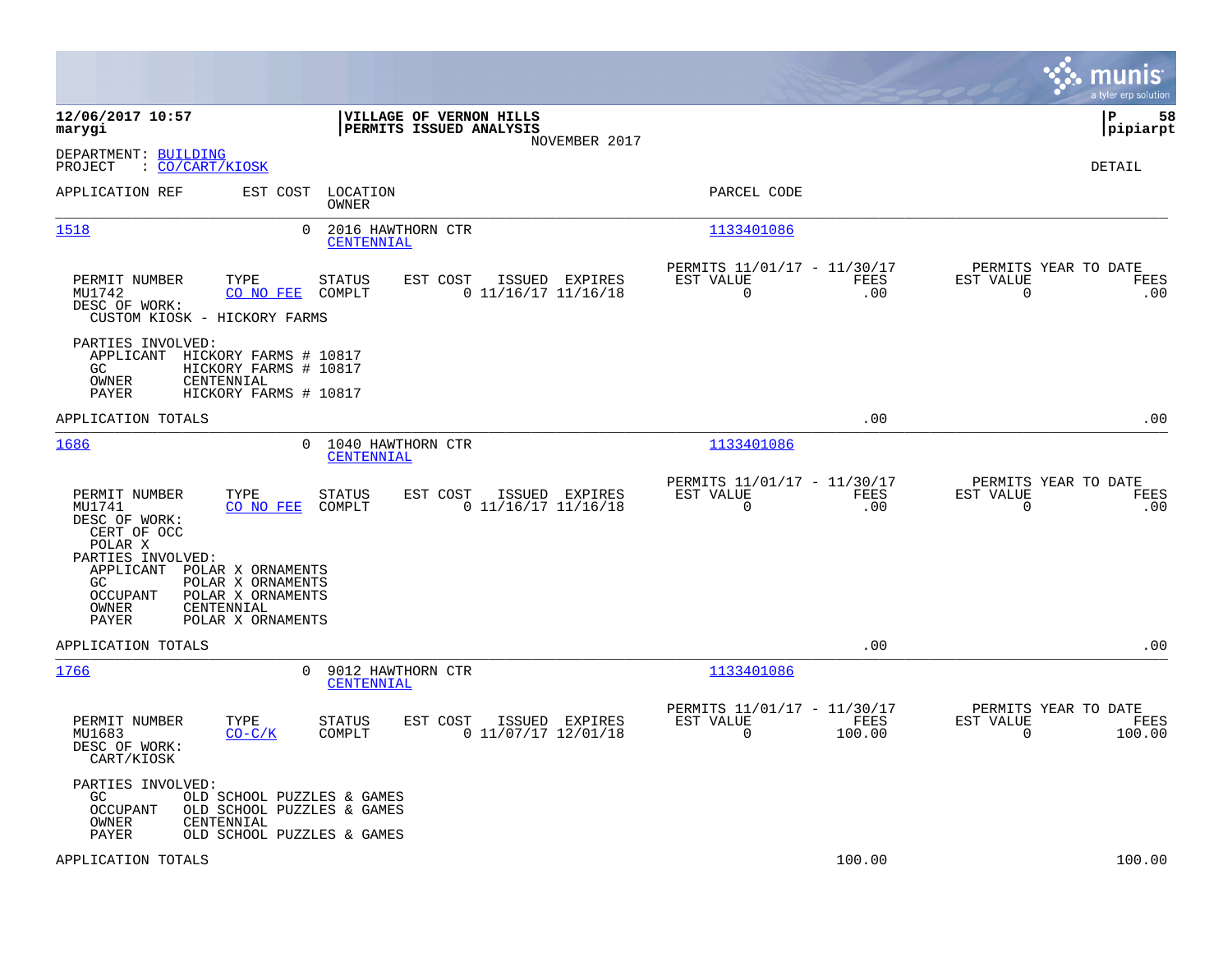|                                                                                                                                                                                                   |                                                                                          |                                                                                |                       | munis<br>a tyler erp solution                                                         |
|---------------------------------------------------------------------------------------------------------------------------------------------------------------------------------------------------|------------------------------------------------------------------------------------------|--------------------------------------------------------------------------------|-----------------------|---------------------------------------------------------------------------------------|
| 12/06/2017 10:57<br>marygi                                                                                                                                                                        | VILLAGE OF VERNON HILLS<br>PERMITS ISSUED ANALYSIS                                       |                                                                                |                       | 59<br>l P<br> pipiarpt                                                                |
| DEPARTMENT: BUILDING<br>: <u>CO/CART/KIOSK</u><br>PROJECT                                                                                                                                         |                                                                                          | NOVEMBER 2017                                                                  |                       | DETAIL                                                                                |
| APPLICATION REF<br>EST COST                                                                                                                                                                       | LOCATION<br>OWNER                                                                        | PARCEL CODE                                                                    |                       |                                                                                       |
| 1785                                                                                                                                                                                              | $\Omega$<br>9216 HAWTHORN CTR<br>CENTENNIAL                                              | 1133401086                                                                     |                       |                                                                                       |
| PERMIT NUMBER<br>TYPE<br>MU1705<br>$CO-C/K$<br>DESC OF WORK:<br>CART: SPLAT BALL                                                                                                                  | STATUS<br>EST COST<br>$0$ 11/09/17 11/30/18<br>ISSUED                                    | PERMITS 11/01/17 - 11/30/17<br>ISSUED EXPIRES<br>EST VALUE<br>$\overline{0}$   | FEES<br>100.00        | PERMITS YEAR TO DATE<br>EST VALUE<br>FEES<br>$\Omega$<br>100.00                       |
| PARTIES INVOLVED:<br>GC.<br><b>BOOZIE BRAND</b><br><b>OCCUPANT</b><br>SPLAT BALL<br>OWNER<br>CENTENNIAL<br>PAYER<br><b>BOOZIE BRAND</b>                                                           |                                                                                          |                                                                                |                       |                                                                                       |
| APPLICATION TOTALS                                                                                                                                                                                |                                                                                          |                                                                                | 100.00                | 100.00                                                                                |
| 1808                                                                                                                                                                                              | 0 1020 HAWTHORN CTR<br>CENTENNIAL                                                        | 1133401086                                                                     |                       |                                                                                       |
| PERMIT NUMBER<br>TYPE<br>MU1766<br>CO NO FEE<br>MU1739<br>$CO-C/K$<br>DESC OF WORK:<br>2 CARTS - HALLMARK                                                                                         | STATUS<br>EST COST<br>COMPLT<br>$0$ 11/28/17 11/28/18<br>COMPLT<br>$0$ 11/16/17 11/22/18 | PERMITS 11/01/17 - 11/30/17<br>EST VALUE<br>ISSUED EXPIRES<br>0<br>$\mathbf 0$ | FEES<br>.00<br>100.00 | PERMITS YEAR TO DATE<br>EST VALUE<br>FEES<br>$\mathbf 0$<br>.00<br>$\Omega$<br>100.00 |
| PARTIES INVOLVED:<br>APPLICANT<br>OCCASIONS GIFTS HALLMARK<br>OCCASIONS GIFTS HALLMARK<br>GC.<br>OCCUPANT<br>OCCASIONS GIFTS HALLMARK<br>OWNER<br>CENTENNIAL<br>PAYER<br>OCCASIONS GIFTS HALLMARK |                                                                                          |                                                                                |                       |                                                                                       |
| APPLICATION TOTALS                                                                                                                                                                                |                                                                                          |                                                                                | 100.00                | 100.00                                                                                |
| 1818                                                                                                                                                                                              | $\overline{0}$<br>9006 HAWTHORN CTR<br>CENTENNIAL                                        | 1133401086                                                                     |                       |                                                                                       |
| PERMIT NUMBER<br>TYPE<br>MU1755<br>CO NO FEE<br>MU1749<br>$CO-C/K$<br>DESC OF WORK:<br>CO: TRUFFOIER                                                                                              | STATUS<br>EST COST<br>$0$ 11/22/17 11/22/18<br>COMPLT<br>COMPLT<br>$0$ 11/21/17 11/21/18 | PERMITS 11/01/17 - 11/30/17<br>ISSUED EXPIRES<br>EST VALUE<br>0<br>0           | FEES<br>.00<br>100.00 | PERMITS YEAR TO DATE<br>EST VALUE<br>FEES<br>$\mathbf 0$<br>.00<br>100.00<br>0        |
| PARTIES INVOLVED:<br>GC<br>TRUFFOIER<br><b>OCCUPANT</b><br>TRUFFOIER<br>OWNER<br>CENTENNIAL<br>PAYER<br>TRUFFOIER                                                                                 |                                                                                          |                                                                                |                       |                                                                                       |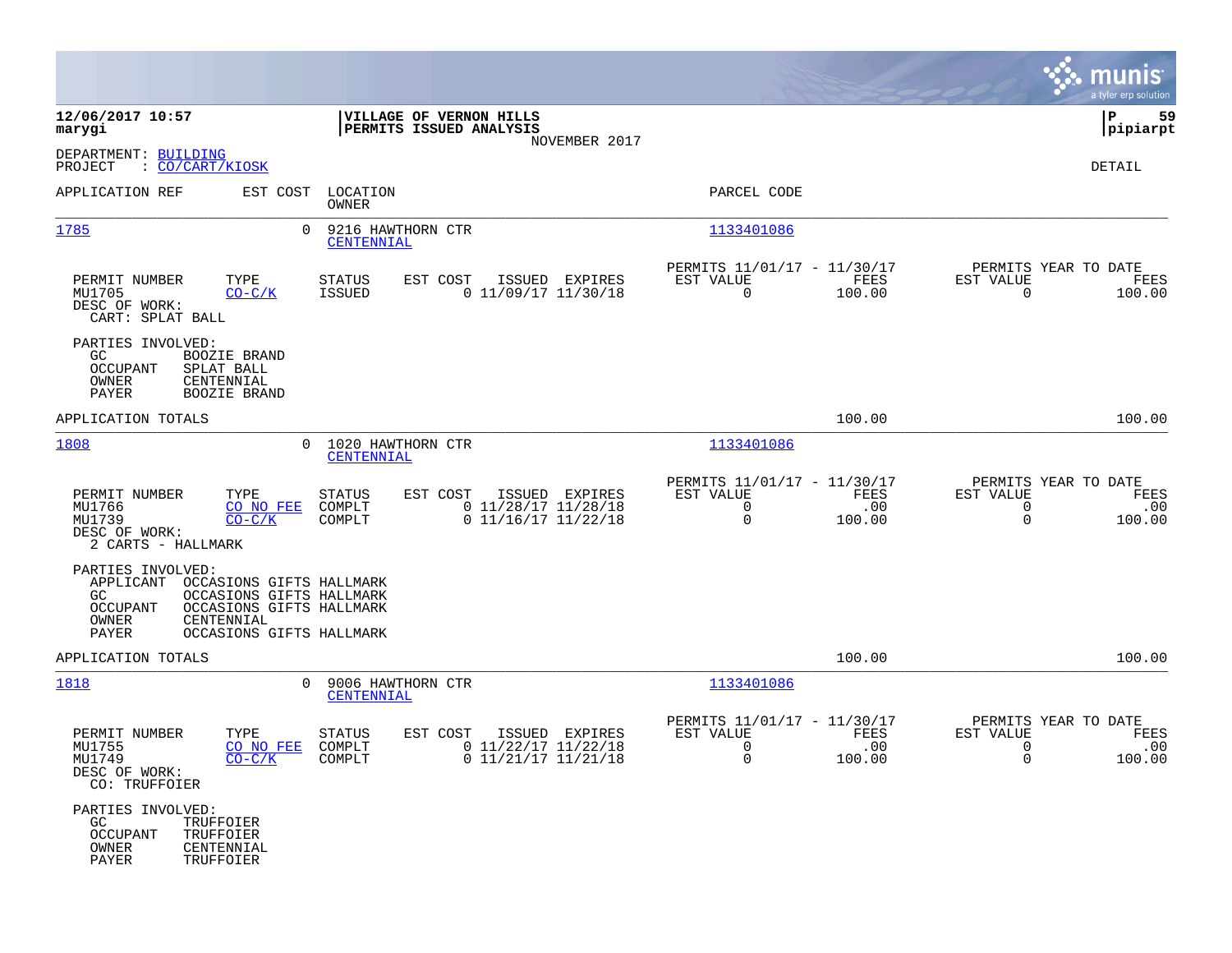|                                                                                                                                                                                                                                                                                                    |                                                                                       | munis<br>a tyler erp solution                                                         |
|----------------------------------------------------------------------------------------------------------------------------------------------------------------------------------------------------------------------------------------------------------------------------------------------------|---------------------------------------------------------------------------------------|---------------------------------------------------------------------------------------|
| 12/06/2017 10:57<br>VILLAGE OF VERNON HILLS<br>PERMITS ISSUED ANALYSIS<br>marygi<br>NOVEMBER 2017                                                                                                                                                                                                  |                                                                                       | P<br>60<br> pipiarpt                                                                  |
| DEPARTMENT: BUILDING<br>PROJECT<br>: <u>CO/CART/KIOSK</u>                                                                                                                                                                                                                                          |                                                                                       | DETAIL                                                                                |
| APPLICATION REF<br>EST COST<br>LOCATION<br>OWNER                                                                                                                                                                                                                                                   | PARCEL CODE                                                                           |                                                                                       |
| APPLICATION TOTALS                                                                                                                                                                                                                                                                                 | 100.00                                                                                | 100.00                                                                                |
| 0 1035 HAWTHORN CTR<br>1841<br>CENTENNIAL                                                                                                                                                                                                                                                          | 1133401086                                                                            |                                                                                       |
| TYPE<br>EST COST<br>ISSUED EXPIRES<br>PERMIT NUMBER<br>STATUS<br>$0$ 11/28/17 11/28/18<br>MU1770<br>$CO-C/K$<br>ISSUED<br>DESC OF WORK:<br>CART: LITTLE BETHLEHEM                                                                                                                                  | PERMITS 11/01/17 - 11/30/17<br>EST VALUE<br>FEES<br>$\mathbf 0$<br>100.00             | PERMITS YEAR TO DATE<br>EST VALUE<br>FEES<br>$\mathbf 0$<br>100.00                    |
| PARTIES INVOLVED:<br>GC.<br>LITTLE BETHLEHEM<br><b>OCCUPANT</b><br>LITTLE BETHLEHEM<br>OWNER<br>CENTENNIAL<br><b>PAYER</b><br>LITTLE BETHLEHEM                                                                                                                                                     |                                                                                       |                                                                                       |
| APPLICATION TOTALS                                                                                                                                                                                                                                                                                 | 100.00                                                                                | 100.00                                                                                |
| 1852<br>1030 HAWTHORN CTR<br>$\Omega$<br>CENTENNIAL                                                                                                                                                                                                                                                | 1133401086                                                                            |                                                                                       |
| TYPE<br><b>STATUS</b><br>EST COST<br>ISSUED EXPIRES<br>PERMIT NUMBER<br>$0$ 11/30/17 11/30/18<br>MU1787<br>COMPLT<br>CO NO FEE<br>COMPLT<br>$0$ 11/29/17 11/30/18<br>MU1776<br>$CO-C/K$<br>DESC OF WORK:<br>KIOSK - BEAUTY BAR                                                                     | PERMITS 11/01/17 - 11/30/17<br>EST VALUE<br>FEES<br>0<br>.00<br>$\mathbf 0$<br>100.00 | PERMITS YEAR TO DATE<br>EST VALUE<br>FEES<br>0<br>.00<br>$\mathbf 0$<br>100.00        |
| PARTIES INVOLVED:<br>APPLICANT<br>CINTIA A ECHEVERRIA<br>RELIANCE PLUMBING SEWER<br>GC<br>OCCUPANT<br>GLAM BAR<br>OWNER<br>CENTENNIAL<br>PAYER<br>CINTIA A ECHEVERRIA                                                                                                                              |                                                                                       |                                                                                       |
| APPLICATION TOTALS                                                                                                                                                                                                                                                                                 | 100.00                                                                                | 100.00                                                                                |
| 1854<br>1070 HAWTHORN CTR<br>$\Omega$<br>CENTENNIAL                                                                                                                                                                                                                                                | 1133401086                                                                            |                                                                                       |
| PERMIT NUMBER<br>STATUS<br>EST COST ISSUED EXPIRES<br>TYPE<br>$0$ 11/30/17 11/30/18<br>MU1786<br>CO NO FEE<br>COMPLT<br>MU1779<br>$CO-C/K$<br>COMPLT<br>0 11/29/17 11/29/18<br>DESC OF WORK:<br>CART: FOLKLORE CRAFTS<br>PARTIES INVOLVED:<br>GC<br>FOLKLORE CRAFTS<br>OCCUPANT<br>FOLKLORE CRAFTS | PERMITS 11/01/17 - 11/30/17<br>FEES<br>EST VALUE<br>.00<br>0<br>$\mathbf 0$<br>100.00 | PERMITS YEAR TO DATE<br>EST VALUE<br>FEES<br>.00<br>$\Omega$<br>$\mathbf 0$<br>100.00 |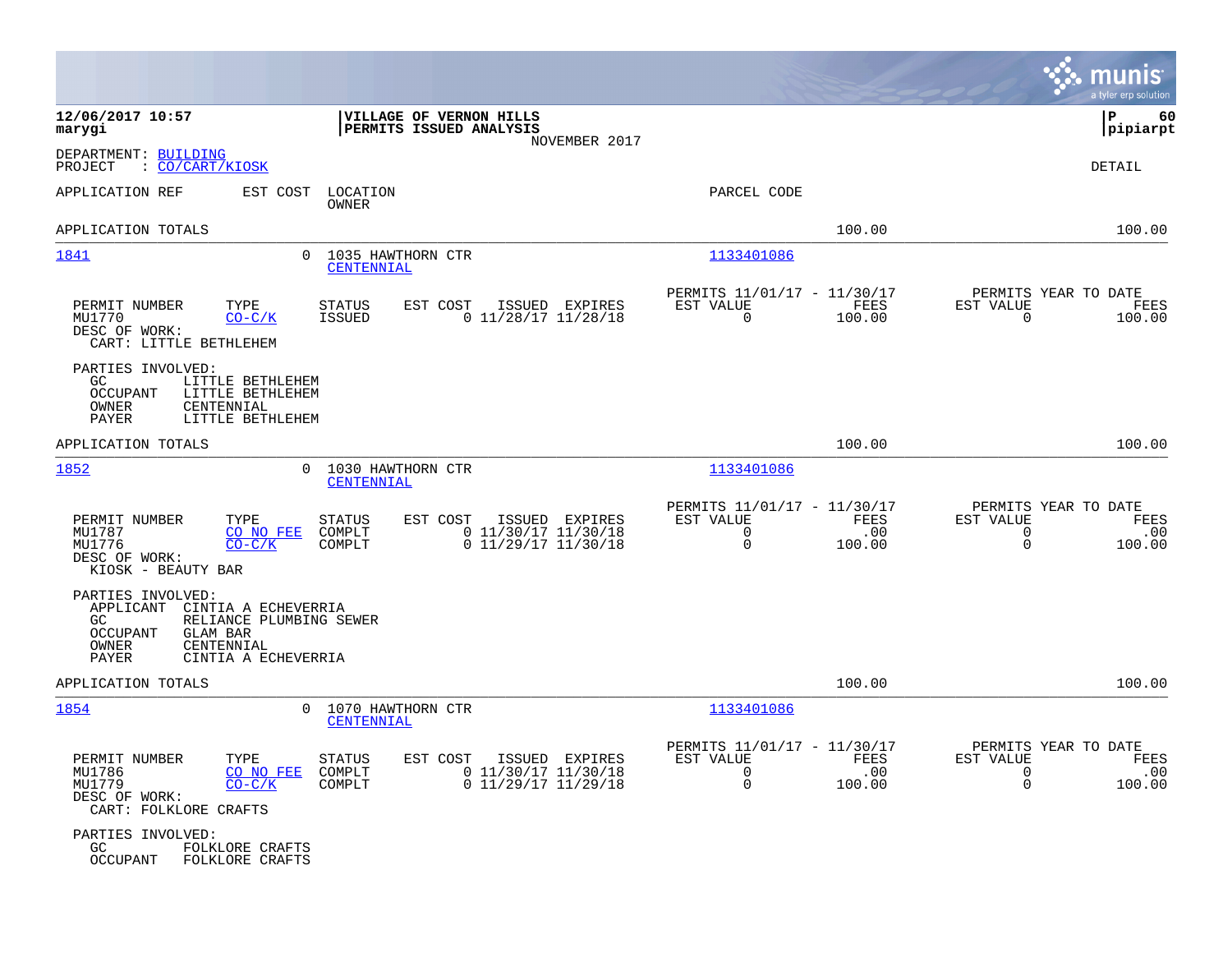|                                                                                                                                     |                                                                                                               |                                                                                    | <b>munis</b><br>a tyler erp solution                                        |
|-------------------------------------------------------------------------------------------------------------------------------------|---------------------------------------------------------------------------------------------------------------|------------------------------------------------------------------------------------|-----------------------------------------------------------------------------|
| 12/06/2017 10:57<br>marygi                                                                                                          | VILLAGE OF VERNON HILLS<br>PERMITS ISSUED ANALYSIS<br>NOVEMBER 2017                                           |                                                                                    | P<br>61<br> pipiarpt                                                        |
| DEPARTMENT: BUILDING<br>: CO/CART/KIOSK<br>PROJECT                                                                                  |                                                                                                               |                                                                                    | DETAIL                                                                      |
| APPLICATION REF<br>EST COST<br>OWNER<br>CENTENNIAL<br>PAYER<br>FOLKLORE CRAFTS                                                      | LOCATION<br>OWNER                                                                                             | PARCEL CODE                                                                        |                                                                             |
| APPLICATION TOTALS                                                                                                                  |                                                                                                               | 100.00                                                                             | 100.00                                                                      |
| 1855<br>0                                                                                                                           | 1045 HAWTHORN CTR<br>CENTENNIAL                                                                               | 1133401086                                                                         |                                                                             |
| PERMIT NUMBER<br>TYPE<br>MU1785<br>CO NO FEE<br>MU1780<br>$CO-C/K$<br>DESC OF WORK:<br>CART; FOLKLORE CRAFTS                        | STATUS<br>EST COST<br>ISSUED<br>EXPIRES<br>$0$ 11/30/17 11/30/18<br>COMPLT<br>$0$ 11/29/17 11/29/18<br>COMPLT | PERMITS 11/01/17 - 11/30/17<br>EST VALUE<br>FEES<br>.00<br>0<br>$\Omega$<br>100.00 | PERMITS YEAR TO DATE<br>EST VALUE<br>FEES<br>.00<br>0<br>100.00<br>$\Omega$ |
| PARTIES INVOLVED:<br>GC<br>FOLKLORE CRAFTS<br>OCCUPANT<br>FOLKLORE CRAFTS<br>OWNER<br>CENTENNIAL<br><b>PAYER</b><br>FOLKLORE CRAFTS |                                                                                                               |                                                                                    |                                                                             |
| APPLICATION TOTALS<br>PROJECT TOTALS                                                                                                |                                                                                                               | 100.00<br>800.00<br>0                                                              | 100.00<br>800.00<br>0                                                       |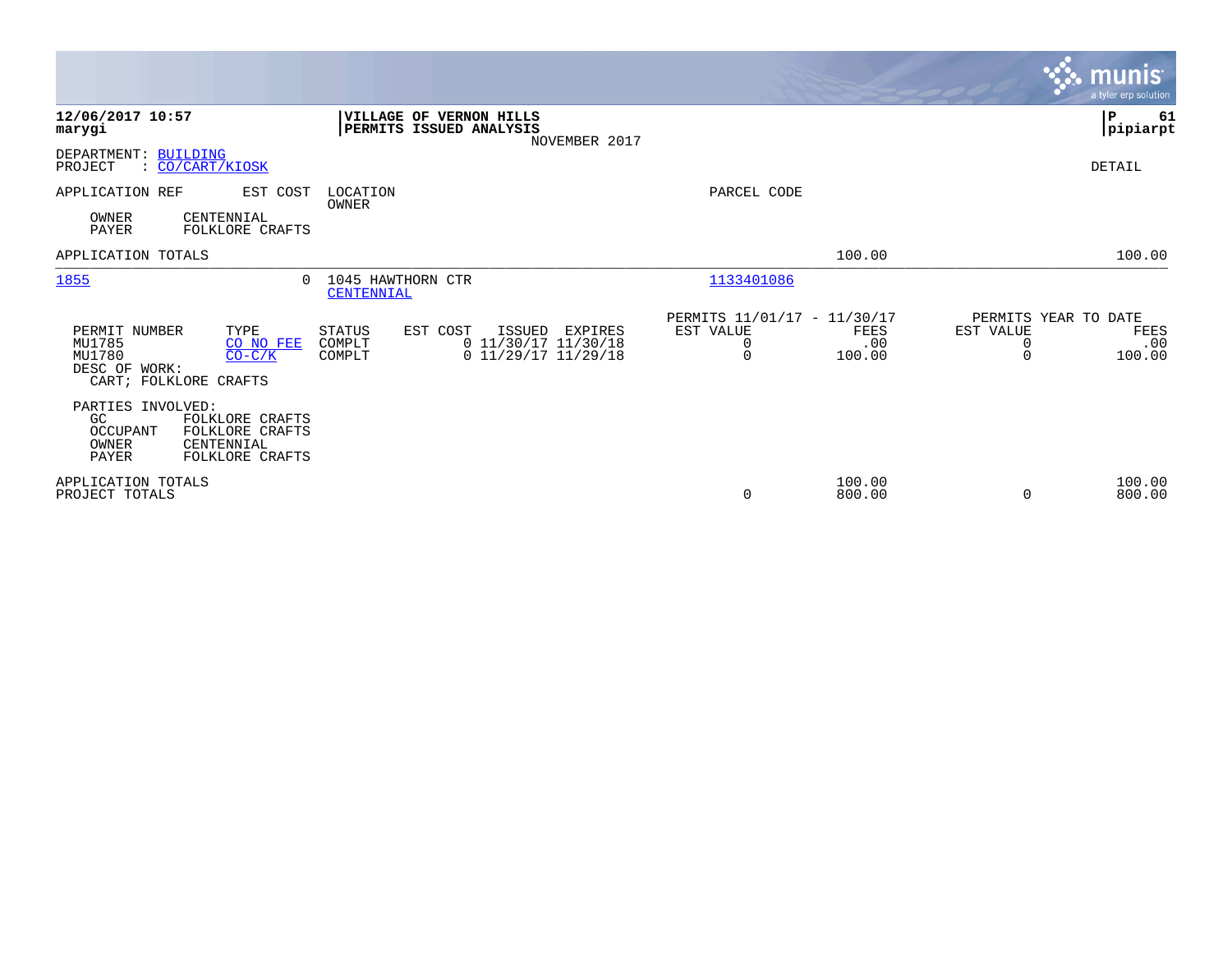|                                                                                                                                                                                                                                          |                                                                                  |                                                                           | munis<br>a tyler erp solution                                         |
|------------------------------------------------------------------------------------------------------------------------------------------------------------------------------------------------------------------------------------------|----------------------------------------------------------------------------------|---------------------------------------------------------------------------|-----------------------------------------------------------------------|
| 12/06/2017 10:57<br>marygi                                                                                                                                                                                                               | VILLAGE OF VERNON HILLS<br>PERMITS ISSUED ANALYSIS                               |                                                                           | ΙP<br>62<br> pipiarpt                                                 |
| DEPARTMENT: BUILDING<br>PROJECT<br>: SIGN                                                                                                                                                                                                | NOVEMBER 2017                                                                    |                                                                           | DETAIL                                                                |
| APPLICATION REF                                                                                                                                                                                                                          | EST COST LOCATION<br>OWNER                                                       | PARCEL CODE                                                               |                                                                       |
| 1346<br>3,000                                                                                                                                                                                                                            | 171W CORPORATE WOODS PKY<br>FUJI AMERICA CORPORATION                             | 1509403030                                                                |                                                                       |
| TYPE<br>PERMIT NUMBER<br>MU1719<br><b>SIGN</b><br>DESC OF WORK:<br>SIGN                                                                                                                                                                  | EST COST<br><b>STATUS</b><br>ISSUED EXPIRES<br>ISSUED<br>3,000 11/14/17 11/14/18 | PERMITS 11/01/17 - 11/30/17<br>EST VALUE<br>FEES<br>$\mathbf 0$<br>102.00 | PERMITS YEAR TO DATE<br>EST VALUE<br>FEES<br>$\overline{0}$<br>102.00 |
| PARTIES INVOLVED:<br>CHICAGO SIGN GROUP LLC<br>APPLICANT<br>ELECTRICIA CHICAGO SIGN GROUP LLC<br>GC.<br>CHICAGO SIGN GROUP LLC<br>OWNER<br>FUJI AMERICA CORPORATION<br>PAYER<br>CHICAGO SIGN GROUP LLC<br>SIGN<br>CHICAGO SIGN GROUP LLC |                                                                                  |                                                                           |                                                                       |
| APPLICATION TOTALS                                                                                                                                                                                                                       |                                                                                  | 102.00                                                                    | 102.00                                                                |
| 1480<br>14,829                                                                                                                                                                                                                           | 860S MILWAUKEE AVE<br><u>AMERICAN NAT'L BANK &amp; TRUST CO/CHICAGO</u>          | 1515200079                                                                |                                                                       |
| PERMIT NUMBER<br>TYPE<br>MU1679<br><b>SIGN</b><br>DESC OF WORK:<br>SYNERGY CONVERSION                                                                                                                                                    | EST COST<br>ISSUED EXPIRES<br>STATUS<br>14,829 11/06/17 11/06/18<br>ISSUED       | PERMITS 11/01/17 - 11/30/17<br>EST VALUE<br>FEES<br>$\mathbf 0$<br>148.29 | PERMITS YEAR TO DATE<br>EST VALUE<br>FEES<br>148.29<br>$\Omega$       |
| PARTIES INVOLVED:<br>APPLICANT<br>ROOSTER CSI<br>PARAGON INSTALLATIONS<br>GC.<br>GC<br>ROOSTER CSI<br>OCCUPANT<br>AARONS ENTERPRISES<br>OWNER<br>PAYER<br>ROOSTER CSI                                                                    | AMERICAN NAT'L BANK & TRUST CO/CHICAGO                                           |                                                                           |                                                                       |
| APPLICATION TOTALS                                                                                                                                                                                                                       |                                                                                  | 148.29                                                                    | 148.29                                                                |
| 1610                                                                                                                                                                                                                                     | 900<br>139 WEST TOWNLINE RD<br><b>JOSEPH Z WASCOW</b>                            | 1505200032                                                                |                                                                       |
| PERMIT NUMBER<br>TYPE<br>MU1774<br>SIGN<br>DESC OF WORK:<br>SIGN: MADRAS KAFE                                                                                                                                                            | STATUS<br>EST COST ISSUED EXPIRES<br>900 11/29/17 11/29/18<br>ISSUED             | PERMITS 11/01/17 - 11/30/17<br>EST VALUE<br>FEES<br>$\Omega$<br>95.00     | PERMITS YEAR TO DATE<br>EST VALUE<br>FEES<br>$\Omega$<br>95.00        |
| PARTIES INVOLVED:<br>APPLICANT A + SIGN SOURCE INC<br>ELECTRICIA A + SIGN SOURCE INC<br>A + SIGN SOURCE INC<br>GC                                                                                                                        |                                                                                  |                                                                           |                                                                       |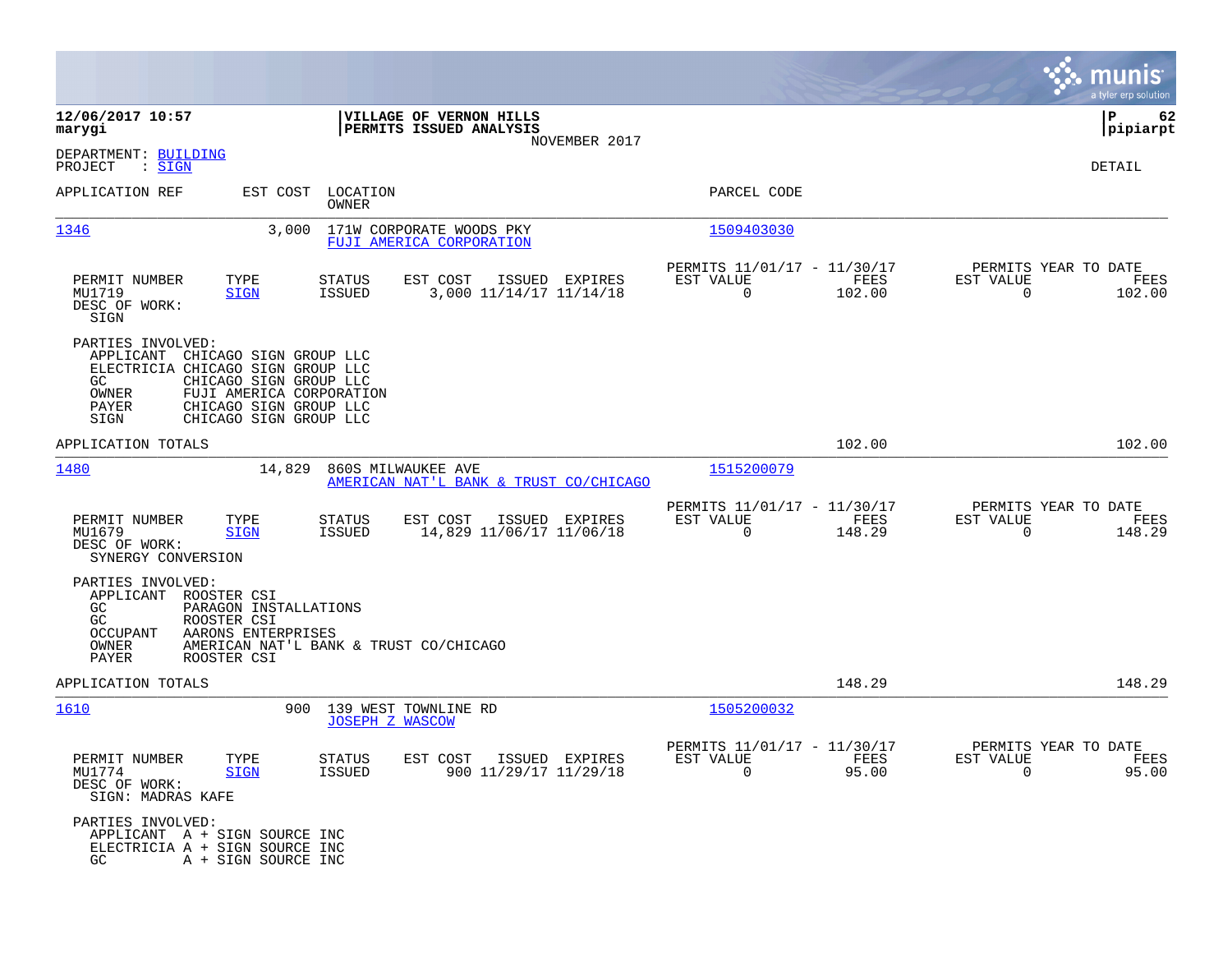|                                                                                                                                                                                                |                                                                                         |                                                                           | munis<br>a tyler erp solution                                      |
|------------------------------------------------------------------------------------------------------------------------------------------------------------------------------------------------|-----------------------------------------------------------------------------------------|---------------------------------------------------------------------------|--------------------------------------------------------------------|
| 12/06/2017 10:57<br>marygi                                                                                                                                                                     | <b>VILLAGE OF VERNON HILLS</b><br><b>PERMITS ISSUED ANALYSIS</b><br>NOVEMBER 2017       |                                                                           | l P<br>63<br> pipiarpt                                             |
| DEPARTMENT: BUILDING<br>PROJECT<br>: SIGN                                                                                                                                                      |                                                                                         |                                                                           | <b>DETAIL</b>                                                      |
| APPLICATION REF<br>CHENNAI CAFE DBA MADRAS KAFE<br>OCCUPANT<br>OWNER<br>JOSEPH Z WASCOW<br>PAYER<br>A + SIGN SOURCE INC<br>A + SIGN SOURCE INC<br>SIGN                                         | EST COST LOCATION<br>OWNER                                                              | PARCEL CODE                                                               |                                                                    |
| APPLICATION TOTALS                                                                                                                                                                             |                                                                                         | 95.00                                                                     | 95.00                                                              |
| 1706<br>6,700                                                                                                                                                                                  | 285 CENTER DR<br><b>JARLA LLC</b>                                                       | 1133302047                                                                |                                                                    |
| PERMIT NUMBER<br>TYPE<br>MU1713<br><b>SIGN</b><br>DESC OF WORK:<br>SIGN: WHIRLYBALL                                                                                                            | ISSUED EXPIRES<br><b>STATUS</b><br>EST COST<br>6,700 11/10/17 11/10/18<br><b>ISSUED</b> | PERMITS 11/01/17 - 11/30/17<br>EST VALUE<br>FEES<br>$\mathbf 0$<br>105.00 | PERMITS YEAR TO DATE<br>EST VALUE<br>FEES<br>$\mathbf 0$<br>105.00 |
| PARTIES INVOLVED:<br>APPLICANT DOYLE SIGNS<br>ELECTRICIA DOYLE SIGNS<br>DOYLE SIGNS<br>GC<br>OCCUPANT<br>WHIRLYBALL<br>OWNER<br>JARLA LLC<br>DOYLE SIGNS<br>PAYER<br>SIGN<br>DOYLE SIGNS       |                                                                                         |                                                                           |                                                                    |
| APPLICATION TOTALS                                                                                                                                                                             |                                                                                         | 105.00                                                                    | 105.00                                                             |
| 1735<br>3,500                                                                                                                                                                                  | 701 NORTH MILWAUKEE AVENUE 168<br>INLAND REAL ESTATE CORPORATION                        | 1503102018                                                                |                                                                    |
| PERMIT NUMBER<br>TYPE<br>MU1709<br><b>SIGN</b><br>DESC OF WORK:<br>2 SIGNS                                                                                                                     | <b>STATUS</b><br>EST COST<br>ISSUED EXPIRES<br><b>ISSUED</b><br>3,500 11/10/17 11/10/18 | PERMITS 11/01/17 - 11/30/17<br>EST VALUE<br>FEES<br>$\mathbf 0$<br>114.00 | PERMITS YEAR TO DATE<br>EST VALUE<br>FEES<br>$\mathbf 0$<br>114.00 |
| PARTIES INVOLVED:<br>APPLICANT A.C. SERVICES<br>ELECTRICIA A.C. SERVICES<br>GC.<br>A.C. SERVICES<br>OWNER<br>INLAND REAL ESTATE CORPORATION<br>PAYER<br>A.C. SERVICES<br>SIGN<br>A.C. SERVICES |                                                                                         |                                                                           |                                                                    |
| APPLICATION TOTALS                                                                                                                                                                             |                                                                                         | 114.00                                                                    | 114.00                                                             |
| 1752<br>3,000                                                                                                                                                                                  | 100 CORPORATE WOODS PKY<br>PEARL ORIGINAL LTD                                           | 1516204007                                                                |                                                                    |
| PERMIT NUMBER<br>TYPE<br>MU1696<br><b>SIGN</b>                                                                                                                                                 | EST COST<br><b>STATUS</b><br>ISSUED EXPIRES<br><b>ISSUED</b><br>3,000 11/08/17 11/08/18 | PERMITS 11/01/17 - 11/30/17<br>EST VALUE<br>FEES<br>0<br>108.00           | PERMITS YEAR TO DATE<br>EST VALUE<br>FEES<br>0<br>108.00           |